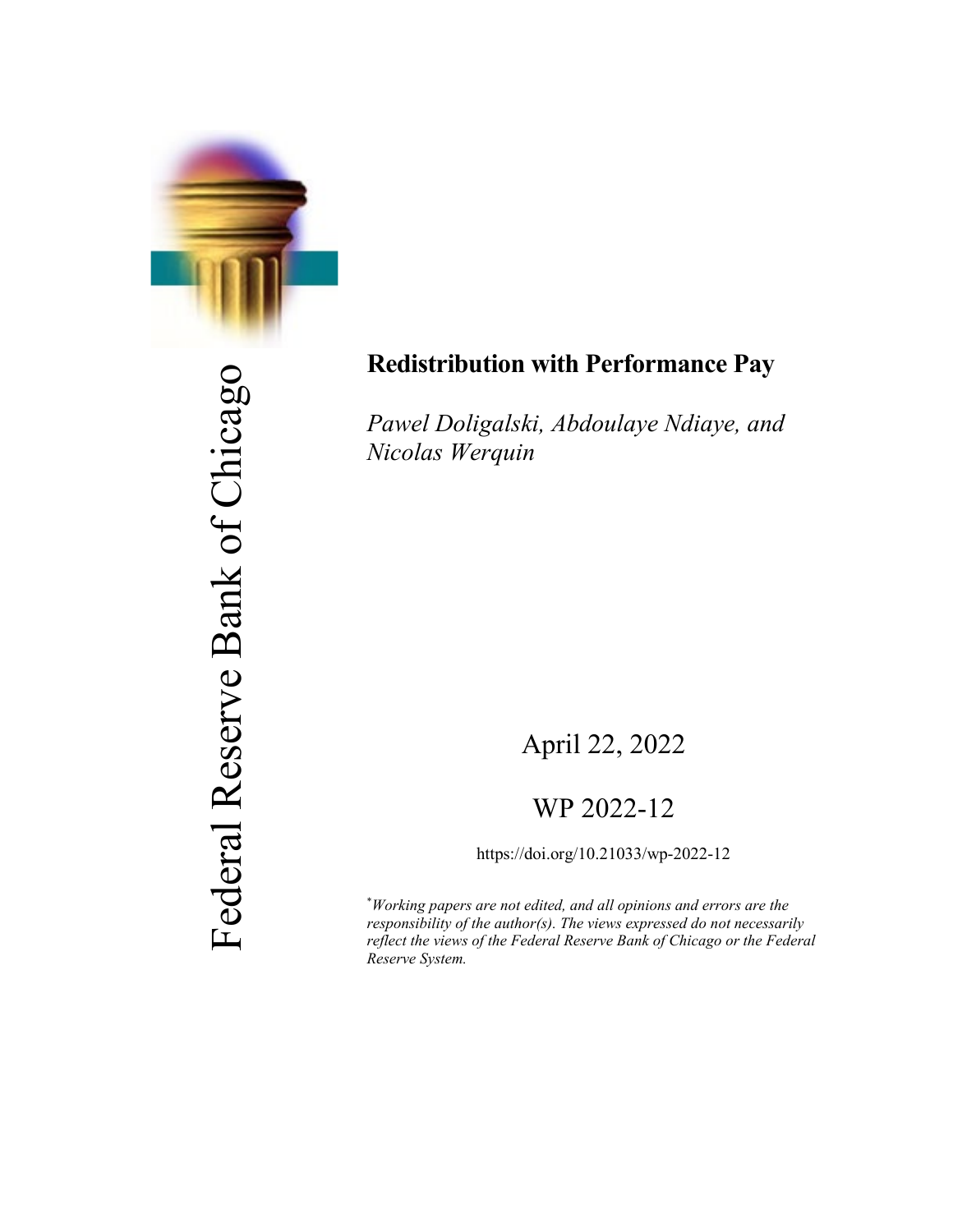# Redistribution with Performance Pay

Paweł Doligalski Abdoulaye Ndiaye Nicolas Werquin \*

April 22, 2022

#### Abstract

Half of the jobs in the U.S. feature pay-for-performance. We derive novel incidence and optimum formulas for the overall rate of tax progressivity and the top tax rates on total earnings and bonuses, when such labor contracts arise from moral hazard frictions within firms. Optimal taxes account for the fiscal externalities and welfare consequences of two distinct forces: a direct crowding-out of private insurance and a countervailing crowding-in due to endogenous labor effort responses. These imply that the amount of pre-tax earnings risk to which the worker is exposed is roughly invariant to tax progressivity, whereas the (adverse) welfare consequences of the crowd-out outweigh those of the crowd-in. Quantitatively, the optimal tax policy with performance-pay contracts is close to that prescribed by standard models that treat pre-tax earnings risk as exogenous. Finally, we uncover an efficiency-based argument for taxing bonuses at strictly lower rates than base earnings.

<sup>\*</sup>Doligalski: University of Bristol. Ndiaye: New York University, Stern School of Business and CEPR. Werquin: Federal Reserve Bank of Chicago, Toulouse School of Economics, and CEPR. Opinions expressed in this article are those of the authors and do not necessarily reflect the views of the Federal Reserve Bank of Chicago or the Federal Reserve System. Nicolas Werquin acknowledges support from ANR under grant ANR-17-EURE-0010 (Investissements d'Avenir program). We thank Arpád Abrahám, Joydeep Bhattacharya, Katherine Carey, Ashley Craig, Alex Edmans, Emmanuel Farhi, Antoine Ferey, Xavier Gabaix, Daniel Garrett, Mike Golosov, Andreas Haufler, Louis Kaplow, Paul Kindsgrab, Helen Koshy, Etienne Lehmann, Iacopo Morchio, Sergio Feijoo Moreira, Yena Park, Laura Pilossoph, Morten Ravn, Kjetil Storesletten, Florian Scheuer, Karl Schulz, Ali Shourideh, Stefanie Stantcheva, Aleh Tsyvinski, Hélène Turon, Venky Venkateswaran, Philipp Wangner, and Larry White, for helpful comments and suggestions. Emmanuel Farhi passed away a few weeks after we completed the first version of this paper. While the feedback he gave us about this paper in particular was very helpful, our whole generation of public finance economists owes him a much larger debt for his fundamental contributions to the field, his kindness and generosity, and his unwavering support. He continues to be a source of inspiration. This paper is dedicated to his memory.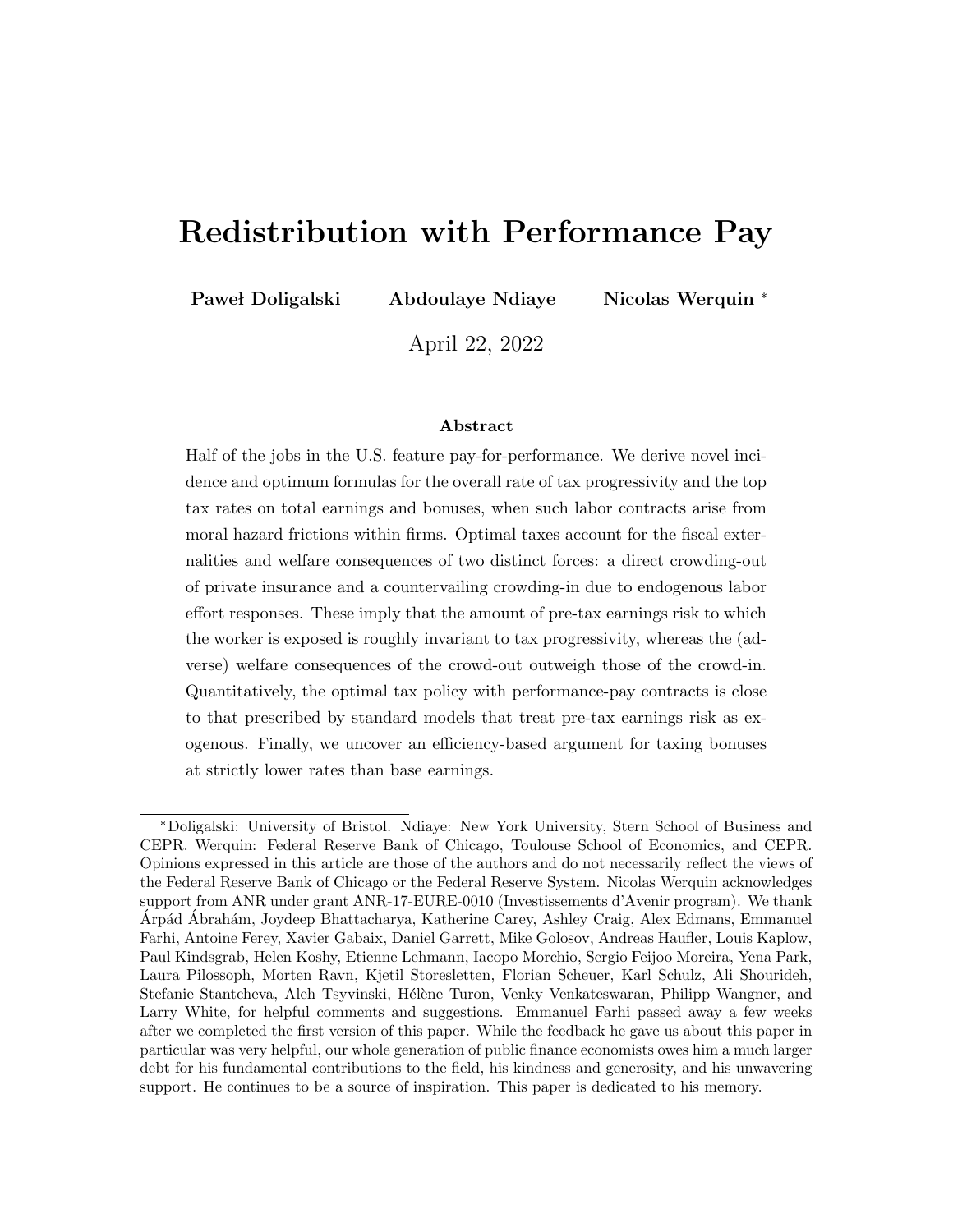# Introduction

The dramatic increase in income inequality observed since the 1980s is in large part due to the explosion of performance-based forms of remuneration at the top of the income distribution, such as the rise in bankers' bonuses or CEOs' stock options (see, e.g., [Bell and Van Reenen](#page-112-0) [2013,](#page-112-0) [2014;](#page-112-1) [Lemieux, MacLeod, and Parent](#page-115-0) [2009;](#page-115-0) [Piketty and Saez](#page-115-1) [2003\)](#page-115-1). While performance-pay contracts are particularly prevalent for high earners, they are common throughout the income distribution and across occupations, from agricultural workers paid a piece rate to real estate brokers or retail workers who earn a commission on their sales [\(Bandiera, Barankay, and Rasul](#page-112-2) [2005;](#page-112-2) [Levitt and Syverson](#page-115-2) [2008;](#page-115-2) [Shearer](#page-116-0) [2004\)](#page-116-0). Performance incentives can also be provided over time via promotions or salary raises.<sup>[1](#page-2-0)</sup> [Lemieux et al.](#page-115-0)  $(2009)$  estimate that in the U.S., almost half of all jobs, and three quarters within the top percentile of the income distribution, involve performance-based compensation. In the UK, [Bell](#page-112-1) [and Van Reenen](#page-112-1) [\(2014\)](#page-112-1) find that bonuses are a feature of more than 80 percent of the contracts of the top 1 percent earners and can account for up to 35 percent of their compensation.

Given the importance of performance-based earnings and their contribution to growing income inequality, it is natural to ask how governments should tax them. What is the incidence of tax policy on performance-based contracts? Should the overall progressivity of the income tax schedule be modified to account for the existence of these jobs? How should income taxes on top earners be designed when their earnings are partly composed of bonuses? Should bonuses be treated separately from base earnings by the tax system, and if so, at what rates should they be taxed?

This paper provides answers to these questions. To do so, we set up a model of moral hazard in the labor market that gives rise to performance pay in equilibrium. In our model, income disparities arise from two distinct sources: namely, ex-ante ability differences and ex-post performance (or output) shocks. While the former cannot be insured by private firms, the impact of the latter on inequality is very much shaped in the labor market. In particular, if firms can observe workers' ability (say, their education level) and their realized output but not their labor effort, they design a contract that provides only partial insurance against output risk in order to give

<span id="page-2-0"></span> $1A\bar{\rm}$ brahám, Alvarez-Parra, and Forstner [\(2016\)](#page-112-3) study the implications of dynamic performancepay contracts for wage inequality and wage dynamics.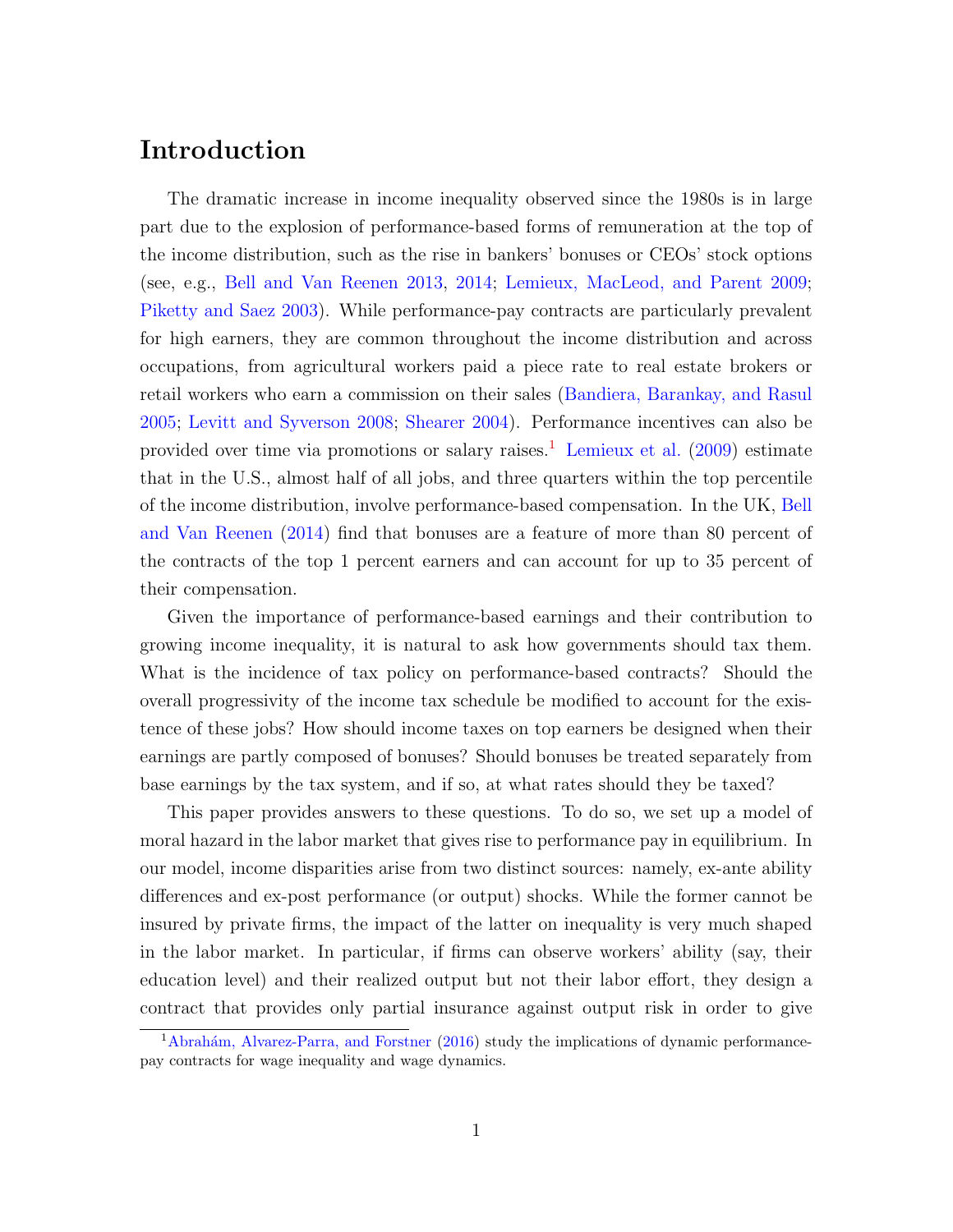incentives to workers to exert the optimal labor effort.<sup>[2](#page-3-0)</sup> Importantly, the amount of earnings risk—the size of the bonus, or the reliance on stock options—is endogenous to tax policy. In our model, the government uses income taxes to redistribute between workers with different ex-ante abilities, taking into account their effect on insurance within firms.

We first take a positive standpoint and evaluate the incidence of nonlinear taxes on the design of performance pay. In our baseline model, based on [Rogerson](#page-115-3) [\(1985\)](#page-115-3), the output of each worker is stochastic and binary: either high or low. Workers can increase the probability of high output by exerting more (unobservable and costly) effort. Firms offer a bonus when realized output is high in order to motivate workers to exert the right amount of labor effort. Since workers are risk-averse, the optimal contract strikes a balance between such incentives for effort and insurance against output risk—providing better insurance is a less costly way for the firm to give workers their reservation utility. Workers' earnings, including the bonus, are subject to an income tax. Both the size of the bonus and the frequency of receiving a bonus are endogenous to the tax system.

We first show in a parametric version of the model that an increase in the rate of tax progressivity causes two offsetting effects on the labor contract. First, it leads to a standard crowding-out of the private insurance provided by the firm, that is, a one-for-one spread of the pre-tax earnings distribution. In response to a change in social insurance, firms adjust earnings endogenously so that the workers' incentives for effort and participation remain unchanged despite the reform.<sup>[3](#page-3-1)</sup> Second, it also generates a crowding-in of the earnings distribution. This is due to the fact that, as in standard models of taxation—e.g., [Mirrlees](#page-115-4) [\(1971\)](#page-115-4)—higher marginal tax rates reduce optimal labor effort. In our setting, this is because higher tax rates on high earnings make high-powered incentives more costly to provide for the firm.<sup>[4](#page-3-2)</sup> In turn, to elicit

<span id="page-3-0"></span><sup>&</sup>lt;sup>2</sup>There is strong field-experimental evidence of moral hazard frictions in the workplace (see, e.g., the review by [Lazear](#page-114-0) [2018\)](#page-114-0). Performance pay can also be micro-founded by models of adverse selection, in which incentive pay is offered to attract workers with higher unobserved ability. [Lazear](#page-114-1) [\(2000\)](#page-114-1), [Leaver, Ozier, Serneels, and Zeitlin](#page-115-5) [\(2021\)](#page-115-5) and [Brown and Andrabi](#page-112-4) [\(2020\)](#page-112-4) find empirical support for both moral hazard and adverse selection, the former accounting for at least a half of the overall effect of performance pay on productivity.

<span id="page-3-1"></span><sup>&</sup>lt;sup>3</sup>Theoretically, the crowd-out of private insurance has been shown to severely limit the ability of governments to provide social insurance—see [Attanasio and Rıos-Rull](#page-112-5) [\(2000\)](#page-112-5), [Golosov and Tsyvinski](#page-114-2) [\(2007\)](#page-114-2) and [Krueger and Perri](#page-114-3) [\(2011\)](#page-114-3). Empirically, crowd-out has been observed in health insurance [\(Cutler and Gruber](#page-113-0) [1996a,](#page-113-0) [1996b;](#page-113-1) [Schoeni](#page-116-1) [2002\)](#page-116-1) and unemployment insurance [\(Cullen and Gruber](#page-113-2) [2000\)](#page-113-2).

<span id="page-3-2"></span><sup>4</sup>This argument echoes the wage-cum-labor demand effect of [Lehmann, Parmentier, and Van der](#page-115-6)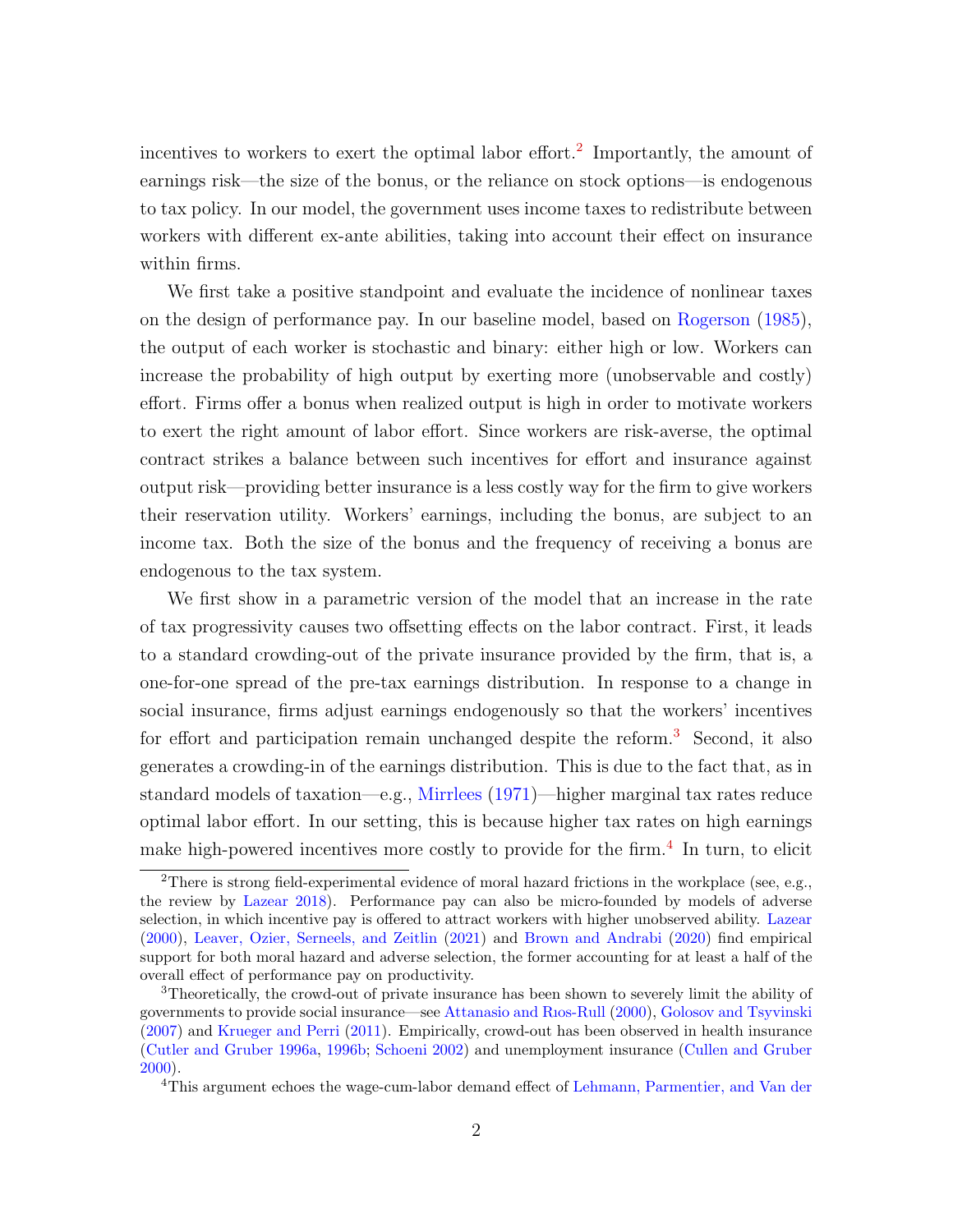[this lower effort level in the presence of moral hazard, the firm lowers the sensitivity](#page-115-6) [of pre-tax earnings to performance—that is, it compresses the earnings distribution.](#page-115-6) [This crowd-in mechanism counteracts the usual crowd-out.](#page-115-6)

[Our first main insight is that, regardless of the size of the labor effort elasticity,](#page-115-6) [these two effects are of the same order of magnitude. Taken separately these effects](#page-115-6) [are both significant, but summing them implies that taxes barely affect the sensitivity](#page-115-6) [of \(pre-tax\) pay to performance. This finding may help explain why empirical studies](#page-115-6) [of the impact of income taxes on the structure of performance-pay contracts often](#page-115-6) [fail to find significant crowding-out; see](#page-115-6) [Rose and Wolfram](#page-115-7) [\(2002\)](#page-115-7) and [Frydman and](#page-113-3) [Molloy](#page-113-3) [\(2011\). This insight remains robust to alternative forms of performance pay:](#page-115-6) [We derive the same result when optimal contracts are a linear function of performance](#page-115-6) [such as piece rates or commissions \(Holmstrom and Milgrom](#page-115-6) [1987\)](#page-114-4), convex such as stock options [\(Edmans and Gabaix](#page-113-4) [2011\), or when incentives are provided over time](#page-115-6) [\(Edmans, Gabaix, Sadzik, and Sannikov](#page-115-6) [2012;](#page-113-5) [Sannikov](#page-116-2) [2008\)](#page-116-2). The general principle [that makes our result robust to different forms of performance pay is that the local](#page-115-6) [incentive constraints in all of these models of moral hazard share a common structure:](#page-115-6) [namely, they imply that the sensitivity of earnings to performance is proportional to](#page-115-6) [the marginal disutility of effort. As a result, in order to elicit a given increase in labor](#page-115-6) [effort, the firm must raise the pass-through of output risk proportionately to the](#page-115-6) inverse [of the \(Frisch\) labor effort elasticity. Therefore, the crowding-in of private](#page-115-6) [insurance, equal to the product of the elasticity of labor effort and the change in](#page-115-6) [performance-sensitivity required to elicit the desired effort adjustment—the inverse](#page-115-6) [Frisch elasticity—is large and robust to the size of the labor effort elasticity.](#page-115-6)

[The second part of our theoretical analysis takes a normative standpoint and](#page-115-6) [characterizes optimal taxes in both our parametric and general environments. Even](#page-115-6) [though taxes have little effect on the contract, because of offsetting crowd-in and](#page-115-6) [crowd-out effects, the endogeneity of private insurance can potentially have large](#page-115-6) [effects on welfare. Indeed, recall that the crowd-in channel operates via optimal](#page-115-6) [labor effort decisions. By an envelope theorem, the resulting effect on the worker's](#page-115-6) [utility is at most second-order. By contrast, the crowding-out of private insurance has](#page-115-6) [first-order welfare consequences. Consequently, although the amount of within-firm](#page-115-6) [insurance appears insensitive to tax policy, the worker's utility reacts](#page-115-6) as if private

[Linden](#page-115-6) [\(2011\)](#page-115-6), whereby tax progressivity tends to make high pre-tax wages less attractive (which, in their setting, leads to lower unemployment).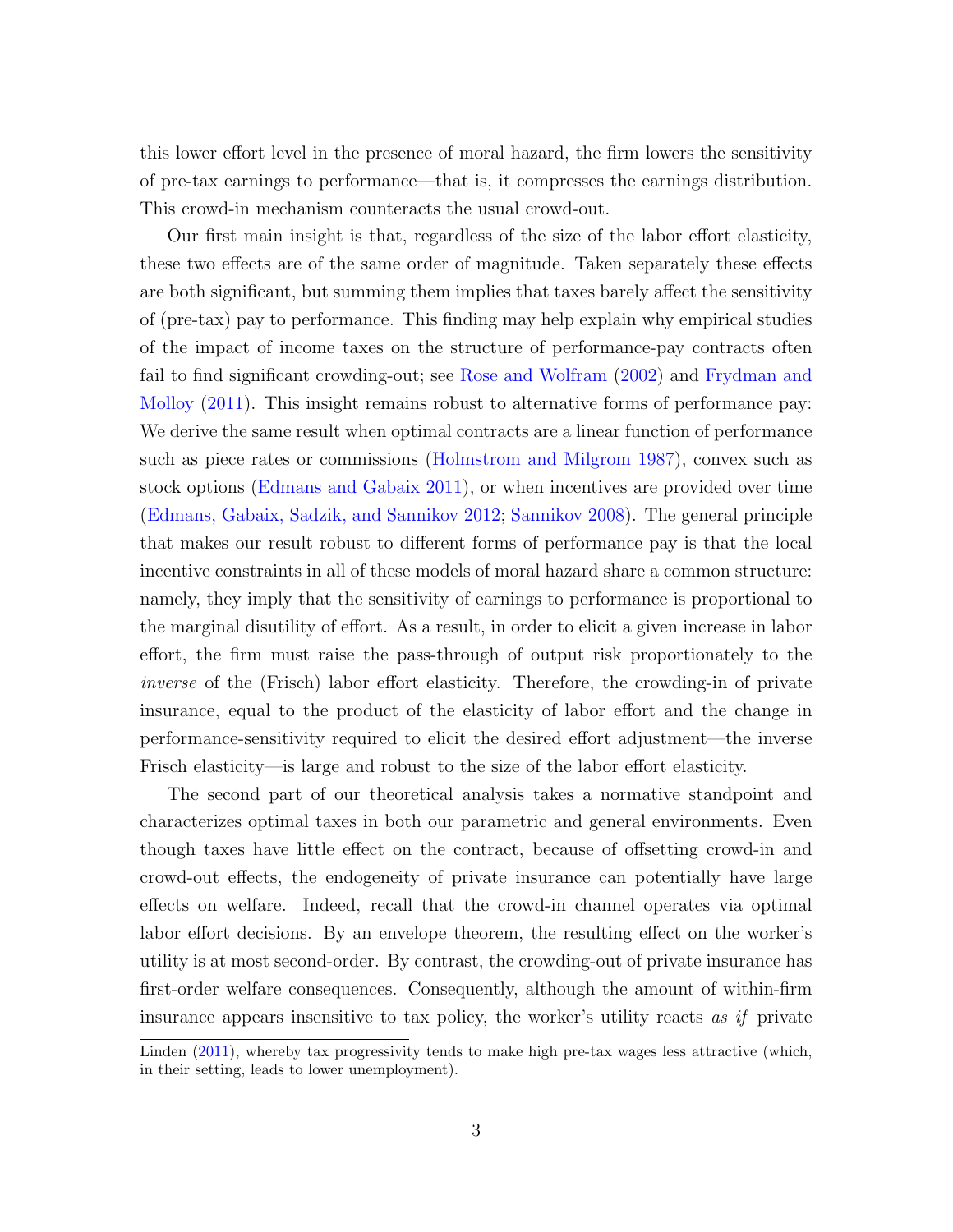insurance was fully crowded out.

We derive three sets of results. First, we characterize the optimal rate of progressivity of the overall tax schedule. The endogeneity of performance-pay contracts affects optimal redistribution mainly via the welfare consequences of crowd-out. Greater progressivity triggers a crowd-out of within-firm insurance which offsets any gains from social insurance. This eliminates the role of the income tax as an insurance device. In addition, the crowding-out generates an additional adverse effect on welfare by making tax cuts less accurately targeted towards high-marginal-utility agents than in standard models. To see this, suppose that the tax burden decreases uniformly by a constant amount. The consumption gain, however, will not be uniform across income levels, as firms need to adjust gross earnings to preserve effort incentives. We show that the effective consumption gains are distributed regressively: High-performers of a given ability type—whose marginal utility of consumption is relatively low—receive a larger share of the tax cut than do low-performers. This dampens the welfare benefits of redistribution via progressive taxation. These two negative welfare effects of tax progressivity due to the crowd-out of private insurance are accompanied by new fiscal externalities: To the extent that the crowd-out and crowd-in do not offset each other perfectly, mean-preserving changes in earnings risk affect tax revenue when the income tax is non-linear. Accounting for all of these effects, we show analytically that the optimal tax progressivity in the presence of performance pay is strictly lower than in the model with exogenous earnings risk.

Second, we characterize the optimal tax rate on top income earners in the general model with arbitrarily non-linear taxes. We start with the case where tax rates apply to total (fixed plus variable) earnings. Our formula generalizes that of [Saez](#page-116-3) [\(2001\)](#page-116-3) by accounting for the fiscal and welfare effects of crowd-out and crowd-in, in addition to standard Pareto coefficients and labor effort elasticities. In particular, a higher top tax rate creates a fiscal spillover typically ignored by standard models: It affects the base earnings of agents who would have been in the top tax bracket had they earned a bonus. In contrast to [Chetty and Saez](#page-112-6) [\(2010\)](#page-112-6), whose approach is based purely on reduced-form sufficient statistics, we provide analytical expressions for all of the relevant parameters in our formulas—including the crowd-in and crowd-out of private insurance and the social marginal welfare weights.

Third, we ask whether there would be gains from taxing bonuses and base earnings separately. We first show that it is optimal to tax bonuses strictly less than base pay.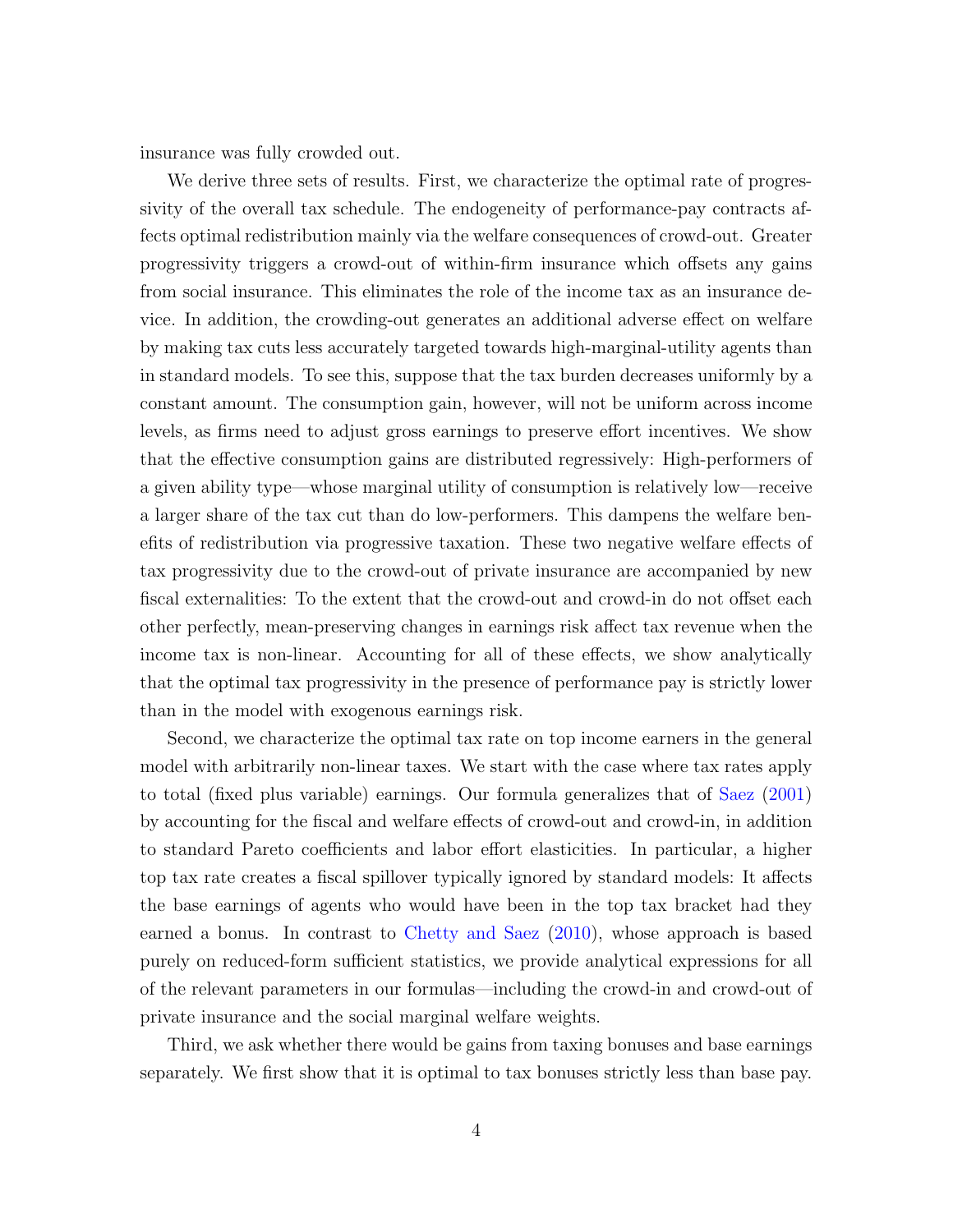In particular, starting from a joint tax on total earnings, we construct a reform that (i) lowers the tax rate on bonuses and raises the tax rate on base pay, (ii) does not affect the expected utility of any agent, and (iii) generates more tax revenue—a Pareto improvement—by fostering labor effort. To understand this result, recall that the bonus is a constrained efficient instrument used by firms to overcome agency frictions in the labor market. Taxing bonuses erodes the firm's ability to provide incentives to workers and is thus highly distortionary. Consequently, it is optimal to shift the tax burden from bonuses to base pay. Finally, we establish an analytical formula for the optimal top tax rate on bonuses, for a given tax schedule on base earnings. As in the case of the joint taxation of overall earnings, the optimal bonus tax rate depends on the fiscal externalities and welfare effects of the crowd-out and crowd-in.

To complement this theoretical analysis, we calibrate the model to U.S. data. Our model features both performance-pay and fixed-pay jobs and accurately matches the earnings distribution, including the incidence of performance-pay jobs by income quartiles. We first document that, in line with our theoretical findings, changes in tax progressivity have very little impact on the pay-performance sensitivity of labor contracts. Quantitatively, the crowd-in effect offsets more than 90 percent of the crowd-out in terms of the bonus-to-base-pay ratio, and more than 100 percent in terms of the variance of log earnings. Thus, while higher progressivity does lead to lower labor effort and lower mean earnings—with implied elasticities that match empirical evidence—it leaves earnings risk largely unaffected.

We then proceed to computing the optimal tax policy. Our robust finding is that ignoring the endogeneity of earnings risk due to performance pay when setting tax policy has a small welfare cost. In other words, applying standard tax formulas allows the policymaker to reap the vast majority of the welfare gains from the optimal tax reform. This result first holds when we optimize over the overall rate of tax progressivity, in which case the welfare loss from applying the standard—rather than optimal—tax formula is equivalent to a modest 0.29 percent fall in consumption. The result also holds when we focus on the top tax rates: Those implied by the benchmark formula of [Saez](#page-116-3) [\(2001\)](#page-116-3) fall within a 1 percentage point margin of the optimal ones.

Intuitively, since earnings risk is virtually insensitive to tax policy, the policymaker is not making a large mistake when calculating the fiscal effects of tax reforms using the standard formulas. In addition, the welfare effects of crowd-out, which are not accounted for by the standard formulas, are of limited magnitude. In the case of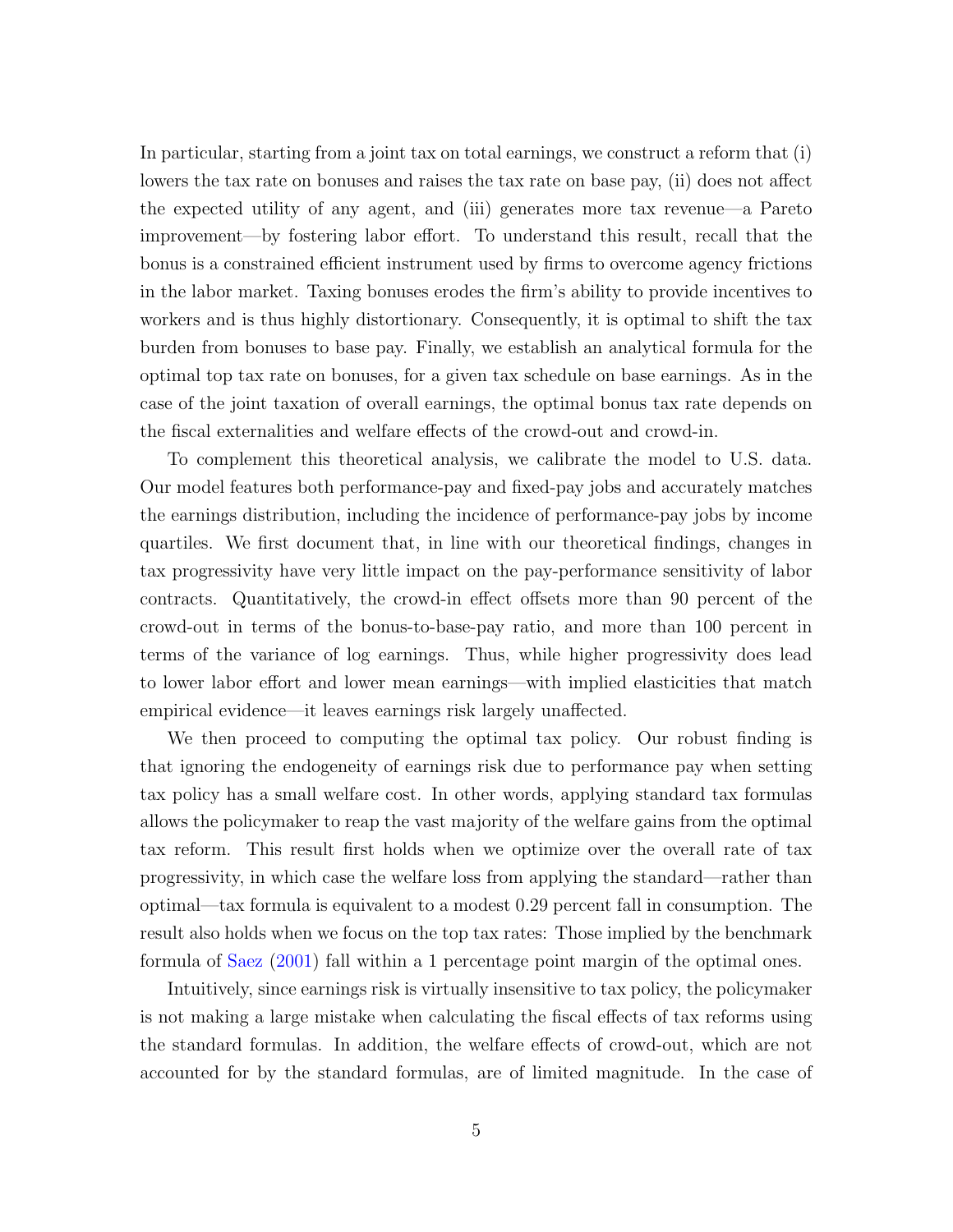reforming the overall tax progressivity, this is because only half of the jobs in the U.S. feature performance pay—if all workers had performance-pay contracts, the welfare cost of ignoring endogenous earnings risk would increase more than fourfold. The welfare cost of crowd-out is also small in the case of the top tax rate, since top earners are typically associated with small marginal welfare weights in the social objective.

Finally, we calculate the optimal top bonus tax rate for a given tax schedule on base pay. Consistent with our theoretical findings, the optimal bonus tax is lower than the tax on base pay, with a difference of 20 percentage points or more for a utilitarian or Rawlsian government.

Literature Review. Several papers study optimal taxation with labor markets constrained by agency frictions. [Golosov and Tsyvinski](#page-114-2) [\(2007\)](#page-114-2) analyze a model in which firms employ ex ante identical workers who are subject to private productivity shocks and can engage in hidden asset trades. They show that tax reforms generate a large crowd-out of within-firm insurance, which in turn reduces the benefits of social insurance. The government optimally refrains from providing any insurance and, instead, uses a capital tax to correct the externality generated by hidden trades. [Stantcheva](#page-116-4) [\(2014\)](#page-116-4) focuses on the adverse selection model of the labor market of [Miyazaki](#page-115-8) [\(1977\)](#page-115-8) and shows that the upward hours distortions (rat race) due to employer screening allow the government to redistribute more than in the standard Mirrlees model. [Scheuer](#page-116-5) [\(2013\)](#page-116-5) studies the role of profit taxes in correcting the choice between payroll employment and entrepreneurship, which is distorted by adverse selection in the credit market. In contrast to these papers, we study labor markets that are constrained by moral hazard frictions.

[Ferey, Haufler, and Perroni](#page-113-6) [\(2022\)](#page-113-6) also focus on moral hazard and show that globalization in the presence of performance pay can reconcile the joint evolution of rising earnings inequality and falling optimal tax progressivity. The main difference between our framework and theirs lies in the labor effort adjustment margin: While we allow for a continuous effort choice, [Ferey et al.](#page-113-6) [\(2022\)](#page-113-6) assume that effort is binary, which limits individual effort responses and the crowd-in effect within firms that is at the core of our analysis.<sup>[5](#page-7-0)</sup> [Chetty and Saez](#page-112-6)  $(2010)$  derive a reduced-form sufficient

<span id="page-7-0"></span><sup>&</sup>lt;sup>5</sup>In their framework, tax reforms still have a distortionary impact on effort in the aggregate by affecting the measure of firms that choose to incentivize effort via performance-pay contracts—an extensive margin response. By contrast, in our framework, taxes distort individual labor effort and within-firm insurance in already existing performance-pay jobs—an intensive margin response.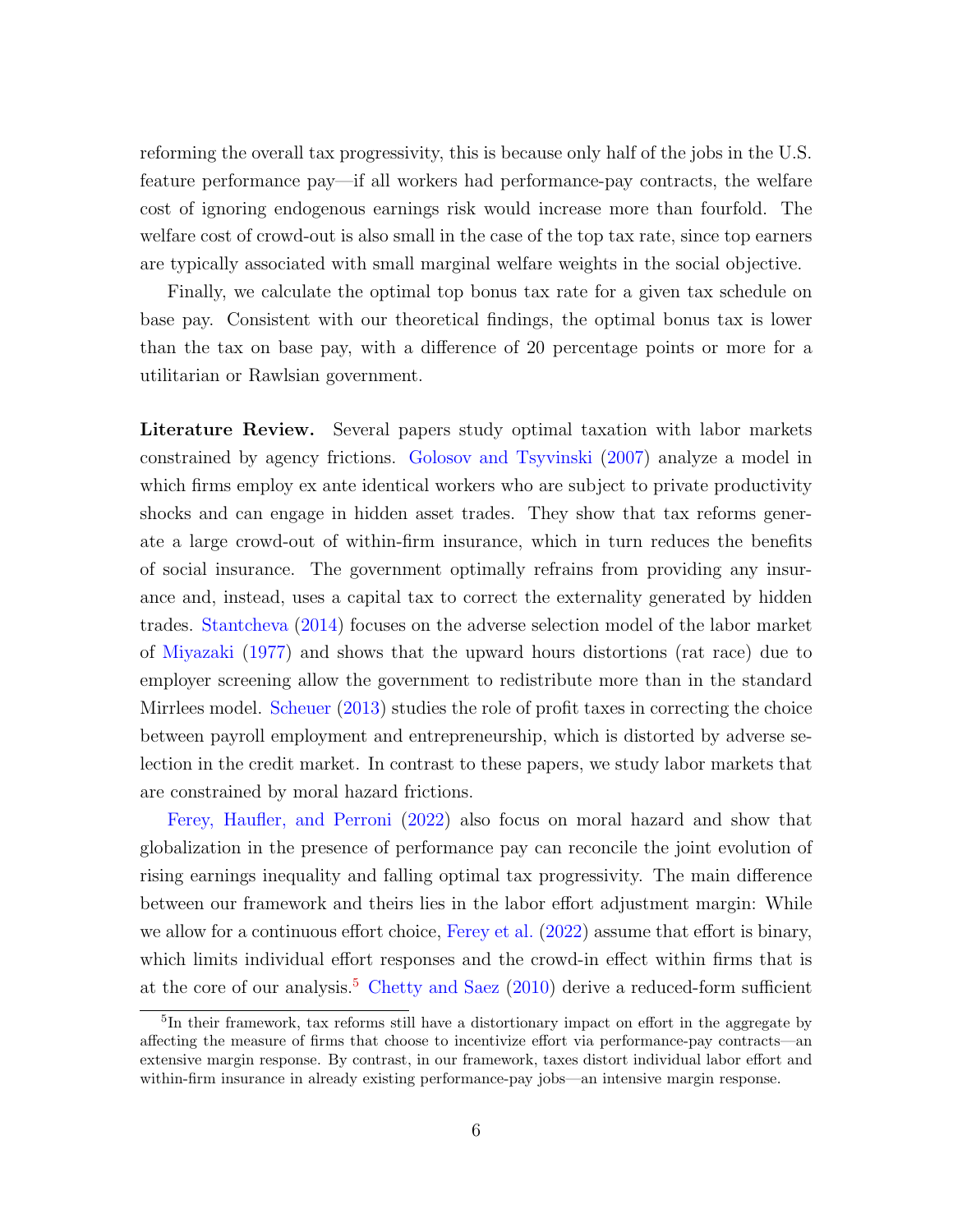statistics formula for the optimal linear tax in the presence of linear private insurance contracts that can be subject to agency frictions. By contrast, we provide an explicit and tractable structural microfoundation for the equilibrium labor contracts. This allows us to characterize analytically the effects of nonlinear government policy on private insurance contracts via crowd-out and crowd-in responses, and derive explicit theoretical formulas for the tax incidence and optimal taxes in terms of underlying structural parameters. [Kaplow](#page-114-5) [\(1991\)](#page-114-5) studies optimal linear government policy in a different (disaster relief) setting that has endogenous private insurance constrained by moral hazard. He finds that the optimal level of social insurance is zero. This result holds in our setting as well, but in our model workers are also ex-ante heterogeneous, thus giving the government a redistributive role.

We contribute to the growing literature on the optimal taxation and regulation of bonuses. [Besley and Ghatak](#page-112-7) [\(2013\)](#page-112-7) study the role of bonus taxes in correcting the excessive risk taking in the financial sector, while [Thanassoulis](#page-116-6)  $(2012)$  and Bénabou [and Tirole](#page-112-8) [\(2016\)](#page-112-8) show that bonus caps can restrict inefficiencies stemming from the competition for talent. In contrast to these papers, we focus on the basic model of moral hazard in which performance pay is constrained efficient, and uncover a force towards a lower tax rate on bonuses than on base earnings: This policy alleviates the labor effort distortions implied by income redistribution. Two related papers, [Gietl](#page-113-7) [and Haufler](#page-113-7) [\(2018\)](#page-113-7) and [Haufler and Nishimura](#page-114-6) [\(2022\)](#page-114-6), study bonus tax competition in settings where top managers are internationally mobile, a feature that we ignore in this paper.

An important strand of papers studies income taxation in the presence of endogenous consumption insurance, which can take form of private insurance markets [\(Cre](#page-113-8)[mer and Pestieau](#page-113-8) [1996;](#page-113-8) [Netzer and Scheuer](#page-115-9) [2007\)](#page-115-9), asset trades (Abrahám, Koehne, [and Pavoni](#page-112-9) [2016;](#page-112-9) [Chang and Park](#page-112-10) [2017;](#page-112-10) [Park](#page-115-10) [2014\)](#page-115-10) or informal exchanges in family networks [\(Attanasio and Rıos-Rull](#page-112-5) [2000;](#page-112-5) [Heathcote, Storesletten, and Violante](#page-114-7) [2017;](#page-114-7) [Krueger and Perri](#page-114-3) [2011;](#page-114-3) [Raj](#page-115-11) [2019\)](#page-115-11). In contrast to these papers, it is pre-tax earnings risk—rather than consumption risk—that is endogenous to policy in our model. This distinction matters since changes in earnings risk have a direct impact on tax revenue when the income tax is non-linear (as a result of Jensen's inequality), while changes in consumption risk with exogenous wages do not have a direct fiscal impact.[6](#page-8-0)

<span id="page-8-0"></span> $6$ Naturally, there can be indirect effects from consumption insurance to tax revenue through precautionary labor supply, as in [Netzer and Scheuer](#page-115-9) [\(2007\)](#page-115-9).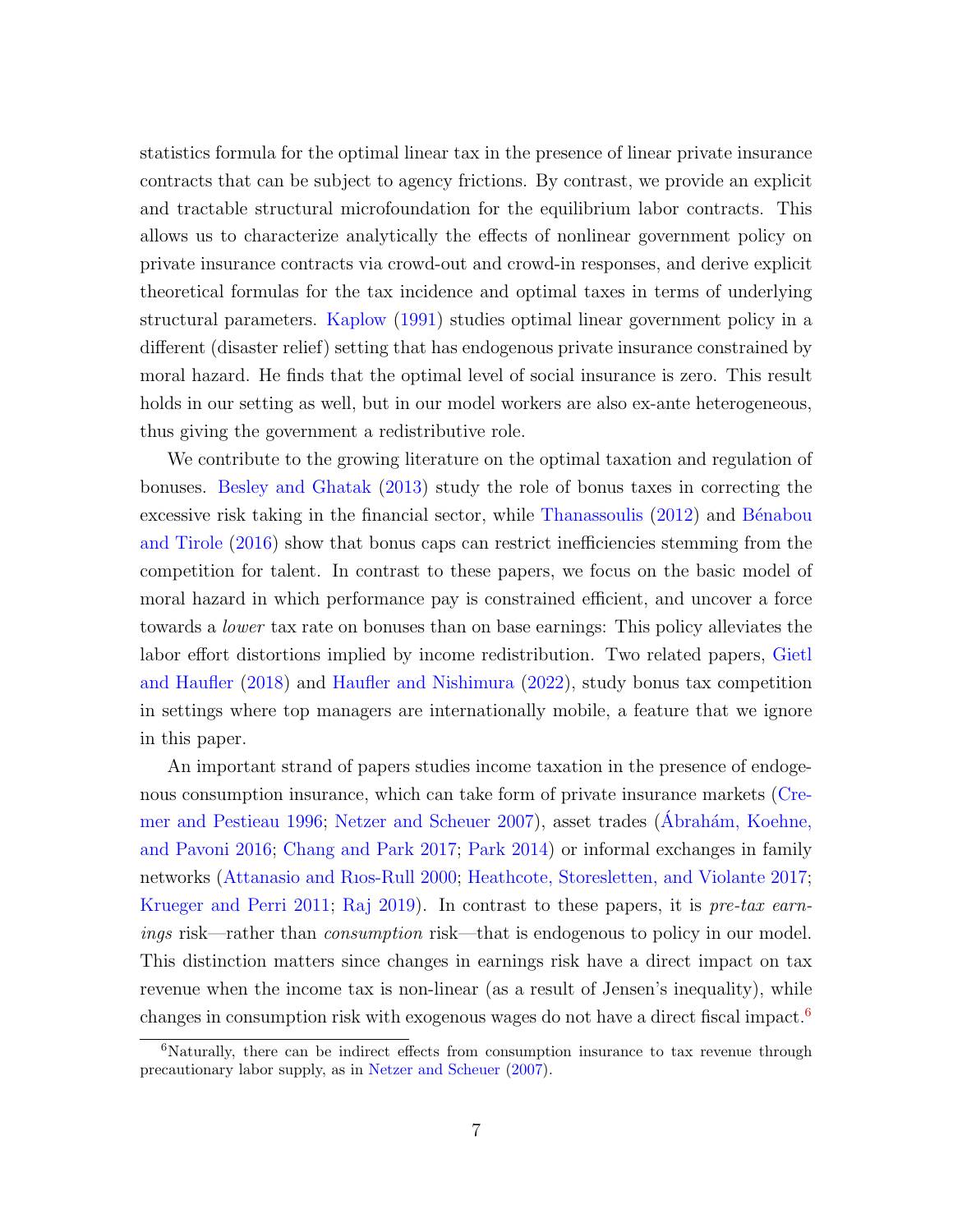Other papers endogenize earnings risk by focusing on human capital accumulation [\(Craig](#page-113-9) [2019;](#page-114-8) [Findeisen and Sachs](#page-113-10) [2016;](#page-113-10) Kapička and Neira 2019; [Makris and Pavan](#page-115-12) [2021;](#page-115-12) [Stantcheva](#page-116-7) [2017\)](#page-116-7), job search [\(Sleet and Yazici](#page-116-8) [2017\)](#page-116-8), or wage randomization in response to excessive tax regressivity [\(Doligalski](#page-113-11) [2019\)](#page-113-11).

Finally, our paper relates to the literature on redistributive taxation in environments with earnings uncertainty and moral hazard; see, e.g., [Varian](#page-116-9) [\(1980\)](#page-116-9) and, for models that also allow for ability differences, [Eaton and Rosen](#page-113-12) [\(1980\)](#page-113-12), [Shourideh](#page-116-10) [\(2014\)](#page-116-10), and [Boadway and Sato](#page-112-11) [\(2015\)](#page-112-11) (who also offer a more complete synthesis of the literature). In these papers, however, there is no layer of endogenous private insurance between workers and the government: Earnings risk is thus exogenous, and the government is the sole provider of insurance.

**Outline of the Paper.** The paper is organized as follows. In Section [1,](#page-9-0) we study a simple version of our model and characterize the optimal rate of tax progressivity. In Section [2,](#page-28-0) we study our general environment and characterize the optimal top tax rates on total earnings and on bonuses when they are taxed separately. The proofs of our results and various extensions are in the Appendix. In particular, we study alternative forms of performance pay in Appendix [C.](#page-86-0)

## <span id="page-9-0"></span>1 Performance Pay and Tax Progressivity

In this section, we set up a simple version of our general model to derive some of the main insights most transparently. We study the incidence of tax progressivity on individual earnings and welfare in Section [1.2,](#page-14-0) characterize the optimal rate of progressivity in Section [1.3,](#page-18-0) and evaluate our findings quantitatively in Section [1.4.](#page-22-0) Finally, in Section [1.5,](#page-27-0) we show that our results apply to several alternative models of performance pay that are aimed at capturing different forms of variable compensation: bonuses, piece rates or commissions, stock options, and dynamic incentives.

### 1.1 Environment

There is a continuum of mass one of agents indexed by their exogenous ability  $\theta \in \mathbb{R}_+$  that is distributed according to the c.d.f.  $F(\theta)$  and density  $f(\theta)$ . Preferences over consumption c and labor effort  $\ell$  are represented by the utility function  $u(c)-h(\ell)$ ,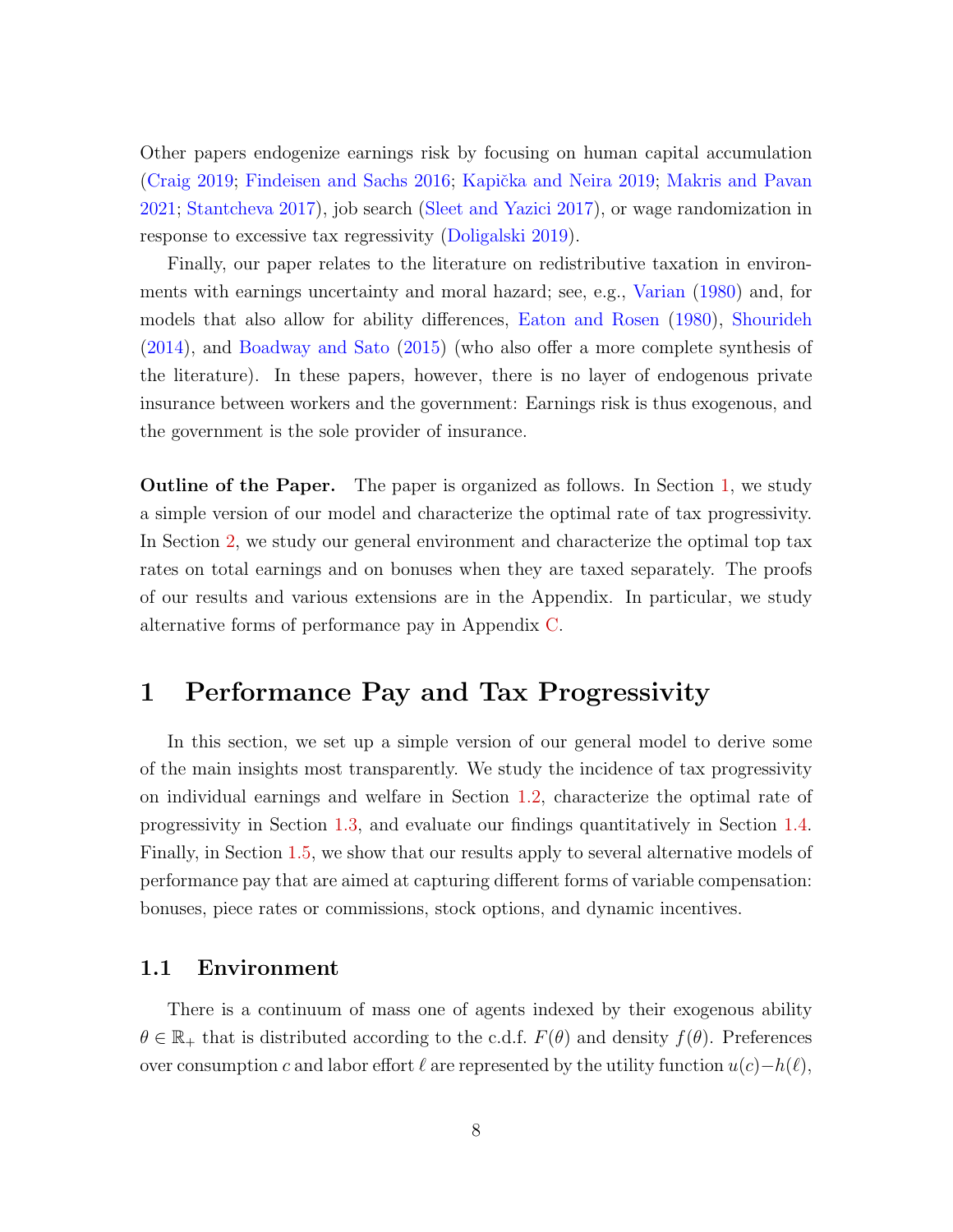where u and h are twice continuously differentiable, u is strictly concave, and h is strictly convex.

A worker with ability  $\theta$  who provides effort  $\ell$  can produce two levels of output y:

$$
y = \begin{cases} \theta & \text{with probability } \pi(\ell) \\ 0 & \text{with probability } 1 - \pi(\ell) \end{cases}
$$

where  $\pi : \mathbb{R}_+ \to [0, 1]$  is continuously differentiable and concave. Without loss of generality, and unless otherwise stated, we normalize units of effort so that  $\pi(\ell)$  $\ell \in [0, 1].^{7}$  $\ell \in [0, 1].^{7}$  $\ell \in [0, 1].^{7}$ 

Firms observe both the agent's ability  $\theta$  and realized output y, but not their effort  $\ell$ . As a consequence, the labor contract specifies earnings z as a function of observed performance. If output is low, the worker earns a base salary  $z$ . If output is high, earnings take a larger value  $\bar{z} \geq \underline{z}$ . We define the bonus as the difference between the high-level pay and the base pay,  $b = \bar{z} - \underline{z}$ . We also introduce the bonus rate  $\beta$ , or the pass-through of output risk to log-earnings, defined such that  $\bar{z} = e^{\beta} \underline{z}^{8}$  $\bar{z} = e^{\beta} \underline{z}^{8}$  $\bar{z} = e^{\beta} \underline{z}^{8}$ .

The government levies non-linear income taxes. A worker with earnings  $z$  consumes their after-tax earnings  $c = z - T(z) \equiv R(z)$ , where  $T : \mathbb{R} \to \mathbb{R}$  is the tax schedule and  $R$  is the retention function. Throughout the paper, we denote the utility over pre-tax earnings by  $v(z) \equiv u(R(z))$ . In this section, we restrict preferences and taxes to the following functional forms.

<span id="page-10-3"></span>**Assumption 1** The utility of consumption is logarithmic,  $u(c) = \log c$ . The tax schedule has a constant rate of progressivity (CRP):<sup>[9](#page-10-2)</sup> There exist  $\tau \in \mathbb{R}$  and  $p \in$  $(-\infty, 1)$  such that  $R(z) = \frac{1-\tau}{1-p} z^{1-p}$ .

A firm that hires a worker with ability  $\theta$  takes the tax schedule and the worker's reservation value  $U(\theta)$  as given. It chooses the earnings contract  $\{\underline{z}(\theta), \bar{z}(\theta)\}\)$  to

<span id="page-10-0"></span><sup>&</sup>lt;sup>7</sup>The disutility of effort must then be re-normalized as  $\tilde{h} \equiv h \circ \pi^{-1}$ . For clarity, we keep the notation  $h(\ell)$ , except in our calibration exercises that require positing functional forms for  $h(\cdot)$  and  $\pi(\cdot).$ 

<span id="page-10-2"></span><span id="page-10-1"></span><sup>&</sup>lt;sup>8</sup>Intuitively, for a small bonus  $b, \beta$  coincides with the ratio of bonus to base pay  $b/\underline{z}$ .

<sup>&</sup>lt;sup>9</sup>The CRP tax code is a good approximation of the U.S. tax system, see for instance, [Heathcote](#page-114-7) [et al.](#page-114-7) [\(2017\)](#page-114-7). The rate of progressivity p is equal to (minus) the elasticity of the retention rate  $R'(z)$ with respect to income z. Alternatively,  $1-p$  is equal to the ratio of marginal retained income  $R'(z)$ to average retained income  $R(z)/z$ .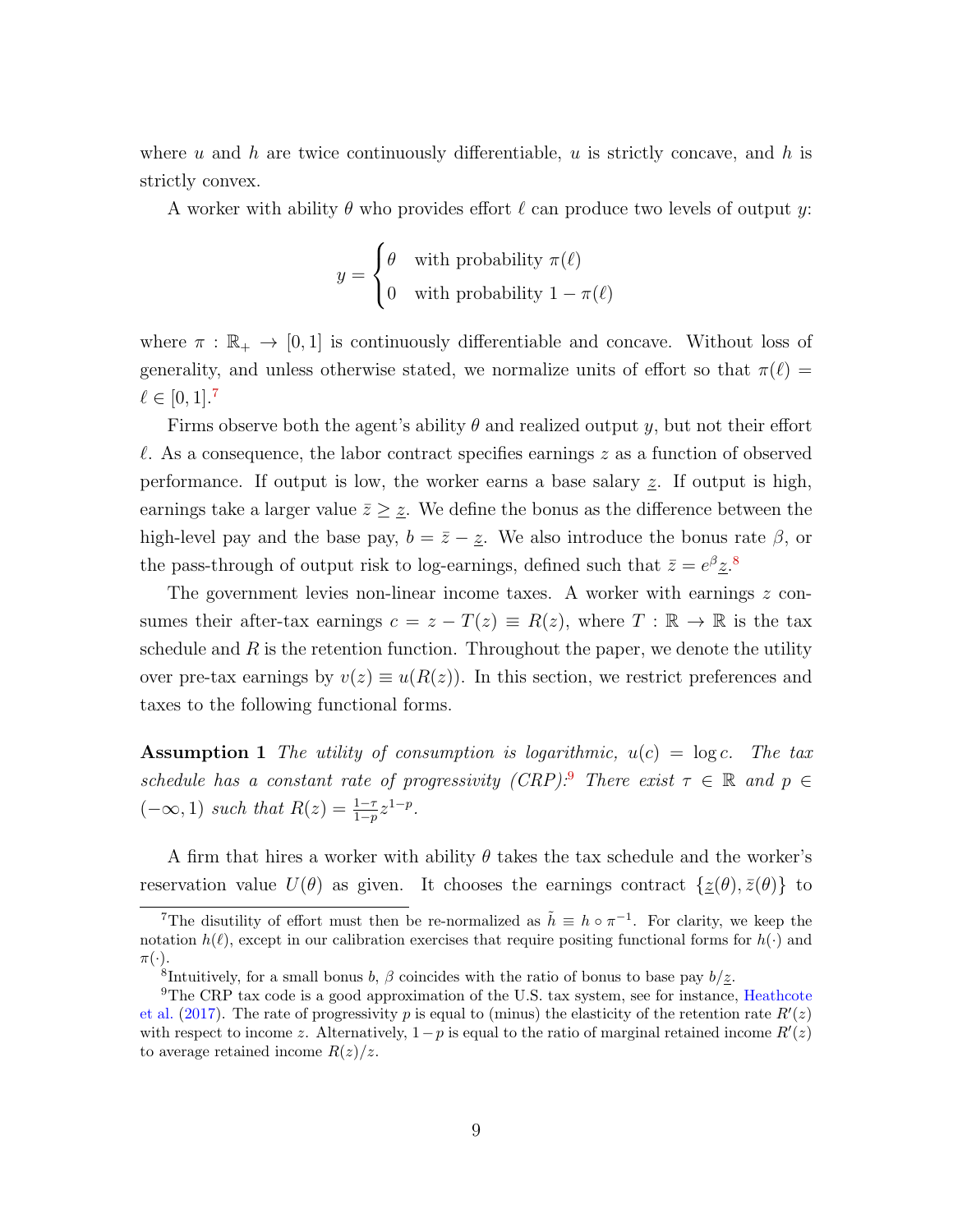maximize its expected profit:

<span id="page-11-6"></span>
$$
\Pi(\theta) = \max_{\underline{z}, \overline{z}} \ \ell\theta - \mathbb{E}[z], \tag{1}
$$

where  $\mathbb{E}[z] = (1 - \ell)\underline{z} + \ell \overline{z}$ ,<sup>[10](#page-11-0)</sup> subject to the following constraints.

First, the incentive constraint requires that the worker's effort level maximizes their expected utility over all possible effort choices, taking the labor contract as given:

<span id="page-11-1"></span>
$$
\ell = \arg \max_{l \in [0,1]} (1-l)v(\underline{z}) + l v(\overline{z}) - h(l). \tag{2}
$$

Second, the participation constraint requires that the worker's expected utility is at least as large as their reservation value:

<span id="page-11-7"></span>
$$
\mathbb{E}[v(z)] - h(\ell) \ge U(\theta), \tag{3}
$$

where  $\mathbb{E}[v(z)] = (1 - \ell)v(\underline{z}) + \ell v(\overline{z}).$ 

To pin down the workers' reservation value  $U(\theta)$ , we assume that there is free-entry of firms in the labor market for workers of type  $\theta$ . Thus, in equilibrium, expected profits are equal to zero:

<span id="page-11-4"></span>
$$
\Pi(\theta) = 0. \tag{4}
$$

**Moral Hazard and the Bonus Rate.** The incentive constraint  $(2)$  can be simplified by taking the first-order condition of the worker's maximization problem:

<span id="page-11-5"></span>
$$
h'(\ell) = v(\bar{z}) - v(\underline{z}).\tag{5}
$$

We can show that this first-order condition is necessary and sufficient to ensure global incentive compatibility as long as the equilibrium level of effort is interior.<sup>[11](#page-11-2)</sup> Using Assumption [1,](#page-10-3) we can rewrite this expression as follows:

<span id="page-11-3"></span>
$$
\beta = \frac{h'(\ell)}{1 - p}.\tag{6}
$$

<span id="page-11-0"></span><sup>&</sup>lt;sup>10</sup>Throughout the paper, unless explicitly stated the operator  $E$  denotes the expectation of a random variable conditional on a given worker  $\theta$ , as opposed to a population average. We also let  $\mathbb{V}(\cdot | \theta)$  denote the variance conditional on productivity  $\theta$ .

<span id="page-11-2"></span> $11$ See Lemma [4,](#page-29-0) which proves this result in the general setting of Section [2.](#page-28-0)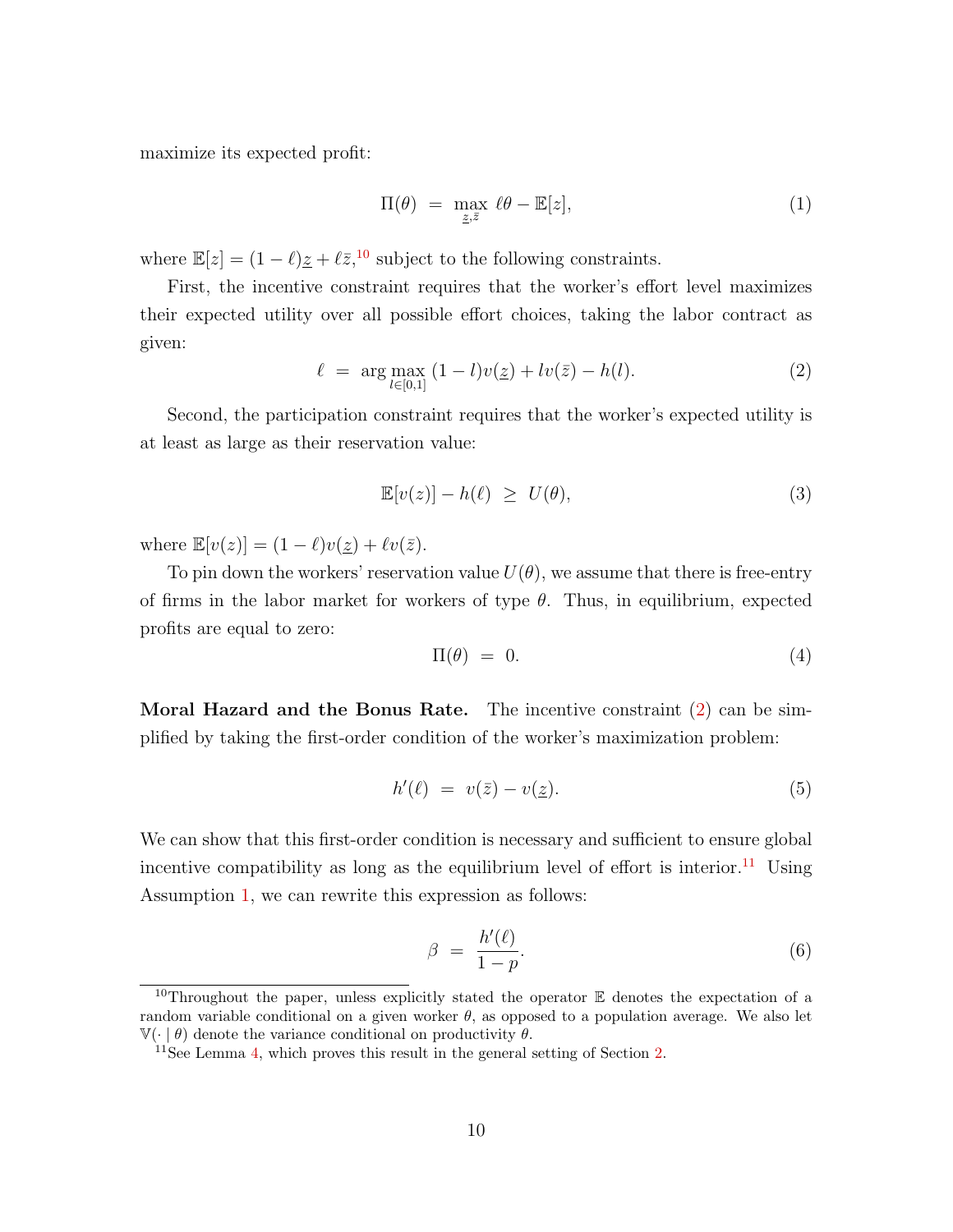This equation plays an important role in our analysis. Intuitively, inducing a worker to provide a given level of costly effort  $\ell$  requires a larger reward for performance (i.e., a higher bonus rate  $\beta$ ) if the marginal disutility  $h'(\ell)$  is higher. Since h is convex, this implies that the sensitivity of earnings to performance  $\beta$  is strictly increasing in labor effort  $\ell$ . This captures the key moral hazard insight that eliciting higher effort from the worker requires raising their exposure to output risk.

Optimal Contract. The following proposition characterizes the equilibrium labor contract between a firm and a worker with ability  $\theta$ .

<span id="page-12-0"></span>**Proposition [1](#page-10-3)** Suppose that Assumption 1 holds. Effort  $\ell$  is then independent of  $\theta$ , so that the bonus rate  $\beta$  is constant and given by [\(6\)](#page-11-3). Equilibrium earnings are given by

$$
\underline{z}(\theta) = \frac{1}{1 + \ell(e^{\beta} - 1)} \ell \theta \quad \text{and} \quad \overline{z}(\theta) = \frac{e^{\beta}}{1 + \ell(e^{\beta} - 1)} \ell \theta. \tag{7}
$$

Optimal labor effort satisfies

<span id="page-12-1"></span>
$$
\theta = b + b \ell (1 - \ell) \frac{h''(\ell)}{1 - p}.
$$
\n(8)

Expected utility is given by

<span id="page-12-2"></span>
$$
U(\theta) = v(\ell\theta) - h(\ell) - (1 - p) \{ u(\mathbb{E}z) - \mathbb{E}[u(z)] \},
$$
\n(9)

with  $u(\mathbb{E}z) - \mathbb{E}[u(z)] = \log(1 + \ell(e^{\beta} - 1)) - \beta \ell$ .

Full-Insurance Benchmark. To interpret Proposition [1,](#page-12-0) consider first the benchmark setting where the firm can perfectly monitor the worker's effort, so that the incentive constraint can be ignored. In this case, the firm provides full insurance against output risk: Workers with ability  $\theta$  who provide effort  $\ell$  earn their expected output regardless of their performance,  $z = \bar{z} = \theta \ell$ . Their utility is then equal to  $U(\theta) \equiv v(\theta \ell) - h(\ell)$ . Note that this setting is equivalent to the standard [Mirrlees](#page-115-4) [\(1971\)](#page-115-4) model, where the relationship  $z = \theta \ell$  between labor effort and income also holds.

Equilibrium Earnings. With moral hazard frictions, the previous relationship continues to hold on average: The free-entry condition [\(4\)](#page-11-4) imposes that workers'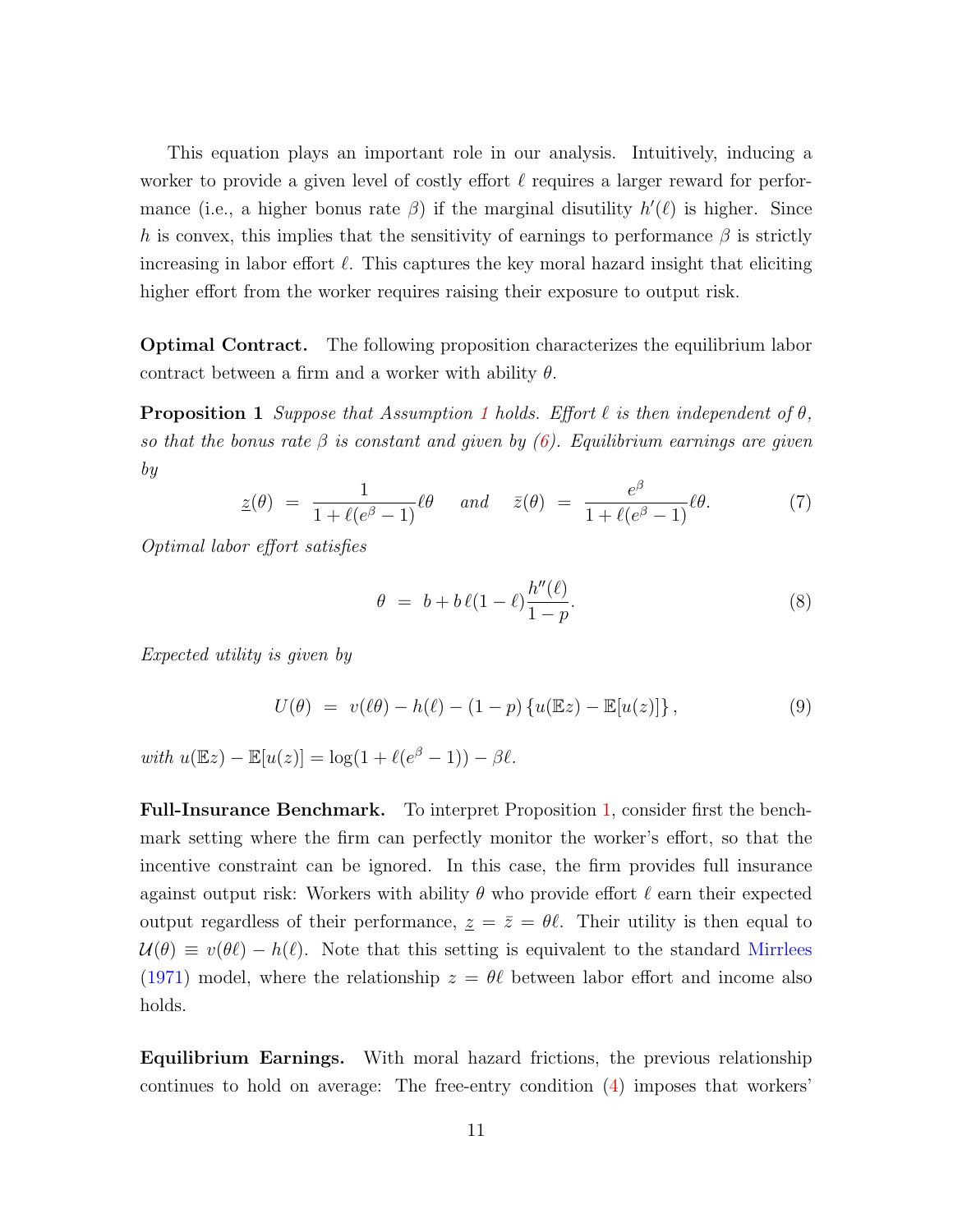expected earnings  $\mathbb{E}[z]$  remain equal to their expected output  $\ell\theta$ . However, providing effort incentives implies that realized earnings must now be dispersed around their mean. The firm provides only partial insurance against output risk: we have  $0 < \underline{z} <$  $\theta \ell < \bar{z} < \theta$ . At the heart of our paper lies the observation that the optimal degree of within-firm insurance—captured by the parameter  $\beta$  in equation  $(6)$ —is endogenous to the tax system. We analyze this dependence in the next section.

Labor Effort. To interpret the optimality condition for effort  $(8)$ , suppose that the firm aims to elicit marginally higher effort from the worker. The expected output gain, on the left hand side, is  $\theta$ . Keeping the earnings structure  $\underline{z}, \overline{z}, b$  fixed, inducing higher effort costs b to the firm, since the worker receives the bonus more frequently.<sup>[12](#page-13-0)</sup> This is the first term on the right hand side of [\(8\)](#page-12-1). In addition, the firm needs to raise the earnings spread in order to incentivize the worker to actually exert this extra effort. By equation  $(6)$ , the bonus rate must increase proportionally to the rise in the marginal disutility of effort,  $h''(\ell)$ . This creates an additional cost for the firm the marginal cost of incentives (MCI)—given by the second term on the right hand side of [\(8\)](#page-12-1): Intuitively, since workers are risk averse, exposing them to more earnings risk while keeping the participation constraint satisfied is costly because it requires increasing mean earnings.

Expected Utility. Equation [\(9\)](#page-12-2) decomposes the worker's expected utility into three components. The first is the utility they would attain under full insurance,  $\mathcal{U}(\theta) = v(\theta \ell) - h(\ell)$ . Second, the incompleteness of private insurance makes the risk-averse worker worse off: The utility loss associated with a given earnings lottery z is equal to the utility difference between expected earnings  $\mathbb{E}[z]$  and the certainty equivalent.<sup>[13](#page-13-1)</sup> This difference is the term in curly brackets in expression  $(9)$ . Third, this utility loss is weighted by  $(1-p)$ : All else being equal, a higher level of tax progressivity reduces the variance of disposable income that the consumer faces, which dampens the welfare cost of earnings uncertainty. Thus, keeping earnings risk and the level of effort fixed, higher social insurance raises welfare.

<span id="page-13-0"></span> $12$ Note that, by equation [\(5\)](#page-11-5), this is just sufficient to compensate the worker for the higher effort level and keep the participation constraint satisfied.

<span id="page-13-1"></span><sup>&</sup>lt;sup>13</sup>Recall that the certainty equivalent  $z^{CE}$  is defined by  $u(z^{CE}) = \mathbb{E}[u(z)].$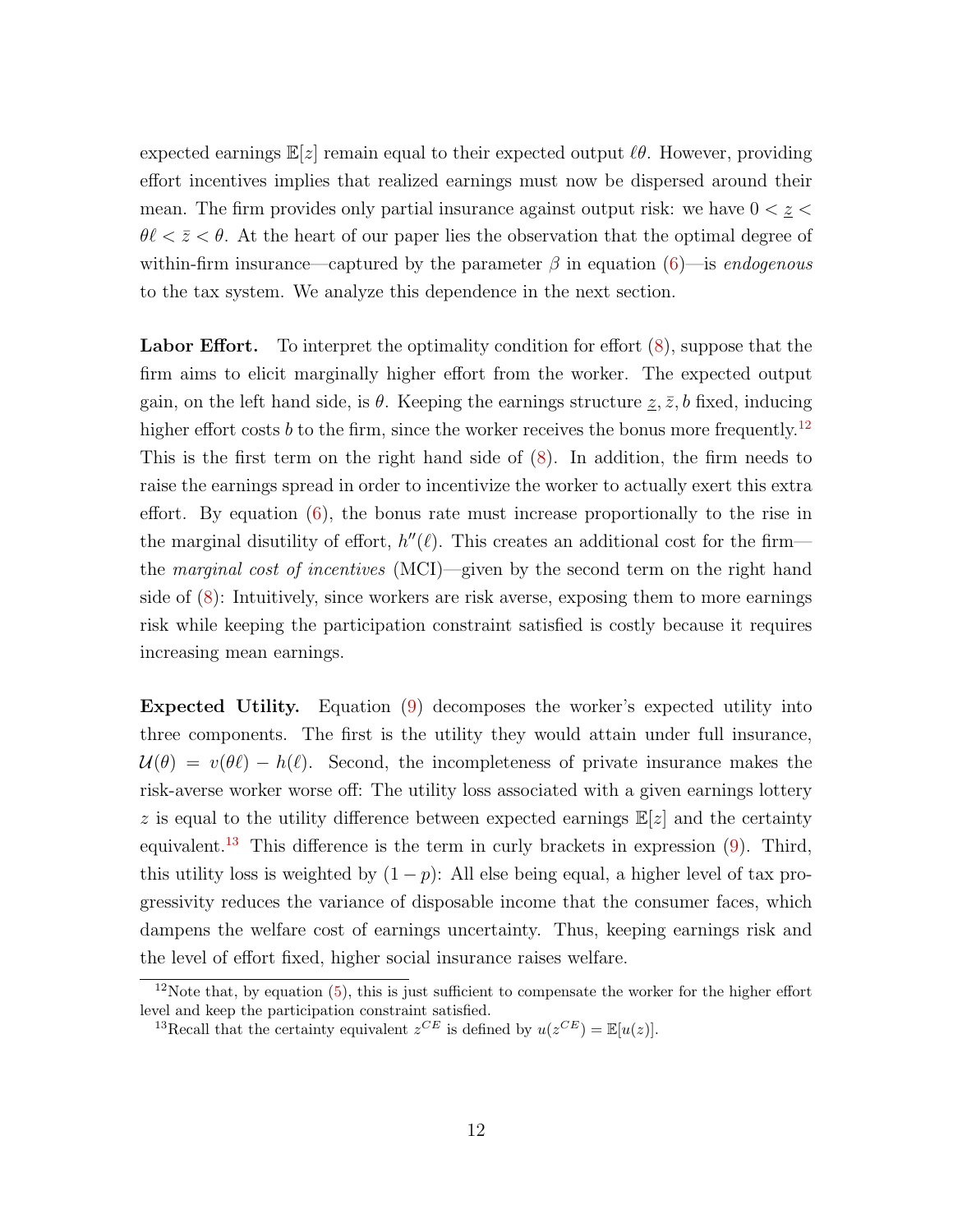### <span id="page-14-0"></span>1.2 Tax Incidence

In this section, we explore how the characteristics of the equilibrium contract: labor effort  $\ell$ , mean earnings  $\mathbb{E}z$ , earnings risk  $\beta$ , and expected utility  $U(\theta)$ , respond to a change in tax progressivity  $p$ .

Effect on Average Earnings and Labor Effort. It is immediate that the effect of taxes on mean earnings  $\mathbb{E}z = \ell\theta$  is given by:

$$
\frac{\partial \log \mathbb{E}z}{\partial \log(1-p)} = \frac{\partial \log \ell}{\partial \log(1-p)} \equiv \varepsilon_{\ell,1-p},
$$

where  $\varepsilon_{\ell,1-p}$  denotes the elasticity of labor effort (or of the frequency of receiving a bonus) with respect to (one minus) the rate of tax progressivity. In the full-insurance setting, we have  $\varepsilon_{\ell,1-p} = \frac{\varepsilon_{\ell}^F}{1+\varepsilon_{\ell}^F}$  where  $\varepsilon_{\ell}^F \equiv \frac{h'(\ell)}{h''(\ell)}$  $\frac{h'(\ell)}{h''(\ell)}$  is the Frisch elasticity of labor supply.<sup>[14](#page-14-1)</sup> The following lemma characterizes  $\varepsilon_{\ell,1-p}$  with endogenously incomplete insurance.

<span id="page-14-2"></span>**Lemma 1** Higher tax progressivity reduces optimal labor effort, i.e.,  $\varepsilon_{\ell,1-p} > 0$ . Suppose that the disutility of effort is isoelastic, so that the Frisch elasticity  $\varepsilon_{\ell}^F$  is constant. Then  $\varepsilon_{\ell,1-p} > \frac{\varepsilon_{\ell}^F}{1+\varepsilon_{\ell}^F}$ .

Lemma [1](#page-14-2) shows that, as in standard models of taxation, tax progressivity disincentivizes labor effort. This behavioral response plays a key role in our analysis. Intuitively, greater progressivity makes high-powered incentives more costly to provide. Indeed, when high levels of income are taxed away more heavily, eliciting marginally higher effort requires a larger increase in the dispersion of pre-tax earnings and, therefore, a larger cost for the firm. Formally, both the bonus  $b$  and the MCI term in equation [\(8\)](#page-12-1) are increasing in  $p<sup>15</sup>$  $p<sup>15</sup>$  $p<sup>15</sup>$ . Furthermore, Lemma [1](#page-14-2) shows that raising tax progressivity causes a stronger negative response of effort than in the benchmark setting without exposure to output risk. Intuitively, this is because the MCI term is absent when effort is observable.

<span id="page-14-1"></span><sup>&</sup>lt;sup>14</sup>This elasticity is lower than the Frisch elasticity because of the income effect of taxes on labor supply.

<span id="page-14-3"></span><sup>&</sup>lt;sup>15</sup>Note that it would not be possible to deliver incentives by lowering base earnings z rather than raising the bonus, since this would violate the worker's participation constraint.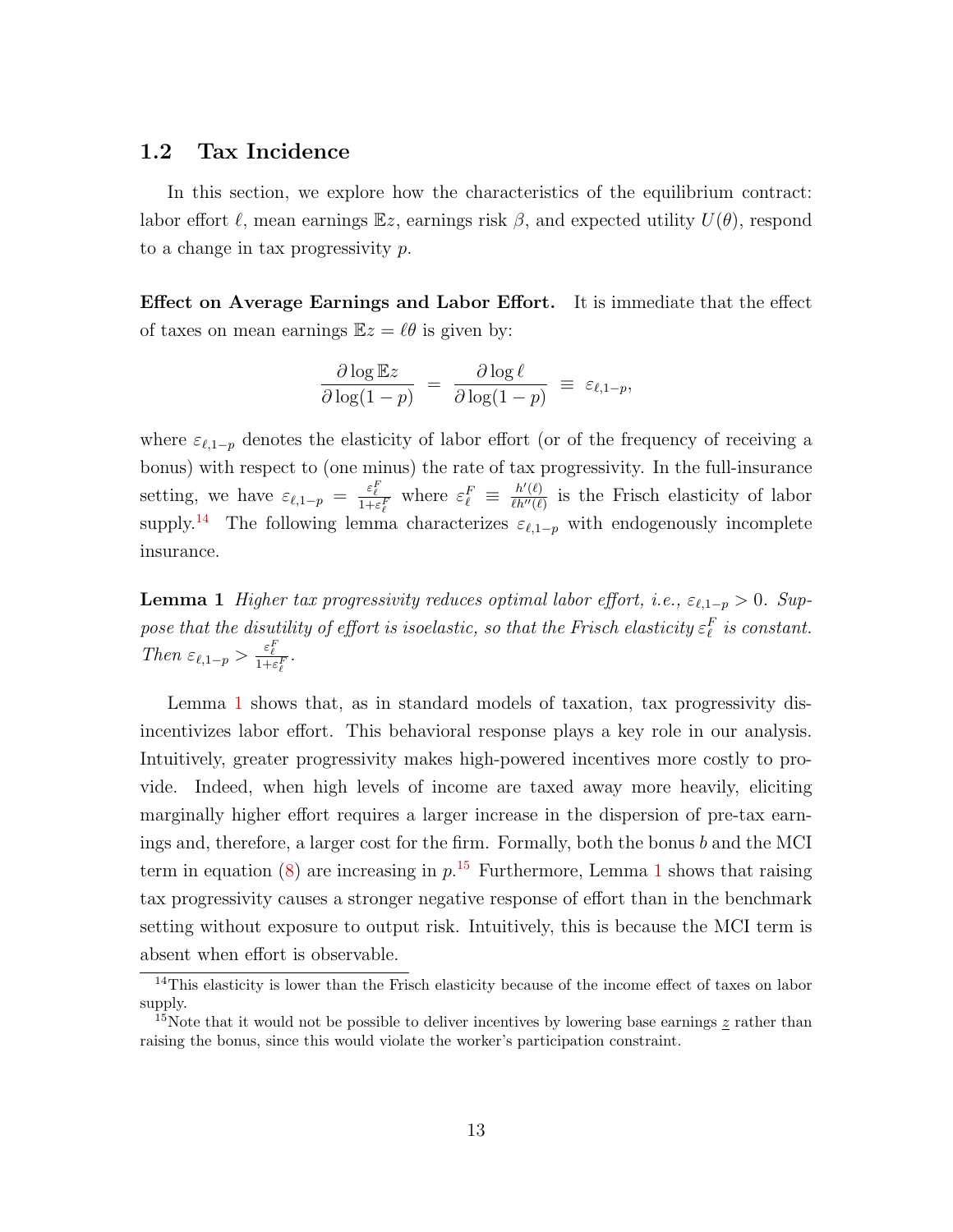Effect on Earnings Risk. We infer from the local incentive constraint [\(6\)](#page-11-3) that taxes affect earnings risk  $\beta$  through two channels that work in opposite directions. First,  $\beta$  is inversely proportional to  $1 - p$ , so that, *ceteris paribus*, a higher rate of progressivity leads to a steeper pre-tax earnings schedule. This direct effect of taxes is a standard crowding-out of private insurance by social insurance. Intuitively, by raising tax progressivity, the government compresses the disposable income distribution and, therefore, reduces the worker's exposure to output risk. The firm responds by spreading out pre-tax earnings (i.e., raising  $\beta$ ) in order to preserve the worker's incentives for effort. The elasticity of output risk to tax progressivity is given by

$$
\varepsilon_{\beta,1-p} \ \equiv \ \frac{\partial \log \beta}{\partial \log(1-p)} \ = \ -1,
$$

which means that, absent effort responses, the firm adjusts the contract so as to keep consumption insurance—the variance of log-consumption—fixed.

Second,  $\beta$  is proportional to  $h'(\ell)$ . As a result, tax progressivity affects earnings risk indirectly via the endogenous choice of labor effort. Recall that a higher rate of progressivity reduces the optimal labor effort. The strength of this effect is captured by the elasticity  $\varepsilon_{\ell,1-p} > 0$ . Now, the firm implements this lower level of effort by reducing the worker's exposure to risk  $\beta$ : that is, by compressing the pre-tax earnings distribution. This effect is a *crowding-in* of private insurance by social insurance. The elasticity of earnings risk to desired labor effort is given by

$$
\varepsilon_{\beta,\ell}\ \equiv\ \frac{\partial \log \beta}{\partial \log \ell}\ =\ \frac{\ell h''(\ell)}{h'(\ell)}=\frac{1}{\varepsilon_\ell^F},
$$

<span id="page-15-0"></span>where  $\varepsilon_{\ell}^{F} > 0$  is the Frisch elasticity.

**Lemma 2** The total impact of tax progressivity on earnings risk is given by

$$
\frac{d \log \beta}{d \log(1-p)} = \varepsilon_{\beta,1-p} + \varepsilon_{\beta,\ell} \cdot \varepsilon_{\ell,1-p} = -1 + \frac{\varepsilon_{\ell,1-p}}{\varepsilon_{\ell}^F}.
$$

It is negative (net crowding-out) if  $\varepsilon_{\ell,1-p} < \varepsilon_{\ell}^F$  and positive (net crowding-in) other-wise. By Lemma [1,](#page-14-2) a lower bound for the net effect is given by  $\frac{d \log \beta}{d \log(1-p)} > -\frac{\varepsilon_{\ell}^F}{1+\varepsilon_{\ell}^F}$ .

Crowd-Out and Crowd-In Approximately Offset Each Other. We now argue that these two counteracting forces—crowd-out and crowd-in—are of the same order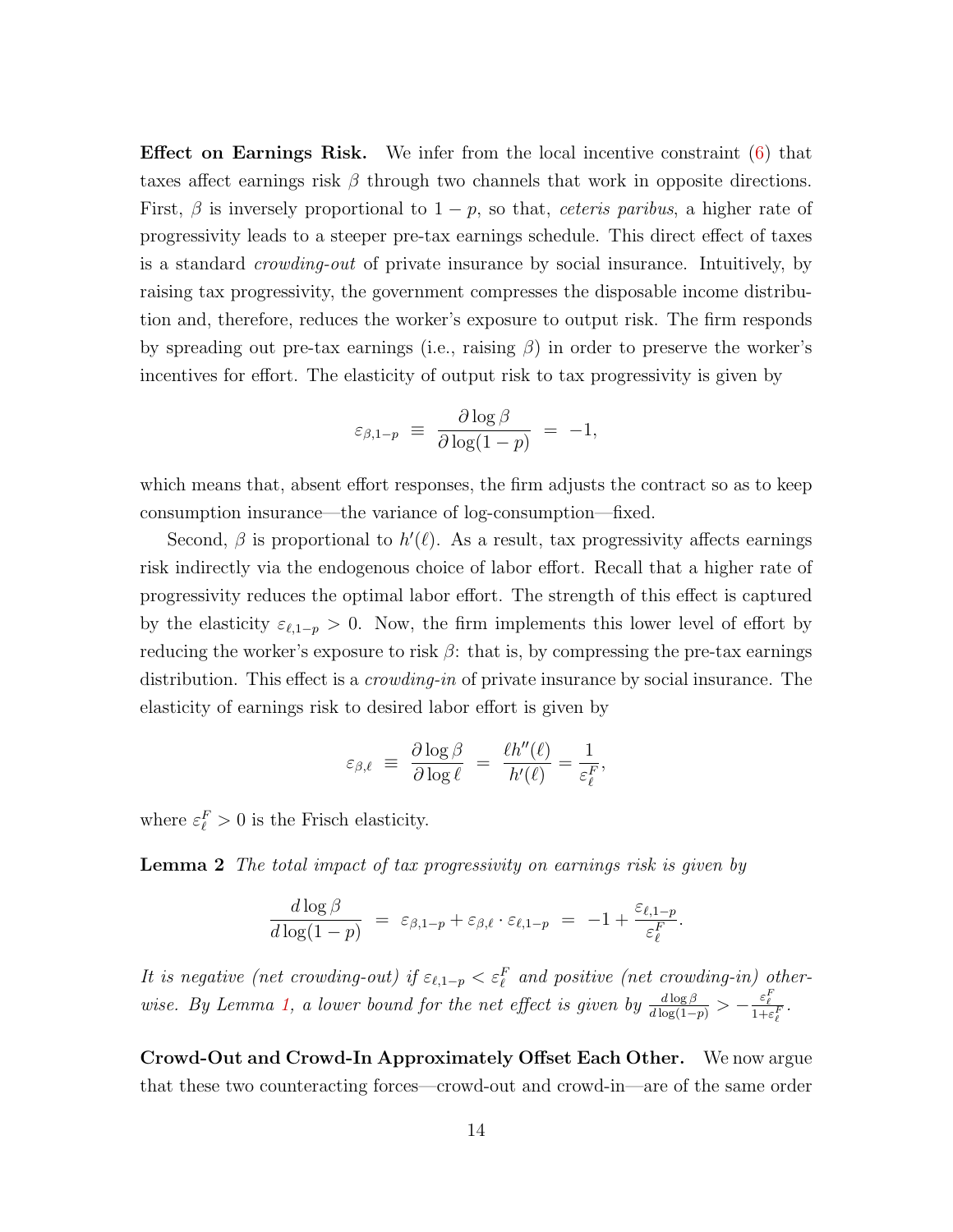of magnitude, so that tax progressivity has only a modest impact on the amount of within-firm insurance. The key insight is that the strength of the moral hazard friction is inversely proportional to the Frisch elasticity of labor supply,  $\varepsilon_{\beta,\ell} = 1/\varepsilon_{\ell}^F$ ; This is an immediate consequence of equation [\(6\)](#page-11-3). If the elasticity of labor effort  $\varepsilon_{\ell,1-p}$  is roughly equal to the Frisch elasticity, then the crowd-in effect is equal to 1  $\frac{1}{\varepsilon_{\ell}^F} \varepsilon_{\ell,1-p} \approx 1$ : that is, about the same size (in absolute value) as the direct crowd-out  $\varepsilon_{\beta,1-p}=-1.$ 

Importantly, this insight is robust to small values of the labor effort elasticity. To see this, suppose that effort hardly diminishes in response to an increase in tax progressivity, which happens when  $\varepsilon_{\ell}^F \to 0$ . Lemma [2](#page-15-0) shows that the crowd-in effect is bounded from below by  $1/(1 + \varepsilon_{\ell}^F)$ , which converges to 1 as  $\varepsilon_{\ell}^F \to 0$ . Thus, in this case, the crowding-in of private insurance offsets (at least as much as) the entire crowd-out. Intuitively, it is precisely because of the inelastic behavior that the firm must dramatically reduce the worker's exposure to output risk in order to implement the desired (tiny) reduction in labor effort: formally,  $\varepsilon_{\beta,\ell} = 1/\varepsilon_{\ell}^F \to \infty$ . As a result, the product of elasticities  $\varepsilon_{\beta,\ell} \varepsilon_{\ell,1-p}$  does not vanish in the limit: The crowd-in effect remains significant even when effort is almost inelastic.

This discussion is correct as long as the labor effort elasticity is indeed approximately equal to the Frisch elasticity. In practice, when the Frisch elasticity is bounded away from zero, this need not be exactly the case. Suppose that the disutility of (unnormalized) labor effort is isoelastic on  $\mathbb{R}_+$ ,  $h(\ell) = \ell^{1+1/e}$ , with an empirically realistic value of  $e = 0.5$ . The relevant Frisch elasticity  $\varepsilon_{\ell}^F$  in Lemma [2,](#page-15-0) however, is lower than e, since it is that of the function  $h \circ \pi^{-1}$ , where  $\pi$  is concave (see footnote [7\)](#page-10-0). If  $\pi(\ell) = \sqrt{\ell}$ , for instance, we get  $\varepsilon_{\ell}^F = e/(2 + e) = 0.2$ . In this case, we find a lower bound for the crowd-in effect  $\varepsilon_{\beta,\ell} \varepsilon_{\ell,1-p} > \frac{1}{1+0.2} = 0.83$ . That is, the earnings risk adjustment due to labor effort responses offsets at least 83 percent of the crowd-out of private insurance caused by tax progressivity. Even when we raise the Frisch elasticity to  $e = 1$ , the high end of empirical estimates, the crowd-in effect offsets at least 75 percent of the crowd-out.

Finally, the above results are based on the assumption that  $u(c) = \log(c)$ , which implies a particular strength of the income effect on labor effort and a particular degree of risk aversion. Nevertheless, our prediction—that the crowd-in offsets most of the crowd-out—continues to hold when there is no income effect and workers are arbitrarily risk-averse. In Appendix [C.1,](#page-86-1) we study the moral-hazard framework of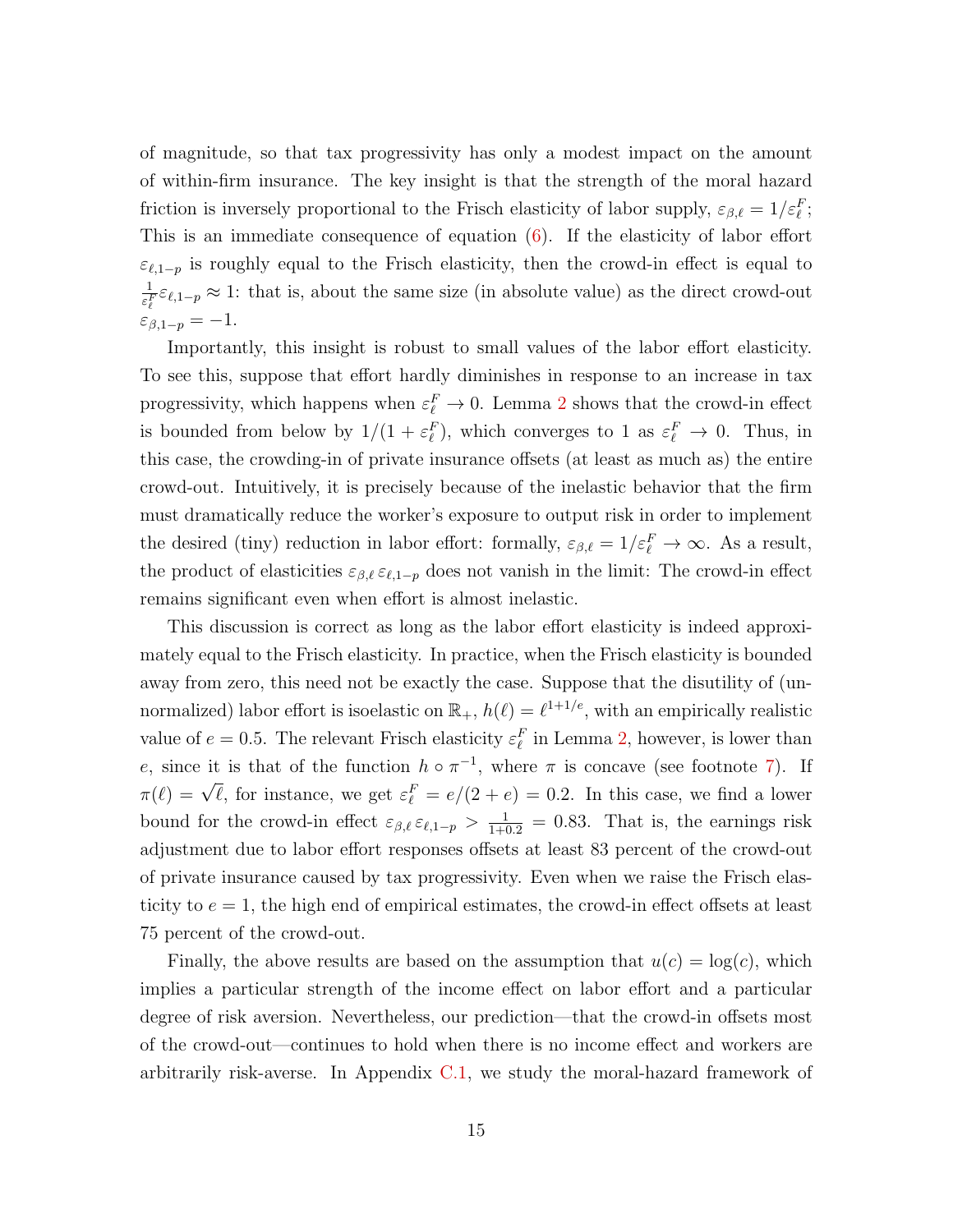[Holmstrom and Milgrom](#page-114-4) [\(1987\)](#page-114-4) with preferences  $u(c, \ell) = -\frac{1}{\alpha}$  $\frac{1}{\gamma}e^{-\gamma(c-h(\ell))}$ , which imply no income effect and an arbitrary absolute risk aversion controlled by the coefficient  $\gamma \geq 0$ . Assuming that the Frisch elasticity is constant, we show that the rate at which the crowd-in offsets the crowd-out is decreasing in risk aversion  $\gamma$ . When workers are risk-neutral, the crowd-in offsets the crowd-out exactly. Even in the limit where the risk aversion coefficient goes to infinity, the two effects remain of comparable magnitude. For instance, assuming a Frisch elasticity of 0.5, the crowd-in always offsets at least two-thirds of the crowd-out.

Effect on Expected Utility. In the full-insurance benchmark, the envelope theorem implies that expected utility  $\mathcal{U}(\theta) \equiv v(\theta \ell) - h(\ell) = \log \frac{1-\tau}{1-p} + (1-p) \log(\ell \theta) - h(\ell)$ changes in response to an increase in progressivity by  $\frac{d\mathcal{U}(\theta)}{dp} = \frac{1}{1-p} - \log(Ez)$ . In our setting, we obtain the following result.

<span id="page-17-2"></span>Lemma 3 The impact of tax progressivity on expected utility is given by

<span id="page-17-0"></span>
$$
\frac{dU(\theta)}{dp} = \frac{d\mathcal{U}(\theta)}{dp} + \left[ \log(\mathbb{E}z) - \mathbb{E}(\log z) \right] + \frac{b}{\beta \mathbb{E}z} \mathbb{V}(\log z \mid \theta) \varepsilon_{\beta, 1-p},\tag{10}
$$

where  $\mathbb{V}(\log z \mid \theta) = \beta^2 \ell(1 - \ell)$  is the variance of log-earnings conditional on  $\theta$ . Note in particular that, to a first order, the worker's expected utility is unaffected by changes in labor effort (envelope theorem).

Higher progressivity  $p$  raises expected utility when earnings are uncertain by reducing the consumption spread that workers face. This is captured by the second term (in square brackets) on the right-hand side of [\(10\)](#page-17-0). In addition, higher progressivity raises the dispersion of pre-tax earnings via the crowd-out elasticity  $\varepsilon_{\beta,1-p} = -1$ . This causes a loss in expected utility proportional to the variance of log-earnings  $\mathbb{V}(\log z \mid \theta).$ 

Importantly, note that the crowding-in of private insurance,  $\varepsilon_{\beta,\ell} \varepsilon_{\ell,1-p}$ , does not appear in formula [\(10\)](#page-17-0). This is because this effect operates via optimal labor effort choices. The envelope theorem implies that its impact on welfare is only of secondorder.[16](#page-17-1) Therefore, while the crowd-out and crowd-in have offsetting effects on the

<span id="page-17-1"></span><sup>&</sup>lt;sup>16</sup>More precisely: Consider an (equivalent) dual formulation of the firm's problem, which consists of maximizing the worker's expected utility subject to making non-negative profits. The envelope theorem applied to this problem implies that changes in labor effort do not have first-order effects on expected utility.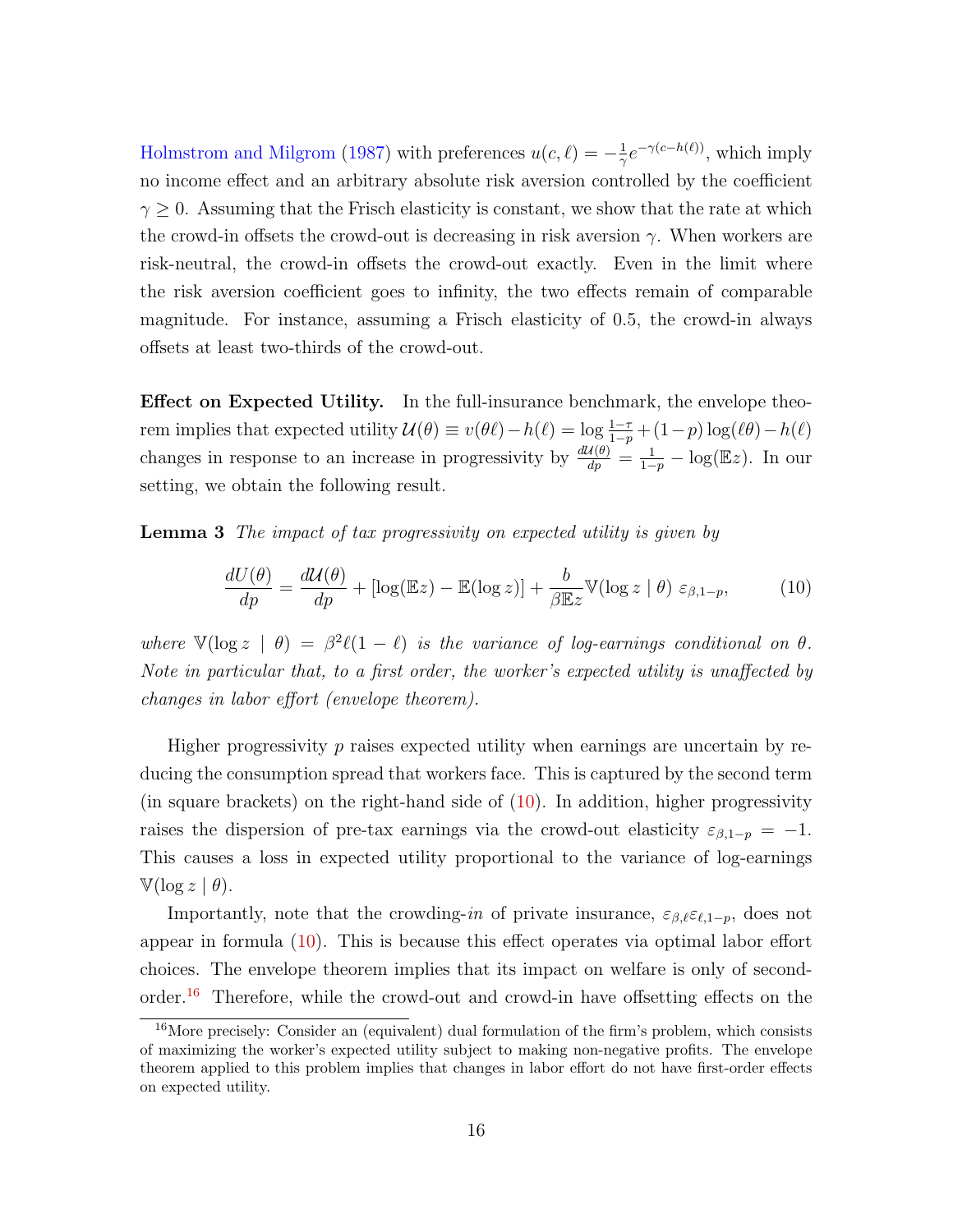structure of pre-tax earnings, only the former affects the worker's utility. In other words, observing that the amount of pre-tax insurance embedded in the labor contract is insensitive to taxes does not imply that the endogeneity of private insurance is negligible for welfare.

## <span id="page-18-0"></span>1.3 Optimal Taxation

The government chooses the tax schedule, or the retention function  $R$ , to maximize a weighted utilitarian social welfare function:

<span id="page-18-4"></span>
$$
\int_0^\infty \alpha(\theta) U(\theta) f(\theta) d\theta \tag{11}
$$

subject to a budget constraint:

$$
\int_0^\infty \mathbb{E}[z(\theta) - R(z(\theta))]f(\theta)d\theta \ge G,
$$
\n(12)

where the Pareto weights  $\alpha(\theta) \geq 0$  satisfy  $\int_0^\infty \alpha(\theta) f(\theta) d\theta = 1$ , and where  $G \geq 0$  is an exogenous expenditure requirement. We denote by  $q$  the ratio of public spending to aggregate output.

Optimal Tax Progressivity. Recall that, in this section, we restrict the tax sched-ule to the CRP class. Theorem [1](#page-18-1) characterizes the optimal rate of tax progressivity  $p$ under the additional assumptions that the distribution of ability types is lognormal, and that the social welfare objective is utilitarian.<sup>[17](#page-18-2)</sup>

<span id="page-18-1"></span>**Theorem 1** Suppose that  $\log \theta \sim \mathcal{N}(\mu_{\theta}, \sigma_{\theta}^2)$  and that  $\alpha(\theta) = 1$  for all  $\theta$ . The optimal rate of progressivity satisfies

<span id="page-18-3"></span>
$$
\frac{p}{(1-p)^2} = \frac{\sigma_\theta^2 + \kappa_1 (1 + \varepsilon_{\beta,1-p}) \mathbb{V}(\log z \mid \theta)}{[1 + \frac{g}{(1-g)p} + \ell \kappa_3] \varepsilon_{\ell,1-p} + \kappa_2 \varepsilon_{\beta,\ell} \varepsilon_{\ell,1-p} \mathbb{V}(\log z \mid \theta)},\tag{13}
$$

with  $\kappa_1 = \frac{1}{\beta(1-\beta)}$  $\beta(1-p)$  $\frac{\bar{c}-\underline{c}}{\mathbb{E}c}$ ,  $\kappa_2 = \frac{1-p}{\beta p}(\frac{b}{\mathbb{E}z} - \frac{\bar{c}-\underline{c}}{\mathbb{E}c})$ , and  $\kappa_3 = \frac{1-p}{p}$  $\frac{-p}{p}(\frac{b}{\mathbb{E}z}-\frac{1}{1-}%$  $1-p$  $\frac{\bar{c}-\underline{c}}{\mathbb{E}c}$ ), where <u>c</u>,  $\bar{c}$  denote after-tax earnings in the low- and high-performance states. We have  $\kappa_1 > 0$ ,  $\kappa_2 > 0$ , and  $\kappa_3 = 0$  if  $p = 0$ .

<span id="page-18-2"></span><sup>&</sup>lt;sup>17</sup>In the Appendix, we generalize formula [\(13\)](#page-18-3) to social welfare weights given by  $\alpha(\theta) \propto \theta^{-a}$ , where  $a > 0$ .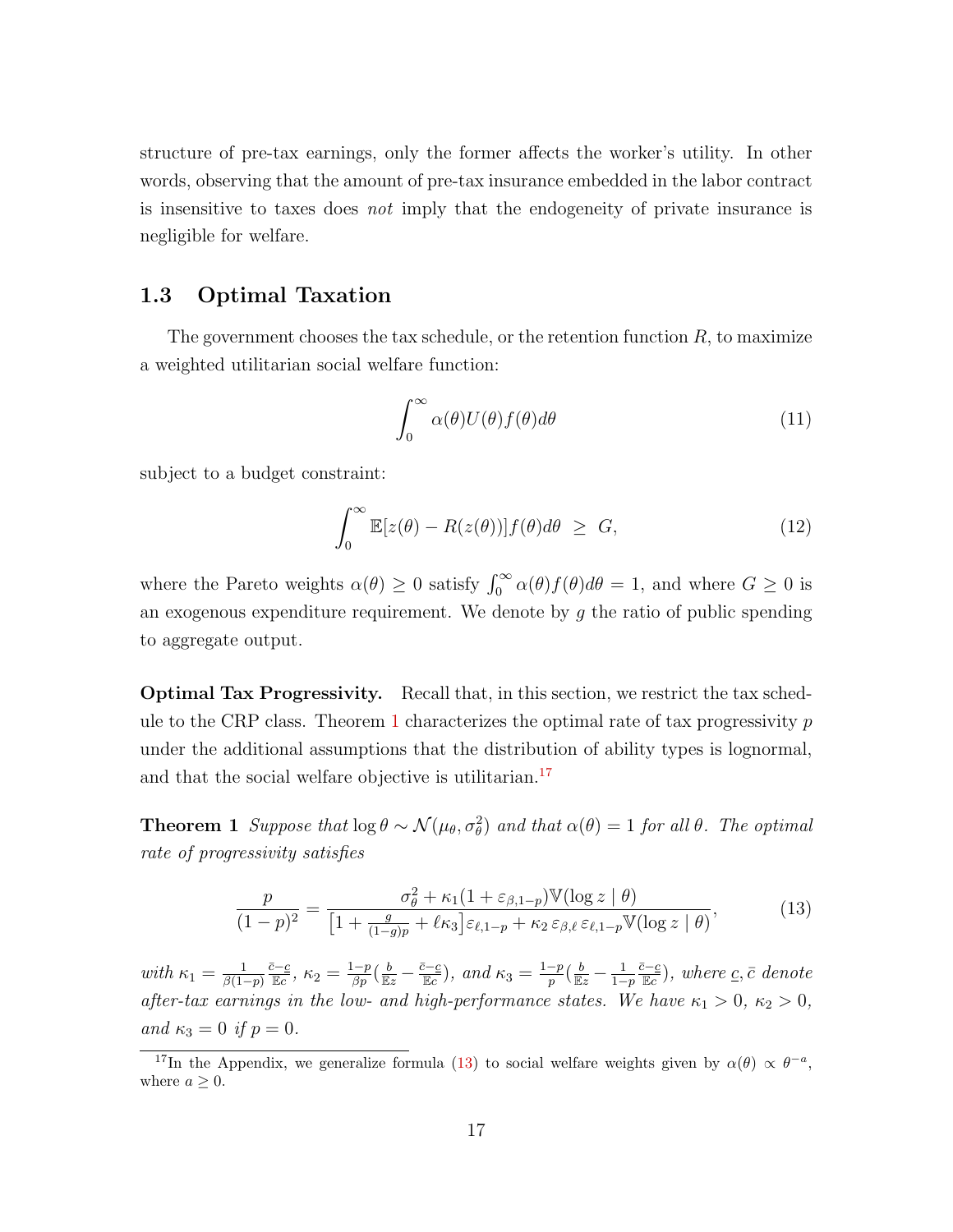To understand Theorem [1,](#page-18-1) it is helpful to decompose it by considering first the full-insurance benchmark, then the case of exogenously incomplete private insurance, and finally the general setting with endogenously incomplete private insurance.

#### A. Full-Insurance Benchmark

Suppose first that firms provide complete insurance against output risk, or equiva-lently that there is no output risk as in [Mirrlees](#page-115-4) [\(1971\)](#page-115-4). That is,  $z = \bar{z} = \ell \theta$ . Formula [\(13\)](#page-18-3) then reduces to

$$
\frac{p}{(1-p)^2} = \frac{\sigma_\theta^2}{\left[1 + \frac{g}{(1-g)p}\right] \varepsilon_{\ell, 1-p}}.
$$

The optimal rate of progressivity is increasing in inequality, measured by the variance of the log-ability distribution  $\sigma_{\theta}^2$ , and decreasing in the elasticity of labor effort  $\varepsilon_{\ell,1-p}$ , which captures the efficiency cost of distortionary taxation. Moreover, it is decreasing in the share of government expenditures in GDP  $q$ : This is because a marginal tax increase induces a larger deadweight loss if the tax burden is already large due to high spending needs.

#### B. Exogenously Incomplete Insurance

Suppose next that the firm provides incomplete insurance against output shocks, so that  $\bar{z} > \underline{z}$ , but that earnings risk  $\beta > 0$  is exogenous. Thus, the elasticities of crowd-out and moral hazard  $\varepsilon_{\beta,1-p}$  and  $\varepsilon_{\beta,\ell}$  are both set equal to zero. Formula [\(13\)](#page-18-3) then reads

<span id="page-19-0"></span>
$$
\frac{p}{(1-p)^2} = \frac{\sigma_\theta^2 + \kappa_1 \mathbb{V}(\log z \mid \theta)}{\left[1 + \frac{g}{(1-g)p} + \ell \kappa_3\right] \varepsilon_{\ell, 1-p}}.\tag{14}
$$

There are two differences to the full-insurance benchmark. First, the dispersion of earnings in the population is now mechanically larger than that of ability types  $\theta$ . Tax progressivity thus plays two roles: redistribution across ex-ante ability differences (measured by the variance  $\sigma_{\theta}^2$ ) and social insurance against ex-post earnings risk (measured by the conditional variance of pre-tax earnings  $\mathbb{V}(\log z \mid \theta)$ ). Up to a second-order as  $\beta \to 0$ , the numerator of [\(14\)](#page-19-0) equals the total variance of log-earnings in the population,  $\sigma_{\theta}^2 + \mathbb{V}(\log z \mid \theta)$ . That is, optimal progressivity is an increasing function of overall earnings inequality, regardless of whether it is driven by innate ability differences or idiosyncratic performance shocks.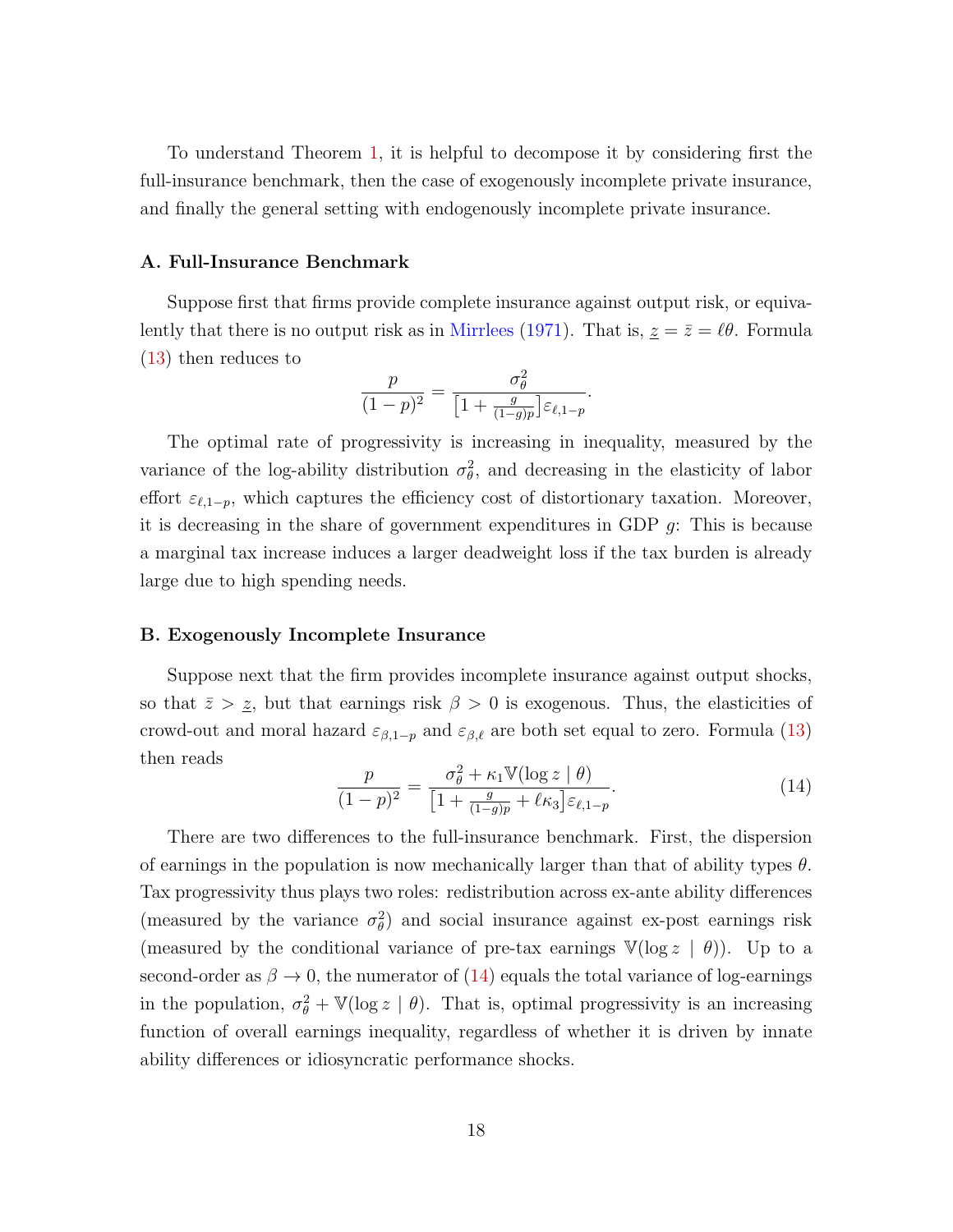Second, the labor effort distortions in the denominator of [\(14\)](#page-19-0) are also modified. In contrast to the full-insurance benchmark, a change in taxes affects not only the income levels  $z, \bar{z}$  on the intensive margin, but also triggers a response on the frequency (or extensive) margin by altering the probability  $\ell$  with which the high income level  $\bar{z}$ , and hence the high tax payment, occurs. The former behavioral responses affect government revenue proportionally to the income-weighted marginal tax rates  $\mathbb{E}[T'(z)z]\varepsilon_{\ell,1-p}$ , while the latter affects revenue proportionally to the gap in total tax payments between the high- and low-performance states  $\ell(T(\bar{z}) - T(\underline{z}))\varepsilon_{\ell,1-p}$ . Accounting for these frequency responses gives rise to the additional term  $\ell \kappa_3$  in the optimum tax formula.[18](#page-20-0)

#### C. Endogenously Incomplete Insurance

We finally analyze the general case where earnings risk  $\beta$  is endogenous to taxes. The optimal progressivity formula [\(13\)](#page-18-3) is modified by two novel terms. These account for fiscal externalities (in the denominator) and welfare effects (in the numerator) that we describe in turn.

Fiscal Externalities from Crowd-Out and Crowd-In. If the tax schedule is progressive, a spread of the pre-tax earnings distribution caused by the crowding-out analyzed in Section [1.2](#page-14-0) generates a positive fiscal externality, i.e., a first-order gain in government revenue. Conversely, an earnings compression due to the crowding-in of private insurance induces a negative fiscal externality. These are consequences of Jensen's inequality: A progressive tax code generates more revenue for the government if earnings are more volatile, keeping their mean constant.

Formally, the crowd-out  $\varepsilon_{\beta,1-p} < 0$  and crowd-in  $\varepsilon_{\beta,\ell} \varepsilon_{\ell,1-p} > 0$  affect government revenue by  $-\frac{p}{1-p}$  $\frac{p}{(1-p)^2} \kappa_2(\varepsilon_{\beta,1-p} + \varepsilon_{\beta,\ell} \varepsilon_{\ell,1-p}) \mathbb{V}(\log z \mid \theta)$ . If the tax schedule is linear  $(p = 0)$ , these fiscal externalities are equal to zero. If the tax schedule is progressive  $(p > 0)$ , the crowd-out (resp., crowd-in) raises (resp., lowers) government revenue and, hence, the optimal level of taxes. Note finally that the denominator of formula  $(13)$  features only the negative externality from crowd-in. This is because, as we

<span id="page-20-0"></span><sup>&</sup>lt;sup>18</sup>When  $p = 0$ , we have  $\kappa_3 = 0$ . Recall that the fiscal impact of the intensive margin response depends on the marginal tax rate, while that of the frequency margin response depends on the average tax rate. Since the marginal and average tax rates are equal when  $p = 0$ , there is no need to correct the efficiency cost of taxes in this case.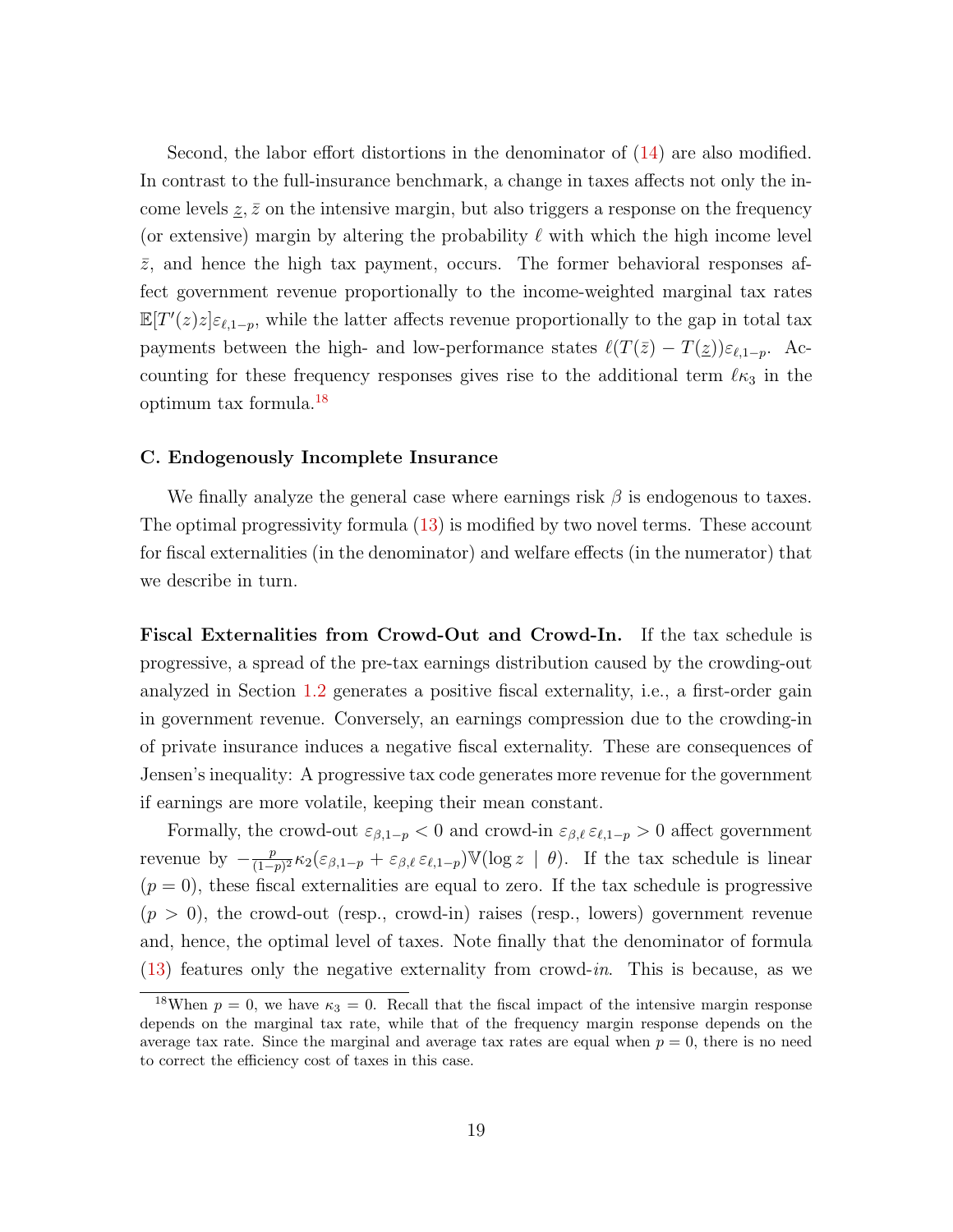argue next, the positive fiscal externality caused by the crowd-out is (more than) compensated for by its negative welfare impact.

Welfare Effects of Crowd-Out and Envelope Theorem. The crowd-out of pri-vate insurance affects the social welfare objective [\(11\)](#page-18-4) by  $\left[\kappa_1+\frac{p}{(1-p)^2}\right]$  $\frac{p}{(1-p)^2} \kappa_2 \big] \varepsilon_{\beta,1-p} \, \mathbb{V}(\log z \mid$ θ). Thus, since  $ε_{β,1-p} = -1$ , it exactly offsets both the insurance benefits of tax progressivity and the positive fiscal externality discussed in the previous paragraphs.

The fact that the crowd-out of private insurance offsets the welfare benefits of social insurance  $(\kappa_1 \mathbb{V}(\log z \mid \theta))$  is straightforward. Any attempt by the government to compress the distribution of disposable income leads the firm to raise the dispersion of pre-tax earnings one-for-one in order to preserve the worker's effort incentives.<sup>[19](#page-21-0)</sup> Thus, in contrast to the case of exogenous private insurance, the government should not provide any social insurance against performance shocks: The numerator of [\(13\)](#page-18-3) reduces to the benefits of insuring exogenous ability disparities  $\theta$ , measured by the variance  $\sigma_{\theta}^2$ .

The additional negative welfare effect of the crowd-out is more subtle. It is due to the fact that tax cuts lead to endogenous changes in the pay structure that render them less precisely targeted than in the standard framework—we elaborate on this point in more detail in Section [2.](#page-28-0) To build intuition, suppose that the tax liabilities at the base pay  $T(z)$  and at the high-level pay  $T(\bar{z})$  are lowered by the same amount. In Section [2.2](#page-30-0) we show that such a reform increases the worker's reservation value  $U(\theta)$ by (say)  $\Delta U > 0$ . The incentive constraint [\(5\)](#page-11-5) implies that, to maintain effort  $\ell$ , the ex-post utility of both low- and high-performers must increase by the same amount  $\Delta U^{20}$  $\Delta U^{20}$  $\Delta U^{20}$  Absent changes in gross earnings, however, the (uniform) tax cut would not by itself lead to a uniform rise in ex-post utility, since the marginal utility of consumption is strictly decreasing. Consequently, the firm must raise the bonus and, to ensure that profits remain non-negative, lower the base pay. This implies that high-performers capture a disproportionately large share of the tax cut. This regressive distribution of rents—away from individuals whose marginal utility of consumption is the highest further reduces the welfare benefits of redistribution via progressive taxes.

<span id="page-21-0"></span><sup>19</sup>More precisely, recall that the firm does not actually keep labor effort unchanged. But by the envelope theorem, the welfare consequences of the corresponding crowding-in are second-order.

<span id="page-21-1"></span><sup>&</sup>lt;sup>20</sup>This is a standard consequence of the separability of the utility function; see, e.g., [Golosov,](#page-113-13) [Kocherlakota, and Tsyvinski](#page-113-13) [\(2003\)](#page-113-13). We derive this property formally in equations [\(16\)](#page-30-1) and [\(17\)](#page-30-2) below.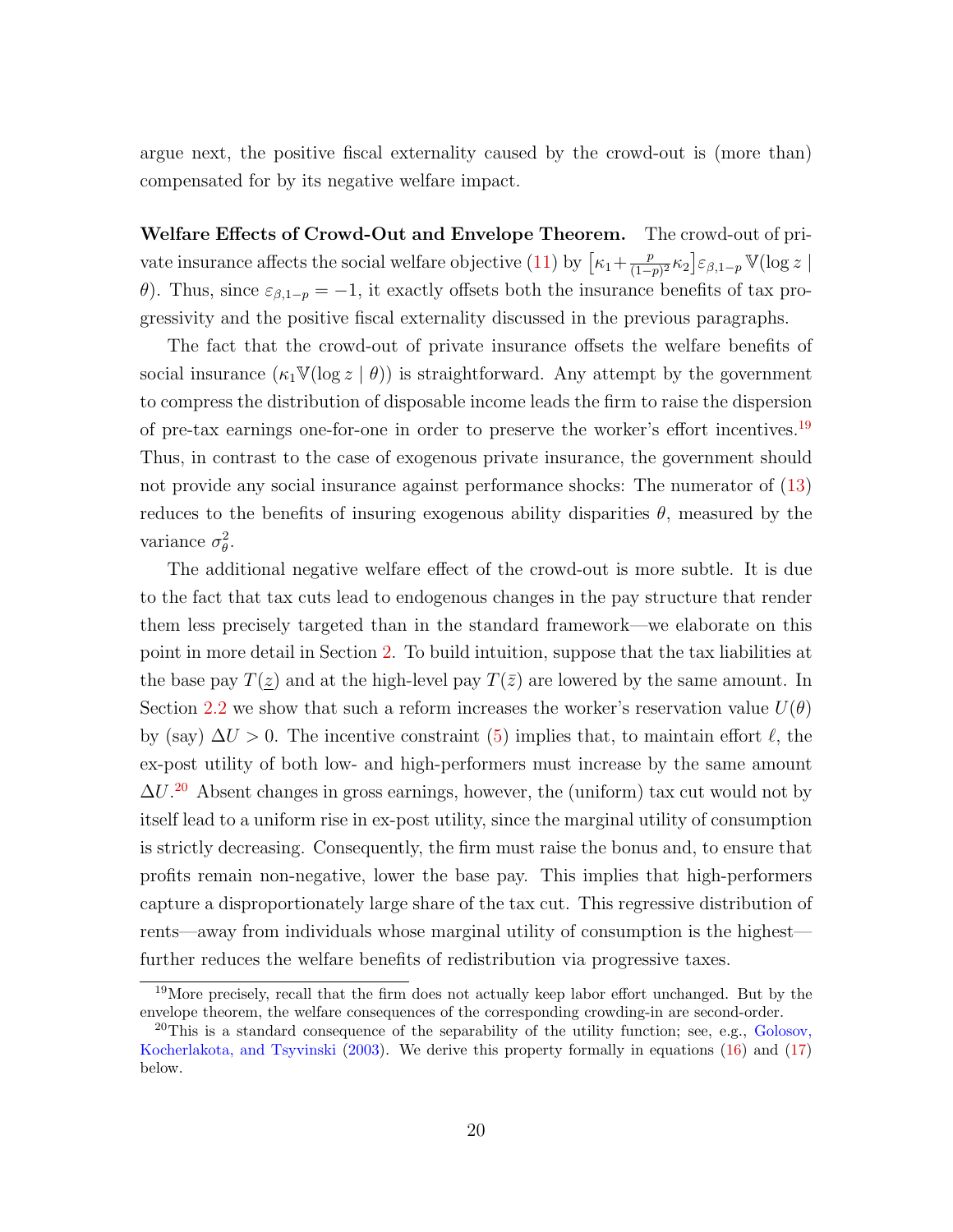Finally, note that these welfare losses due to the crowding-out are not counteracted by corresponding gains from the crowding-in responses. As explained in the discussion following Lemma [3,](#page-17-2) this is a consequence of the envelope theorem: The crowdingin of private insurance in response to an increase in tax progressivity operates via adjustments in labor effort that is chosen optimally, leading to an (at most) secondorder impact on welfare. Hence, the observation that earnings risk is almost invariant to taxes (Section [1.2\)](#page-14-0) does not imply that optimal tax design can safely ignore the endogeneity of private insurance.

Taking Stock: Endogenous Insurance Reduces Optimal Progressivity. In sum, there are two channels through which endogenous earnings risk matters for tax progressivity: (i) the negative fiscal externality due to crowd-in; and (ii) the negative welfare effect of crowd-out, which exactly offsets the benefits of social insurance. $^{21}$  $^{21}$  $^{21}$ As a result, the optimal rate of progressivity [\(13\)](#page-18-3) is *strictly lower* than in a setting with exogenous earnings risk.

## <span id="page-22-0"></span>1.4 Quantitative Analysis

To evaluate our results quantitatively, we extend our baseline model with the following elements. A share  $s_{pp}$  of workers have a *performance-pay job*, and the remaining share  $s_{fp} = 1 - s_{pp}$  have a fixed-pay job. Performance-pay jobs are subject to the moral hazard friction described above: output is stochastic, equal to the worker's ability  $\theta$  with probability  $\pi(\ell_{pp})$  and 0 otherwise, where  $\ell_{pp}$  is their effort level. The optimal contract specifies earnings as a function of the output realization according to the bonus rate  $\beta = h'(\ell_{pp})/(1-p)$ . Fixed-pay jobs, by contrast, are not subject to agency frictions and guarantee a risk-free earnings level  $\theta \ell_{fp}$ , where  $\ell_{fp}$  is the worker's effort level. In equilibrium, all fixed-pay workers exert the same effort.

We treat the job type of a worker as exogenous. In the data, the share of performance-pay jobs increases with earnings (see [Lemieux et al.](#page-115-0) [2009,](#page-115-0) [Gittleman](#page-113-14) [and Pierce](#page-113-14) [2013,](#page-113-14) [Grigsby, Hurst, and Yildirmaz](#page-114-9) [2019\)](#page-114-9). To account for this fact in the model, we allow for a positive correlation between job type and ability. Specifically, we assume that ability is drawn from the job-type-specific Pareto-lognormal

<span id="page-22-1"></span> $^{21}$ In the general environment of Section [2,](#page-28-0) the positive fiscal externality and the additional negative welfare effect of crowd-out no longer exactly cancel out, and both appear explicitly in the optimal tax formulas.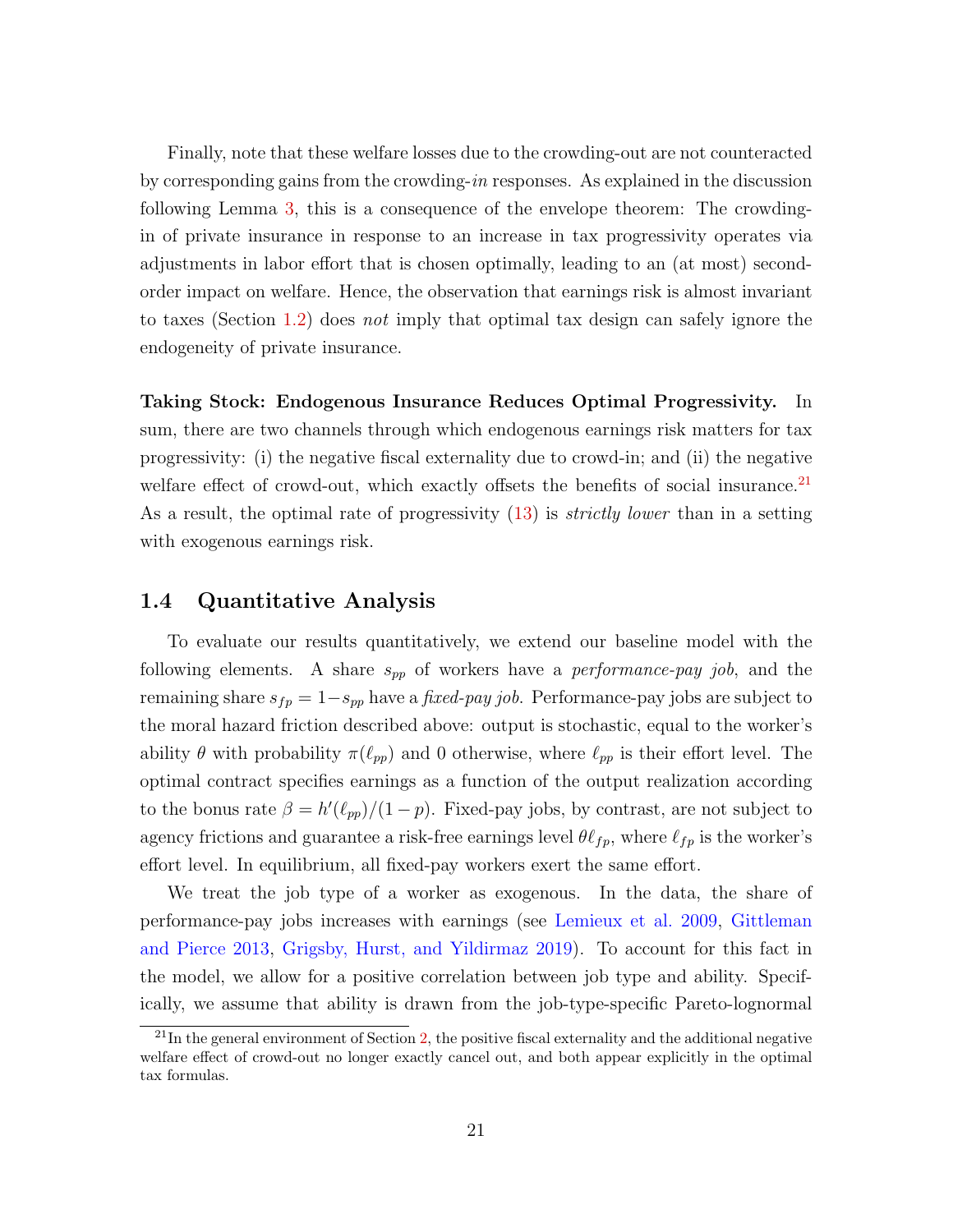distribution [\(Colombi](#page-112-12) [1990\)](#page-112-12). Thus, conditional on the job type  $j \in \{fp, pp\}$ , logability is the sum of independently drawn Gaussian and exponential random variables:  $log(\theta) = x_N + x_E$ , where  $x_N \sim N(\mu_{\theta,j}, \sigma_{\theta,j}^2)$  and  $x_E = Exp(\lambda_{\theta,j}).$ 

Calibration. We calibrate to model to match empirical evidence on performancepay jobs, earnings elasticities, and the overall earnings distribution in the U.S. The chosen parameter values are summarized in [Table 1.](#page-24-0)

[Lemieux et al.](#page-115-0) [\(2009\)](#page-115-0) (LMP) use the Panel Study of Income Dynamics to show that the fraction of performance-pay jobs  $s_{pp}$  was 0.45 in 1998, the most recent year included in their analysis. We replicated their analysis and found that mean earnings were 58 percent higher in performance-pay jobs than in fixed-pay jobs in 1998. This value pins down  $\mu_{\theta,pp} - \mu_{\theta,fp}$ , the difference in mean log-abilities between the two types of jobs. We postulate that the probability of a high output realization is given by  $\pi(\ell) = \bar{\pi} \ell^{\rho}$ , with  $\rho \in (0, 1]$ . In the data, the average probability of receiving a bonus conditional on having a performance-pay job is  $23\%$ , which pins down  $\bar{\pi}$ <sup>[22](#page-23-0)</sup>. The exponent  $\rho$  affects the magnitude of earnings risk due to performance pay. LMP report that the variance of log-earnings in performance-pay jobs is 42 percent higher than in fixed-pay jobs. This excess variance can be explained either by the additional earnings risk generated by stochastic bonuses (controlled by  $\rho$ ) or by a greater dispersion in the ex ante abilities of performance-pay workers  $(\sigma_{\theta,pp}^2 > \sigma_{\theta,fp}^2)$ . In our baseline calibration, we assume that the entire excess variance arises from the former channel; that is, we assume that log-abilities in the two types of jobs have the same dispersion  $(\sigma_{\theta,pp}^2 = \sigma_{\theta,fp}^2 \equiv \sigma_{\theta}^2)$ . This makes performance pay as powerful in affecting earnings dispersion as the data allows: in our baseline calibration, performance pay explains 30 percent of the cross-sectional variance of log-earnings of performance-pay workers. We show later that our main conclusions are robust to this assumption.

To calibrate the overall mean and variance of log-earnings in the economy, we turn to the Survey of Consumer Finances (SCF), which uses data from the IRS Statistics of Income program to accurately represent the distribution of high-income households. Based on the SCF, [Heathcote and Tsujiyama](#page-114-10) [\(2021\)](#page-114-10) report a mean household labor

<span id="page-23-0"></span> $^{22}$ Based on Table II and footnote 15 in LMP, we calculate that (i) in the 1990s, 82 percent of performance-pay jobs used bonuses, while the rest used piece rates or commissions; and (ii) the average frequency of receiving performance pay, conditional on having a performance-pay job, was 37 percent. Given that piece rates and commissions are paid out with certainty, we calculate that the probability of receiving a bonus, conditional on having a job with bonuses, is 23 percent.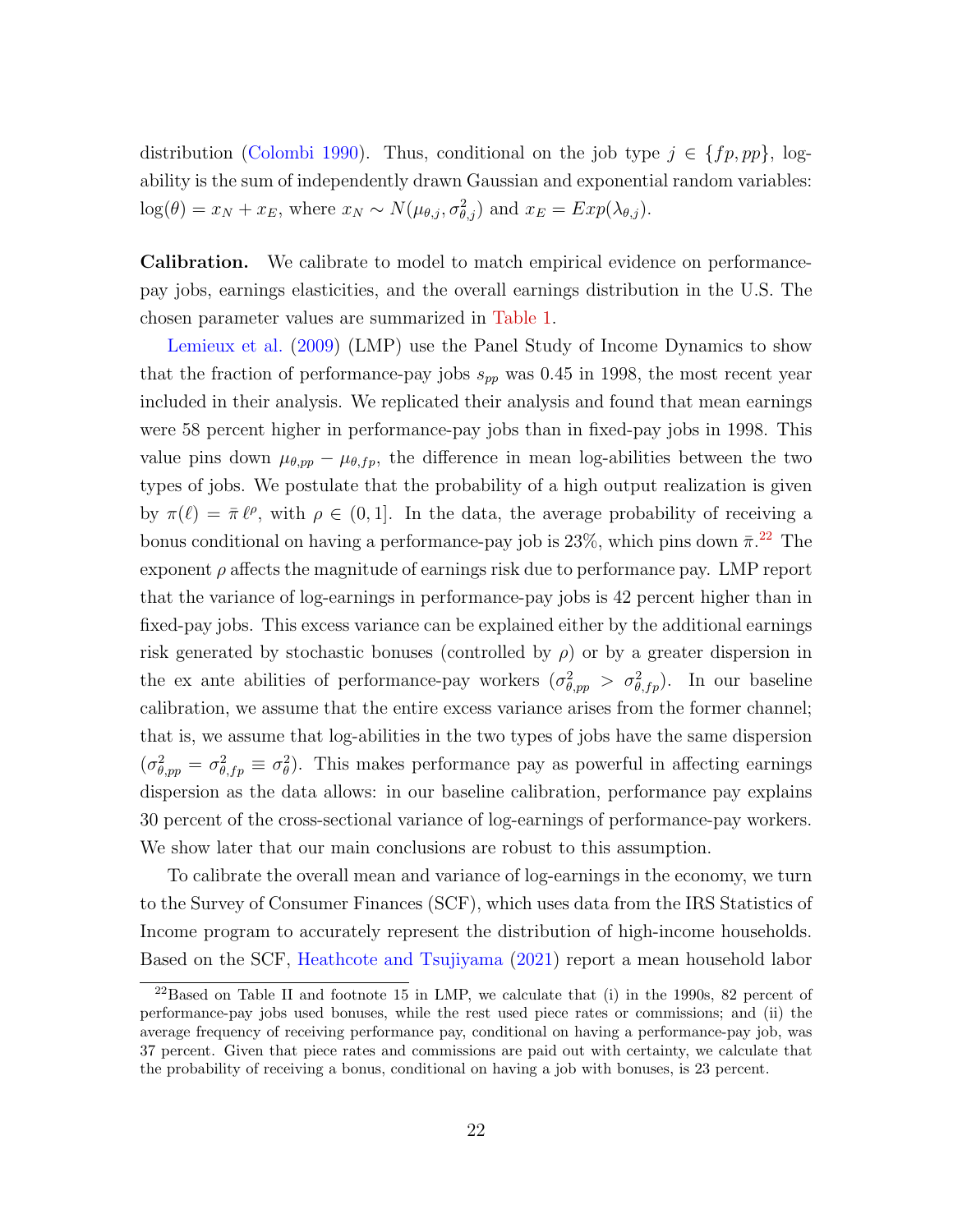|                        |       | parameter value description                          | source or target                                |
|------------------------|-------|------------------------------------------------------|-------------------------------------------------|
| $S_{pp}$               | 0.45  | share of performance-pay jobs                        | Lemieux et al. $(2009)$                         |
| $\mu_{\theta,fp}$      | 3.43  | mean log-ability at fixed-pay jobs                   | mean earnings in the economy                    |
| $\mu_{\theta,pp}$      | 5.29  | mean log-ability at perf.-pay jobs                   | diff. in mean earnings between job types        |
| $\sigma_{\theta}$      | 0.29  | normal variance of log-ability                       | variance of log-earnings in the economy         |
| $\lambda_{\theta}$     | 2.2   | tail parameter of log-ability                        | Heathcote and Tsujiyama (2021)                  |
| $\bar{\pi}$            | 45    | level parameter of $\pi(\cdot)$ function             | mean frequency of bonus payments                |
|                        | 0.82  | curvature of $\pi(\cdot)$ function                   | diff. in var. of log-earnings between job types |
| $\varepsilon_{\ell}^F$ | 0.5   | Frisch elasticity of labor effort                    | Chetty et al. $(2011)$ , Keane $(2011)$         |
| $\mathcal{p}$          | 0.181 | tax progressivity                                    | Heathcote et al. (2017)                         |
| G/Y<br>.               | 0.188 | share of government spending in GDP<br>$\sim$ $\sim$ | Heathcote and Tsujiyama (2021)                  |

<span id="page-24-0"></span>Table 1: Calibrated parameters

Note: All the target moments are matched exactly.

income of \$77, 325 and an overall variance of log-labor income of 0.618 in 2007. They also estimate that the tail parameter of the log wage distribution is equal to 2.2. We assume that the ability distributions in both types of jobs have a common tail parameter  $\lambda_{\theta,pp} = \lambda_{\theta,fp} = 2.2$  and choose  $\sigma_{\theta}^2 = 0.29$  to match the overall variance of log-earnings.

We model the disutility of labor effort as isoelastic:  $h(\ell) = \frac{\ell^{1+1/\varepsilon}\ell}{1+1/\varepsilon\ell}$ . A Frisch elasticity  $\varepsilon_{\ell}^F = 0.5$  implies a compensated elasticity at fixed-pay jobs of approximately 0.3. Both values are consistent with empirical evidence [\(Chetty, Guren, Manoli, and](#page-112-13) [Weber](#page-112-13) [2011;](#page-112-13) [Keane](#page-114-11) [2011\)](#page-114-11). Regarding government policy, [Heathcote et al.](#page-114-7) [\(2017\)](#page-114-7) estimate a value of 0.181 for the U.S. rate of tax progressivity, and [Heathcote and](#page-114-10) [Tsujiyama](#page-114-10) [\(2021\)](#page-114-10) report a ratio of government purchases to output of 18.8 percent.

The implied distribution of earnings and job types is depicted in [Figure 1.](#page-25-0) Specifically, in panel (b), we compare the (untargeted) shares of performance-pay jobs by earnings quartiles in the data and in the model.<sup>[23](#page-24-1)</sup> The calibrated model successfully matches the empirical prevalence of performance-pay jobs: Both in the data and in the model, the share of performance-pay jobs is approximately 40 percent in the bottom three quartiles and it rises to more than 60 percent in the top quartile.

# Incidence of a Large Tax Reform: From the Status Quo to the Optimum. We extend the optimal progressivity formula in the Appendix to account for fixed-pay jobs and a Pareto tail of earnings (see the proof of Theorem [1\)](#page-18-1). We find that the utilitarian optimum rate of progressivity is equal to 0.376. This is more than twice as

<span id="page-24-1"></span><sup>&</sup>lt;sup>23</sup>The data shares are computed for the year 1998 from PSID using the methodology of LMP. We are grateful to Karl Schulz for computing these values.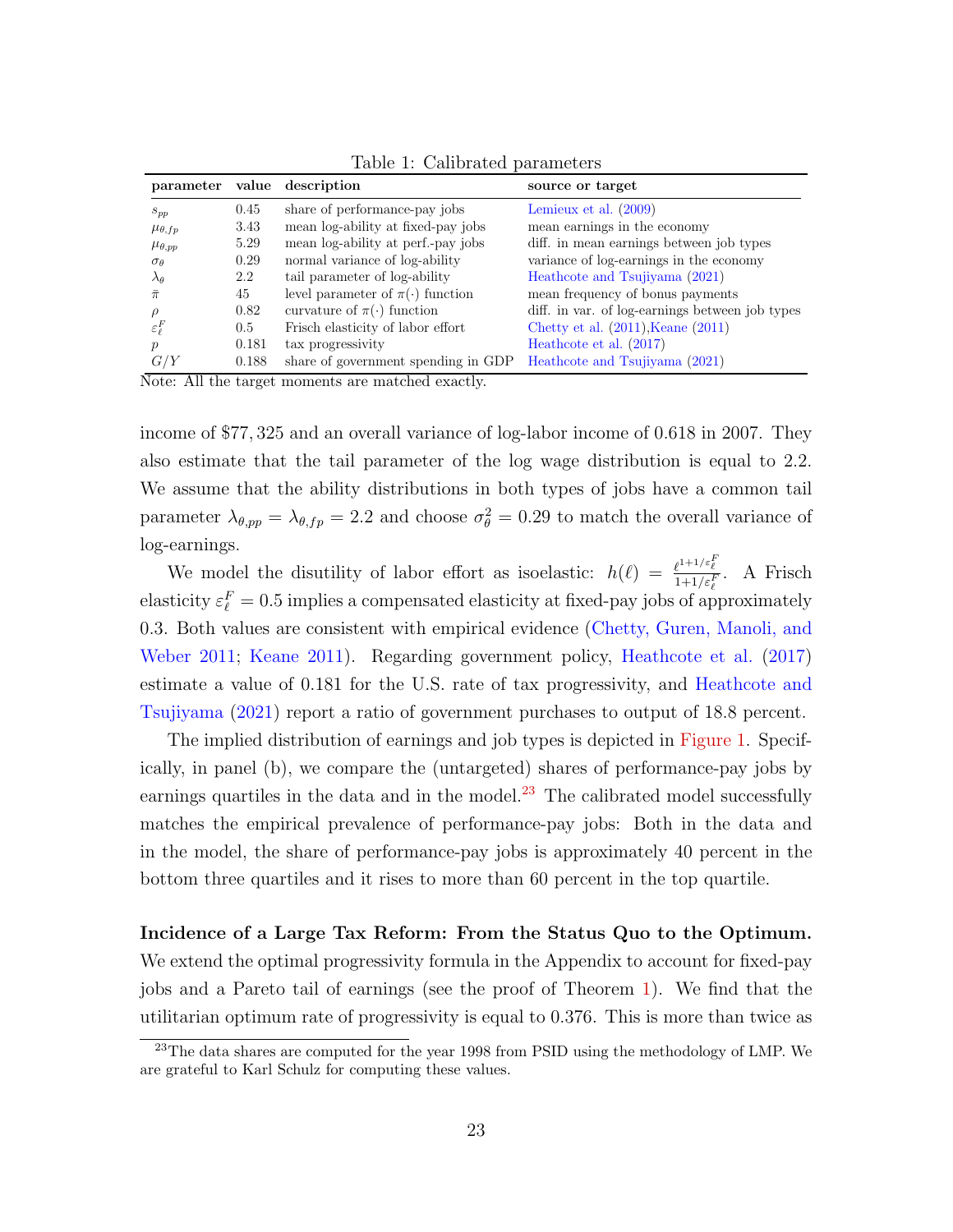

<span id="page-25-0"></span>Figure 1: Joint distribution of earnings and job types

<span id="page-25-1"></span>Figure 2: Optimal progressivity and Self-Confirming Policy Equilibrium



high as the current rate of tax progressivity in the U.S., and the implied increase in social welfare is equivalent to a 3.7 percent increase in consumption (see panel (a) of [Figure 2\)](#page-25-1). In this paragraph, we analyze the impact of a large reform that implements the optimal rate of progressivity, while keeping the overall tax revenue unchanged.

The impact of the reform on earnings risk in performance-pay jobs is depicted in [Figure 3.](#page-26-0) Following a large increase in progressivity, the bonus rate  $\beta$  increases modestly from 1.08 to 1.11. As a result, the variance of log-earnings conditional on ability, equal to  $\beta^2 \pi(\ell_{pp})(1 - \pi(\ell_{pp}))$ , actually slightly decreases, as the impact of a higher bonus rate  $\beta$  is dominated by the impact of a lower effort  $\ell_{pp}$ , distorted downwards by higher tax progressivity.

Underlying the weak response of earnings risk are two countervailing forces: the crowding-out and the crowding-in of private insurance. If firms attempted to motivate workers to maintain their original level of effort, better social insurance via tax progressivity would crowd-out private insurance one-for-one. For that to happen, the bonus rate  $\beta$  would need to increase from 1.08 to 1.42, raising the log-earnings risk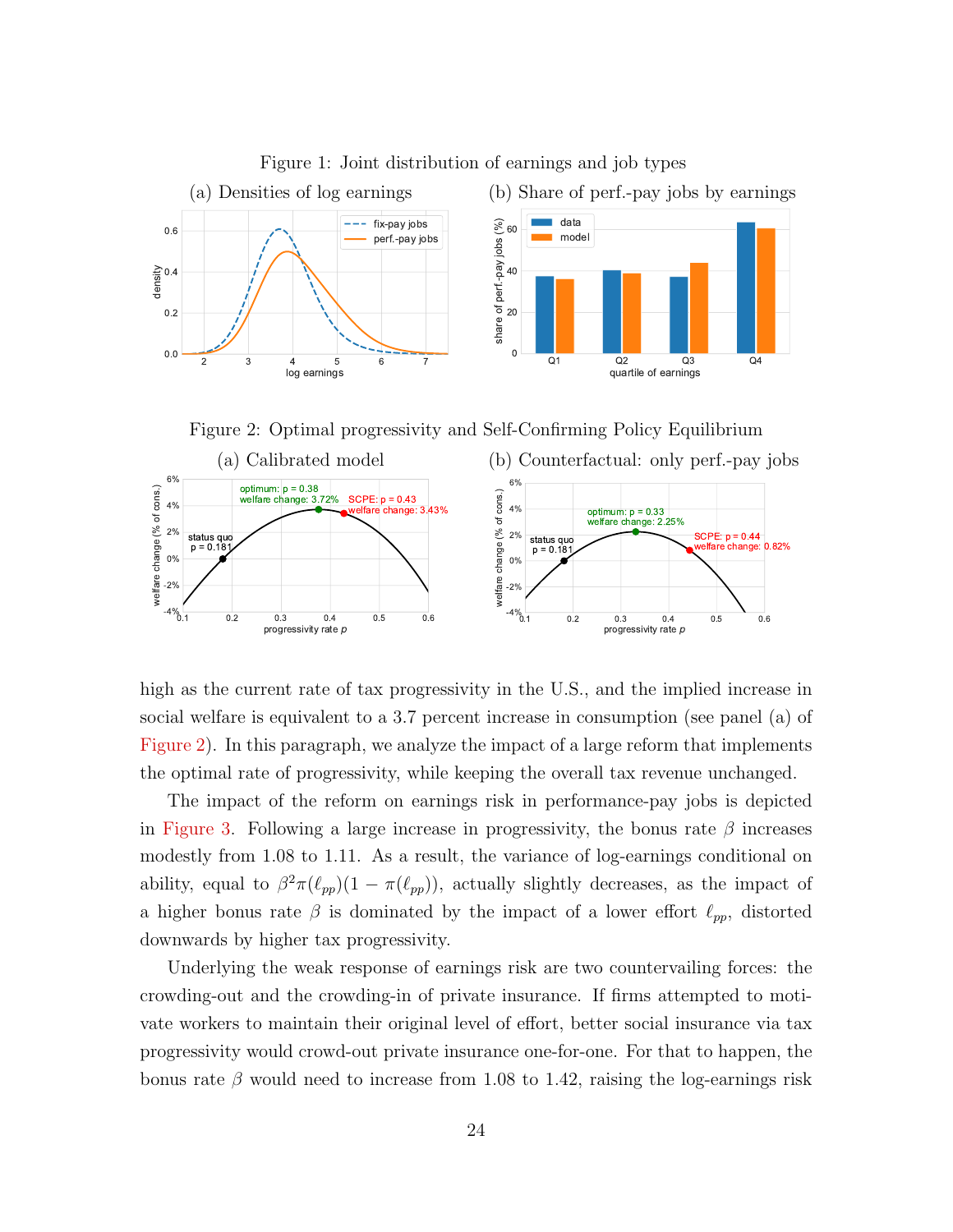<span id="page-26-0"></span>

Figure 3: Optimal progressivity reform and earnings risk

Note: Tax progressivity rate is increased from 0.181 (status quo) to 0.376 (utilitarian optimum).

of performance-pay workers by 72 percent. However, in equilibrium firms choose to elicit a 9 percent lower effort level (which implies the same fall in mean earnings) and reduce the power of incentive-pay accordingly. This crowding-in effect counteracts the crowd-out and brings the bonus rate back to the vicinity of its original level. As a result, workers end up much better insured: The variance of log-consumption falls by 43 percent.

Importance of Performance Pay for Optimal Tax Progressivity. How important is it to account for endogenous performance pay when setting tax policy? To answer this question, we compare the optimal rate of progressivity with a rate chosen by the government that erroneously assumes that the entire earnings risk is exogenous. The latter is found by applying the formula for the optimal rate of progressivity from the model with exogenous partial insurance to our calibrated model economy—in which private insurance is actually endogenous. Since the rate of progressivity affects the perceived earnings dispersion, we iterate on the tax formula from the exogenous-insurance model until convergence to a fixed point. Following [C. Rothschild and Scheuer](#page-115-13) [\(2016\)](#page-115-13), we call the resulting allocation a Self-Confirming Policy Equilibrium (SCPE). The results are depicted in panel (a) of [Figure 2.](#page-25-1)

A policymaker who ignores the endogeneity of earnings risk chooses a rate of progressivity (0.43) that is higher than the optimum (0.38). While we allow such a planner to estimate the elasticity of earnings precisely, the rate of progressivity is too high, since the negative effects of crowd-out on welfare and crowd-in on tax revenue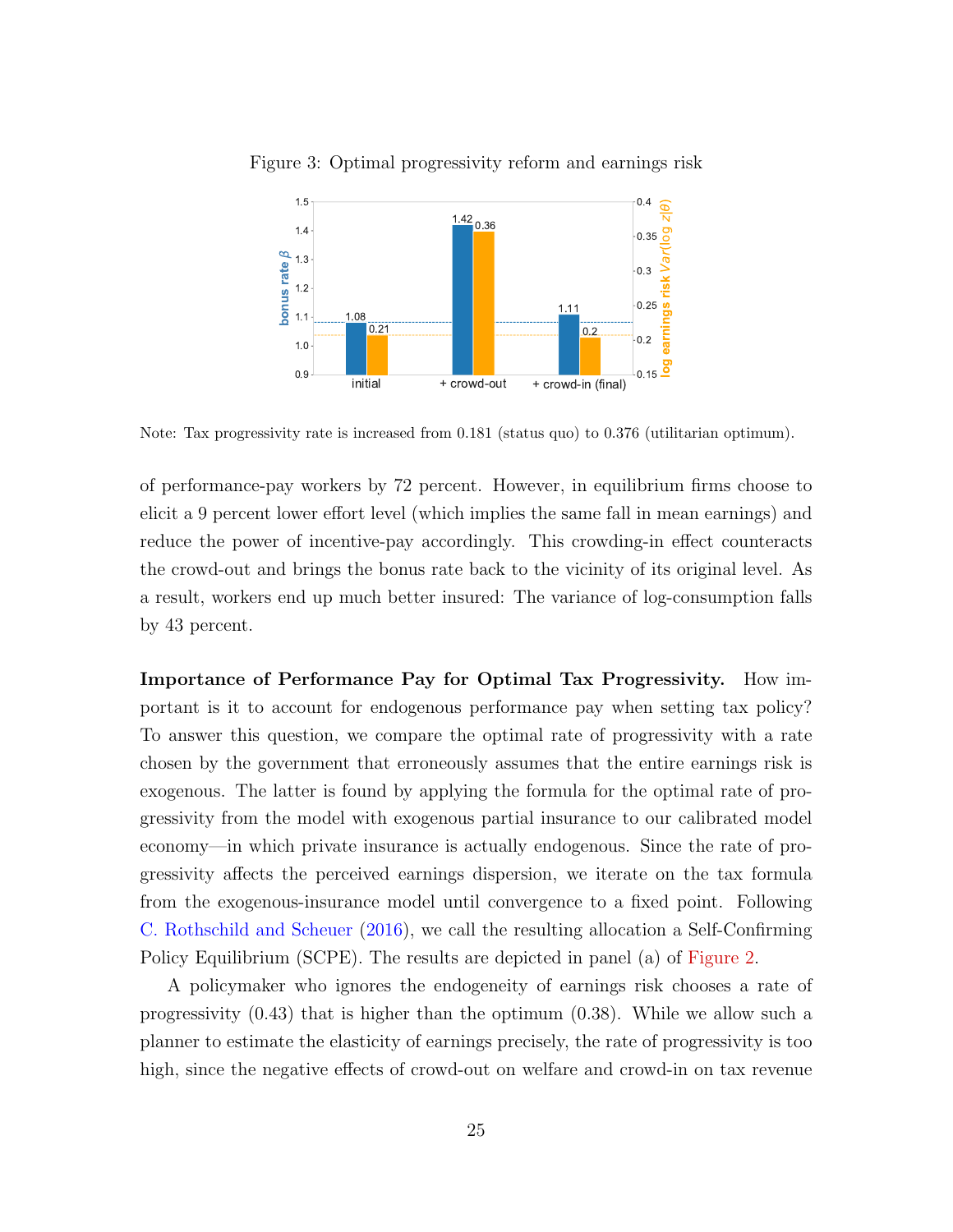are not internalized. Nevertheless, the welfare cost of the policy mistake is relatively small, equal to approximately 0.3 percent of consumption—this is significantly smaller than the gains from raising taxes from the status quo to the optimum. Recall that in the calibration we assumed that it is performance pay, rather than a greater dispersion of abilities, that explains the higher variance of earnings among performance-pay jobs. Allowing for more dispersed abilities at performance-pay jobs would reduce the magnitude of endogenous earnings risk due to stochastic bonuses. Thus, it would further reduce the already small welfare cost of ignoring the endogeneity of earnings risk. Hence, our baseline results provide an upper bound for the impact of endogenous insurance on social welfare.

We also simulate a counterfactual economy, assuming that all the jobs feature performance pay; see panel (b) of [Figure 2.](#page-25-1) In this economy, the difference between the rate of progressivity at the optimum and in the SCPE doubles (from 0.055 to 0.11), while the welfare loss from the policy mistake more than quadruples (from 0.3 percent to 1.4 percent). Thus, the finding that the cost of ignoring performance pay for the design of tax policy is modest is not a theoretical necessity. It is rather a quantitative result that is due to the fact that only half of the jobs in the U.S. feature performance pay. If the share of performance-pay jobs continues to increase in the future, accounting for the welfare effects of endogenous earnings risk may become important for tax policy.

### <span id="page-27-0"></span>1.5 Commissions, Stock Options, Dynamic Incentives

Our baseline model, in which earnings are binary, is well suited to analyzing contracts that consist of a base salary and a bonus. We argued above that these represent more than 80 percent of the performance-based earnings contracts. Nevertheless, it is important to evaluate whether our main insights carry over to other types of compensation. In Appendix [C,](#page-86-0) we set up several alternative frameworks. The first, based on [Holmstrom and Milgrom](#page-114-4) [\(1987\)](#page-114-4), provides conditions under which linear contracts are optimal: It is thus a natural setting to study piece rates or commissions. Stock options can be represented by contracts that are convex in performance: To analyze the impact and optimality of tax policy with such contracts in a tractable way, we build on [Edmans and Gabaix](#page-113-4) [\(2011\)](#page-113-4). Finally, high-powered incentives can be provided over time via, e.g., promotions or salary raises. To study such effects, we use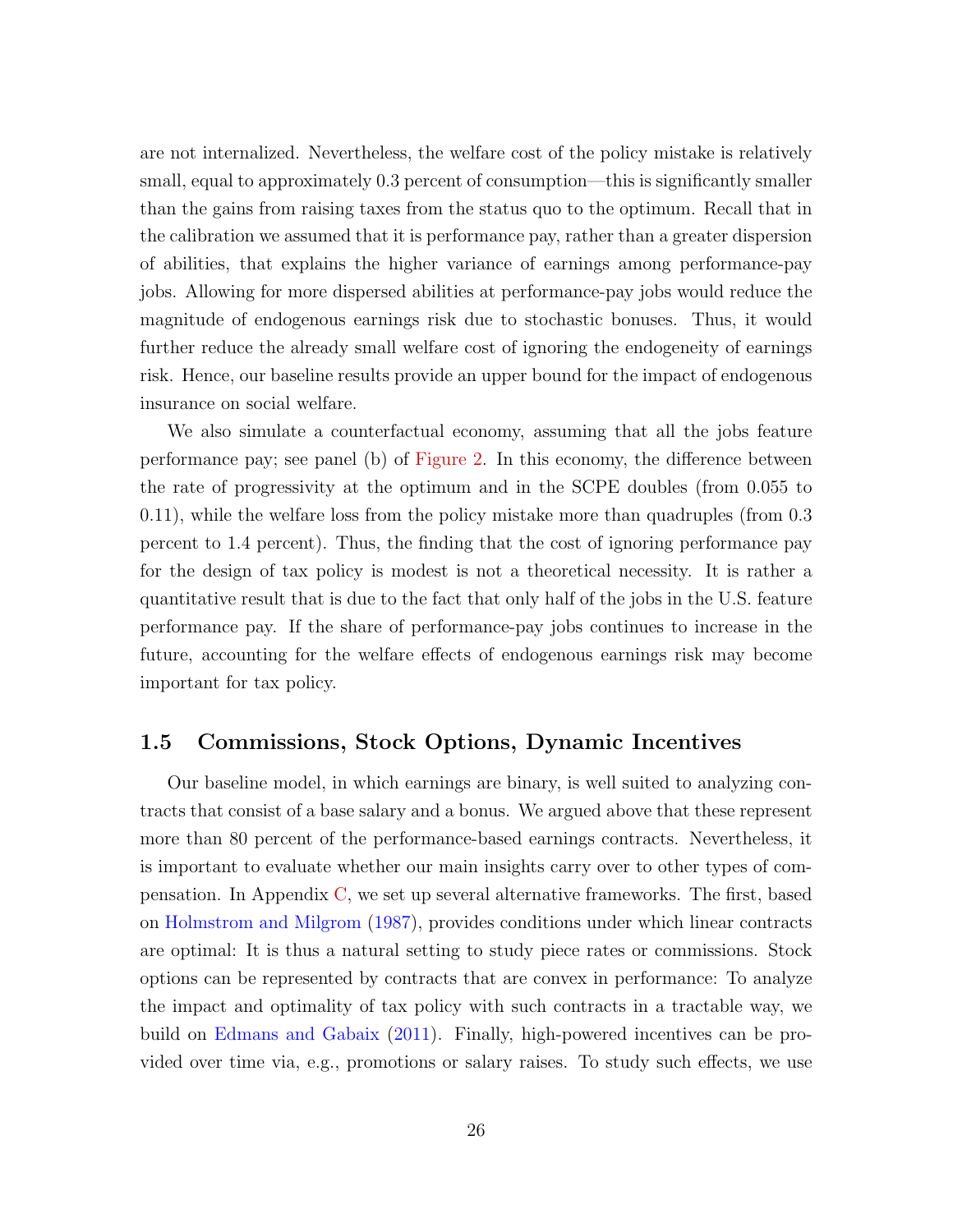the frameworks of [Sannikov](#page-116-2) [\(2008\)](#page-116-2) or [Edmans et al.](#page-113-5) [\(2012\)](#page-113-5).

Despite their differences, all of these models share a common structure that is critical for our analysis: When the utility is logarithmic and the tax schedule is CRP, the slope of the earnings contract, which measures the sensitivity of earnings to output shocks, is given by  $h'(\ell)/(1-p)^{24}$  $h'(\ell)/(1-p)^{24}$  $h'(\ell)/(1-p)^{24}$  This is a direct consequence of the local incentive constraint, which is common to all of these models and states that the sensitivity of utility to output shocks must be equal to the marginal disutility of effort  $h'(\ell)$ . In turn, this general principle implies that our discussion of the incidence of tax progressivity continues to hold: A tax change creates crowd-out and crowd-in effects on the pre-tax earnings distribution captured by the elasticities  $\varepsilon_{\beta,1-p} = -1$ and  $\varepsilon_{\beta,\ell} = 1/\varepsilon_{\ell}^F$ . To the extent that the impact of the tax change on effort  $\varepsilon_{\ell,1-p}$  is close to the Frisch elasticity of labor supply, the contract remains insensitive to tax policy.[25](#page-28-2) By contrast, taxes have a large impact on welfare since the crowd-in affects utility only to a second-order. As in Theorem [1,](#page-18-1) these effects are reflected in the optimal tax formulas in these respective environments (see, e.g., Theorems [4](#page-90-0) and [5](#page-93-0) in Appendix [C\)](#page-86-0).

# <span id="page-28-0"></span>2 General Analysis of Non-Linear Taxation

The model we studied in Section [1](#page-9-0) relies on several strong assumptions: The utility of consumption is logarithmic, the tax schedule is a function of total earnings and has a constant rate of progressivity, and the distribution of earnings is lognormal. We now relax these restrictions. In particular, we allow the government to tax base earnings and bonuses either jointly or separately in an arbitrarily nonlinear way. We characterize the incidence of tax reforms in Section [2.2](#page-30-0) and derive analytical formulas for the optimal tax rate on top earners—levied either on total earnings or on bonuses separately from the base pay—in Sections [2.3](#page-35-0) and [2.4.](#page-39-0) We evaluate these results quantitatively in Section [2.5.](#page-42-0) Additional results are derived in Appendix [B.](#page-60-0)

<span id="page-28-1"></span> $^{24}$ In the case of [Holmstrom and Milgrom](#page-114-4) [\(1987\)](#page-114-4), the theoretical restrictions on agents' preferences allow us to study only CARA utility function with affine taxes. In this case, the relevant notion of pay-performance sensitivity becomes  $\theta^{-1}h'(\ell)/(1-\tau)$ , where  $\tau$  is the tax rate. Clearly, our discussion continues to hold once we focus on reforms of the tax rate  $\tau$ .

<span id="page-28-2"></span> $^{25}$ This discussion suggests that these results hold more generally in any moral-hazard model with a continuous choice of effort in which the first-order approach (or the one-shot deviation principle in the continuous-time setting of [Sannikov](#page-116-2) [2008\)](#page-116-2) is valid.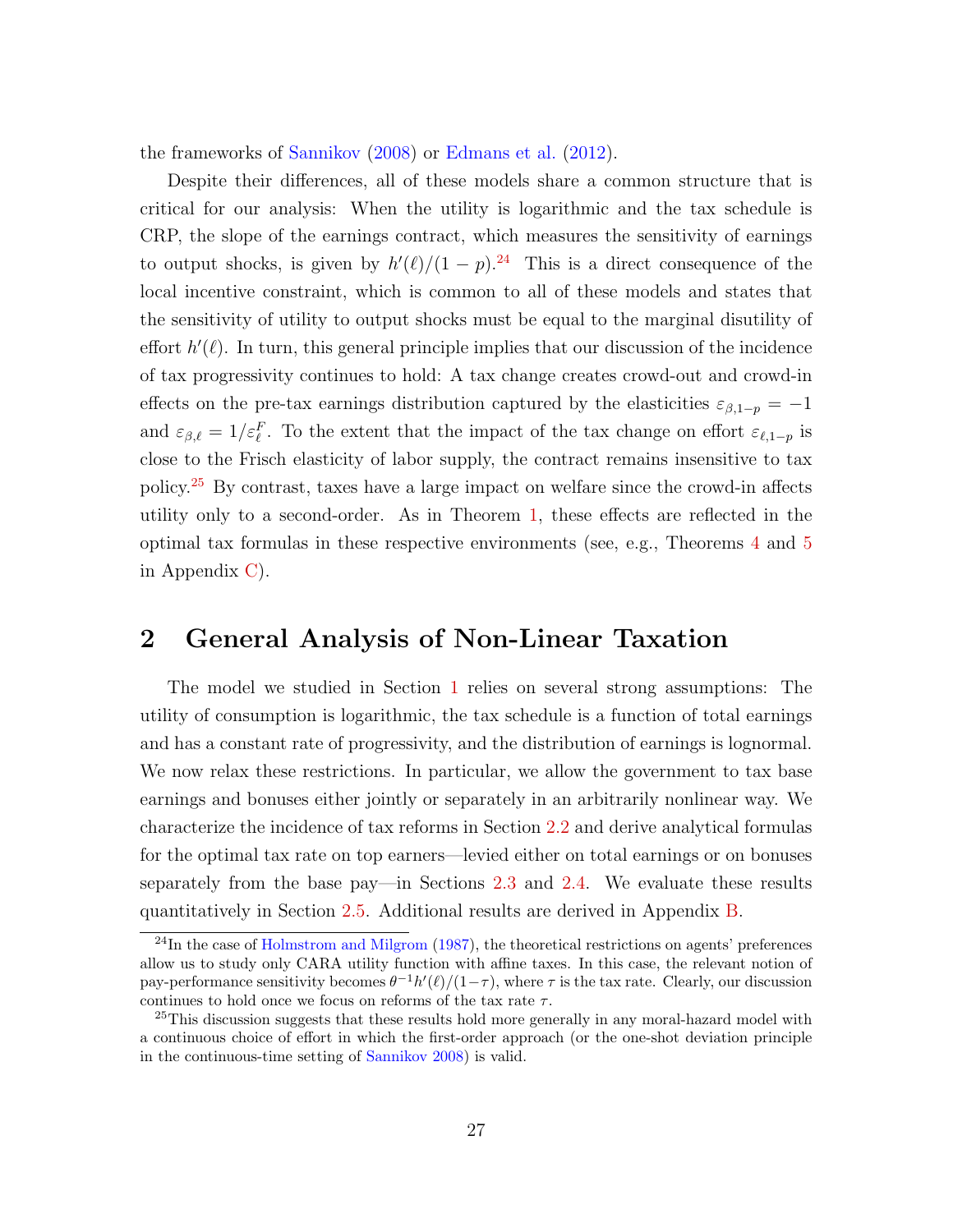## 2.1 Environment

The environment is the same as in Section [1,](#page-9-0) except that the utility of consumption  $u$  is now a twice continuously differentiable and concave function, and the retention schedule  $R : \mathbb{R}_+^2 \to \mathbb{R}$  is an a.e. twice continuously differentiable function of the agent's base pay and realized bonus. Thus, a worker with high output realization consumes  $c = R(\underline{z}, b)$  and gets utility  $v(\underline{z}, b) \equiv u(R(\underline{z}, b))$ , while a worker with low output realization consumes  $c = R(\underline{z}, 0)$  and gets utility  $v(\underline{z}, 0) \equiv u(R(\underline{z}, 0))$ . This specification allows us to consider both the joint taxation of overall earnings, and the separate taxation of fixed and variable pay. We impose the following assumption, which ensures that the tax schedule is not "too regressive:" $^{26}$  $^{26}$  $^{26}$ 

# **Assumption 2** The utility of pre-tax earnings v is concave on  $\mathbb{R}^2_+$ .

The firm maximizes its expected profit [\(1\)](#page-11-6) subject to, *mutatis mutandis*, the incentive constraint [\(2\)](#page-11-1) and the participation constraint [\(3\)](#page-11-7). The equilibrium reservation value is pinned down by the free-entry condition [\(4\)](#page-11-4). The following lemma shows formally that we can replace the global incentive constraint with the corresponding first-order condition for effort  $(5).^{27}$  $(5).^{27}$  $(5).^{27}$  $(5).^{27}$ 

<span id="page-29-0"></span>Lemma 4 Suppose that the equilibrium effort level is interior. The firm's problem is equivalent to maximizing  $(1)$  subject to  $(3)$  and the local incentive constraint:

<span id="page-29-3"></span>
$$
h'(\ell) = v(\underline{z}, b) - v(\underline{z}, 0). \tag{15}
$$

As in the previous section, equation  $(15)$  along with the convexity of h implies that eliciting a higher effort level from workers requires raising their exposure to output risk. The following characterization of the optimal contract generalizes Proposition [1](#page-12-0) and has an analogous interpretation.

<span id="page-29-1"></span><sup>&</sup>lt;sup>26</sup>See Appendix for details. In particular, this condition always holds under Assumption [1](#page-10-3) regardless of the value of p. It is a natural restriction: [Doligalski](#page-113-11) [\(2019\)](#page-113-11) shows that when this condition is violated, firms have incentives to offer stochastic earnings even in the absence of moral hazard frictions. Furthermore, a tax schedule that encourages such earnings randomization is Pareto inefficient.

<span id="page-29-2"></span> $^{27}$ [Rogerson](#page-115-3) [\(1985\)](#page-115-3) credits an unpublished paper by [Holmstrom](#page-114-12) [\(1984\)](#page-114-12) for the first proof of validity of the first-order approach in such a setting.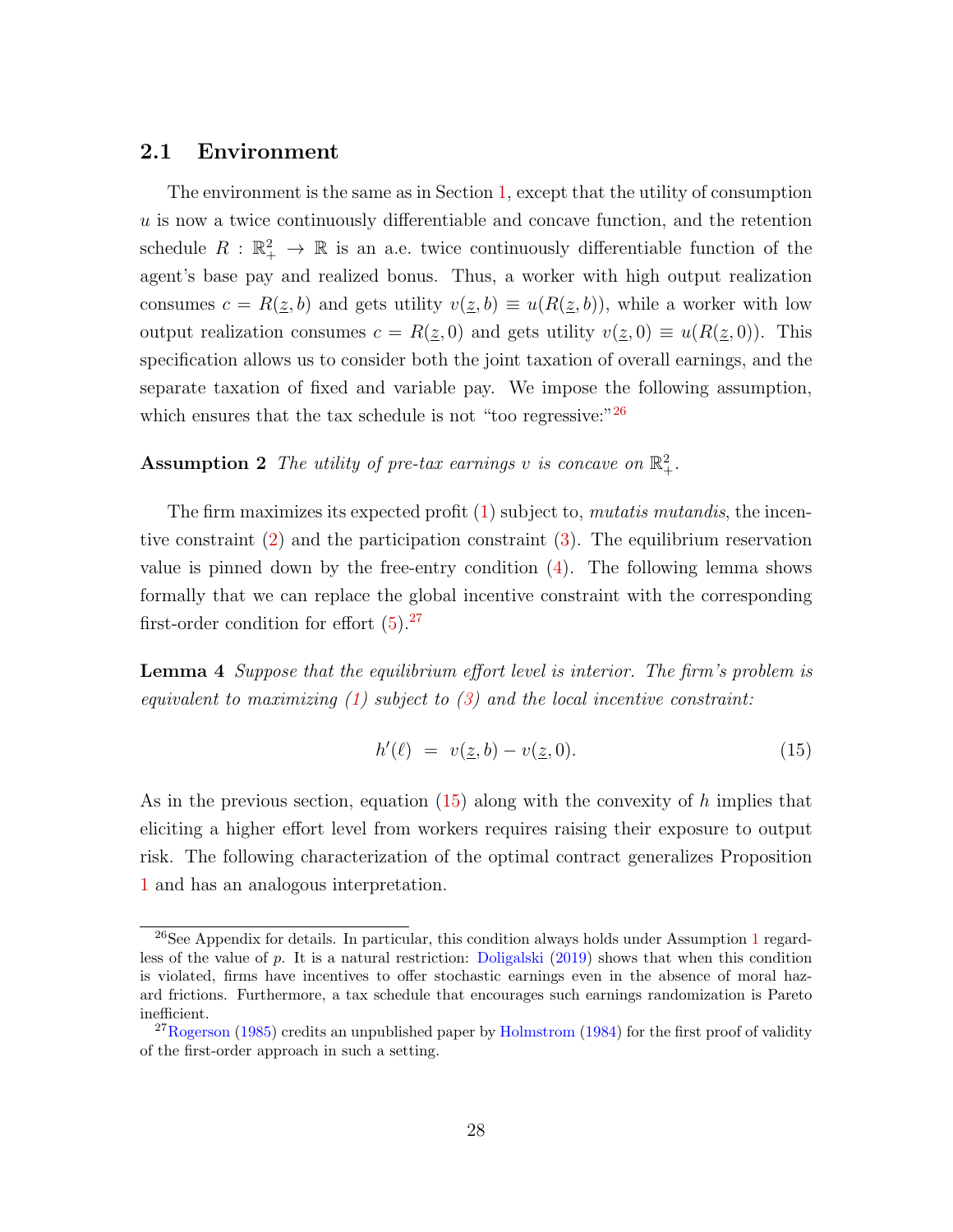**Proposition 2** The base pay  $\underline{z}(\theta)$  and high-level pay  $\overline{z}(\theta)$  satisfy

<span id="page-30-1"></span>
$$
v(\underline{z},0) - h(\ell) = U(\theta) - \ell h'(\ell)
$$
\n(16)

<span id="page-30-2"></span>
$$
v(\underline{z}, b) - h(\ell) = U(\theta) + (1 - \ell)h'(\ell). \tag{17}
$$

The effort level  $\ell(\theta)$  exerted by the worker satisfies

$$
\theta = b + \left[ \frac{1}{v_2(\underline{z}, b)} - \frac{1 - \frac{R_1(\underline{z}, b)}{R_2(\underline{z}, b)} \ell}{1 - \ell} \frac{1}{v_1(\underline{z}, 0)} \right] \ell(1 - \ell) h''(\ell). \tag{18}
$$

Expected utility  $U(\theta)$  satisfies  $\underline{z} + \ell b = \theta \ell$ .

## <span id="page-30-0"></span>2.2 Tax Incidence

In this section, we evaluate the impact of tax reforms on workers' labor contracts and welfare. For conciseness, we focus on the taxation of overall earnings and relegate the analysis of the separate taxation of bonuses to the Appendix (Lemma [9\)](#page-77-0). Consider a given baseline retention schedule  $R : \mathbb{R}_+ \to \mathbb{R}$  and another function ("tax reform")  $\hat{R}: \mathbb{R}_+ \to \mathbb{R}$ . The first-order change in a functional  $\Psi(R)$  in response to the reform  $\hat{R}$  is given by the Gateaux derivative  $\hat{\Psi}(R, \hat{R}) \equiv \lim_{\delta \to 0} (\Psi(R + \delta \hat{R}) - \Psi(R))/\delta$ .

Earnings. We start by studying the effect of tax reforms on the worker's earnings. We obtain the following characterization:

<span id="page-30-3"></span>**Lemma 5** The first-order impact of a tax reform  $\hat{R}$  on earnings  $\underline{z}, \overline{z}$  is given by

<span id="page-30-4"></span>
$$
\hat{\underline{z}} = \left[ -\frac{\hat{R}(\underline{z})}{R'(\underline{z})} + \frac{\hat{U}}{v'(\underline{z})} \right] - \frac{\ell h''(\ell)}{v'(\underline{z})} \hat{\ell}
$$
\n(19)

<span id="page-30-5"></span>
$$
\hat{\bar{z}} = \left[ -\frac{\hat{R}(\bar{z})}{R'(\bar{z})} + \frac{\hat{U}}{v'(\bar{z})} \right] + \frac{(1-\ell)h''(\ell)}{v'(\bar{z})}\hat{\ell},\tag{20}
$$

where  $\hat{U}$  and  $\hat{\ell}$  denote the first-order changes in the reservation utility and labor effort due to the reform. The terms in square brackets constitute the crowd-out, while the terms multiplied by  $\hat{\ell}$  constitute the crowd-in.

Lemma [5](#page-30-3) shows that the tax reform affects earnings  $z \in \{z, \bar{z}\}\$ via three channels, the first two of which jointly constitute the crowd-out, while the last is the crowd-in.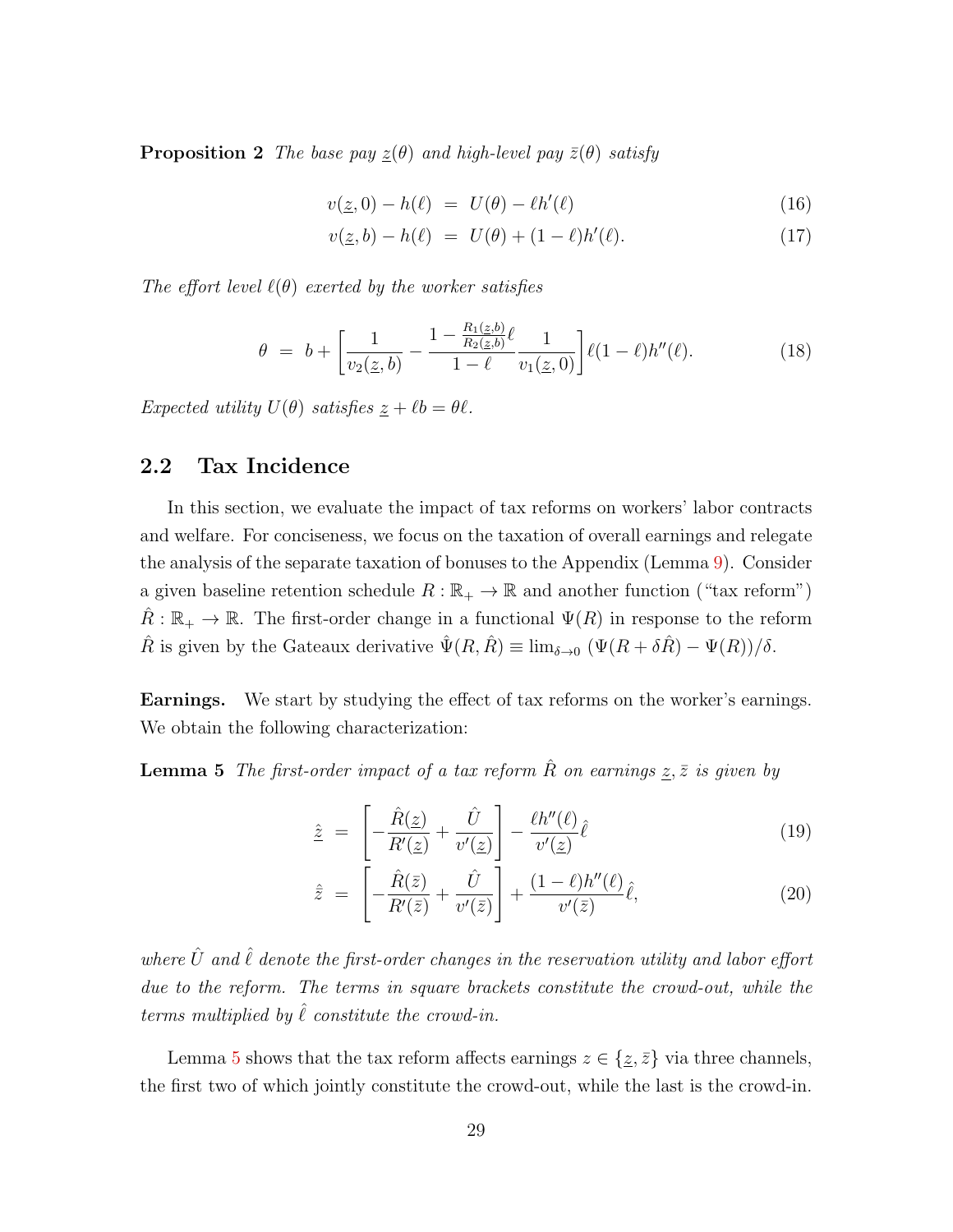The first term in equations [\(19\)](#page-30-4) and [\(20\)](#page-30-5),  $-\hat{R}(z)/R'(z)$ , implies that, *ceteris paribus*, the agent's consumption  $c = R(z)$  remains unchanged despite the tax change. Indeed, this term implies

$$
\hat{c} \ \equiv \ \hat{R}(z) + R'(z)\hat{z} \ = \ \hat{R}(z) - R'(z)\frac{\hat{R}(z)}{R'(z)} \ = \ 0.
$$

Thus, absent any change in the reservation utility and optimal labor effort, the firm would simply adjust pre-tax earnings so as to keep the worker's disposable income levels c and  $\bar{c}$  fixed. In other words, any attempt by the government to affect consumption insurance would be fully offset by the firm in order to preserve incentives.

Second, the tax reform affects the earnings contract via its impact on the equilibrium reservation utility. The increase in income z resulting from an increase in the reservation value  $\hat{U} > 0$  is inversely proportional to the marginal utility  $v'(z)$ . Thus, the earnings of the high-performers increase by a larger amount than those of the low-performers with the same ability. This ensures that the utility gain  $\hat{U}$  is distributed uniformly across agents regardless of their performance, thus preserving incentive compatibility [\(15\)](#page-29-3).

Third, the tax reform modifies the desired effort level. Recall that, by equation [\(15\)](#page-29-3), eliciting higher effort  $\hat{\ell} > 0$  requires widening the gap between the utility of high- and low-performers by  $\Delta h'(\ell) = h''(\ell)\hat{\ell}$ . The implied change in earnings—the crowd-in effect—is given by the third term in equations [\(19\)](#page-30-4) and [\(20\)](#page-30-5).

Expected Utility. Next, we evaluate the effect of tax reforms on the worker's expected utility.

<span id="page-31-1"></span>**Lemma 6** The first-order impact of a tax reform  $\hat{R}$  on expected utility  $U(\theta)$  is given by

<span id="page-31-0"></span>
$$
\hat{U} = \mathbb{E}\left[\mu(z)u'(R(z))\hat{R}(z)\right] \text{ where } \mu(z) = \frac{\frac{1}{v'(z)}}{\mathbb{E}\left[\frac{1}{v'}\right]} \text{ for } z \in \{\underline{z}, \bar{z}\},\tag{21}
$$

Note in particular that, to a first order, the worker's expected utility is unaffected by changes in labor effort (envelope theorem).

In the standard (full-insurance) model, a tax cut  $\hat{R}(z) > 0$  affects the worker's utility in proportion to their marginal utility of consumption  $u'(R(z))$ , and the envelope theorem ensures that the endogenous behavioral responses have no first-order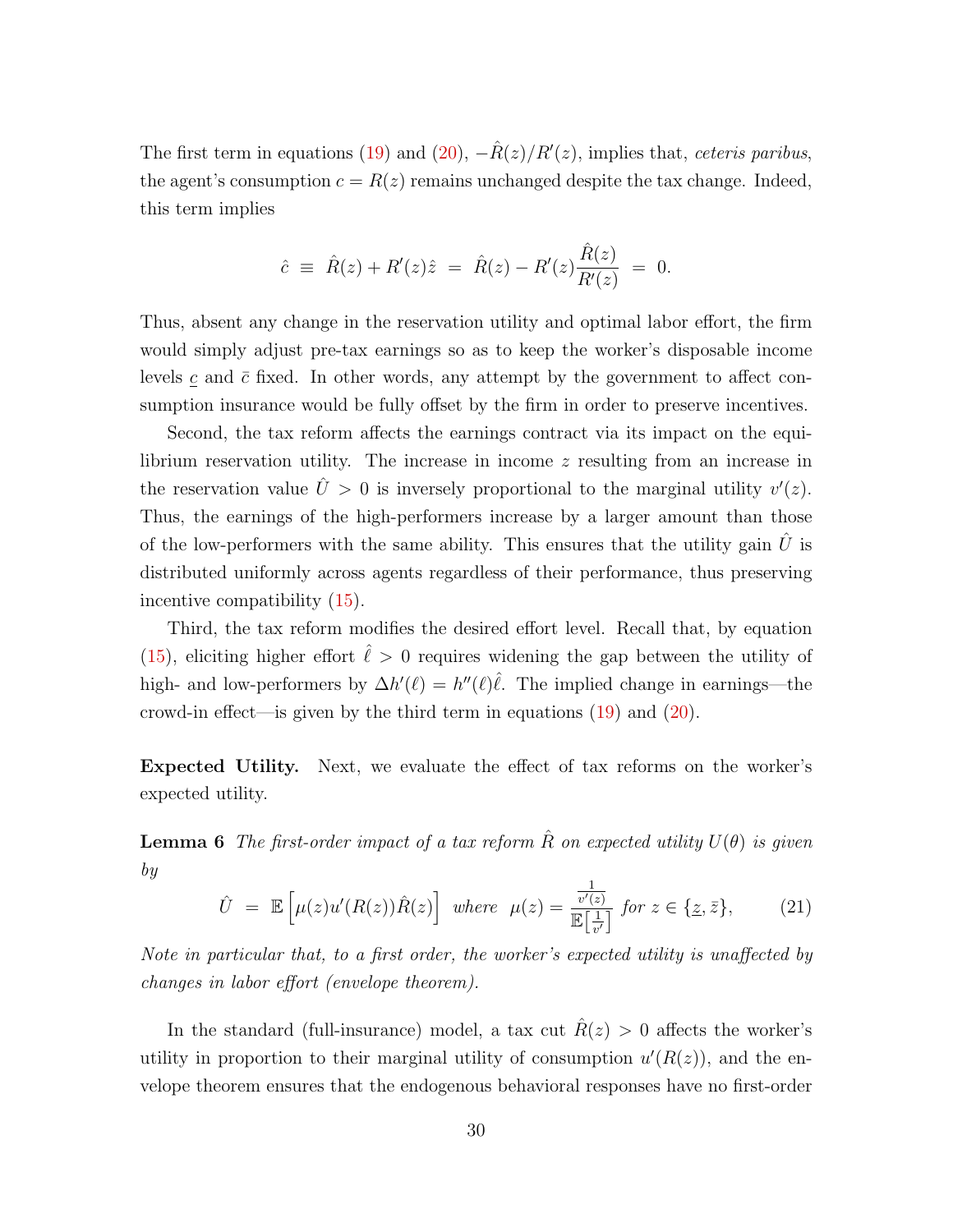impact on utility. This is no longer true in the model with performance pay. While the envelope theorem still applies to the endogenous effort (i.e., crowd-in) responses, the earnings adjustments caused by the crowd-out of private insurance have a firstorder impact on welfare. The additional factor  $\mu$  present in equation [\(21\)](#page-31-0) accounts for these welfare effects.[28](#page-32-0)

The intuition is analogous to that laid out in Section [1:](#page-9-0) A tax cut initially generates a rent to the firm—the first term in equations  $(19)$  and  $(20)$ —which is then transferred to the worker via free entry and the resulting adjustment of the reservation value. This transfer needs to keep the original effort level incentive-compatible and, hence, the utility difference  $v(\bar{z}) - v(z)$  unchanged. Thus, earnings z must change in proportion to  $\frac{1}{v'(z)}$ , leading to the factor  $\mu(z)$  in Lemma [6.](#page-31-1) Since the marginal utility  $v'$  is decreasing, this means that the high-level pay rises more than the base pay, resulting in a regressive distribution of rents.

To measure the welfare impact of tax reforms, the standard approach is to use marginal social welfare weights, defined as the welfare impact of marginally increasing the consumption of a given agent (Saez  $&$  Stantcheva, [2016\)](#page-116-11). In the standard Mirrlees model, the marginal welfare weight of a worker with ability  $\theta$  and earnings z is given by

$$
g(z | \theta) = \frac{1}{\lambda} \alpha(\theta) u'(R(z)), \qquad (22)
$$

where  $\alpha(\theta)$  is the Pareto weight of type  $\theta$  in the social objective, and  $\lambda$  is the marginal value of public funds. The social marginal welfare weights are convenient in the standard model because, by the envelope theorem, all endogenous responses to tax changes have at most a second-order impact on the agent's utility.

By contrast, recall that in our model the envelope theorem does not apply to all endogenous responses: The crowd-out of private insurance has a first-order impact on welfare. To account for this effect, we define the *modified* marginal social welfare weights  $\tilde{g}(z | \theta)$  as the welfare impact of marginally reducing the tax liability of an agent with type  $\theta$  and realized income z.

Corollary 1 The modified marginal social welfare weights satisfy

$$
\frac{\tilde{g}(\underline{z} \mid \theta)}{g(\underline{z} \mid \theta)} = \mu(\underline{z}) < 1 \quad \text{and} \quad \frac{\tilde{g}(\bar{z} \mid \theta)}{g(\bar{z} \mid \theta)} = \mu(\bar{z}) > 1. \tag{23}
$$

<span id="page-32-0"></span><sup>&</sup>lt;sup>28</sup>[Chang and Park](#page-112-10) [\(2017\)](#page-112-10) show a similar partial applicability of the envelope theorem in an [Alvarez](#page-112-14) [and Jermann](#page-112-14) [\(2000\)](#page-112-14) economy with asset trades and endogenous borrowing limits.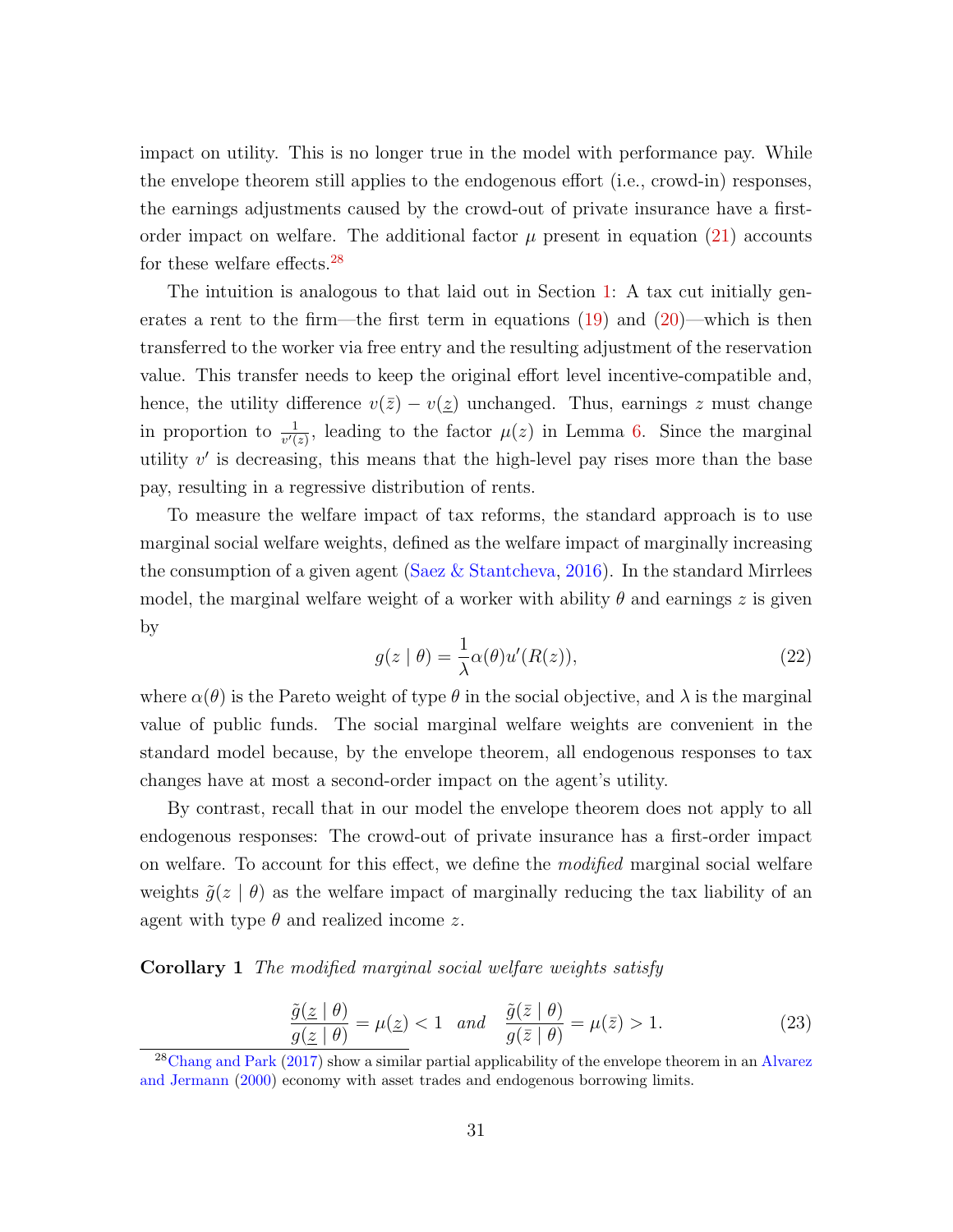Relative to the standard model, the contribution to social welfare of agents with type  $\theta$  is adjusted upwards when they receive a bonus, and downwards otherwise. These regressive adjustments to the marginal social welfare weights reflect the fact that, as explained above, tax cuts are passed through within the firm primarily to the high-performing workers. It is therefore more difficult for the government to target transfers at unlucky workers, i.e., to directly raise the consumption of those whose marginal utility is relatively large.

Labor Effort. Next, we characterize the incidence of tax reforms on labor effort. The general analytical expressions for the elasticities of effort with respect to marginal and average tax rates are given in Lemma [8](#page-63-0) in the Appendix. For conciseness, the following Lemma only focuses on their signs.

<span id="page-33-0"></span>**Lemma 7** The first-order impact of a tax reform  $\hat{R}$  on labor effort  $\ell$  can be expressed as

$$
\frac{\hat{\ell}}{\ell} = \varepsilon_{\ell,R'(\underline{z})} \frac{\hat{R}'(\underline{z})}{R'(\underline{z})} + \varepsilon_{\ell,R'(\bar{z})} \frac{\hat{R}'(\bar{z})}{R'(\bar{z})} + \varepsilon_{\ell,R(\underline{z})} \frac{\hat{R}(\underline{z})}{R(\underline{z})} + \varepsilon_{\ell,R(\bar{z})} \frac{\hat{R}(\bar{z})}{R(\bar{z})}.
$$
(24)

Suppose that the base pay  $\leq$  and high-level pay  $\overline{z}$  are both located in brackets where the marginal tax rate is locally constant. A higher marginal tax rate on base (resp. high-level) pay raises (resp., reduces) labor effort:  $\varepsilon_{\ell,R'(\underline{z})} < 0 < \varepsilon_{\ell,R'(\overline{z})}$ . Suppose moreover that the utility function is logarithmic. A higher average tax rate on base pay raises labor effort:  $\varepsilon_{\ell,R(\underline{z})}$  < 0. A higher average tax rate on high-level pay reduces labor effort, so that  $\varepsilon_{\ell,R(\bar{z})} > 0$ , if and only if  $R'(\underline{z}) < R(\underline{z})/\underline{z}$ .

In the standard model, effort responds negatively to the marginal tax rate (MTR) due to the substitution effect and positively to the average tax rate (ATR) due to the income effect. Our model is more complex, as there are two relevant levels of pay (base and high-level) and, thus, four tax rates that impact behavior. Focusing first on the average rates, we find that a higher ATR levied on the base pay increases effort, but a higher ATR levied on the high-level pay reduces effort (when the tax schedule is progressive). Intuitively, adjusting effort in this way allows the worker to escape some of the increased tax burden by reducing the probability of receiving the income that is taxed more heavily.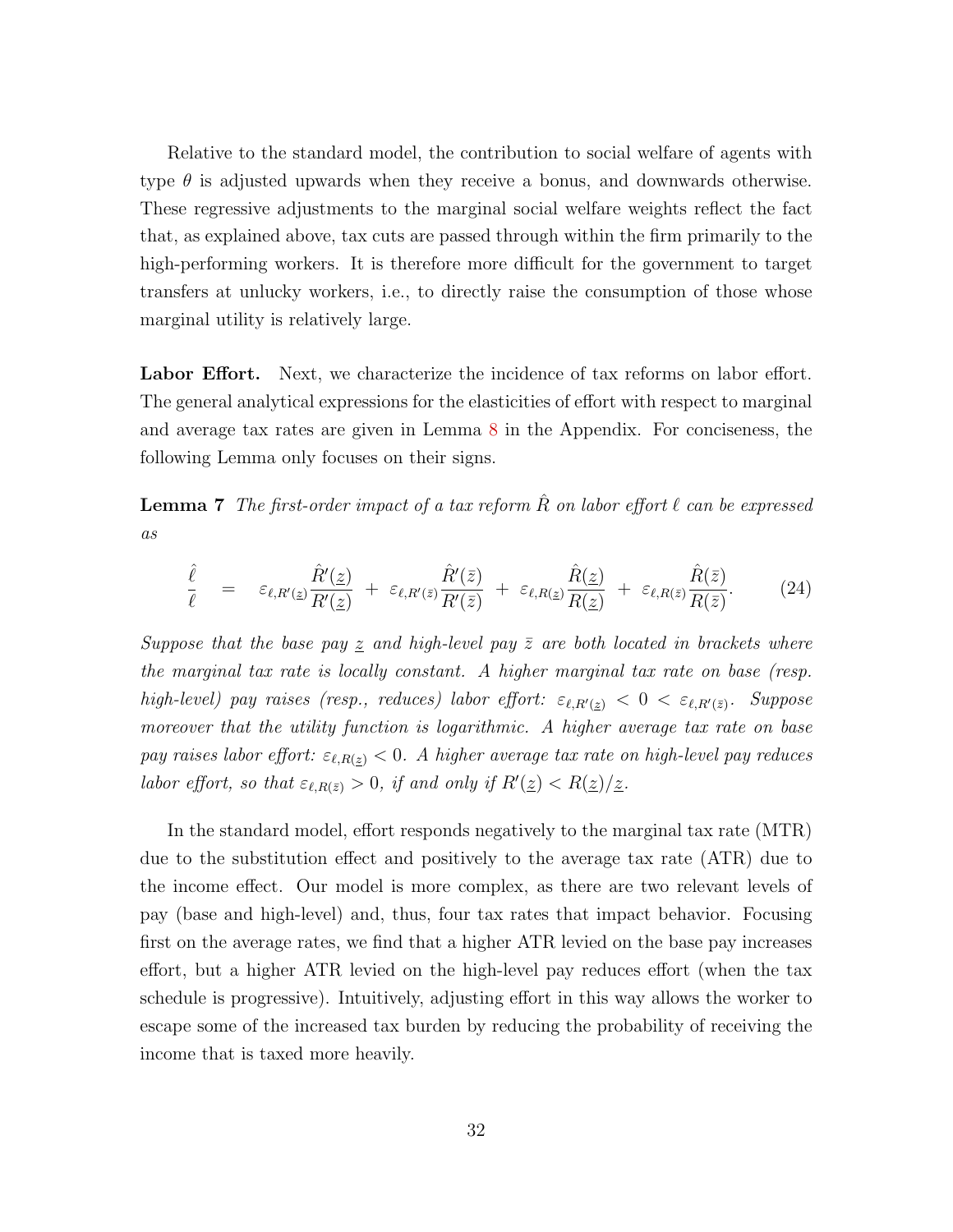Moving on to marginal tax rates, we find that a higher MTR levied on high-level pay reduces effort, but a higher MTR on base pay, perhaps surprisingly, increases effort. Note that a change in marginal rates alone does not modify workers' incentives for effort, since the incentive constraint [\(15\)](#page-29-3) is unaffected. What are modified, however, are the firm's incentives to offer different pay structures. Intuitively, a higher MTR gives firms incentives to reduce gross pay and save on payroll, since the implied reduction in after-tax income—which matters for workers—is now smaller. A higher MTR at the high-level pay  $\bar{z}$  then leads to a lower value of  $\bar{z}$  and, via the incentive constraint, to a lower effort level. Conversely, a higher MTR on base pay  $z$  leads to a lower value of  $z$  and, hence, a higher effort level.

Summing up, we find that labor effort responds very differently to taxes on base pay and on high-level pay. In particular, increasing the marginal tax rate on base pay actually encourages effort. These findings underlie our later results on the efficiency gains from taxing bonuses at a lower rate than base pay.

Taking Stock: Crowd-Out and Crowd-In. We can now gather our previous results to obtain a full characterization of the incidence of tax reforms on the earnings contract. The following result, obtained by substituting expression [\(21\)](#page-31-0) into [\(19\)](#page-30-4) and [\(20\)](#page-30-5), generalizes the crowding-in and crowding-out forces (highlighted in Section [1\)](#page-9-0) to arbitrary tax systems and reforms.

<span id="page-34-0"></span>**Proposition 3** The first-order impact of a tax reform  $\hat{R}$  on earnings  $z, \bar{z}$  is given by

$$
(1 - \ell)\hat{\underline{z}} = - (1 - \varepsilon_{out})(1 - \ell)\frac{\hat{R}(\underline{z})}{R'(\underline{z})} + \varepsilon_{out}\ell\frac{\hat{R}(\bar{z})}{R'(\bar{z})} - \ell\bar{z}\varepsilon_{in}\frac{\hat{\ell}}{\ell}
$$
(25)

$$
\ell \hat{\bar{z}} = (1 - \varepsilon_{out})(1 - \ell) \frac{\hat{R}(\underline{z})}{R'(\underline{z})} - \varepsilon_{out} \ell \frac{\hat{R}(\bar{z})}{R'(\bar{z})} + [\ell \bar{z} \varepsilon_{in} + \underline{z}] \frac{\hat{\ell}}{\ell}, \qquad (26)
$$

where the crowd-out parameter  $\varepsilon_{out} \in (0,1)$  and the crowd-in parameter  $\varepsilon_{in} > 0$  are respectively given by

$$
\varepsilon_{out} = \frac{1}{\mathbb{E}\left[\frac{1}{v'(z)}\right]} \frac{1-\ell}{v'(z)} \quad \text{and} \quad \varepsilon_{in} = \frac{\ell(1-\ell)h''(\ell)}{\bar{z}v'(z)},
$$

and where the labor supply response  $\hat{\ell}/\ell$  is given by Lemma  $\gamma$  (and Lemma [8](#page-63-0) in the Appendix).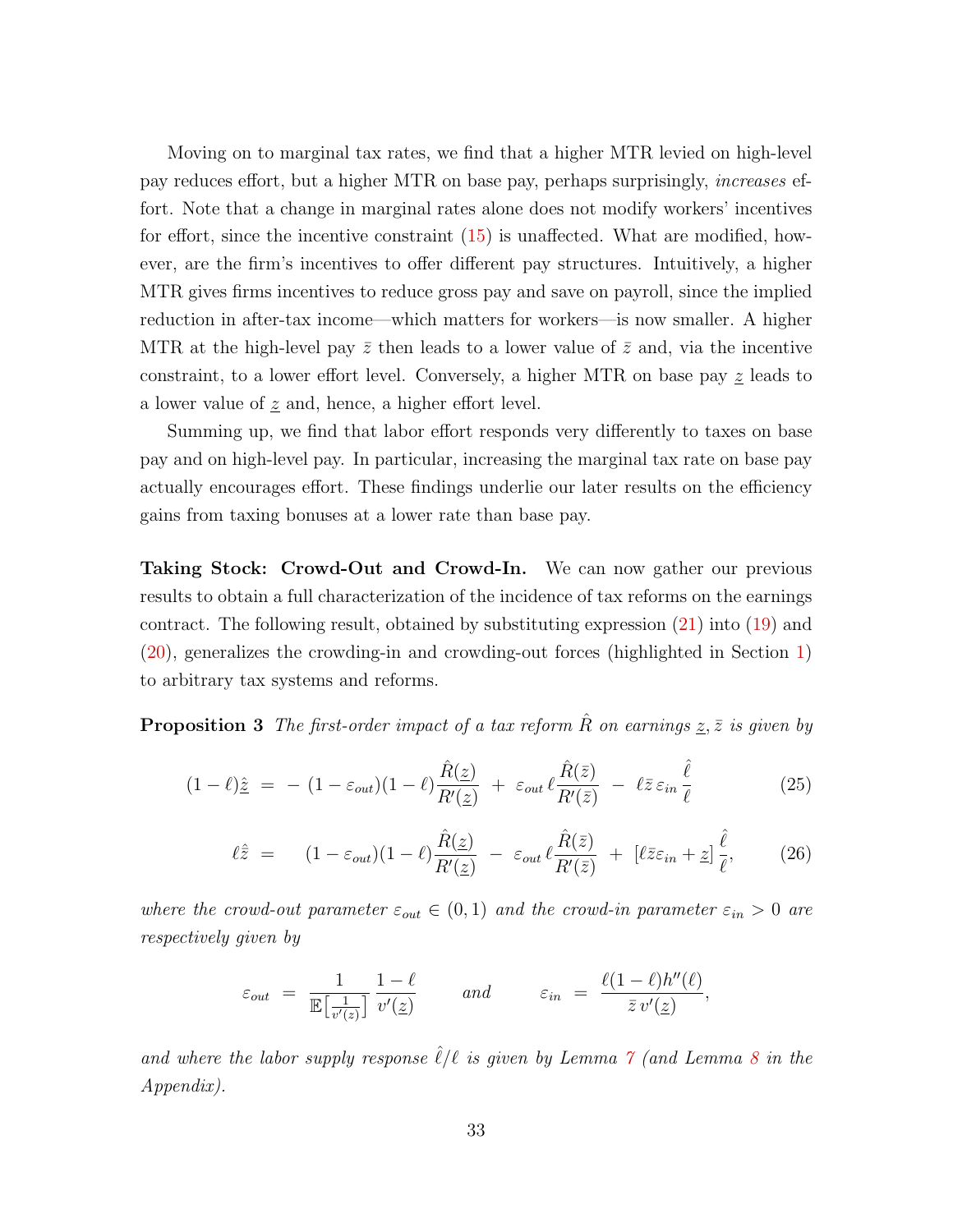Proposition [3](#page-34-0) shows that earnings  $z, \bar{z}$  respond to changes in tax payments at both levels of compensation. A tax hike on high-level earnings  $R(\bar{z}) < 0$ , for instance, leads the firm to lower the base pay z and raise the high-level pay  $\bar{z}$ . The magnitude of this crowding-out of private insurance is determined by the parameter  $\varepsilon_{out} \in (0,1)$ , for which our model gives a simple analytic expression.<sup>[29](#page-35-1)</sup> Moreover, a tax reform that leads to a lower optimal effort level,  $\ell < 0$ , triggers an increase in the base pay and a decrease in the high-level pay. The magnitude of this crowding-in of private insurance is determined by the product of  $\varepsilon_{in}$  and the percentage change in labor effort  $\ell/\ell$ .

## <span id="page-35-0"></span>2.3 Optimal Top Tax Rate on Total Earnings

We now proceed to characterizing the optimal non-linear taxes in our setting. In the main body of the paper, we focus on the problem of finding the optimal tax rate in the highest bracket, and we relegate the analysis of the full optimal taxation problem to Appendix [B.2.](#page-72-0) Determining the optimal top tax rate is an especially salient policy question: A large share of the rise in inequality since the 1980s has been driven by the explosion of performance-based forms of compensation for the highest income earners, such as bankers' bonuses and CEOs' stock options (see, e.g., [Bell and Van Reenen](#page-112-0) [2013;](#page-112-0) [Lemieux et al.](#page-115-0) [2009;](#page-115-0) [Piketty and Saez](#page-115-1)  $2003$ .<sup>[30](#page-35-2)</sup>

We consider the following policy experiment. Fixing the threshold  $z^*$  of the top tax bracket, we optimally set the marginal tax rate  $\tau$  that applies to this bracket. Before stating our main result, we introduce some notation.

Top and Intermediate Earners. There are two kinds of workers who react to changes in the top-bracket tax rate. Some (the most productive) of them receive an income in the top tax bracket regardless of their performance: We refer to them as "top earners." Others earn base pay that is below the top bracket threshold  $z^*$ , but high-level pay that is above that threshold. Because they have a positive probability of landing in the top bracket, their entire contract—including their base salary—adjusts in response to the tax change. We refer to this group as "intermediate earners." We

<span id="page-35-1"></span><sup>&</sup>lt;sup>29</sup>For instance, if the utility of consumption is CRRA with risk aversion  $\sigma$  and the tax schedule is CRP, we have  $\varepsilon_{out} = (1 - \ell)/[1 - \ell + \ell e^{(p+(1-p)\sigma)\beta}]$ , where  $\beta$  is the bonus rate defined in Section [1.](#page-9-0)

<span id="page-35-2"></span><sup>&</sup>lt;sup>30</sup>[Bell and Van Reenen](#page-112-1) [\(2014\)](#page-112-1) show that in the UK, 83 percent of workers in the top percentile received a bonus in 2008, and that bonuses represented 35 percent of their total compensation (44 percent in the financial sector).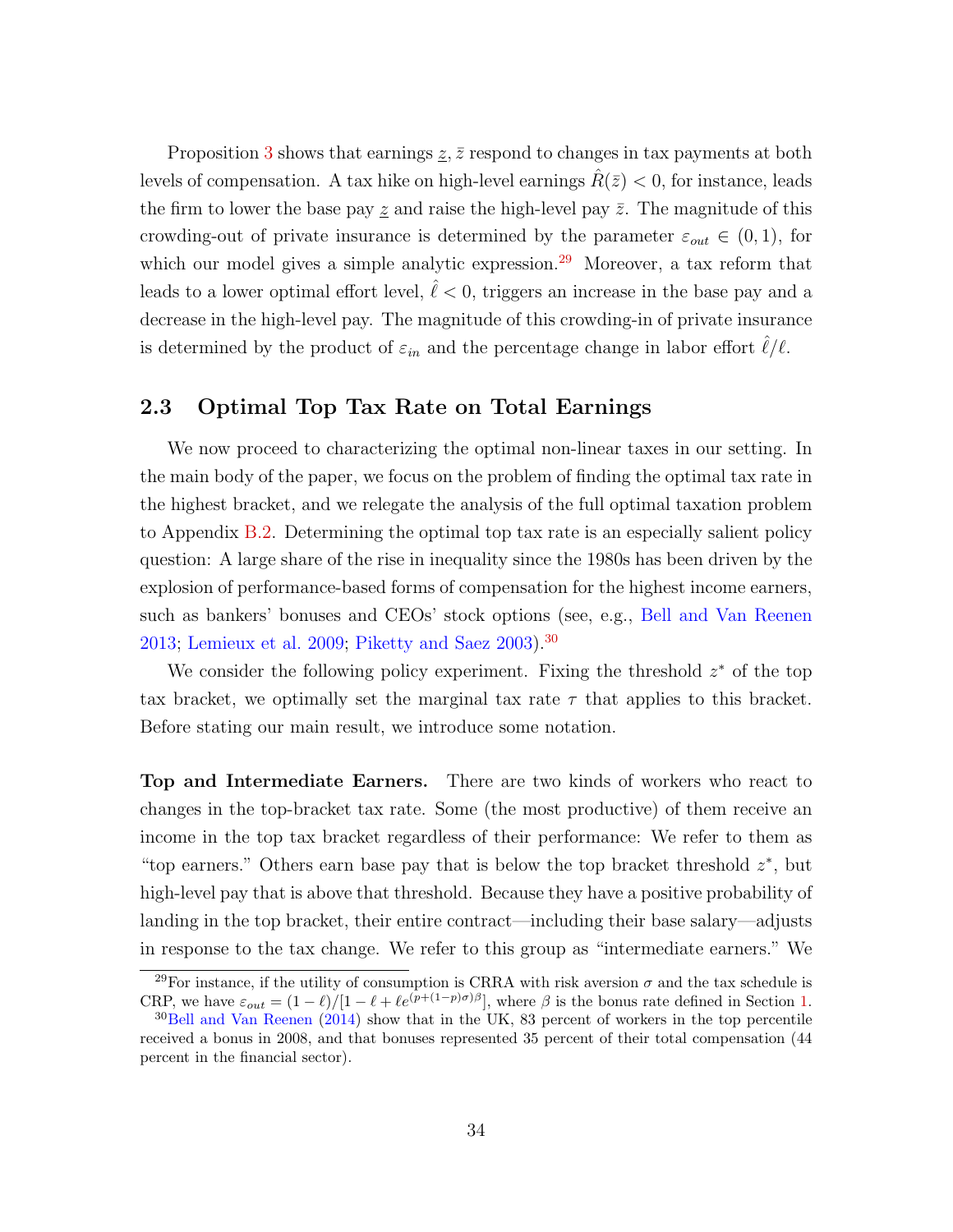denote by  $\sigma^I$  the fraction of intermediate workers among all (top and intermediate) workers, and by  $s<sup>I</sup>$  the income share of intermediate earners in the top bracket.

Income distribution. Since earnings of top earners always fall into the top bracket, it is sufficient to keep track of their mean earnings, which we denote by  $Z<sup>T</sup>$ . By contrast, for intermediate earners, we need to keep track of the level of their base pay  $\underline{z}$ , which falls short of  $z^*$ , as well as the endogenous frequency with which it (rather than the high-level pay  $z + b$ ) is realized. To do so, it suffices to define the mean frequency-adjusted base pay  $(1 - \ell)z$  among intermediate earners, which we denote by  $\underline{Z}^I$ . Responses of  $\underline{Z}^I$  to changes in the top tax rate account for both the level responses  $(1 - \ell)\hat{\boldsymbol{z}}$  and the frequency responses  $-\hat{\ell}\hat{\boldsymbol{z}}$ . Analogously, we denote the mean frequency-adjusted high-level pay  $\ell \bar{z}$  of intermediate earners by  $\bar{Z}^I$ , and their mean labor effort  $\ell$  by  $L^I$ . Aggregating over intermediate and top earners in the top bracket yields  $Z^* \equiv (1 - \sigma^I)Z^T + \sigma^I \bar{Z}^I$ . Finally, we introduce the Pareto coefficient of the income distribution in the top bracket  $\rho = \frac{E[z|z \geq z^*]}{E[z|z \geq z^*]}$  $\frac{E[z|z\geq z^*]}{E[z|z\geq z^*]-z^*}$ , where E denotes the expectation with respect to the realized (i.e., observed) earnings distribution.

**Elasticities.** Consider the tax reform that raises the marginal tax rate  $\tau$  by  $\hat{\tau} > 0$ above the income level  $z^*$ . To keep track of the impact of this tax reform on various aggregates, we define the elasticity of any variable x (e.g.,  $L^I$ ,  $\underline{Z}^I$ ,  $Z^*$ ) with respect to the top net-of-tax rate  $1 - \tau$  as  $e_x \equiv -\frac{1 - \tau}{\hat{\tau}}$  $\hat{x}$  $\frac{\ddot{x}}{x}$ . This shorthand notation measures the total percentage change in x caused by the reform  $\hat{\tau}$ .<sup>[31](#page-36-0)</sup> These elasticities can be easily expressed in terms of primitives using Lemma [7](#page-33-0) and Proposition [5.](#page-30-0)

**Welfare Weights.** We defined the modified marginal welfare weights  $\tilde{g}$  in Corollary [1.](#page-32-0) We denote the income-weighted average modified welfare weight in the top bracket by  $\mathcal G$ .

Optimum Top Tax Rate. We now proceed to characterizing the optimal tax rate on total earnings in the top bracket  $\tau$ . Suppose for simplicity that the second highest tax bracket is large enough so that all the intermediate workers pay the same marginal tax rate t on their base pay.

<span id="page-36-1"></span><span id="page-36-0"></span><sup>&</sup>lt;sup>31</sup>The variable  $e_x$  is thus defined as a "policy elasticity," a concept proposed by [Hendren](#page-114-0) [\(2016\)](#page-114-0).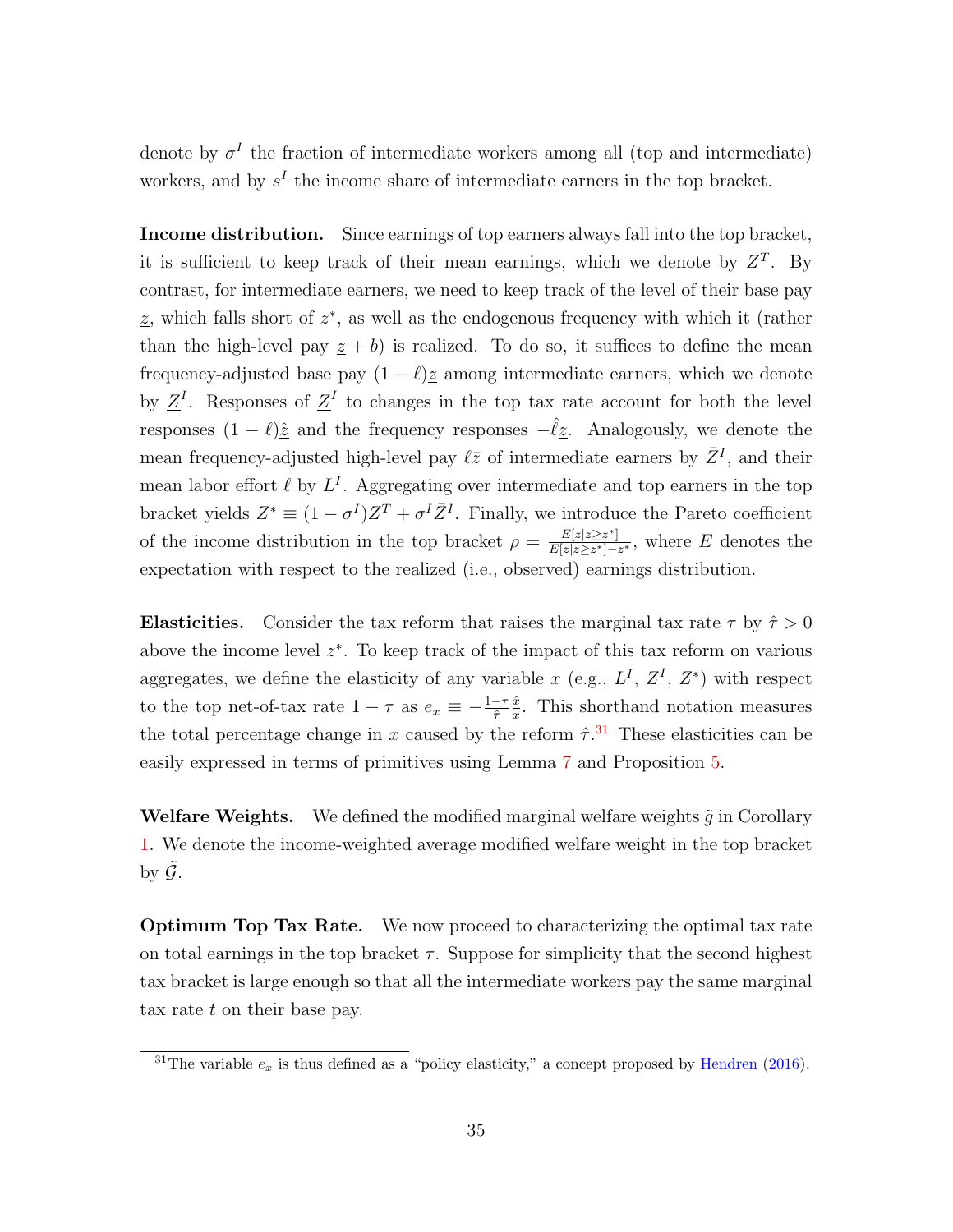**Theorem 2** The optimal tax rate on total earnings in the top bracket is given by

<span id="page-37-1"></span>
$$
\frac{\tau}{1-\tau} = \frac{1-\tilde{G} - s^I \left(\frac{t}{1-\tau} \kappa_1 e_{Z'} + \frac{t-\tau}{1-\tau} \kappa_2 e_{L'}\right)}{\rho \, e_{Z^*}},\tag{27}
$$

where  $\kappa_1 = (\underline{Z}^I/\bar{Z}^I)\rho^I > 0$ ,  $\kappa_2 = \rho^I - 1 > 0$ , and  $\rho^I = \frac{\bar{Z}^I}{\bar{Z}^I - I}$  $\frac{Z^1}{\bar{Z}^I - L^I z^*}$ . The elasticity  $e_{\underline{Z}^I}$ can in turn be decomposed as

<span id="page-37-2"></span>
$$
\kappa_1 e_{\underline{Z}^I} = \overline{\varepsilon_{out}}^I - \rho^I \overline{\varepsilon_{in} e_\ell}^I + \kappa_1 \overline{e_{1-\ell}}^I,
$$
\n(28)

where  $\overline{\epsilon_{out}}^I$ ,  $\overline{\epsilon_{in}^e\epsilon^I}$ ,  $\overline{e_{1-\ell}}^I$  are income-weighted averages (formally defined in the Appendix) of the crowd-out, crowd-in and effort elasticities among intermediate earners, respectively.

The remainder of this section is devoted to analyzing this formula.

Full-Insurance Benchmark. Consider first the setting where firms provide full insurance against output risk. The optimal top tax rate is then determined by the following formula [\(Saez,](#page-116-0) [2001\)](#page-116-0):

<span id="page-37-0"></span>
$$
\frac{\tau}{1-\tau} = \frac{1-\mathcal{G}}{\rho \, e_{Z^*}},\tag{29}
$$

where  $\mathcal G$  is the aggregate marginal social welfare weights (see equation [\(22\)](#page-32-1)) in the top bracket. This expression shows that the optimal tax rate is an increasing function of income inequality measured by the inverse Pareto coefficient  $1/\rho$ , a decreasing function of the average elasticity of top earnings  $e_{Z^*}$  that captures the efficiency cost of raising the tax rate, and a decreasing function of the average social welfare weight G that the social objective assigns to agents with earnings  $z \geq z^*$ .

Welfare Effect of Crowd-Out. The first novelty introduced by the endogeneity of private insurance is the adjustment to the marginal social welfare weights, which accounts for the first-order welfare effects of crowd-out. As shown in Corollary [1,](#page-32-0) these responses are captured by placing lower weights on the (unlucky) workers who do not receive a bonus and higher weights on the (lucky) workers who do. Suppose for simplicity that the top bracket is only composed of the lucky intermediate earners. In this case, the average social marginal welfare weight is unambiguously higher than in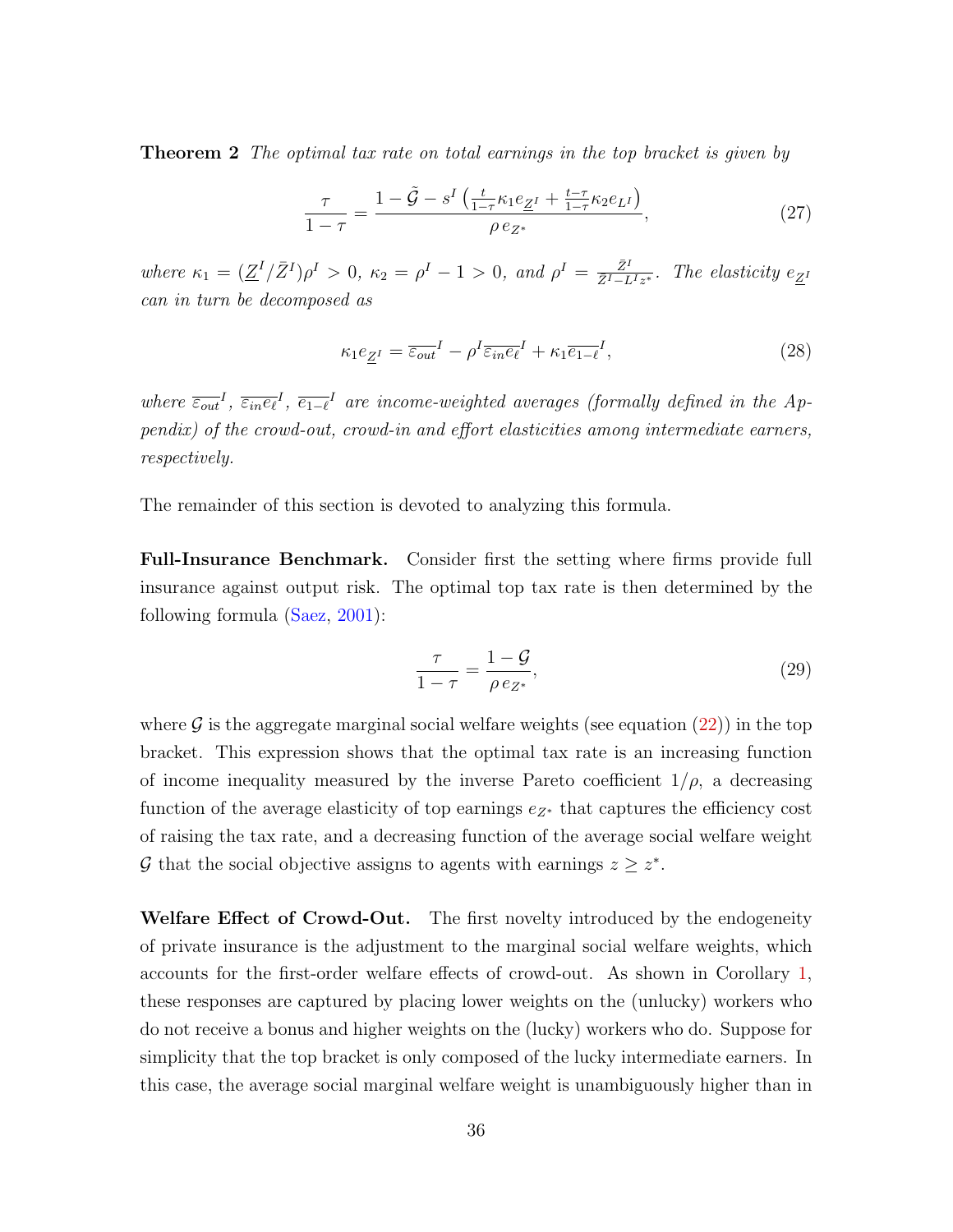the standard model, i.e.,  $\tilde{G} > \mathcal{G}^{32}$  $\tilde{G} > \mathcal{G}^{32}$  $\tilde{G} > \mathcal{G}^{32}$  Thus, the crowd-out reduces the welfare benefits of raising taxes on top incomes and contributes to a strictly lower optimal top tax rate. In the Appendix, we show that if the utility function is logarithmic, this result also holds in the presence of top earners who receive both their base pay and their high-level pay in the top bracket. $33$ 

Fiscal Externality: Base-Pay of Intermediate Workers. Second, applying the benchmark full-insurance formula [\(29\)](#page-37-0) in our setting would mistakenly ignore that perturbing the top tax rate spills over to workers who could have, but haven't, made it to the top. Indeed, some agents—the unlucky intermediate earners—react to the top tax rate change even though their income is lower than the threshold  $z^*$ . This fiscal externality is captured by the elasticity  $e_{\underline{Z}^I}$  in formula [\(27\)](#page-37-1). This elasticity can in turn be decomposed into the average crowd-out parameter  $\overline{\varepsilon_{out}}^I$ , the average product of the crowd-in parameter and the individual labor effort elasticity  $\overline{\varepsilon_{in}e_{\ell}}^{I}$ , and the average elasticity of the base pay frequency  $\overline{e_{1-\ell}}^I$ , as shown in expression [\(28\)](#page-37-2). Intuitively, the crowd-out and crowd-in forces determine the level response of base pay, while the effort elasticity captures the change in the frequency of base pay realization. If the resulting elasticity  $e_{\underline{Z}^I}$  is negative, say, then a higher top tax rate leads to a higher average base pay for intermediate workers, which increases the tax revenue collected from the lower tax bracket. In that case, this fiscal externality contributes to a higher optimal top tax rate.

Fiscal Externality: Frequency Margin with a Nonlinear Tax Schedule. Finally, we need to correct the calculation of the fiscal impact of frequency responses of intermediate earners—i.e., changes in their probability of receiving a bonus due to a change in the top tax rate—when the tax schedule is nonlinear at the top (i.e.,  $\tau \neq t$ ). The elasticities  $e_{Z^*}$  and  $e_{Z^I}$  already incorporate the frequency responses, but the corresponding fiscal externality terms in formula [27](#page-37-1) implicitly assume that both income levels are taxed at the same rate ( $\tau$  or t, respectively). However, the fiscal impact of these responses is proportional to the difference in tax liabilities between the two states, which is equal to neither  $\tau$  nor t but to a convex combination of the

<span id="page-38-1"></span><span id="page-38-0"></span><sup>&</sup>lt;sup>32</sup>This argument takes as a given the marginal value of public funds  $\lambda$ .

<sup>&</sup>lt;sup>33</sup>More generally, this result holds as long as the utility losses caused by raising the top tax rate,  $(z-z^*)u'(R(z))$ , are increasing with income.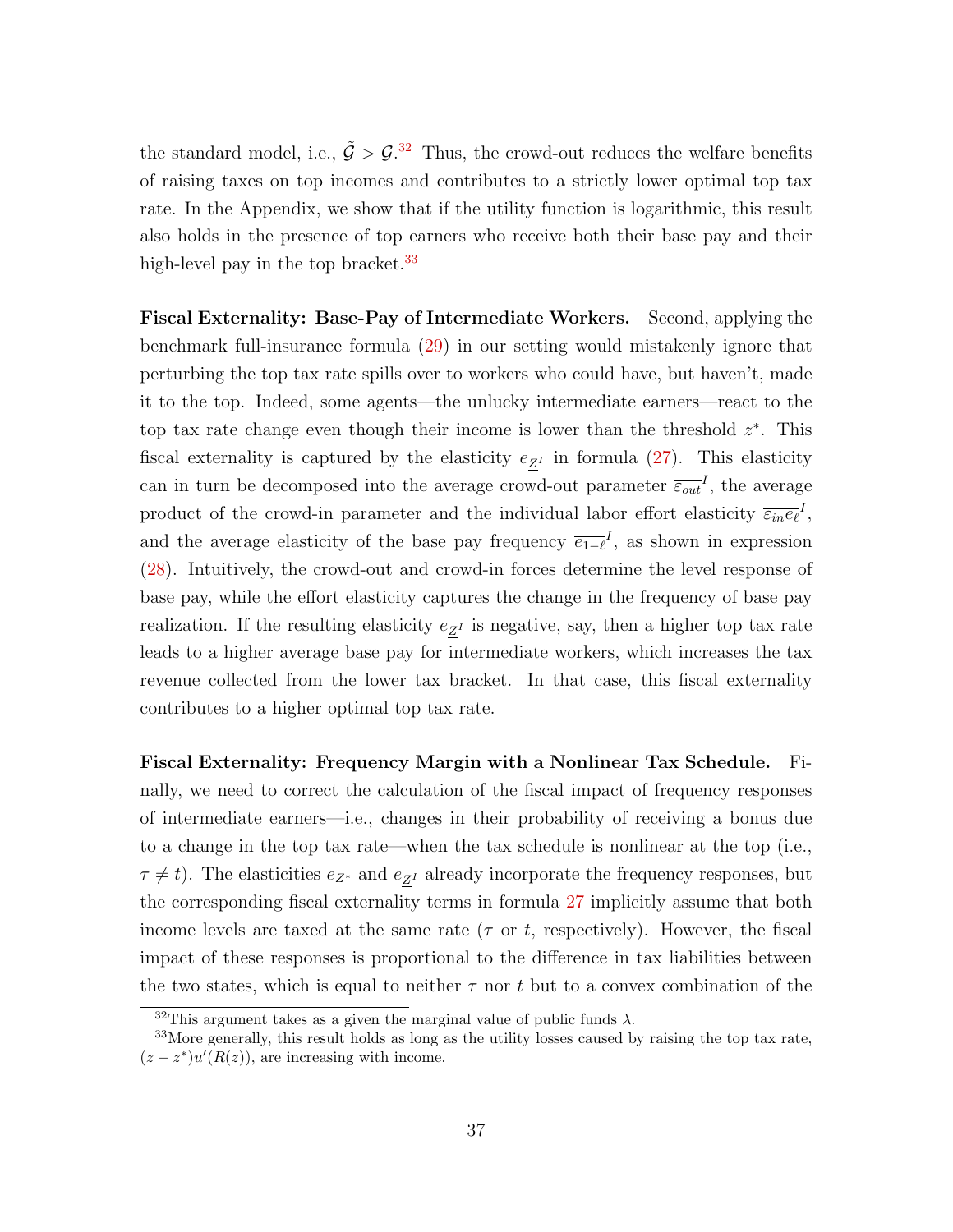two.<sup>[34](#page-39-0)</sup> The last term in the numerator of  $(27)$  makes this necessary correction; This is the same adjustment that led to the term  $\kappa_3$  in formula [\(13\)](#page-18-0) in Section [1.3.](#page-18-1)

Taking stock. To sum up, the endogeneity of private insurance modifies the standard formula [\(29\)](#page-37-0) in three ways: The marginal social welfare weights are adjusted to account for the welfare consequences of crowd-out; Two new fiscal externalities arise from the endogenous responses of base pay in the lower bracket and from the frequency responses when the tax schedule is nonlinear at the top. We explore the importance of these effects quantitatively in Section [2.5.](#page-42-0)

### <span id="page-39-3"></span>2.4 Separate Taxation of Fixed and Variable Pay

So far, we have focused on tax schedules that are functions of total earnings, i.e., the sum of the base pay and, if any, the bonus. This corresponds to the tax treatment of bonuses in most countries. It is conceivable, however, that the tax system could treat the two types of pay differently. In the U.S., for instance, CEO compensation in excess of \$1 million used to be deductible from the company's corporate income tax only if it was performance-based (Hall  $&$  Liebman, [2000\)](#page-114-1).<sup>[35](#page-39-1)</sup> Thus, top performancebased earnings used to have a tax advantage.[36](#page-39-2)

In this section we investigate whether there are gains from separating the tax treatment of base earnings and bonuses. We show that it is indeed optimal to tax bonuses at a lower rate than base pay. This provides an explanation for the past tax practice in the U.S. We then characterize analytically the optimal top tax rate on bonuses.

Local Gains From Separating Taxes on Fixed and Variable Pay. Suppose that base earnings and bonuses are initially taxed jointly, as in the previous section. For clarity of exposition, we assume that the utility function is logarithmic and the tax schedule is initially linear with rate  $\tau > 0$ , but the main insight holds more

<span id="page-39-1"></span><span id="page-39-0"></span><sup>&</sup>lt;sup>34</sup>To be precise, for intermediate workers we have  $\hat{\ell}(T(\bar{z}) - T(\underline{z})) = \hat{\ell}(\tau(\bar{z} - z^*) + t(z^* - \underline{z})).$ 

<sup>35</sup>Preferential treatment of performance-based compensation ended with the 2017 Tax Cuts and Jobs Act.

<span id="page-39-2"></span><sup>36</sup>One may be concerned that taxing bonuses at a lower effective rate will lead to an effort to disguise base pay as bonuses. This is precisely the reason why performance pay of top CEOs needed to be qualified (i.e., based on objective targets and administered by an external committee) to remain deductible [\(Rose & Wolfram,](#page-115-0) [2002\)](#page-115-0). Such a qualification is costly and, arguably, not practical beyond top earners.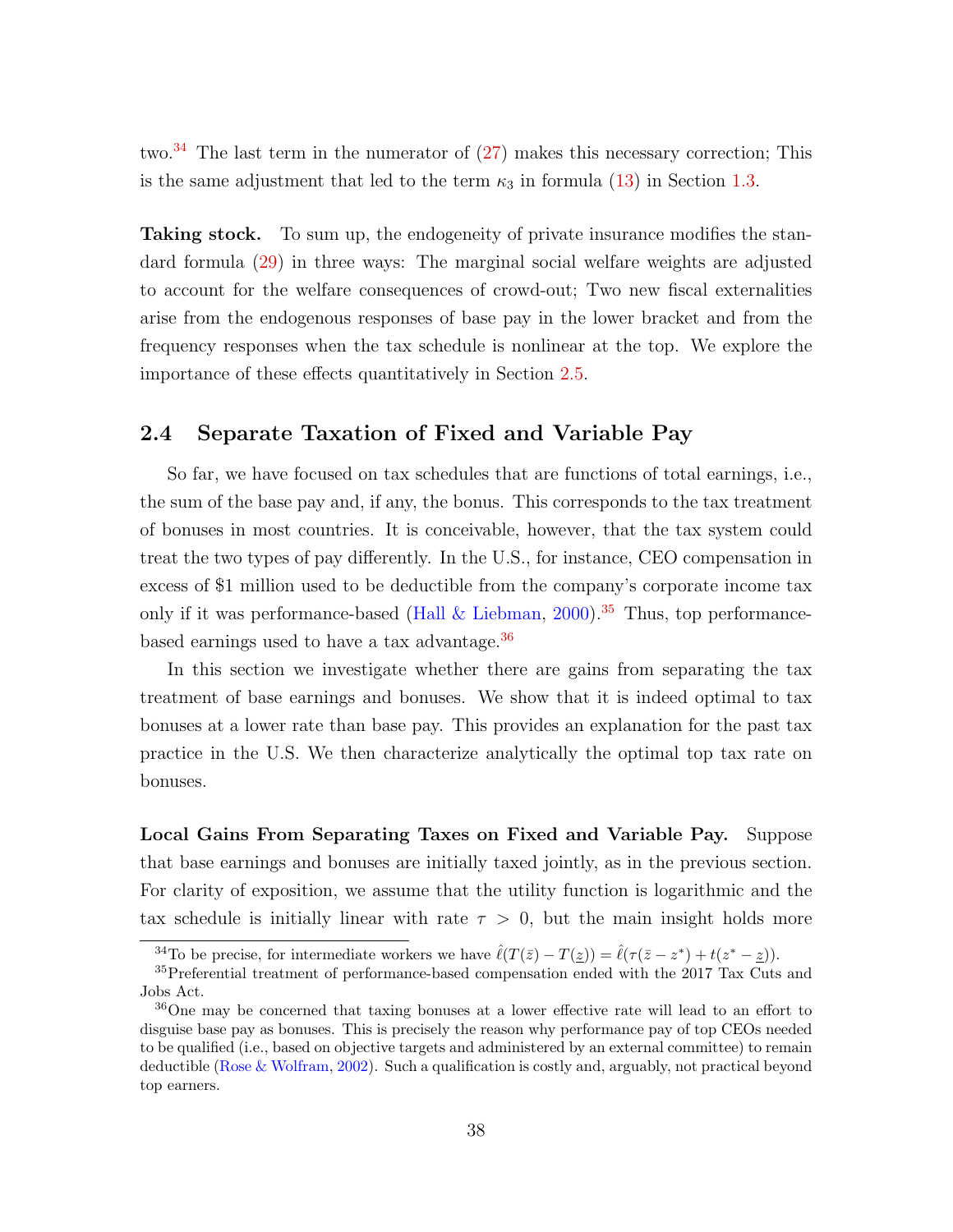generally. Consider the following policy experiment. Raise the marginal tax rate on base pay from  $\tau$  to  $\tau + \delta_z$  and simultaneously lower the marginal tax rate on bonuses from  $\tau$  to  $\tau - \delta_b$ , with  $\delta_z, \delta_b > 0$ , thus effectively decoupling their tax treatment. We engineer this perturbation in such a way that every worker's expected utility remains constant, which is the case when  $\delta_z = \frac{\ell b}{z}$  $\frac{\ell b}{z} \delta_b$  for all agents.<sup>[37](#page-40-0)</sup>

**Proposition 4** Suppose that the utility is logarithmic and the tax schedule is initially a linear function of total earnings with a positive tax rate. Lowering the marginal tax rate on bonuses by  $-\delta_b < 0$  and raising the marginal tax rate on base pay by  $\delta_{\underline{z}}=\frac{\ell b}{z}$  $\frac{\partial b}{\partial \tilde{z}}\delta_b > 0$  yields a strict improvement in social welfare.

To understand this result, note first that by Lemma [9](#page-77-0) in the Appendix, the tax reform keeps expected utility unchanged,  $\hat{U}(\theta) = 0$  for all  $\theta$ , so that the social objective [\(11\)](#page-18-2) remains constant. As a result, the tax reform improves social welfare if and only if it yields a strict gain in government revenue.<sup>[38](#page-40-1)</sup> We then show that the tax reform indeed generates higher tax revenue, by raising the effort level of all agents. As we show in Lemma [7,](#page-33-0) both the reduction in the bonus tax rate and the increase in the base pay tax rate boost labor effort. Therefore, the planner achieves a Pareto improvement by inducing individuals to work harder while keeping their expected utility unchanged, thereby freeing up resources available for redistribution.

The intuition behind this result is as follows: Compensating workers with bonuses for high performance is a *constrained efficient* way of dealing with agency frictions in the labor market. Taxing bonuses removes the only instrument at the firm's disposal to maintain workers' incentives for effort. It is, thus, highly distortive. On the other hand, taxing base pay does not have such a large efficiency cost—on the margin it even encourages effort. It is therefore optimal to tax bonuses at a lower rate to minimize distortions, and to tax base pay at a higher rate to provide redistribution.

Optimal Top Tax Rate on Bonuses. Our last theoretical result is the characterization of the optimal top tax rate on bonuses for a given tax schedule on base pay.[39](#page-40-2)

<span id="page-40-0"></span><sup>&</sup>lt;sup>37</sup>Recall from our analysis of Section [1](#page-9-0) that with log utility and a linear tax schedule,  $\ell b/\underline{z}$  is independent of  $\theta$ .

<span id="page-40-2"></span><span id="page-40-1"></span><sup>38</sup>This tax revenue can, in turn, be rebated to workers to provide a higher level of redistribution.

<sup>39</sup>We refrain from optimizing simultaneously over the top tax rate on bonuses and the top tax rate on base pay for the following reason: Suppose for simplicity that neither bonuses nor base pay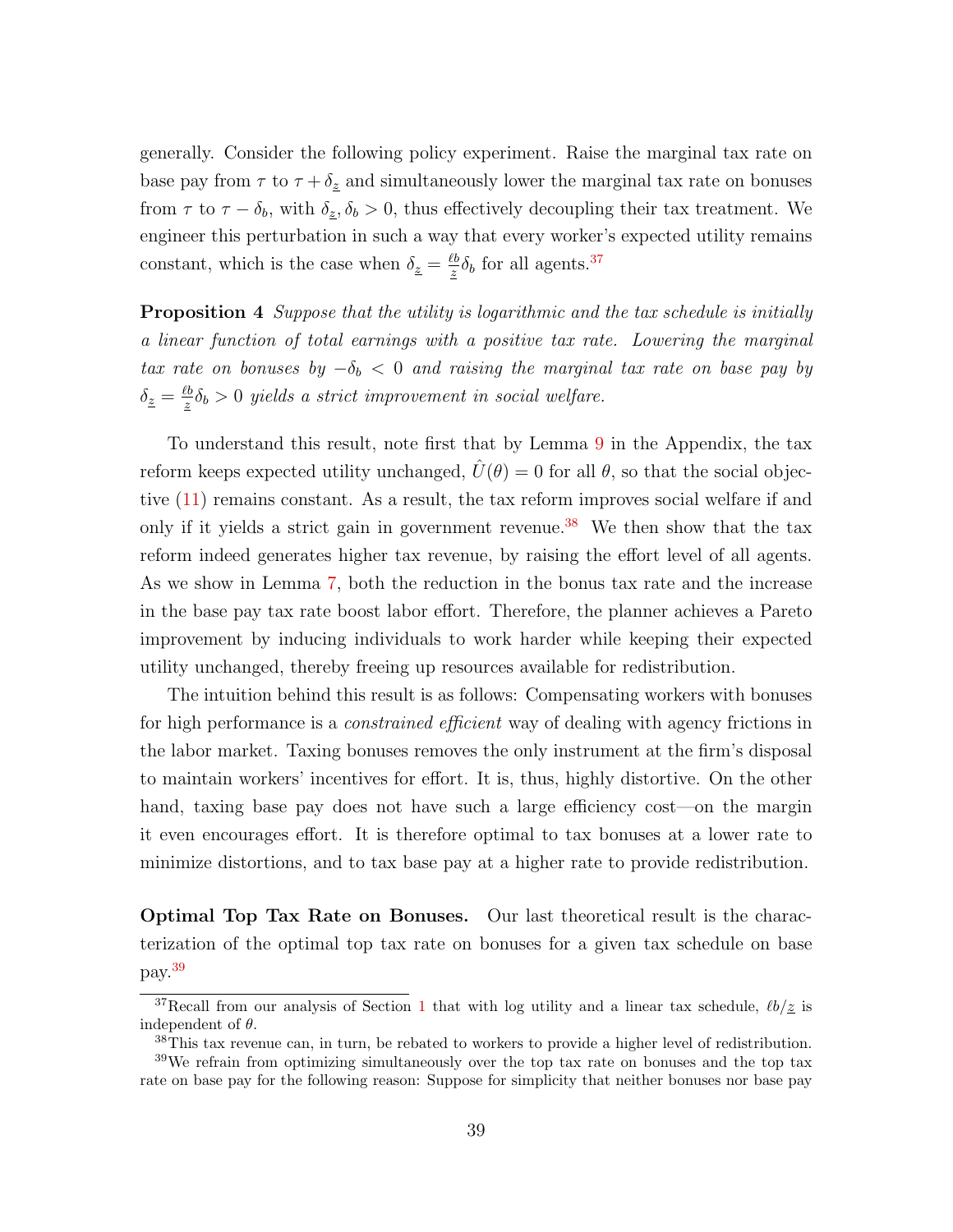Let  $[b^*,\infty)$  denote the highest bonus tax bracket, and  $\tau_b$  be the corresponding marginal tax rate. Let  $[\underline{z}^*, \infty)$  denote the interval of base earnings of workers whose bonus falls in the top bracket ("top earners"). We suppose for simplicity that  $z^*$  is itself in the top bracket of the base pay tax schedule and denote by  $\tau_z$  the corresponding marginal tax rate. Our policy experiment consists of choosing optimally the top bonus tax rate  $\tau_b$ , while keeping the bonus tax schedule  $T_b(\cdot)$  below  $b^*$  and the base pay tax schedule fixed.

Denote the mean frequency-adjusted bonus  $\ell b$  among top earners by B. Thus, tracking changes in  $B$  accounts for responses to top tax rate changes along two margins: the level of bonuses  $(\ell \hat{b})$  and their frequency  $(\ell \hat{b})$ . Second, denote by L the average probability with which top earners receive a bonus and by  $\underline{\mathcal{Z}}$  their average base pay. Finally, the Pareto coefficient of the bonus distribution  $\rho_b$  is given by  $\rho_b = \frac{E[b|b \geq b^*]}{E[b|b \geq b^*]-b^*}$  $\frac{E[b|b\geq b^*]}{E[b|b\geq b^*]-b^*}\,=\,\frac{B/L}{B/L-1}$  $\frac{B/L}{B/L-b^*}$ , where E denotes the expectation over the (observed) distribution of realized bonuses.

<span id="page-41-0"></span>**Theorem 3** The optimal top tax rate on bonuses is given by

<span id="page-41-1"></span>
$$
\frac{\tau_b}{1 - \tau_b} = \frac{1 - \tilde{G} - \frac{\tau_z}{1 - \tau_b} \kappa_1 e_{\underline{Z}} - \frac{t_b - \tau_b}{1 - \tau_b} \kappa_2 e_L}{\rho_b e_B},
$$
\n(30)

where  $t_b = T_b(b^*)/b^*$  is the average bonus tax rate at  $b^*$ ,  $\kappa_1 = (\underline{\mathcal{Z}}/B)\rho_b$  and  $\kappa_2 = 1-\rho_b$ , and the modified marginal social welfare weight  $\tilde{\mathcal{G}}$  is derived formally in the Appendix. The elasticity of mean base earnings  $e_{\mathcal{Z}}$  can in turn be decomposed as

<span id="page-41-2"></span>
$$
\kappa_1 e_{\underline{\mathcal{Z}}} = \overline{\varepsilon_{out}} - \rho_b \overline{\varepsilon_{in} e_{\ell}},\tag{31}
$$

where  $\overline{\varepsilon_{out}}, \overline{\varepsilon_{in}e_\ell}$  are income-weighted averages of the crowd-in and crowd-out param-

are taxed below the respective thresholds  $b^*$  and  $\underline{z}^*$ , but above these thresholds both forms of pay are taxed with a rate close to 100 percent. In the standard model, taxing top incomes close to 100 percent is never optimal, as it severely distorts the effort of high-ability workers. In the moral-hazard model, however, the effort incentives of high-ability types are driven by  $u(R(z, b)) - u(R(z, 0)) \approx$  $u(\underline{z}^* + b^*) - u(\underline{z}^*)$ . Thus, effort at the top does not converge to zero, but rather remains at the constant level implied by  $z^*$  and  $b^*$ , and the government essentially extracts all the surplus from high-ability workers with almost no distortions. This is reminiscent of [Stantcheva](#page-116-1) [\(2014\)](#page-116-1), where agency frictions in the labor market (in her case, adverse selection) also allowed the government to redistribute more than in the standard model. We believe that our result, while technically correct, is not policy-relevant, since such heavy taxation of performance-pay contracts would motivate firms to find different ways of incentivizing workers' effort (e.g., via monitoring), which we do not model explicitly. Fixing the tax schedule on base pay, on the other hand, yields a well-defined and noncorner optimum top tax rate on bonuses, as shown in Theorem [3.](#page-41-0)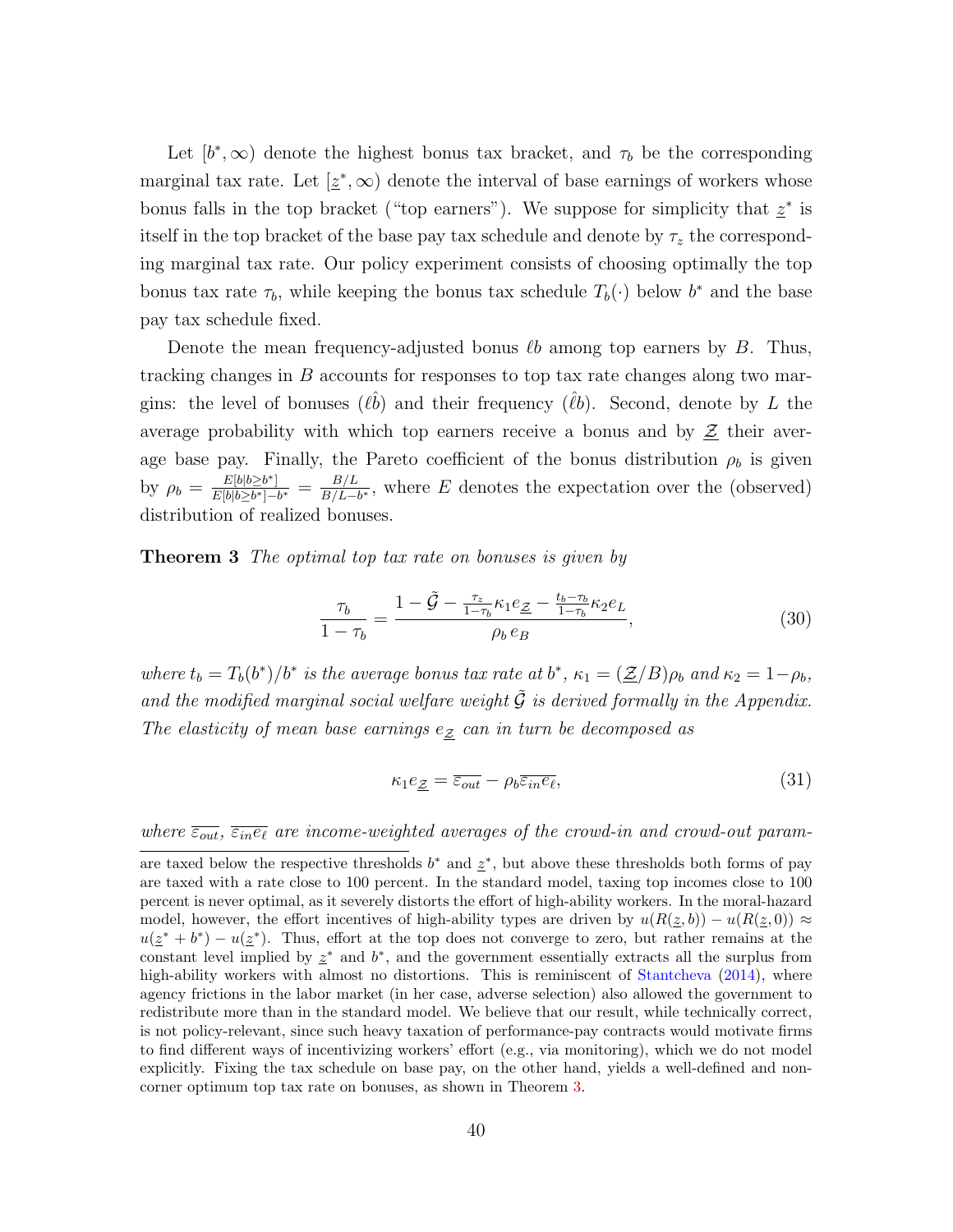eters, and are defined formally in the Appendix.

It is instructive to compare the optimal bonus tax rate to the benchmark [Saez](#page-116-0) [\(2001\)](#page-116-0) formula applied to top bonuses:

$$
\frac{\tau_b}{1 - \tau_b} = \frac{1 - \mathcal{G}}{\rho_b e_B}.\tag{32}
$$

The optimum formula [\(30\)](#page-41-1) differs from this benchmark in three ways, which are analogous to those we found when studying the optimal joint tax rate on top earnings in Theorem [2.](#page-36-1)

First, the average marginal social welfare weight at the top is adjusted upwards due to the first-order welfare consequences of crowd-out: We show in the Appendix that, as long as t is not too high relative to  $\tau_b$ ,  $\tilde{\mathcal{G}} > \mathcal{G}$ . Intuitively, in response to an increase in the bonus tax rate, a share of the extra tax burden is endogenously transmitted to the unlucky workers who have not received a bonus. This lowers the welfare benefits of this tax increase.

Second, a higher tax on bonuses affects the level of base pay according to the elasticity  $e_{\mathcal{Z}}$ . This response can in turn be expressed as the difference between average crowd-out and crowd-in parameters, as shown in equation [\(31\)](#page-41-2). If, for instance, the crowd-out dominates the crowd-in on average, then  $e_{\mathcal{Z}} > 0$  and a higher tax on bonuses results in lower base pay. In this case, the spillover to the base earnings tax base erodes the tax revenue and reduces the optimal bonus tax rate.

Third, the last term in the numerator of formula [\(30\)](#page-41-1) is a corrective adjustment to the efficiency cost of taxation due to the frequency margin responses. A reduction in aggregate labor effort by  $e_L > 0$ , and hence in the frequency with which the worker receives a bonus, does not reduce government revenue as much if, rather than being taxed uniformly at rate  $\tau_b$ , bonuses are taxed at a lower average rate up to  $b^*$ . Thus, if  $t_b < \tau_b$ , this correction tends to raise the optimal top tax rate.

### <span id="page-42-0"></span>2.5 Quantitative Analysis

We now adapt the quantitative framework with performance-pay and fixed-pay jobs of Section [1.4](#page-22-0) to study the optimal taxation of top incomes and bonuses. We proceed in two steps. First, we evaluate the optimal top tax rate on total earnings, characterized theoretically in Section [2.3.](#page-35-0) Second, we evaluate the optimal top tax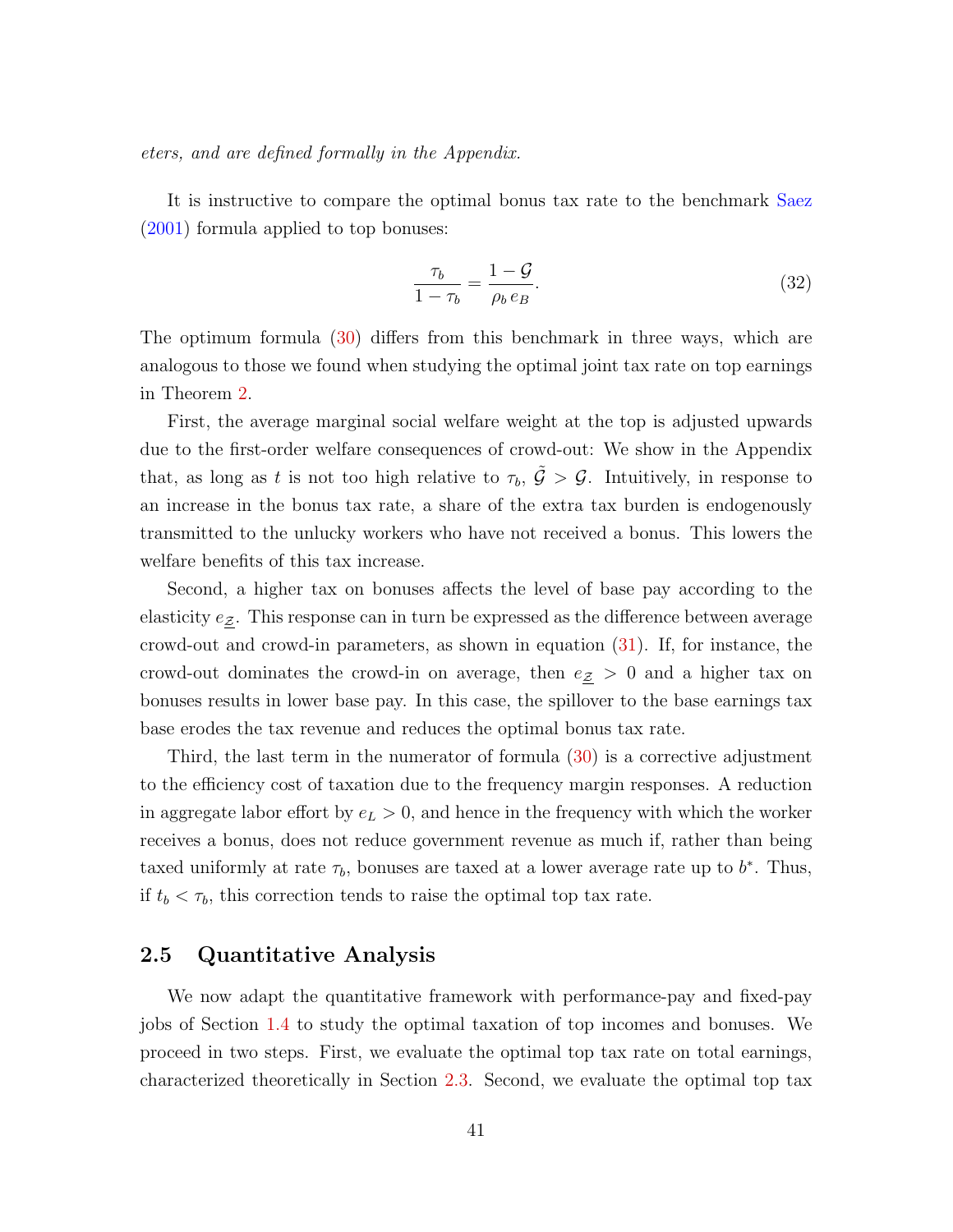<span id="page-43-1"></span>

rate on bonuses for a given tax schedule on base earnings, as analyzed in Section [2.4.](#page-39-3)

Optimal Top Tax Rate on Total Earnings. We approximate the empirical income tax schedule with a piecewise linear function with two brackets and a lumpsum transfer. The top bracket starts at  $z^* = $500,000$  and applies to approximately the top 1 percent of earnings. The top tax rate in the status quo is equal to the marginal tax rate implied by the calibrated CRP tax function at  $z^*$ . We choose the bottom tax rate and the lump-sum transfer by matching the aggregate tax revenue and the average tax rate at  $z^*$  implied by the calibrated CRP tax. We obtain a top tax rate of 49 percent, a bottom tax rate of 41 percent, and a lump-sum transfer of \$16,460. This gives us a well-defined notion of top tax rate that we will choose optimally.

We compute the optimal top tax rate under two social objectives: Rawlsian and utilitarian. The former maximizes the extraction of revenue from top earners, i.e., it sets the average marginal welfare weight at the top  $\hat{G}$  to zero in [\(27\)](#page-37-1). We compare the optimal top rates with the rates obtained if the policymaker ignored the endogeneity of earnings risk (Self-Confirming Policy Equilibrium, SCPE). More specifically, a policymaker in the SCPE ignores the impact of changing the top tax rate on earnings in the lower bracket and calculates the welfare impact of reforms without accounting for the crowd-out of private insurance.<sup>[40](#page-43-0)</sup> The results are depicted in [Figure 4.](#page-43-1)

<span id="page-43-0"></span> $^{40}$ Here we ignore the third discrepancy between the standard and the optimal tax formula, which comes from the fact that the frequency responses are taxed at a different average tax rate than the level responses (see Theorem [2\)](#page-36-1). Such a policy mistake would arise if the policymaker in the SCPE tracked only the aggregate earnings in the top bracket. Instead, we are implicitly assuming that the policymaker can observe individual earnings and, hence, correctly calculate individual tax burdens.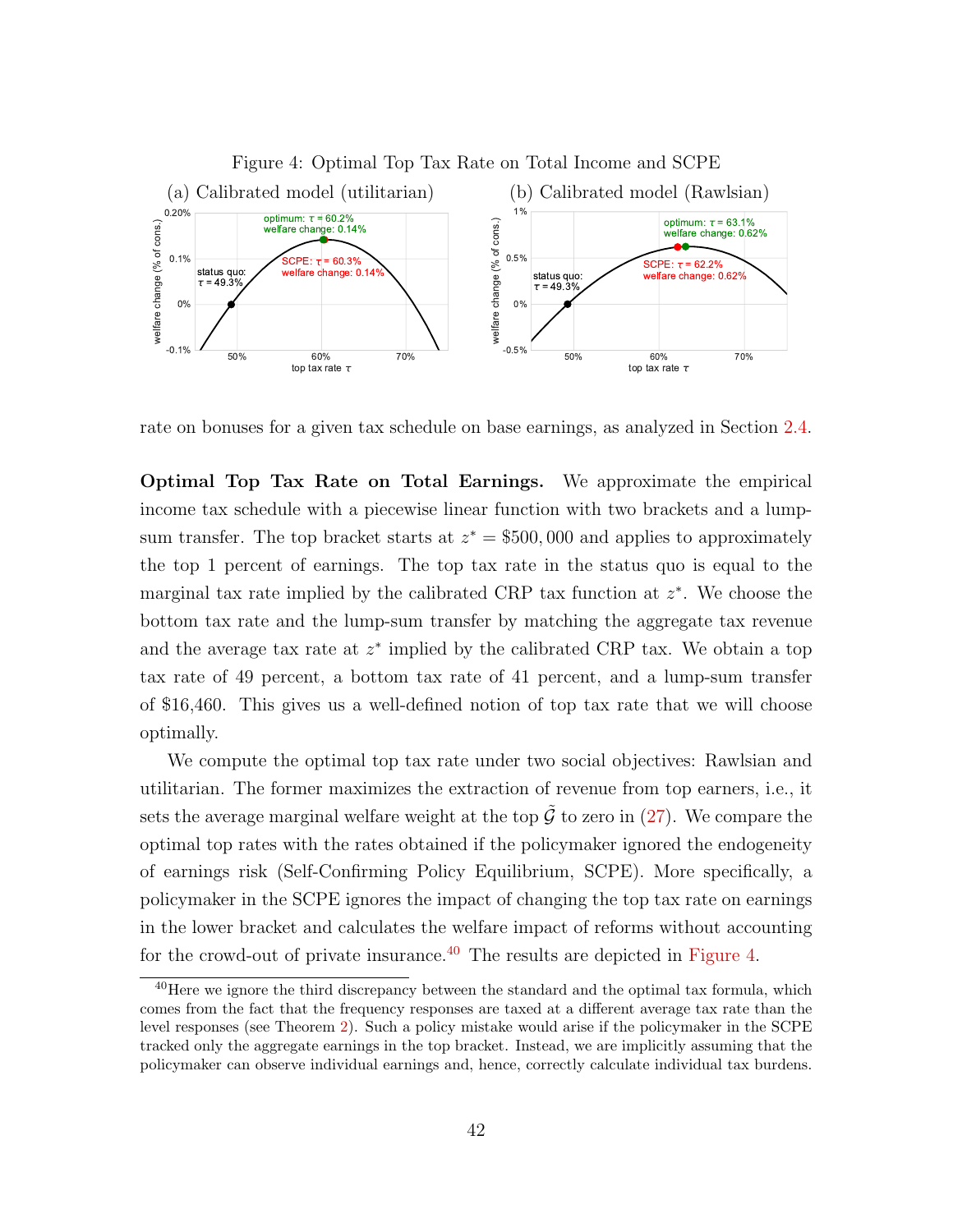We find that the top tax rates chosen in the SCPE and in the optimum are almost identical: They differ by less than 1 percentage point. The welfare cost of such a policy mistake is minuscule. Furthermore, and unlike the case of the optimal rate of progressivity analyzed in Section [1.4,](#page-22-0) we verify that the welfare cost of ignoring endogenous earnings risk would not be much different if all workers had performancepay contracts. This is because performance-pay contracts are already widely adopted at the top: They account for 76 percent of earnings in the top bracket.

The right panel of [Figure 4](#page-43-1) shows that the planner who attempts to maximize tax revenue (Rawlsian), but does not account for the impact of the top tax rate on earnings in the lower bracket (SCPE), chooses a top rate that is slightly too low. That is because a higher top rate leads to higher earnings (and, hence, higher tax revenue) in the lower bracket. To understand why this is the case, focus on the intermediate earners whose base pay is in the lower bracket and whose high-level pay is in the top bracket; this group accounts for 90 percent of the performance-pay workers who are affected by the top tax rate. By Proposition [3,](#page-34-0) a higher top tax rate affects their base pay via two channels: the crowd-out, which reduces it, and the crowd-in, which works in the opposite direction. We quantify these effects in [Table 2.](#page-45-0) While the crowd-out is sizable, and on its own would imply a 4 percent fall in base pay, the crowd-in has an almost equal magnitude and offsets most of this change. As a result, the base pay level falls only by 0.5 percent on average. $^{41}$  $^{41}$  $^{41}$  In addition, the mean frequency at which solely the base pay is paid out increases by 1.7 percent (second column of [Table 2\)](#page-45-0). Taking into account these level and frequency changes, we obtain that the overall base earnings of intermediate earners increase, leading to higher tax revenue from spillovers to the lower bracket.

In contrast to the Rawlsian case, the utilitarian policymaker who ignores the endogeneity of private insurance (SCPE) would choose a top tax rate that is marginally too high. Effectively, this planner makes two mistakes: It underestimates the tax revenue from the lower tax bracket(similarly to the Rawlsian planner), and it also underestimates the negative welfare effect on high-income individuals—this second mistake is new. Focus again on the intermediate earners. A naive planner would believe that the tax hike affects only the lucky intermediate workers who receive a

<span id="page-44-0"></span><sup>&</sup>lt;sup>41</sup>There is a third effect at play: The tax reform also affects the relative probabilities with which different intermediate earners receive their base pay; this in turn modifies how the average base pay among these workers is computed in the first column of [Table 2.](#page-45-0) This effect, however, is small relative to the crowd-out and crowd-in (0.1 percent).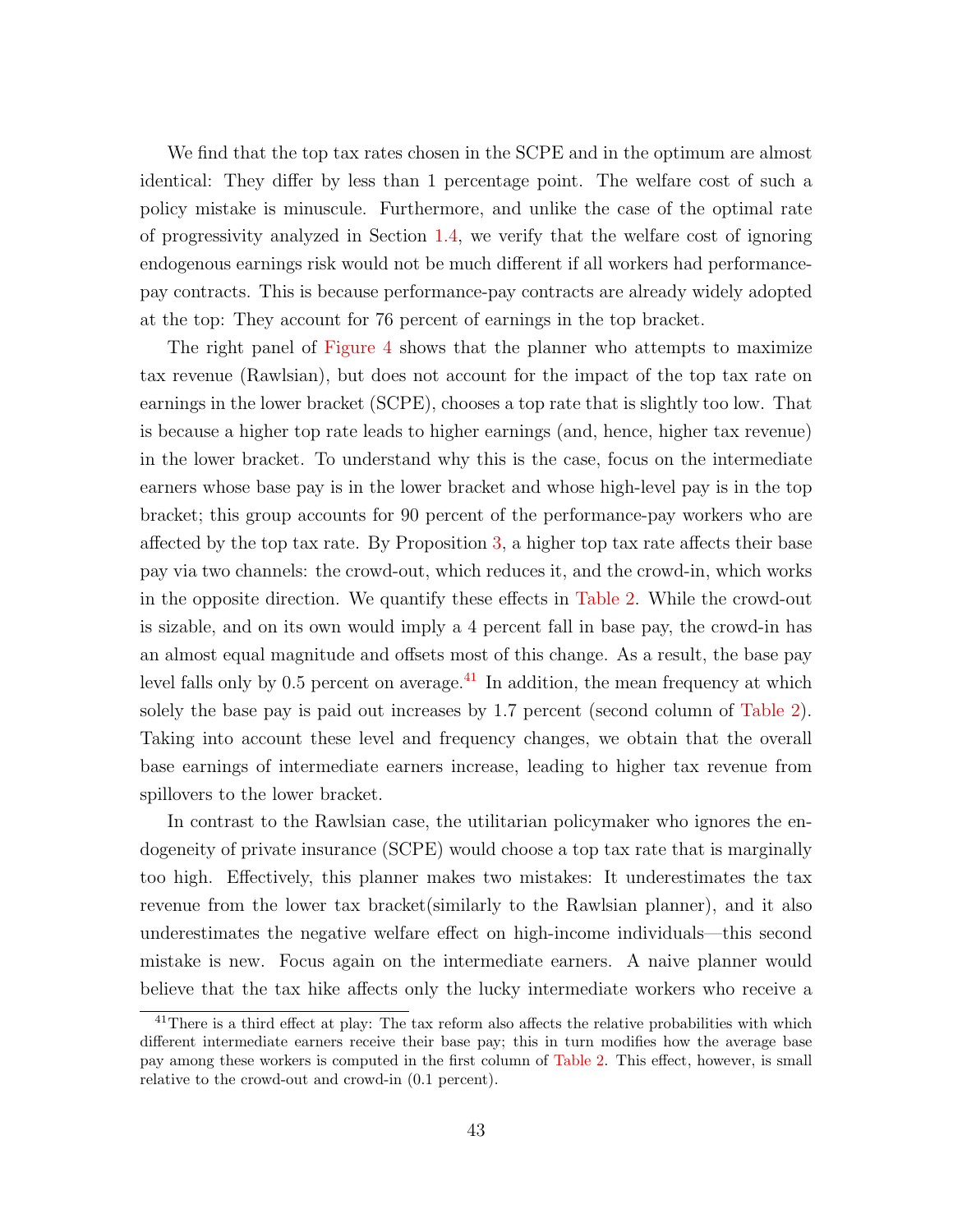| level z             |                 | frequency $1 - \pi(\ell)$ overall $\underline{z} \cdot (1 - \pi(\ell))$ |
|---------------------|-----------------|-------------------------------------------------------------------------|
| \$264,360           | 0.76            | \$202,210                                                               |
| $-4.0\%$            |                 |                                                                         |
| $+3.4\%$            |                 |                                                                         |
| $+0.1\%$            |                 |                                                                         |
| $$263,040 (-0.5\%)$ | $0.78 (+1.7\%)$ | $$204,630 (+1.2\%)$                                                     |
|                     |                 |                                                                         |

<span id="page-45-0"></span>Table 2: Impact of top tax rate on base pay of intermediate earners

Note: Top tax rate is increased from 49.3% (status quo) to 63.1% (Rawlsian optimum). All statistics are averages over intermediate earners.

|                          | intermediate earners |                                           | top earners   |                                          |
|--------------------------|----------------------|-------------------------------------------|---------------|------------------------------------------|
|                          |                      | bonus rate $\beta$ $Var(\log z   \theta)$ |               | bonus rate $\beta$ $Var(log z   \theta)$ |
| Status quo (initial)     | 1.05                 | $0.2^{\circ}$                             | 1.1           | 0.22                                     |
| $+$ crowd-out            | $+9\%$               | $+18\%$                                   | $+16\%$       | $+35%$                                   |
| $+$ crowd-in             | $-18\%$              | $-38\%$                                   | $-10\%$       | $-26\%$                                  |
| Rawlsian optimum (final) | $0.95(-9%)$          | $0.16 (-20\%)$                            | 1.17 $(+6\%)$ | $0.24 (+9\%)$                            |

<span id="page-45-1"></span>Table 3: Impact of top tax rate on earnings risk

Note: Top tax rate is increased from 49.3% (status quo) to 63.1% (Rawlsian optimum). All statistics are averages over either intermediate or top earners.

bonus. However, the resulting crowd-out of private insurance contributes to a lower level of base pay and, thus, also negatively affects the unlucky intermediate workers. Although this change in base earnings is mostly offset by the crowd-in effect, its welfare impact remains significant due to the envelope theorem. The negative welfare impact on top earners, whose base pay is in the top bracket, is similarly underestimated. In our quantitative model, the mistake in the welfare effect dominates that in the revenue from the lower bracket, leading to a tax rate that is too high relative to the optimum.

Finally, [Table 3](#page-45-1) shows how increasing the top tax rate influences the earnings risk of affected workers. Starting from top earners, who earn both their base pay and their high-level pay in the top bracket, we find that the crowd-in offsets most (63–75 percent) of the crowd-out when measured either by the mean bonus rate  $\beta = \log(\bar{z}/z)$ or by the mean variance of log earnings conditional on ability. As a result, a strong increase in the top tax rate raises the earnings risk of top earners, but much less than the crowd-out alone would suggest.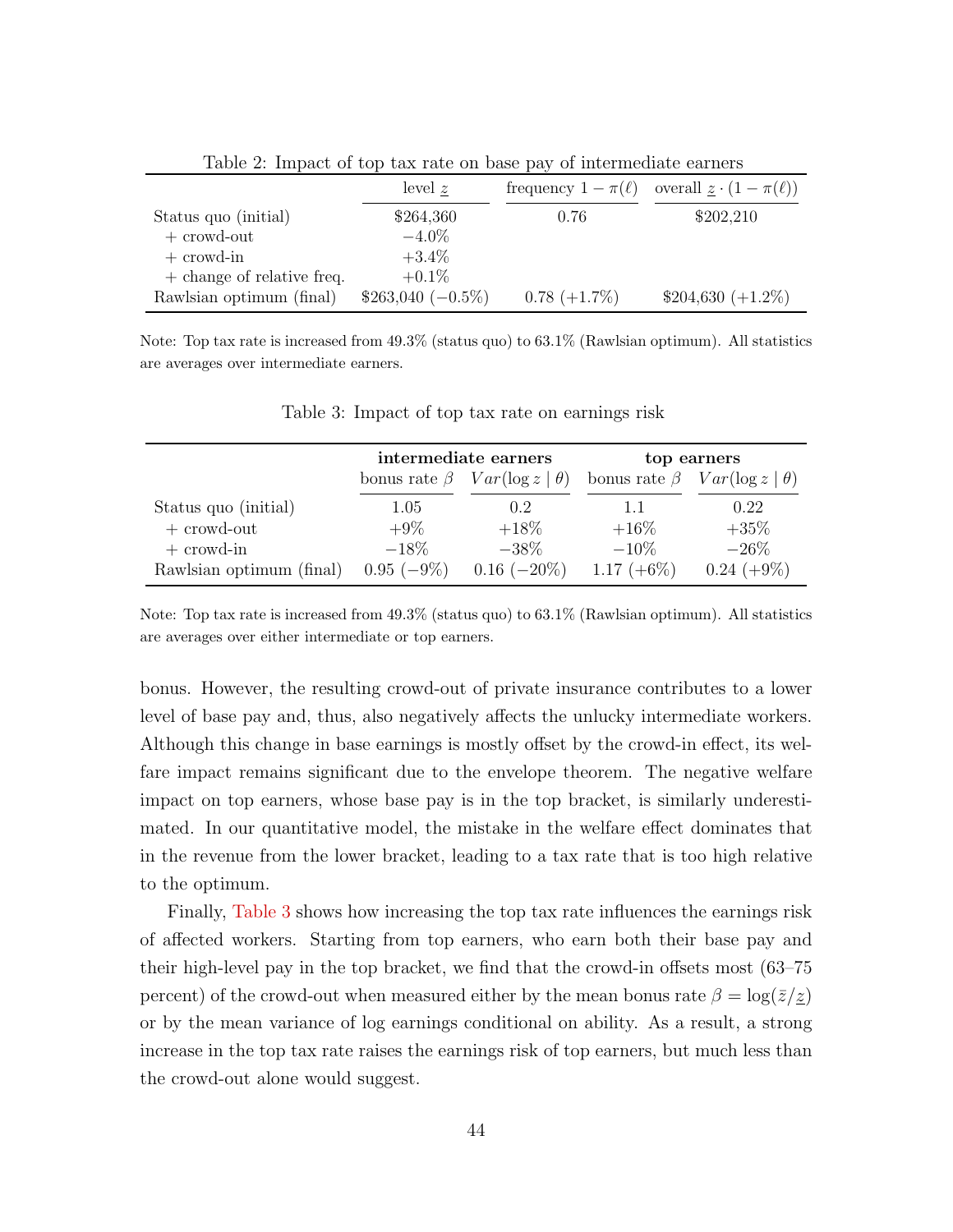The picture is quite different for intermediate workers: for them the crowd-in is twice as large as the crowd-out. As a result, earnings risk actually falls after an increase in the top tax rate. To understand this, recall that the crowd-in effect is driven by the endogenous labor effort adjustment. Lemma [7](#page-33-0) implies that intermediate earners adjust their labor effort more than do top earners. This is because intermediate earners experience an increase in the marginal and the average tax rate on their highlevel pay, both of which reduce effort. In addition, top earners face an increase in the marginal and average tax rates on their base pay, which mitigates their labor effort responses. Quantitatively, the mean earnings of intermediate workers fall on average by 5.6 percent, while those of top workers fall by 3.6 percent, leading to a much more powerful crowd-in for the former group.

These results highlight that (i) the crowd-in is an important force that we need to take into account; and (ii) the relative size of the crowd-out and crowd-in depends on the specifics of the tax reform. In particular, strongly progressive reforms (such as the one experienced by intermediate earners) lead to a stronger effort response and magnify the crowd-in effect.

Separate Taxation of Top Bonuses. In Section [2.4](#page-39-3) we showed that there are efficiency gains from taxing bonuses at a lower rate than base pay and characterized the optimal top bonus tax. In this section we quantify these results. In particular, we compare our economy in which all earnings are taxed jointly with a single tax schedule to the economy in which top bonuses are taxed with a separate rate that is chosen optimally, taking as given the tax on base pay. For simplicity, we assume that the original joint tax schedule is affine, i.e., it consists of a lump-sum transfer and a constant marginal tax rate.<sup>[42](#page-46-0)</sup> We then suppose that a policymaker can adjust the tax rate on the top 5 percent of bonuses, taking the rest of the tax schedule as given. The results are shown in [Table 4.](#page-47-0)

We find that the optimal bonus tax rate can be substantially lower than the tax on base earnings, and that such a separation can bring sizable welfare benefits, particularly when the initial joint tax rate is high. For instance, consider an initial joint tax rate that is chosen optimally according to a utilitarian or Rawlsian social welfare criterion. In the case of utilitarian social preferences, the optimal tax rate

<span id="page-46-0"></span><sup>&</sup>lt;sup>42</sup>The assumption that the initial joint tax schedule is affine allows us to represent the tax schedule, both before and after the reform, in the additively separable form:  $T(\underline{z}, b) = T_z(\underline{z}) + T_b(b)$ , which significantly simplifies the analysis.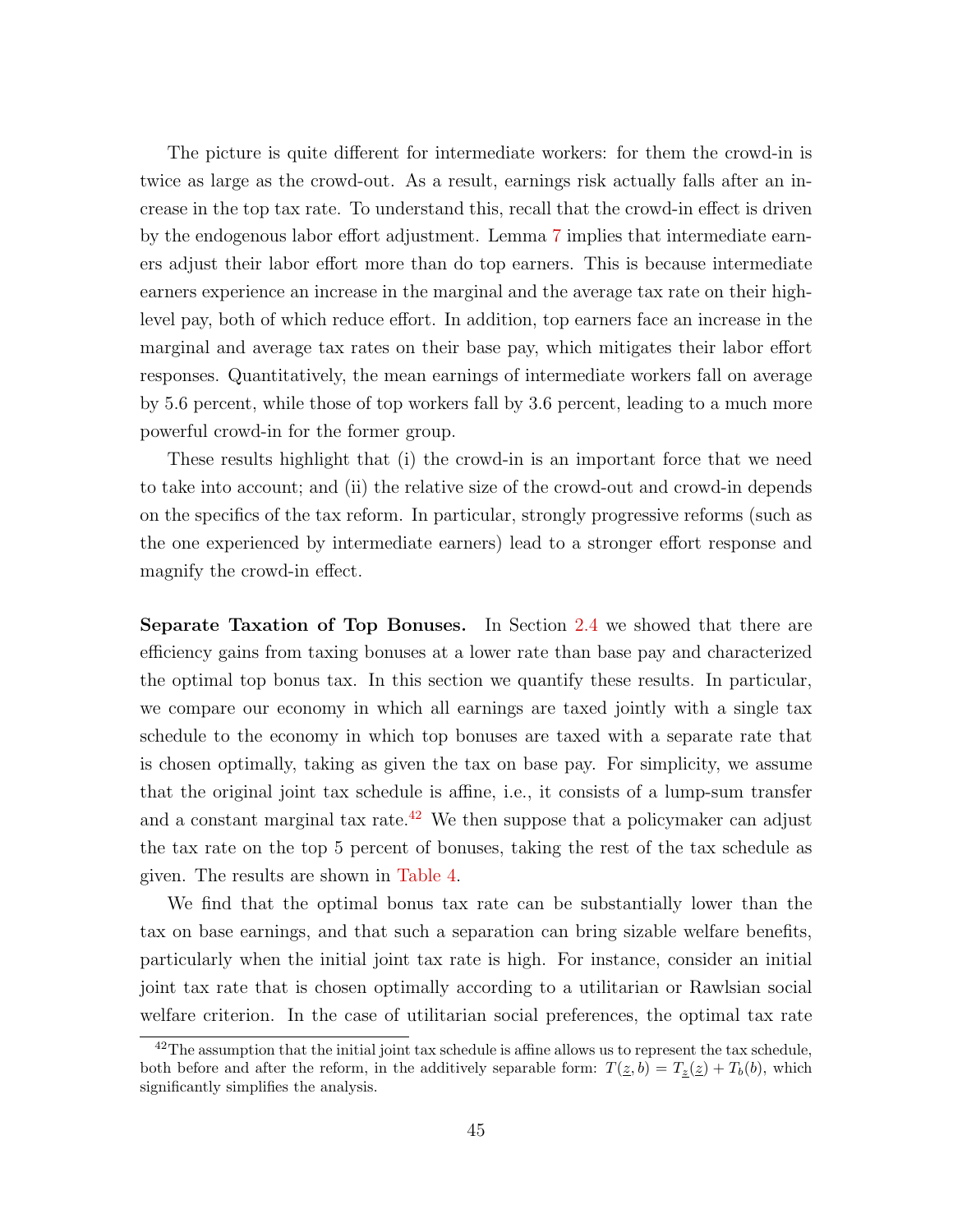|                          | Utilitarian |         | Rawlsian                                                |         |
|--------------------------|-------------|---------|---------------------------------------------------------|---------|
| joint tax rate (initial) |             |         | bonus tax rate welfare gain bonus tax rate welfare gain |         |
| $40\%$                   | 36.8%       | $0.0\%$ | 38.9%                                                   | $0.0\%$ |
| 60\%                     | 42.1%       | $0.3\%$ | $45.1\%$                                                | $0.4\%$ |
| $62\%*$                  | 42.8%       | $0.4\%$ | 45.8%                                                   | $0.5\%$ |
| 80\%                     | 51.3%       | $1.6\%$ | 54.5%                                                   | 1.8%    |
| 84%**                    | 54.5%       | $2.2\%$ | 57.5%                                                   | $2.3\%$ |

<span id="page-47-0"></span>Table 4: Optimal Tax on Top Bonuses for a Given Base Pay Tax

Note: Welfare gain from the optimal separation of the tax on top 5% of bonuses (taking as given the tax on base pay and on bonuses below the top) is expressed as an equivalent percentage change of consumption. \* Optimal Utilitarian joint tax rate. \*\* Optimal Rawlsian joint tax rate.

on top bonuses would then be 19 percentage points lower than that on the base pay (42.9 percent vs. 62 percent), with a welfare gain from separating the tax treatment of the two forms of pay equal to 0.4 percent of consumption. In the case of Rawlsian social preferences, it is optimal to cut the top bonus tax rate relative to the base pay tax rate by 27 percentage points (57.5 percent vs. 84 percent), with a welfare gain of 2.4 percent of consumption. Note that the welfare gains from separating the tax rates increase with the size of the initial tax rate. This is because, for a (sub-optimally) low initial joint tax rate, the efficiency gains from lowering the tax on bonuses are countervailed by the redistributive losses from smaller taxes on the bonuses of the most productive agents.

### Conclusion

We have set up and analyzed a tractable moral-hazard environment in which firms design labor contracts that trade off effort incentives with insurance against performance shocks. The government uses the tax-and-transfer system to redistribute income across workers who differ in uninsurable ex ante ability. The key feature of our model is that earnings risk is endogenous and has a productive role as it motivates labor effort. We found that standard models that ignore the endogeneity of pre-tax earnings risk come very close to accurately evaluating the impact of taxes on labor contracts. We derived optimal tax formulas for the overall rate of tax progressivity, the top tax rate on total earnings, and the top tax rate on bonuses. Perhaps surprisingly,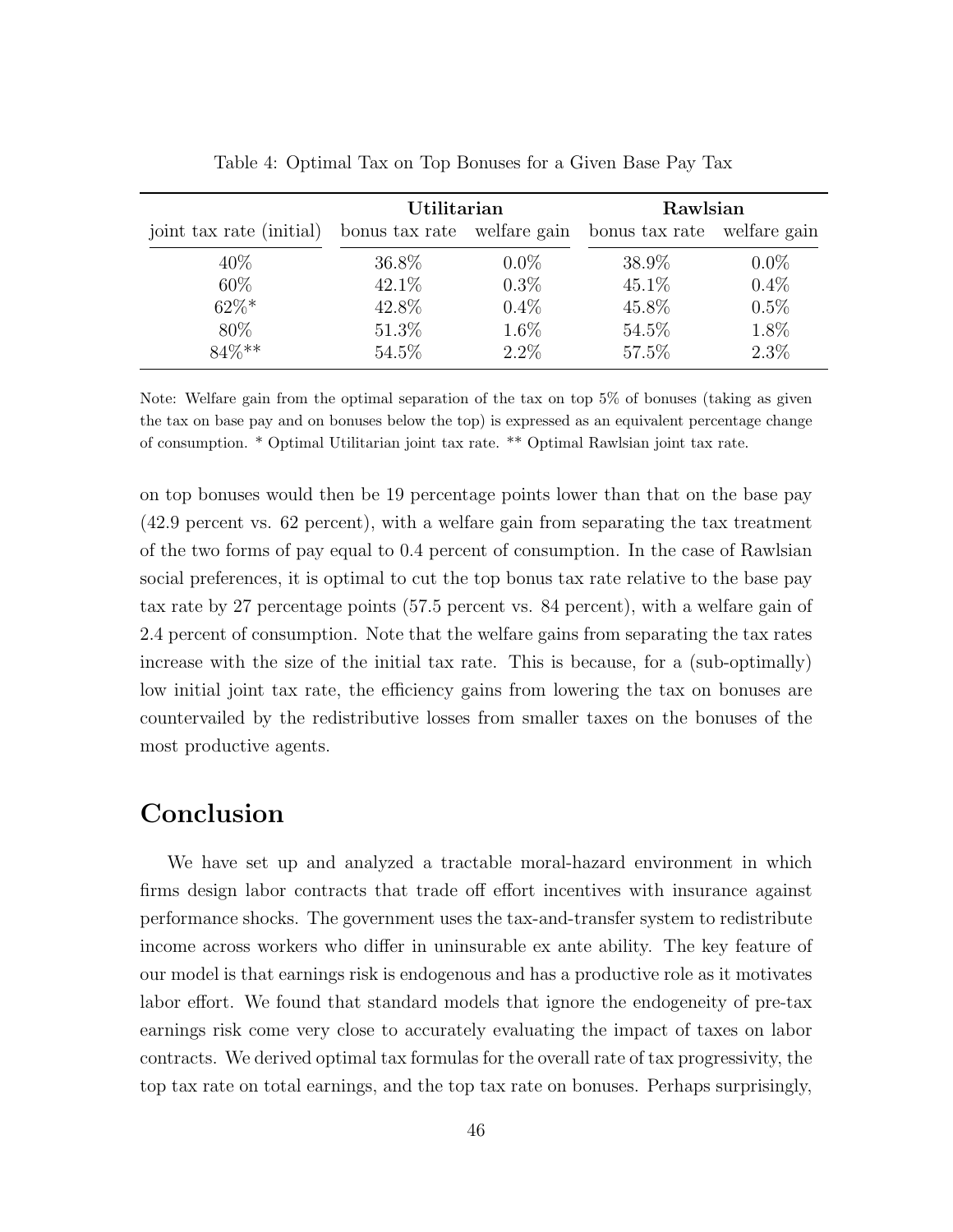we showed that it is optimal to tax bonuses at a strictly lower rate than base earnings.

It would be interesting to extend our analysis in several directions. First, we only considered the impact of taxes on compensation for already existing performance-pay jobs. One could also model the incentives of firms to create such performance-pay jobs (rather than monitored jobs) in the first place. Second, in our model, private markets are perfectly competitive and constrained efficient. In other words, we gave private markets their best chance of making government policy redundant. Introducing market power and frictions such as adverse selection in private markets, whereby firms cannot perfectly observe workers' ability are natural next steps. Third, our theoretical analysis delivers predictions regarding the impact of various types of tax reforms on the structure of incentive-based compensation. Testing these predictions empirically should be particularly fruitful.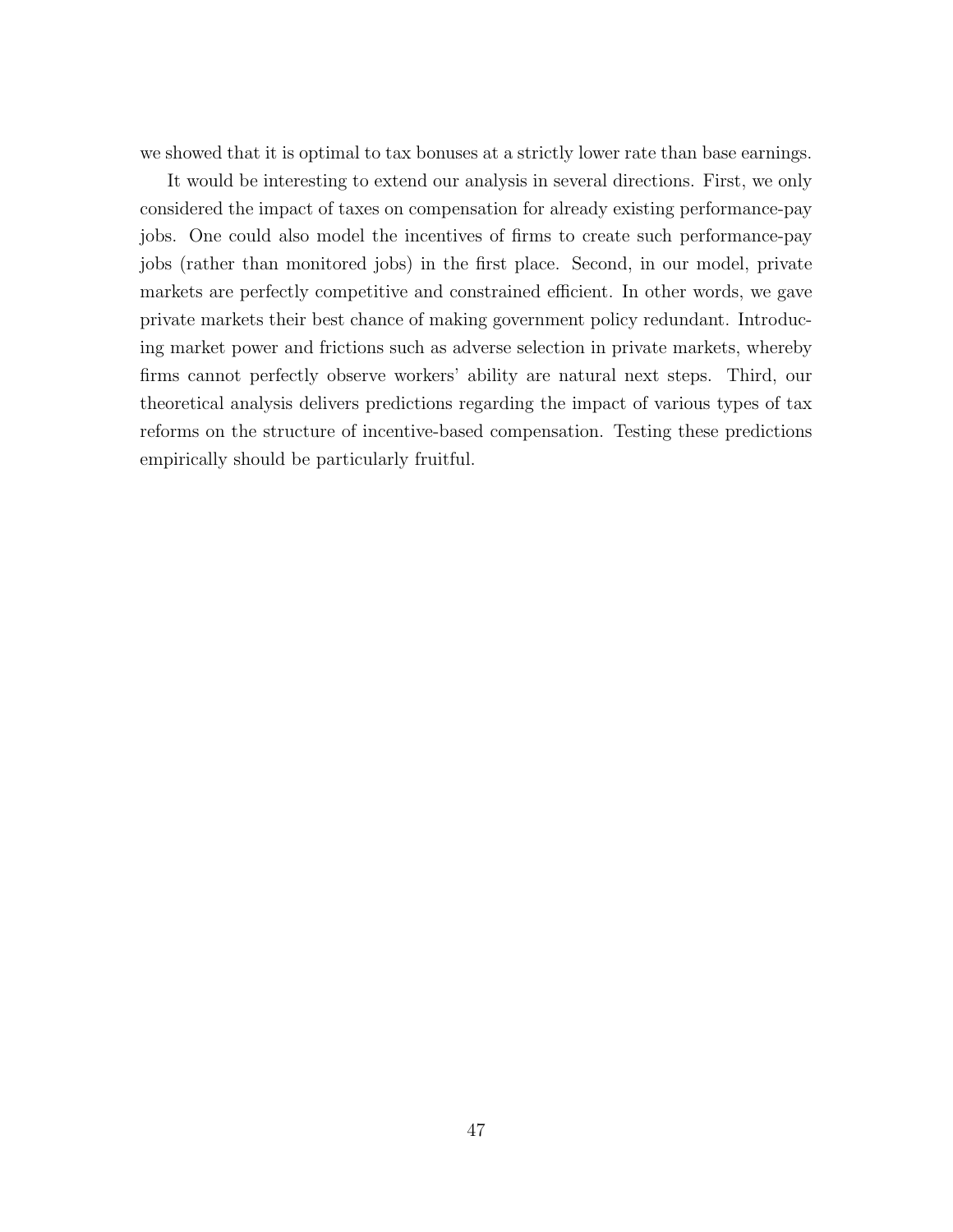# A Proofs of Section [1](#page-9-0)

**Proof of Proposition [1.](#page-12-0)** Defining  $\beta$  by  $\bar{z} = e^{\beta}z$ , the free-entry condition [\(4\)](#page-11-0) can be expressed as

$$
(1 - \ell) \underline{z} + \ell e^{\beta} \underline{z} = \theta \ell.
$$

This immediately leads to the solution [\(7\)](#page-12-1) for the equilibrium values of the base pay  $\underline{z}$  and high-performance pay  $\overline{z}$ . From a firm's viewpoint, the participation constraint [\(3\)](#page-11-1) determines the base pay  $\leq$  given  $\ell$  and the reservation value U. With log utility and a CRP tax schedule, it reads:

$$
\log \frac{1-\tau}{1-p} + (1-p)[(1-\ell)\log(\underline{z}) + \ell \log(\overline{z})] - h(\ell) = U.
$$

The bonus rate  $\beta \equiv \log(\bar{z}) - \log(\bar{z})$  is given as a function of the desired effort level  $\ell$  by the incentive constraint [\(6\)](#page-11-2). Substituting  $\beta = h'(\ell)/(1-p)$  into the previous equation, we get:

$$
\log \frac{1-\tau}{1-p} + (1-p) \left[ \log(z) + \ell \frac{h'(\ell)}{1-p} \right] - h(\ell) = U.
$$

Solving for  $\underline{z}$  leads to:

<span id="page-49-0"></span>
$$
\underline{z} = \left(\frac{1-\tau}{1-p}\right)^{-1/(1-p)} e^{\frac{1}{1-p}U} e^{\frac{1}{1-p}[h(\ell)-\ell h'(\ell)]}
$$
(33)

and hence

$$
\bar{z} = \left(\frac{1-\tau}{1-p}\right)^{-1/(1-p)} e^{\frac{1}{1-p}U} e^{\frac{1}{1-p}[h(\ell)+(1-\ell)h'(\ell)]}.
$$

Substituting these expressions into the free-entry condition determines the reservation value  $U$  as a function of labor effort:

$$
e^{\frac{1}{1-p}U} = \left(\frac{1-\tau}{1-p}\right)^{1/(1-p)} e^{-\frac{1}{1-p}[h(\ell)-\ell h'(\ell)]} \frac{\theta \ell}{1-\ell+\ell e^{\frac{1}{1-p}h'(\ell)}},
$$

i.e.,

$$
U = \log \left( \frac{1 - \tau}{1 - p} \right) + (1 - p) \log(\theta \ell) - h(\ell) + (1 - p)[\ell \beta - \log(1 - \ell + \ell e^{\beta})].
$$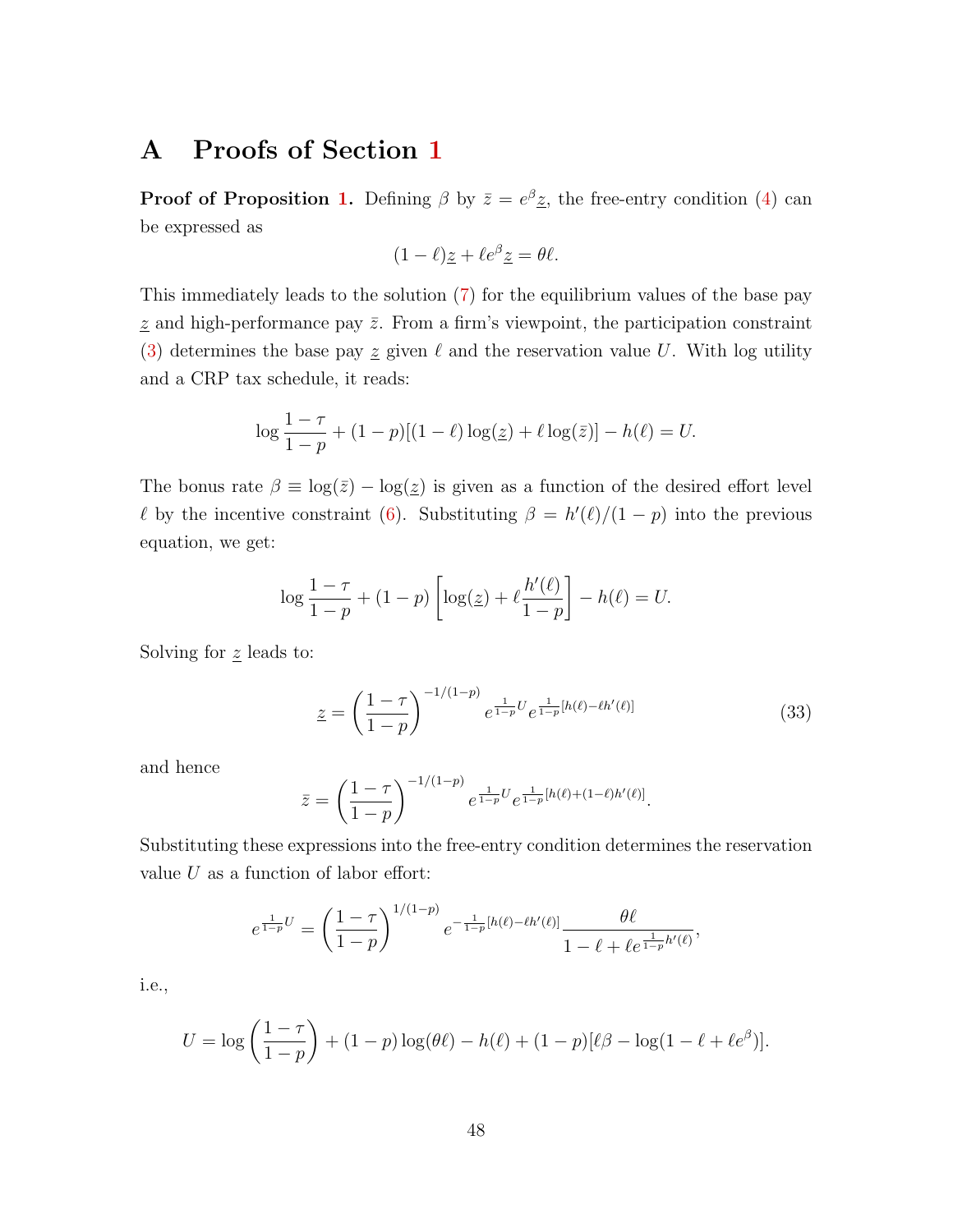Noting that  $u(\mathbb{E}z) = \log(\theta \ell)$  and  $\mathbb{E}[u(z)] = (1 - \ell) \log z + \ell \log(e^{\beta} z) = \log z + \ell \beta$ , and using expression  $(7)$ , we obtain:

$$
U = v(\theta \ell) - h(\ell) + (1 - p) \{ \mathbb{E}[u(z)] - u(\mathbb{E}z) \}.
$$

Finally, the first-order condition for effort is obtained by differentiating the firm's expected profit  $\theta \ell - [\underline{z} + \ell b]$  and equating it to zero:

$$
\theta = b + \frac{\partial z}{\partial \ell} + \ell \frac{\partial b}{\partial \ell} = b + \frac{1}{1-p} \ell h''(\ell) \underline{z} e^{\frac{1}{1-p}h'(\ell)} + [1-\ell+\ell e^{\frac{1}{1-p}h'(\ell)}] \frac{\partial \underline{z}}{\partial \ell},
$$

where the second equality follows from the fact that  $b = (e^{\beta} - 1)\underline{z}$  by definition, with  $\beta = \frac{1}{1}$  $\frac{1}{1-p}h'(\ell)$  since the contract must respect the incentive constraint [\(6\)](#page-11-2). Since the firm takes as given the worker's reservation utility  $U$ , we differentiate equation [\(33\)](#page-49-0) to obtain:

$$
\frac{\partial z}{\partial \ell} = -z \frac{1}{1-p} \ell h''(\ell).
$$

Substituting into the previous expression gives

$$
\theta = b + [e^{\frac{1}{1-p}h'(\ell)} - 1] \underline{z} \frac{1}{1-p} \ell(1-\ell)h''(\ell),
$$

which leads to  $(8)$ . Note that in equilibrium, we can use  $(7)$  to rewrite this equation as

$$
1 = \frac{\ell(e^{\beta} - 1)}{1 + \ell(e^{\beta} - 1)} \left[ 1 + \frac{1}{1 - p} \ell(1 - \ell) h''(\ell) \right],
$$

and hence

$$
\ell(1-\ell) = \frac{1}{\beta(e^{\beta}-1)} \frac{h'(\ell)}{\ell h''(\ell)}.
$$

This expression shows that the optimal effort level  $\ell$  is independent of the worker's productivity  $\theta$ .

**Proof of Lemma [1.](#page-14-0)** The first order condition  $(8)$  for labor effort can be rewritten as  $1 - p = \ell^2 (1 - \ell) h''(\ell) [e^{h'(\ell)/(1-p)} - 1]$ . Apply the implicit function theorem to get:

$$
\varepsilon_{\ell,1-p} \equiv \frac{1-p}{\ell} \frac{\partial \ell}{\partial (1-p)} = \frac{1 + \frac{\beta e^{\beta}}{e^{\beta}-1}}{\frac{2-3\ell}{1-\ell} + \frac{\beta e^{\beta}}{e^{\beta}-1} \frac{\ell h''(\ell)}{h'(\ell)} + \frac{\ell h'''(\ell)}{h''(\ell)}}
$$

.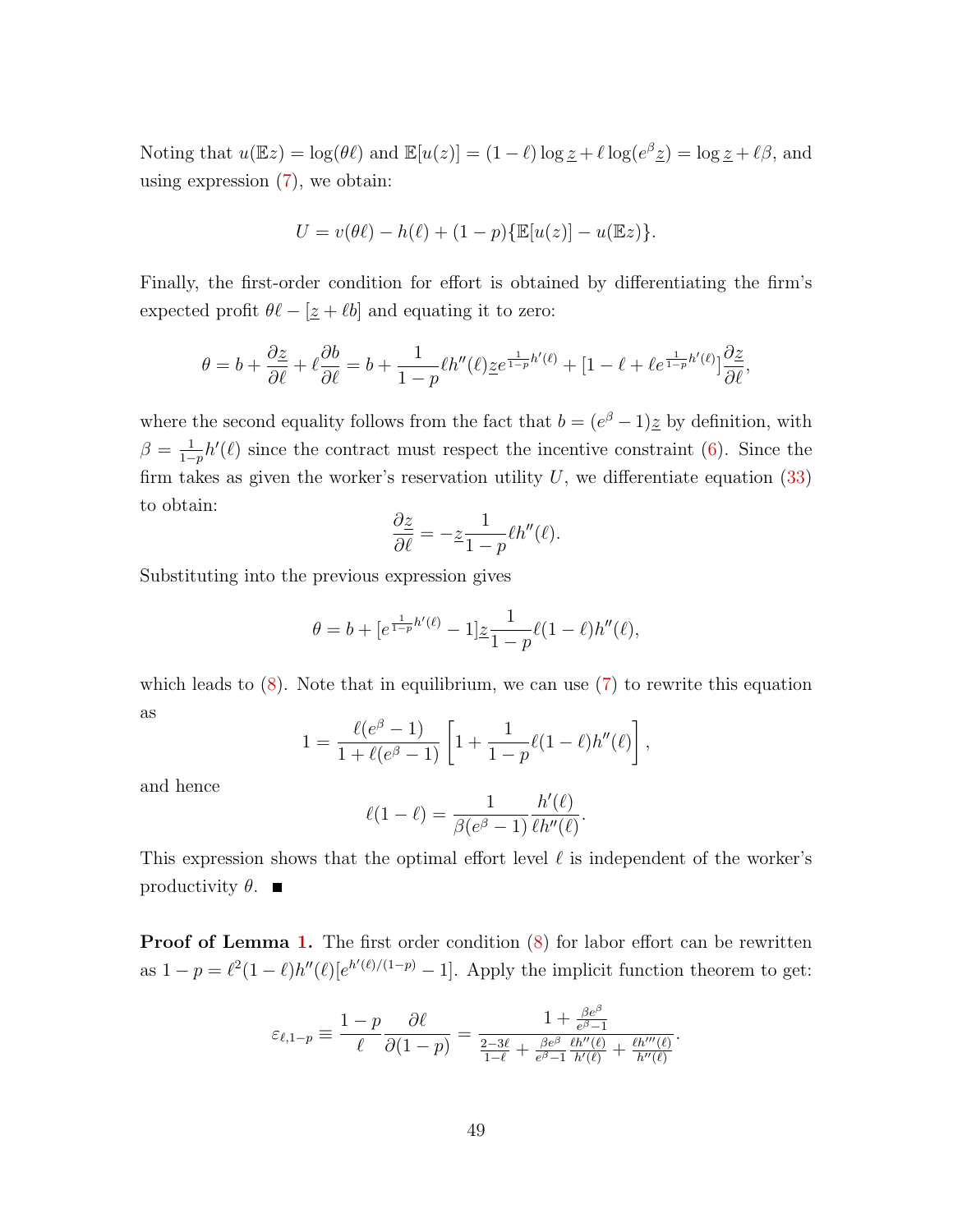Recall that

$$
\frac{\partial \Pi}{\partial \ell} = \theta - b \Big[ 1 + \frac{\ell(1-\ell)h''(\ell)}{1-p} \Big].
$$

Differentiating this expression using  $\frac{\partial z}{\partial \ell} = -\ell \underline{z} \frac{h''(\ell)}{1-p}$  $\frac{h''(\ell)}{1-p}$  and  $\frac{\partial b}{\partial \ell} = \left[\underline{z} + (1-\ell)b\right] \frac{h''(\ell)}{1-p}$  $rac{i^{\prime\prime}(l)}{1-p}$  leads to

$$
\frac{\partial^2 \Pi}{\partial \ell^2} = -[\underline{z} + (2 - 3\ell)b] \frac{h''(\ell)}{1 - p} - \ell(1 - \ell)[\underline{z} + (1 - \ell)b] \left(\frac{h''(\ell)}{1 - p}\right)^2 - b\ell(1 - \ell) \frac{h'''(\ell)}{1 - p}.
$$

The second-order condition for optimal labor effort,  $\frac{\partial^2 \Pi}{\partial \ell^2} \leq 0$ , can therefore be expressed as

$$
\left[\ell\beta\frac{\ell h''(\ell)}{h'(\ell)}-\frac{1}{1-\ell}\frac{1}{e^\beta-1}\right]-\left[\frac{2-3\ell}{1-\ell}+\frac{\beta e^\beta}{e^\beta-1}\frac{\ell h''(\ell)}{h'(\ell)}+\frac{\ell h'''(\ell)}{h''(\ell)}\right]\leq 0,
$$

where we used the fact that  $\frac{z}{b} = 1/(e^{\beta}-1)$ . The first-order condition for labor effort implies that the first square bracket is equal to zero. Therefore, we obtain  $\varepsilon_{\ell,1-p} > 0$ . Now, suppose that the disutility of effort is isoelastic,  $h(\ell) = \frac{\ell^{1+1/\varepsilon_E^F}}{1+1/\varepsilon_E^F}$  with  $\varepsilon_\ell^F$  constant. We can then rewrite the labor effort elasticity as

$$
\varepsilon_{\ell,1-p} = \frac{\varepsilon_{\ell}^F}{1 + \frac{1 - \ell/(1-\ell)}{1 + \beta e^{\beta}/(e^{\beta} - 1)} \varepsilon_{\ell}^F}.
$$

This expression implies that  $\varepsilon_{\ell,1-p} > \frac{\varepsilon_{\ell}^F}{1+\varepsilon_{\ell}^F}$ , and that  $\varepsilon_{\ell,1-p} > \varepsilon_{\ell}^F$  if and only if  $1 - \frac{\ell}{1-\ell} < 0$ , i.e.,  $\ell > \frac{1}{2}$ .

**Proof of Lemma [2.](#page-15-0)** This result follows immediately from equation [\(6\)](#page-11-2) and Lemma [1.](#page-14-0)  $\blacksquare$ 

Proof of Lemma [3.](#page-17-0) Differentiating equation [\(9\)](#page-12-3) gives

$$
\frac{\partial U(\theta)}{\partial (1-p)} = \left[ -\frac{1}{1-p} + \log(\ell\theta) + \left( \frac{1-p}{\ell} - h'(\ell) \right) \frac{\partial \ell}{\partial (1-p)} \right] + (\log(\mathbb{E}z) - \mathbb{E}[\log z])
$$

$$
- (1-p) \left\{ \left[ \frac{e^{\beta} - 1}{1 + \ell(e^{\beta} - 1)} - \beta \right] \frac{\partial \ell}{\partial (1-p)} + \frac{(e^{\beta} - 1)\ell(1-\ell)}{1 + \ell(e^{\beta} - 1)} \frac{\partial \beta}{\partial (1-p)} \right\}.
$$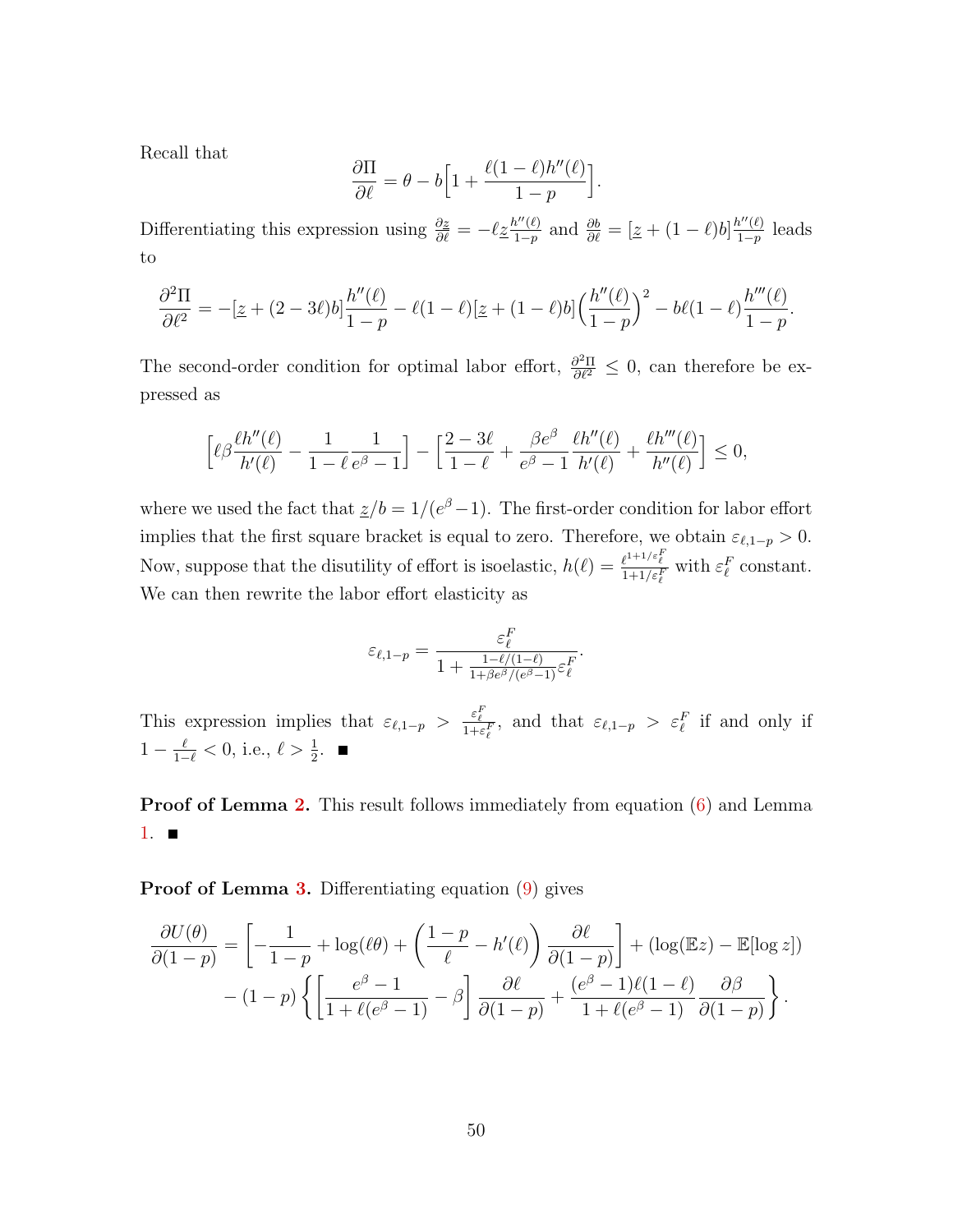But recall that

$$
\frac{d\mathcal{U}(\theta)}{d(1-p)} = -\frac{1}{1-p} + \log(\ell\theta)
$$

and that

$$
\frac{\partial \beta}{\partial (1-p)} = \frac{\beta}{1-p} [\varepsilon_{\beta,\ell} \varepsilon_{\ell,1-p} + \varepsilon_{\beta,1-p}] = \frac{\partial \beta}{\partial \ell} \frac{\partial \ell}{\partial (1-p)} + \frac{\beta}{1-p} \varepsilon_{\beta,1-p}.
$$

Substituting into the previous equation and using  $\frac{\partial \beta}{\partial \ell} = \frac{\beta}{\ell}$  $\ell$  $\ell h''(\ell)$  $\frac{h''(\ell)}{h'(\ell)}$  and  $\frac{e^{\beta}-1}{1+\ell(e^{\beta}-1)}$  $\frac{e^{\beta}-1}{1+\ell(e^{\beta}-1)} = \frac{b}{\mathbb{E}z}$ leads to

$$
\frac{\partial U(\theta)}{\partial (1-p)} = \frac{d\mathcal{U}(\theta)}{d(1-p)} + (\log(\mathbb{E}z) - \mathbb{E}[\log z]) - \frac{b}{\mathbb{E}z}\beta\ell(1-\ell)\varepsilon_{\beta,1-p} \n+ \frac{1-p}{\ell} \left[1 - \frac{\ell h'(\ell)}{1-p} - \frac{\ell(e^{\beta}-1)}{1+\ell(e^{\beta}-1)} + \beta\ell - \frac{\beta(e^{\beta}-1)\ell(1-\ell)}{1+\ell(e^{\beta}-1)}\frac{\ell h''(\ell)}{h'(\ell)}\right] \frac{\partial \ell}{\partial (1-p)}.
$$

Using the first-order condition for labor effort  $\beta(e^{\beta}-1)\ell(1-\ell)\frac{\ell h''(\ell)}{h'(\ell)}=1$  derived in the proof of Proposition [1,](#page-12-0) we obtain that the term in square brackets that multiplies ∂ℓ  $\frac{\partial \ell}{\partial (1-p)}$  is equal to zero. This is a manifestation of the envelope theorem in our setting. This easily yields expression  $(10)$ .

**Proof of Theorem [1.](#page-18-3)** The proof proceeds in several steps. We first derive the effect of a change in progressivity on the social objective. Second, we evaluate its impact on government revenue by decomposing it into a statutory effect, a standard behavioral effect with exogenous private insurance, and fiscal externalities due to crowd-out and crowd-in. Third, we compute the marginal value of public funds. Finally, we equate the sum of these effects to zero to obtain our characterization of optimal tax progressivity.

Social Welfare Effect. Denote the change in the social welfare objective resulting from a change in tax progressivity by

$$
WE = \int \alpha(\theta) \frac{\partial U(\theta)}{\partial (1 - p)} dF(\theta).
$$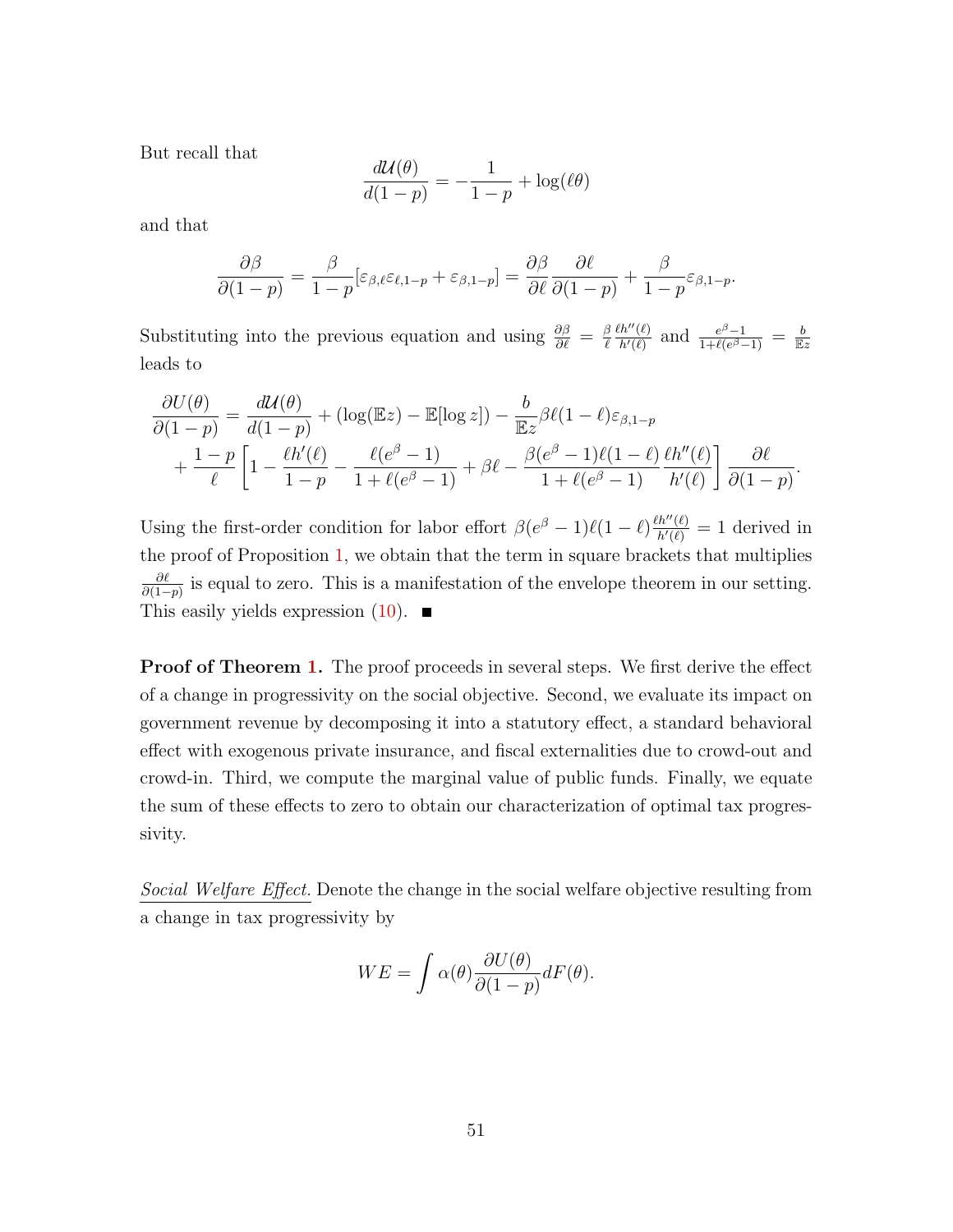By equation  $(10)$ , we have

$$
WE = -\frac{1}{1-p} + \int \alpha(\theta) \log(\ell\theta) dF(\theta) + \log(\mathbb{E}z) - \mathbb{E}[\log z] - \frac{b}{\mathbb{E}z} \beta \ell(1-\ell) \varepsilon_{\beta,1-p},
$$

where  $\log(\mathbb{E}z) - \mathbb{E}[\log z] = \log(1 + \ell(e^{\beta} - 1)) - \beta \ell$ . Now suppose that  $\log \theta \sim \mathcal{N}(\mu_{\theta}, \sigma_{\theta}^2)$ and  $\alpha(\theta) \propto e^{-a \log \theta}$ . Note that, if a random variable x is normally distributed with mean  $\mu$  and variance  $\sigma^2$ , we have  $\mathbb{E}[e^{-ax}] = e^{-a\mu + \frac{1}{2}a^2\sigma^2}$ . Moreover, letting  $\varphi$  denote the pdf of x, we have  $\varphi'(x) = -\frac{x-\mu}{\sigma^2}\varphi(x)$ , so that

$$
\mathbb{E}[(x-\mu)e^{-ax}] = \int (x-\mu)e^{-ax}\varphi(x)dx = -\sigma^2 \int e^{-ax}\varphi'(x)dx.
$$

An integration by parts implies that this expression is equal to  $-a\sigma^2 \int e^{-ax} \varphi(x) dx =$  $-a\sigma^2 e^{-a\mu + \frac{1}{2}a^2\sigma^2}$ . Therefore, we obtain  $\mathbb{E}[xe^{-ax}] = (\mu - a\sigma^2)e^{-a\mu + \frac{1}{2}a^2\sigma^2}$ . Hence,

$$
\int \alpha(\theta) \log(\ell \theta) dF(\theta) = \log \ell + \frac{\int e^{-a \log \theta} \log \theta f(\theta) d\theta}{\int e^{-a \log \theta} f(\theta) d\theta} = \log \ell + \mu_{\theta} - a\sigma_{\theta}^2.
$$

Statutory Revenue Effect. Government revenue is equal to

$$
\int \mathbb{E}[T(z)]dF(\theta) = \int [(1-\ell)T(\underline{z}) + \ell T(\overline{z})]dF(\theta) = Z - C,
$$

where  $Z \equiv \int \mathbb{E}[z] dF(\theta)$  is aggregate income, and  $C \equiv \int \mathbb{E}[R(z)] dF(\theta)$  is aggregate consumption. Under the assumptions of Theorem [1,](#page-18-3) we have

<span id="page-53-0"></span>
$$
C = \frac{1 - \tau}{1 - p} \frac{1 + \ell(e^{(1 - p)\beta} - 1)}{[1 + \ell(e^{\beta} - 1)]^{1 - p}} \int (\theta \ell)^{1 - p} dF(\theta), \tag{34}
$$

with

$$
\int (\theta \ell)^{1-p} dF(\theta) = \left[ (1-p)\mu_{\theta} + \frac{1}{2}(1-p)^2 \sigma_{\theta}^2 \right] \ell^{1-p}.
$$

The statutory (or mechanical) effect is obtained by evaluating the change in government revenue following a change in progressivity keeping the contract  $(\ell, \underline{z}, \overline{z})$  and hence  $\beta$  fixed, that is,

$$
ME = \int \left. \frac{\partial \mathbb{E}[T(z)]}{\partial (1-p)} \right|_{\ell, \underline{z}, \bar{z}} dF(\theta)
$$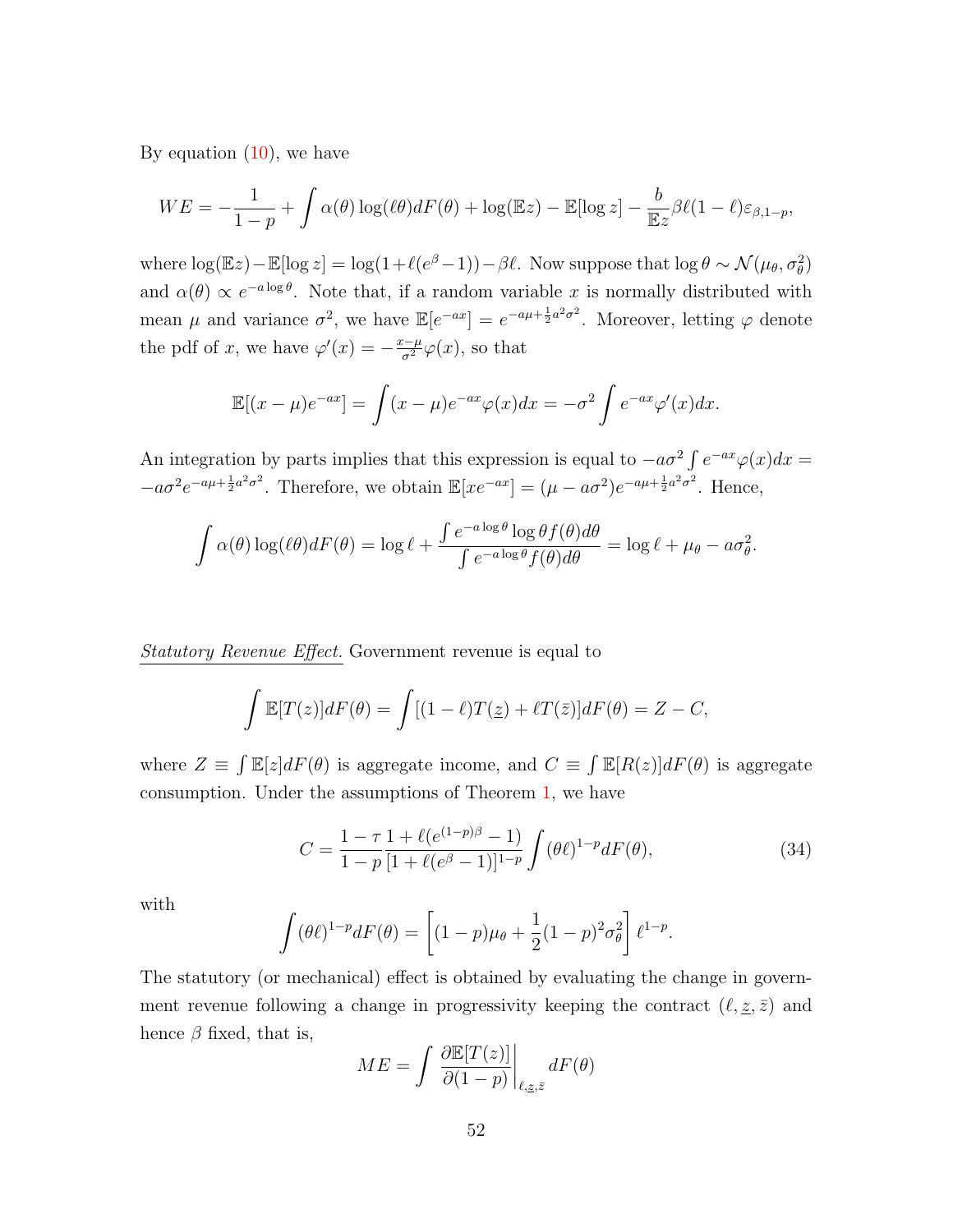We obtain:

$$
ME = \left[ \frac{1}{1-p} - \frac{\beta \ell e^{(1-p)\beta}}{1 + \ell(e^{(1-p)\beta} - 1)} + \log[1 + \ell(e^{\beta} - 1)] - \frac{\partial \log \int (\theta \ell)^{1-p} dF(\theta)}{\partial (1-p)} \right] C,
$$

with

$$
\frac{\partial}{\partial (1-p)} \log \int (\theta \ell)^{1-p} dF(\theta) = \log \ell + \frac{\partial}{\partial (1-p)} \log \int \theta^{1-p} dF(\theta)
$$

$$
= \log \ell + \mu_{\theta} + (1-p)\sigma_{\theta}^2.
$$

Behavioral Effect with Exogenous Private Insurance. By equation [\(7\)](#page-12-1), in response to a change in progressivity, the income levels change (in percentage terms) by

$$
\frac{\partial \log z}{\partial \log(1-p)} = \frac{z}{\mathbb{E}z} \varepsilon_{\ell,1-p} - \beta \ell \frac{\bar{z}}{\mathbb{E}z} (\varepsilon_{\beta,1-p} + \varepsilon_{\beta,\ell} \varepsilon_{\ell,1-p}),
$$

where we used the fact that  $1 - \frac{\ell b}{\mathbb{E}z} = \frac{z}{\mathbb{E}z}$ , and

$$
\frac{\partial \log \bar{z}}{\partial \log(1-p)} = \frac{\bar{z}}{\mathbb{E}z} \varepsilon_{\ell,1-p} + \beta(1-\ell) \frac{\bar{z}}{\mathbb{E}z} (\varepsilon_{\beta,1-p} + \varepsilon_{\beta,\ell} \varepsilon_{\ell,1-p}).
$$

The standard behavioral effect of an increase in  $1 - p$  is equal to the change in government revenue triggered by labor effort responses  $\ell$  only – that is, keeping the bonus rate  $\beta$  fixed. We get<sup>[43](#page-54-0)</sup>

$$
BE = \frac{1}{1-p} \int \left( \mathbb{E} \left[ T'(z) z \frac{\partial \log z}{\partial \log(1-p)} \Big|_{\beta} \right] + (T(\bar{z}) - T(\underline{z})) \ell \varepsilon_{\ell,1-p} \right) dF(\theta)
$$
  
= 
$$
\frac{1}{1-p} \int \mathbb{E} [T'(z) z] \frac{z}{\mathbb{E}z} \varepsilon_{\ell,1-p} dF(\theta) + \int \ell(T(\bar{z}) - T(\underline{z})) \varepsilon_{\ell,1-p} dF(\theta).
$$

Since  $\varepsilon_{\ell,1-p}$  and  $\frac{z}{\mathbb{E}z}$  are constant (independent of  $\theta$ ), this expression can be rewritten

<span id="page-54-0"></span><sup>&</sup>lt;sup>43</sup>Note that, in a model with only intensive-margin responses to taxes, i.e., with an exogenous probability  $\pi$  of earning the bonus, the free-entry condition  $\mathbb{E}z \equiv (1 - \pi)\underline{z} + \pi\overline{z} = \ell\theta$  would imply  $\frac{\partial \log z}{\partial \log(1-p)} = \frac{\partial \log \overline{z}}{\partial \log(1-p)} = \varepsilon_{\ell,1-p}$ , and the change in government revenue caused by a change in progressivity would be equal to  $\varepsilon_{\ell,1-p} \int \mathbb{E}[T'(z)z] dF(\theta)$ . This is the expression we would obtain, for instance, in the full-insurance benchmark.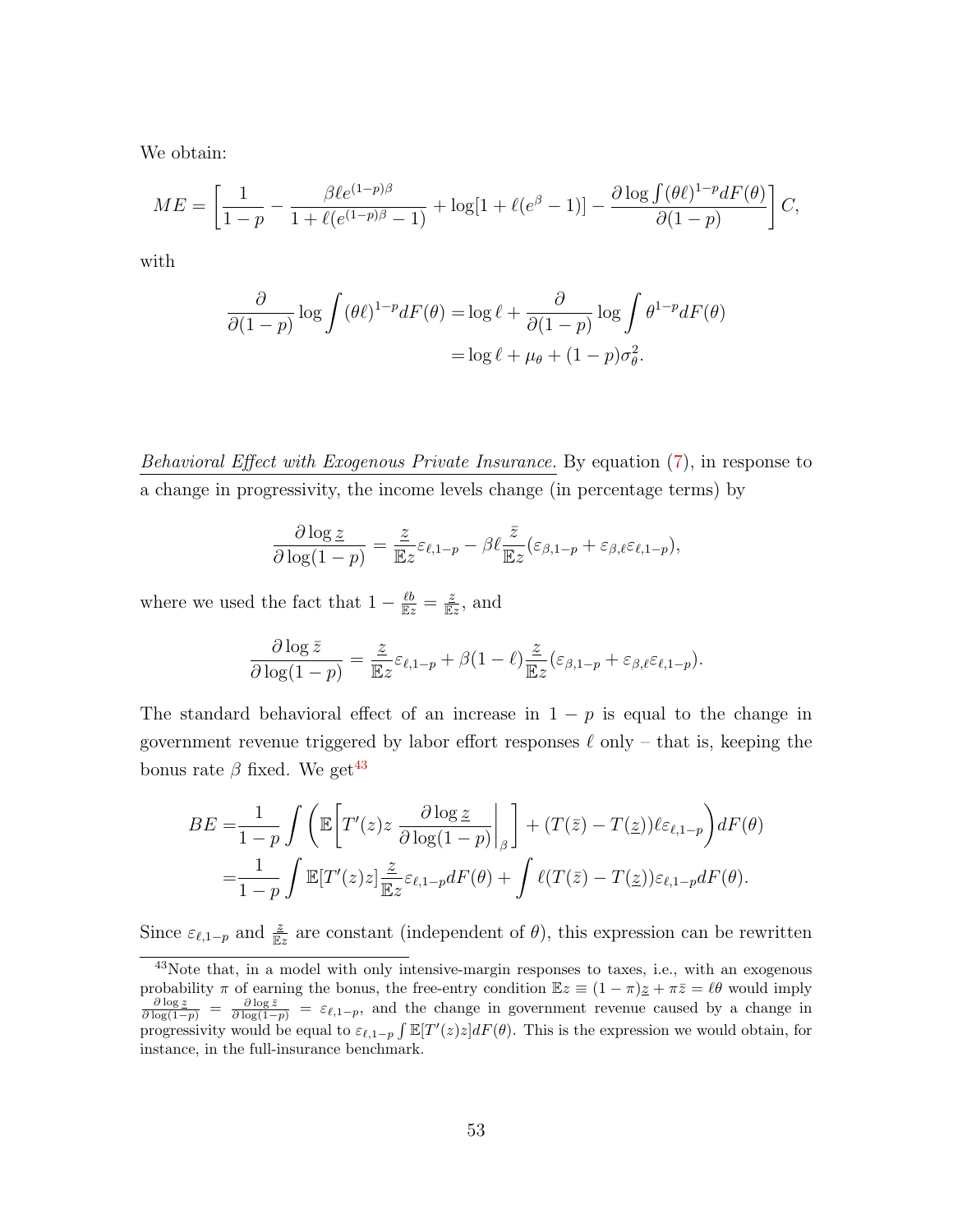as:

$$
BE = \frac{1}{1-p} \left[ \frac{\underline{z}}{\mathbb{E}z} \int \mathbb{E}[T'(z)z] dF(\theta) + \ell \int (T(\overline{z}) - T(\underline{z})) dF(\theta) \right] \varepsilon_{\ell, 1-p}.
$$

With a CRP tax schedule, we can write

$$
\int \mathbb{E}[T'(z)z]dF(\theta) = \int \mathbb{E}[z - (1 - \tau)z^{1-p}]dF(\theta) = Z - (1 - p)C.
$$

The post-tax bonus rate is equal to  $\log \frac{\bar{c}}{c} = \log \frac{\frac{1-\tau}{1-p} \bar{z}^{1-p}}{\frac{1-\tau}{1-\tau} \bar{z}^{1-p}}$  $\frac{1-p^2}{1-p^2} = (1-p)\beta$ . Hence, writing  $\mathbb{E}c = (1-\ell)\underline{c} + \ell e^{(1-p)\beta}\underline{c}$  leads to  $\frac{1}{1+\ell(e^{(1-p)\beta}-1)} = \frac{\underline{c}}{\mathbb{E}c}$  and  $\frac{e^{(1-p)\beta}}{1+\ell(e^{(1-p)\beta}-1)}$  $\frac{e^{(1-p)\beta}}{1+\ell(e^{(1-p)\beta}-1)}=\frac{\bar{c}}{\mathbb{E}c}$ . Therefore,  $\frac{b}{\mathbb{E}z}$  and  $\frac{\gamma}{\mathbb{E}z}$  are constant, where  $\gamma \equiv \bar{c} - \underline{c}$ . We can thus write the contribution of extensive margin adjustments to the excess burden of the rise in progressivity as follows:

$$
\int (T(\bar{z}) - T(\underline{z}))dF(\theta) = \int \left[ \left( \bar{z} - \frac{1 - \tau}{1 - p} \bar{z}^{1 - p} \right) - \left( \underline{z} - \frac{1 - \tau}{1 - p} \underline{z}^{1 - p} \right) \right] dF(\theta)
$$

$$
= \int b dF(\theta) - \int \gamma dF(\theta) = \frac{b}{\mathbb{E}z} \int \mathbb{E}z dF(\theta) - \frac{\gamma}{\mathbb{E}c} \int \mathbb{E} c dF(\theta) = \frac{b}{\mathbb{E}z} Z - \frac{\gamma}{\mathbb{E}c} C.
$$

Collecting terms, and using the fact that  $\ell \frac{\gamma}{\mathbb{E}c} = 1 - \frac{\varepsilon}{\mathbb{E}c}$ , we obtain

$$
BE = \frac{1}{1-p} \left[ \frac{\underline{z}}{\mathbb{E}z} Z - (1-p) \frac{\underline{z}}{\mathbb{E}z} C + \ell \frac{b}{\mathbb{E}z} Z - \ell \frac{\gamma}{\mathbb{E}c} C \right] \varepsilon_{\ell, 1-p}
$$
  
= 
$$
-\frac{1}{1-p} \left[ 1 - \frac{Z}{C} + (1-p) \frac{\underline{z}}{\mathbb{E}z} - \frac{\underline{c}}{\mathbb{E}c} \right] \varepsilon_{\ell, 1-p} C.
$$

Fiscal Externalities from Crowd-Out and Crowd-In. Finally, the change in government revenue due to the endogeneity of the bonus rate  $\beta$ , keeping effort  $\ell$  fixed, is given by

$$
FE = \frac{1}{1-p} \int \left[ (1-\ell)T'(\underline{z})\underline{z} \frac{\partial \log \underline{z}}{\partial \log(1-p)} \bigg|_{\ell} + \ell T'(\overline{z})\overline{z} \frac{\partial \log \overline{z}}{\partial \log(1-p)} \bigg|_{\ell} \right] dF(\theta)
$$
  
= 
$$
\frac{1}{1-p} [\varepsilon_{\beta,1-p} + \varepsilon_{\beta,\ell} \varepsilon_{\ell,1-p}] \beta \ell (1-\ell) \left[ \frac{\underline{z}}{\mathbb{E}z} \int T'(\overline{z})\overline{z} dF(\theta) - \frac{\overline{z}}{\mathbb{E}z} \int T'(\underline{z})\underline{z} dF(\theta) \right],
$$

where the second equality uses the expressions derived above for the earnings elastic-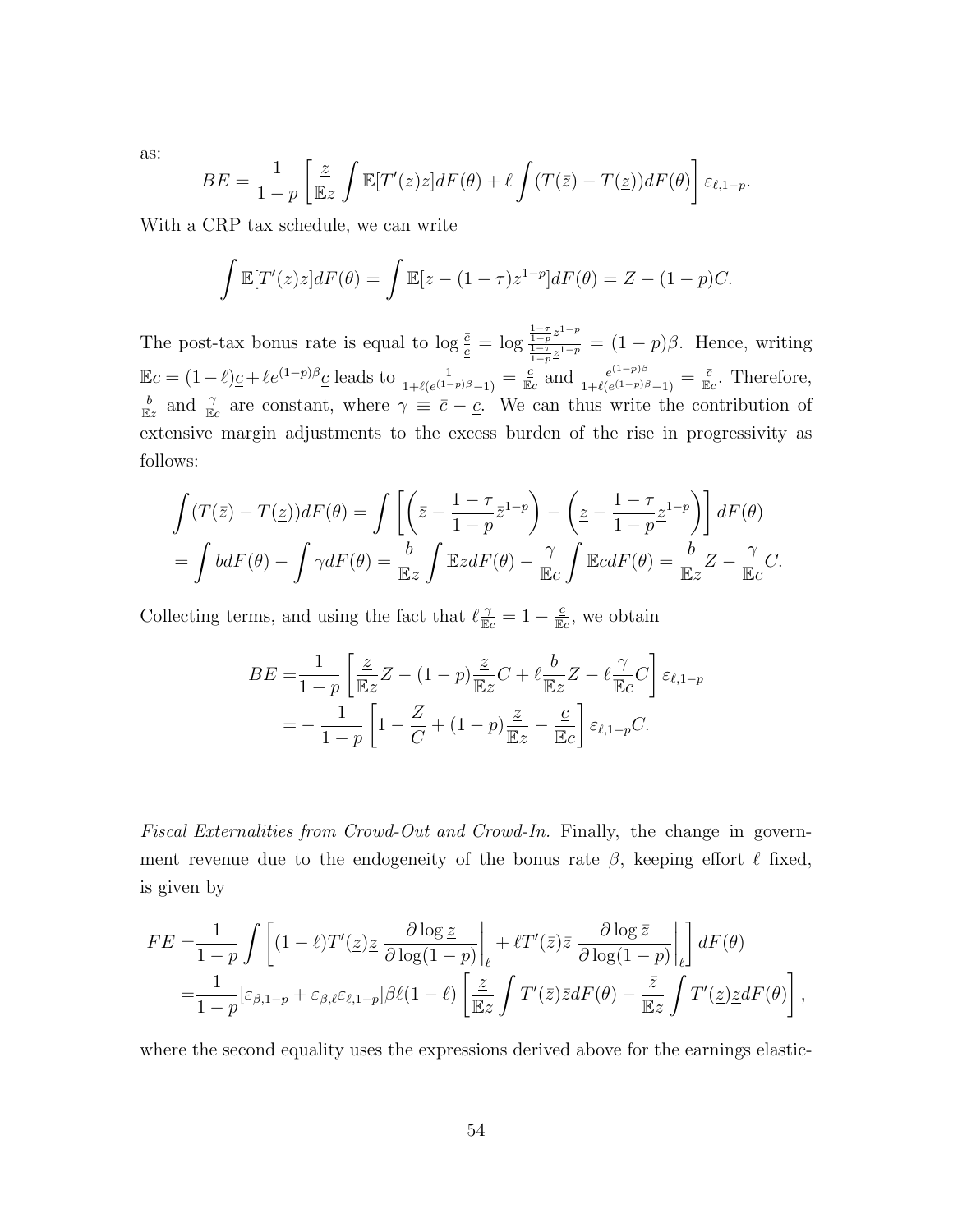ities. The term in square brackets can be rewritten as

$$
\frac{\frac{z}{\mathbb{E}z} \int [\bar{z} - (1 - \tau)\bar{z}^{1-p}]dF(\theta) - \frac{\bar{z}}{\mathbb{E}z} \int [\bar{z} - (1 - \tau)\bar{z}^{1-p}]dF(\theta) \n= (1 - \tau)\frac{1}{1 + \ell(e^{\beta} - 1)} \frac{e^{\beta} - e^{(1-p)\beta}}{[1 + \ell(e^{\beta} - 1)]^{1-p}} \int (\theta \ell)^{1-p} dF(\theta) \n= \frac{1}{1 - \ell}(1 - p) \left[ \frac{e^{\beta}}{1 + \ell(e^{\beta} - 1)} - \frac{e^{(1-p)\beta}}{1 + \ell(e^{(1-p)\beta} - 1)} \right] C,
$$

where the last equality follows from the expression  $(34)$  for C derived above. Thus, we obtain

$$
FE = \beta \ell \left[ \frac{e^{\beta}}{1 + \ell(e^{\beta} - 1)} - \frac{e^{(1-p)\beta}}{1 + \ell(e^{(1-p)\beta} - 1)} \right] \left[ \varepsilon_{\beta, 1-p} + \varepsilon_{\beta, \ell} \varepsilon_{\ell, 1-p} \right] C.
$$

Marginal Value of Public Funds. The marginal value of public funds  $\lambda$ , when the tax code is restricted to the CRP class, is defined by the effect on social welfare of an increase the tax parameter  $\tau$ , normalized to raise government revenue by 1 dollar. At the optimum tax schedule,  $\lambda$  is the Lagrange multiplier of the government budget constraint  $(12)$ . We have

$$
\frac{\partial \int \mathbb{E}[T(z)]dF(\theta)}{\partial \tau} = \frac{\partial Z}{\partial \tau} - \frac{\partial C}{\partial \tau}.
$$

The first-order condition for effort [\(8\)](#page-12-2) implies that  $\frac{\partial \ell}{\partial \tau} = 0$ . Thus,  $\frac{\partial Z}{\partial \tau} = 0$  and, using expression [\(34\)](#page-53-0),  $\frac{\partial C}{\partial \tau} = -\frac{C}{1-\tau}$  $\frac{C}{1-\tau}$ . Hence, we obtain

$$
\frac{\partial \int \mathbb{E}[T(z)]dF(\theta)}{\partial \tau} = \frac{C}{1-\tau}.
$$

The impact on social welfare of the normalized tax change is given by

$$
\lambda = \left(\frac{C}{1-\tau}\right)^{-1} \int \alpha(\theta) \frac{\partial U(\theta)}{\partial \tau} dF(\theta) = \left(\frac{C}{1-\tau}\right)^{-1} \int \alpha(\theta) \frac{1}{1-\tau} dF(\theta) = \frac{1}{C}.
$$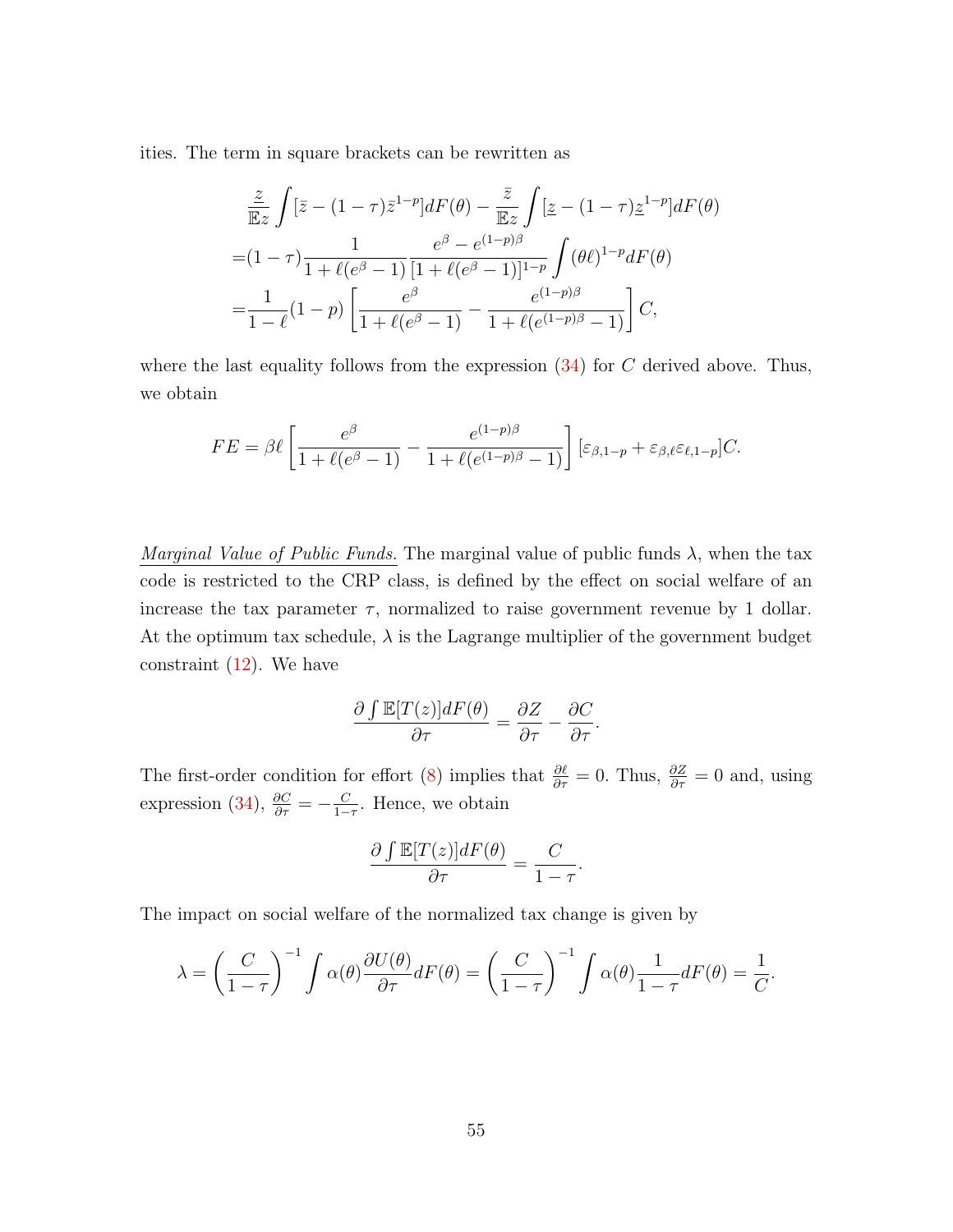Optimal Rate of Progressivity. The optimal rate of progressivity is the solution to

$$
0 = \frac{\partial \int \alpha(\theta)U(\theta)dF(\theta)}{\partial(1-p)} + \lambda \frac{\partial \int \mathbb{E}[T(z)]dF(\theta)}{\partial(1-p)}
$$
  
=  $WE + \frac{1}{C}[ME + BE + FE].$ 

That is, the optimal level of  $p$  satisfies

$$
0 = -\frac{1}{1-p} + \log \ell + \mu_{\theta} - a\sigma_{\theta}^{2} - \log(1 + \ell(e^{\beta} - 1)) + \beta \ell - \frac{b}{\mathbb{E}z} \beta \ell (1 - \ell) \varepsilon_{\beta, 1-p} + \frac{1}{1-p} - \frac{\beta \ell e^{(1-p)\beta}}{1 + \ell(e^{(1-p)\beta} - 1)} + \log[1 + \ell(e^{\beta} - 1)] - (\log \ell + \mu_{\theta} + (1-p)\sigma_{\theta}^{2}) - \frac{1}{1-p} \left[1 - \frac{Z}{C} + (1-p)\frac{\varepsilon}{\mathbb{E}z} - \frac{c}{\mathbb{E}c}\right] \varepsilon_{\ell, 1-p} + \beta \ell \left[\frac{e^{\beta}}{1 + \ell(e^{\beta} - 1)} - \frac{e^{(1-p)\beta}}{1 + \ell(e^{(1-p)\beta} - 1)}\right] \left[\varepsilon_{\beta, 1-p} + \varepsilon_{\beta, \ell} \varepsilon_{\ell, 1-p}\right].
$$

Rearranging terms, this formula can be rewritten as

$$
0 = -(1 - p + a)\sigma_{\theta}^{2} - \beta\ell(1 - \ell)\frac{e^{(1-p)\beta} - 1}{1 + \ell(e^{(1-p)\beta} - 1)}
$$
  
 
$$
-\frac{1}{1-p}\left[1 - \frac{Z}{C} + (1-p)\frac{\underline{z}}{\mathbb{E}z} - \frac{\underline{c}}{\mathbb{E}c}\right]\varepsilon_{\ell,1-p} - \beta\ell(1 - \ell)\frac{e^{(1-p)\beta} - 1}{1 + \ell(e^{(1-p)\beta} - 1)}\varepsilon_{\beta,1-p}
$$
  
 
$$
+\beta\ell\left[\frac{e^{\beta}}{1 + \ell(e^{\beta} - 1)} - \frac{e^{(1-p)\beta}}{1 + \ell(e^{(1-p)\beta} - 1)}\right]\varepsilon_{\beta,\ell}\varepsilon_{\ell,1-p}.
$$

We saw that  $\frac{1}{1+\ell(e^{\beta}-1)}=\frac{\underline{z}}{\mathbb{E}z}$ ,  $\frac{e^{\beta}}{1+\ell(e^{\beta}-1)}$  $\frac{e^{\beta}}{1+\ell(e^{\beta}-1)}=\frac{\bar{z}}{\mathbb{E}z},\,\frac{1}{1+\ell(e^{(1-\beta-\beta)})}$  $\frac{1}{1+\ell(e^{(1-p)\beta}-1)} = \frac{c}{\mathbb{E}c}$ , and  $\frac{e^{(1-p)\beta}}{1+\ell(e^{(1-p)\beta})}$  $\frac{e^{(1-p)\beta}}{1+\ell(e^{(1-p)\beta}-1)}=\frac{\bar{c}}{\mathbb{E}c}.$ We can therefore rewrite the optimal tax equation as (recall that  $\gamma \equiv \bar{c} - \underline{c}$ )

$$
(1 - p + a)\sigma_{\theta}^{2} + \beta \ell (1 - \ell) \frac{\gamma}{\mathbb{E}c} (1 + \varepsilon_{\beta, 1-p})
$$
  
=  $\left[ \frac{1}{1-p} \frac{Z}{C} - \left( \frac{\underline{z}}{\mathbb{E}z} + \frac{\ell}{1-p} \frac{\gamma}{\mathbb{E}c} \right) \right] \varepsilon_{\ell, 1-p} + \beta \ell \left( \frac{\overline{z}}{\mathbb{E}z} - \frac{\overline{c}}{\mathbb{E}c} \right) \varepsilon_{\beta, \ell} \varepsilon_{\ell, 1-p}.$ 

Recall that  $\mathbb{V}(\log z) = \beta^2 \ell(1-\ell), \frac{\overline{z}}{\mathbb{E}z} - \frac{\overline{c}}{\mathbb{E}c} = (1-\ell)(\frac{b}{\mathbb{E}z} - \frac{\gamma}{\mathbb{E}c})$ , and  $\frac{Z}{C} = 1 + \frac{G}{Z-G} \equiv 1 + \frac{g}{1-g}$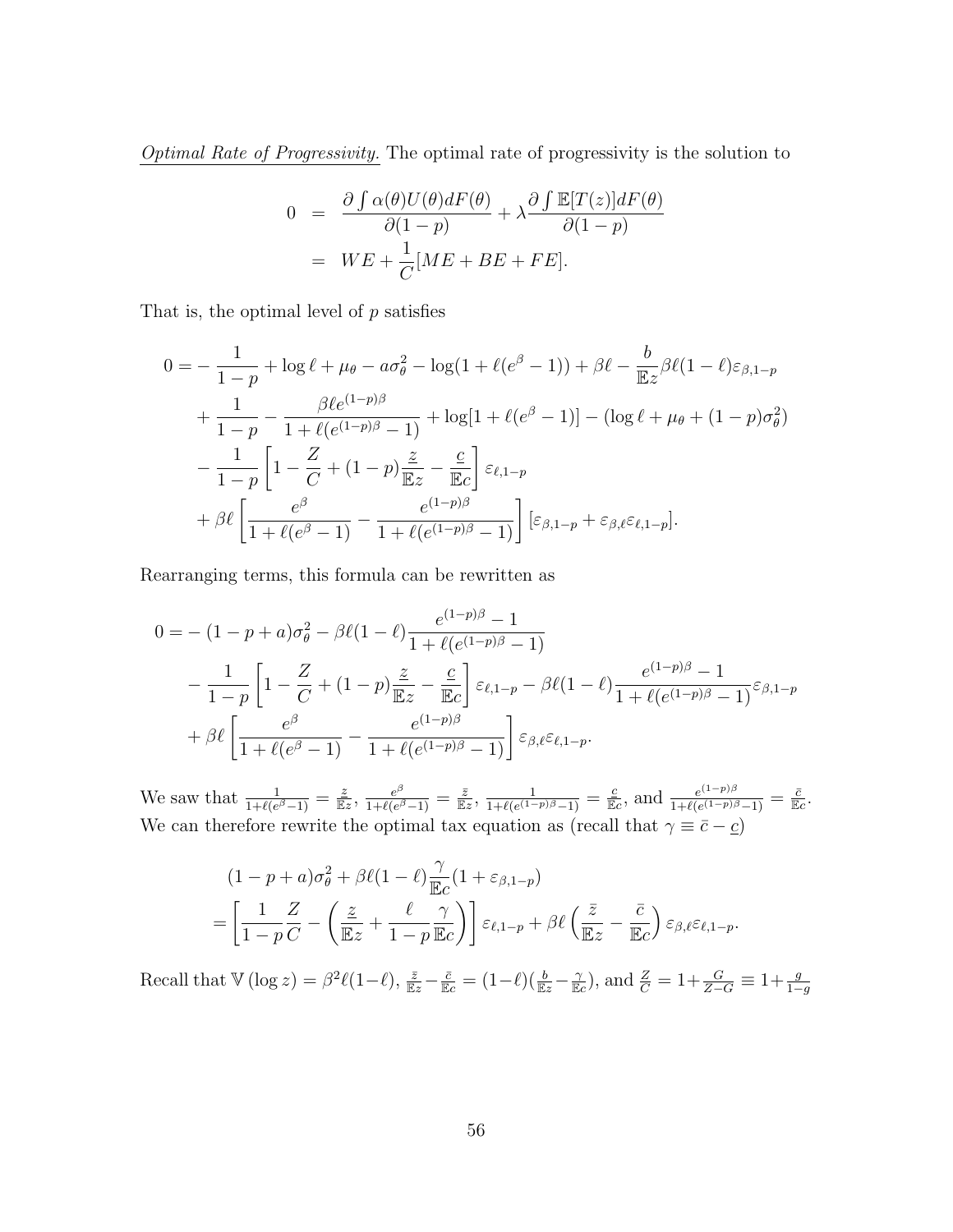where g is the ratio of public expenditures G to output  $Z = C + G$ . We thus get

$$
(1 - p + a)\sigma_{\theta}^{2} + \mathbb{V}(\log z) \frac{1}{\beta} \frac{\gamma}{\mathbb{E}c} (1 + \varepsilon_{\beta, 1-p})
$$
  
=  $\left[ \frac{g/(1 - g) + p}{1 - p} + \ell \left( \frac{b}{\mathbb{E}z} - \frac{1}{1 - p} \frac{\gamma}{\mathbb{E}c} \right) \right] \varepsilon_{\ell, 1-p} + \mathbb{V}(\log z) \frac{1}{\beta} \left( \frac{b}{\mathbb{E}z} - \frac{\gamma}{\mathbb{E}c} \right) \varepsilon_{\beta, \ell} \varepsilon_{\ell, 1-p}.$ 

Dividing through by  $(1 - p)$  and rearranging terms leads to

$$
\frac{p}{(1-p)^2} = \frac{(1+\frac{a}{1-p})\sigma_\theta^2 + \mathbb{V}(\log z)\frac{1}{(1-p)\beta}\frac{\gamma}{\mathbb{E}c}(1+\varepsilon_{\beta,1-p})}{\varepsilon_{\ell,1-p}\left[(1+\frac{g}{(1-g)p})+\frac{1-p}{p}\ell(\frac{b}{\mathbb{E}z}-\frac{1}{1-p}\frac{\gamma}{\mathbb{E}c})\right] + \mathbb{V}(\log z)\frac{1-p}{\beta p}(\frac{b}{\mathbb{E}z}-\frac{\gamma}{\mathbb{E}c})\varepsilon_{\beta,\ell}\varepsilon_{\ell,1-p}}
$$

Note that, to a second order as  $\beta \to 0$  (keeping  $\ell$  fixed), we get

$$
\kappa_1 \mathbb{V}(\log z) = \frac{\beta \ell (1 - \ell)}{1 - p} \frac{e^{(1 - p)\beta} - 1}{1 + \ell(e^{(1 - p)\beta} - 1)} \sim \beta^2 \ell (1 - \ell) = \mathbb{V}(\log z)
$$
  

$$
\kappa_2 \mathbb{V}(\log z) = \beta \ell (1 - \ell) \left[ \frac{e^{\beta} - 1}{1 + \ell(e^{\beta} - 1)} - \frac{e^{(1 - p)\beta} - 1}{1 + \ell(e^{(1 - p)\beta} - 1)} \right] \sim p \mathbb{V}(\log z).
$$

Note that  $\kappa_2 > 0$  if and only if  $\frac{e^{\beta}-1}{1+\ell(e^{\beta}-1)}$  $\frac{e^{\beta}-1}{1+\ell(e^{\beta}-1)}=\frac{e^{(1-p)\beta}-1}{1+\ell(e^{(1-p)\beta}-1)}$  $\frac{e^{(1-p)p}-1}{1+\ell(e^{(1-p)\beta}-1)}$ , which easily leads to  $p>0$ .

Extension to a model with fixed-pay jobs. Let  $s_{pp}$  be the fraction of performance-pay (or "moral-hazard") jobs, and  $s_{fp}$  the fraction of fixed-pay jobs in the economy. The welfare effect becomes:

$$
WE = -\frac{1}{1-p} + s_{pp} (\log \ell_{pp} + \mu_{\theta,pp}) + (1 - s_{pp}) (\log \ell_{fp} + \mu_{\theta,fp})
$$

$$
+ s_{pp} \left[ \log \mathbb{E} z_{pp} - \mathbb{E} \log z_{pp} - \frac{b_{pp}}{\mathbb{E} z_{pp}} \beta \ell_{pp} (1 - \ell_{pp}) \varepsilon_{\beta,1-p} \right].
$$

Aggregate consumption is equal to  $C = s_{pp}C_{pp} + (1 - s_{pp})C_{fp}$ , with

$$
C_{pp} = \frac{1 - \tau}{1 - p} \frac{1 + \ell_{pp}(e^{(1-p)\beta} - 1)}{[1 + \ell_{pp}(e^{\beta} - 1)]^{1-p}} \left[ (1 - p)\mu_{\theta, pp} + \frac{1}{2}(1 - p)^2 \sigma_{\theta, pp}^2 \right] \ell_{pp}^{1-p}
$$
  
\n
$$
C_{fp} = \frac{1 - \tau}{1 - p} \left[ (1 - p)\mu_{\theta, fp} + \frac{1}{2}(1 - p)^2 \sigma_{\theta, fp}^2 \right] \ell_{fp}^{1-p}.
$$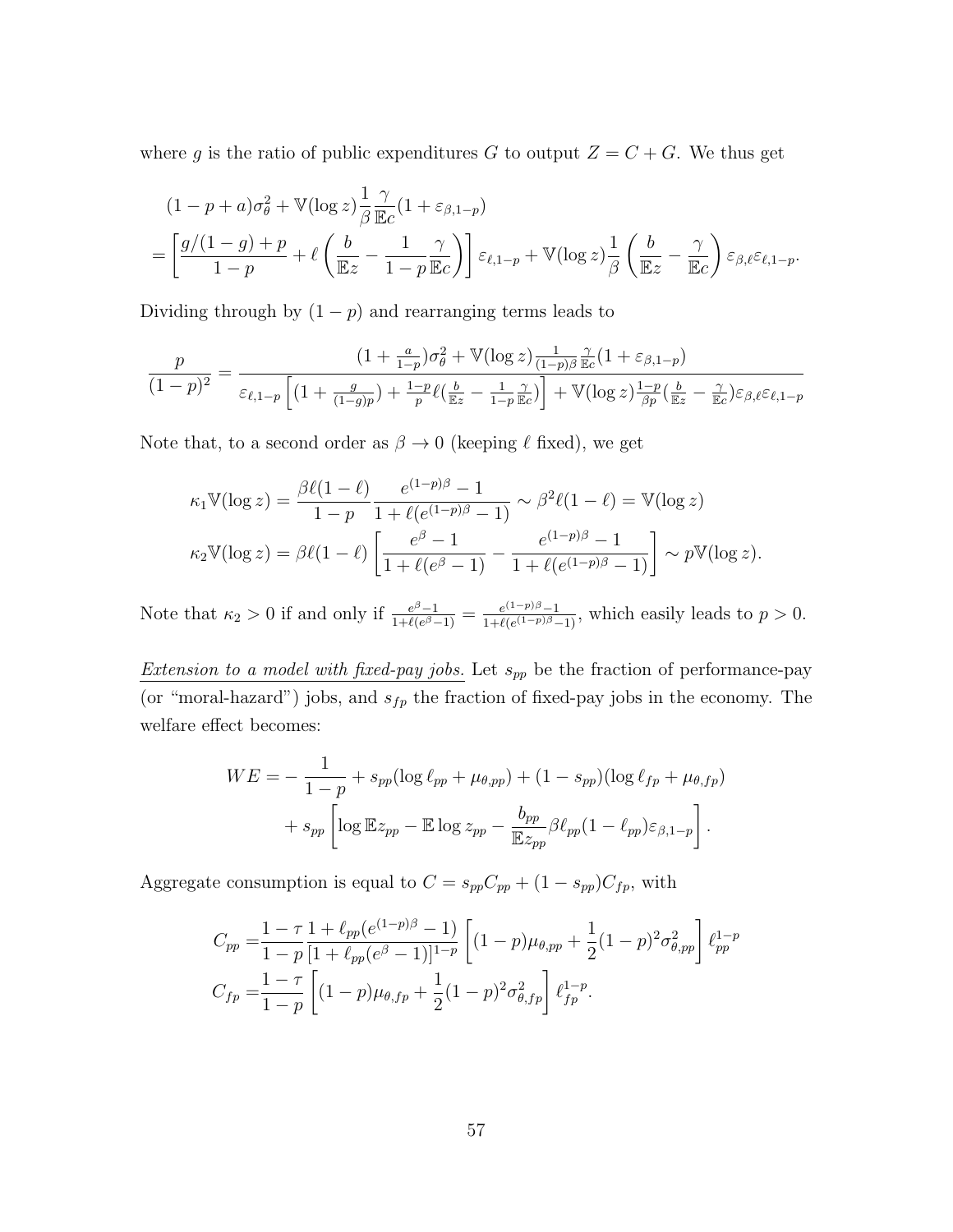The mechanical effect can then be written as

$$
ME = \frac{1}{1-p}C + \left[ -\log \ell_{fp} - \mu_{\theta,fp} - (1-p)\sigma_{\theta,fp}^2 \right] (1 - s_{pp})C_{fp}
$$
  
+ 
$$
\left[ -\frac{\beta \ell_{pp}e^{(1-p)\beta}}{1 + \ell_{pp}(e^{(1-p)\beta} - 1)} + \log(1 + \ell_{pp}(e^{\beta} - 1)) - \log \ell_{pp} - \mu_{\theta,pp} - (1-p)\sigma_{\theta,pp}^2 \right] s_{pp}C_{pp}.
$$

The behavioral effect of the perturbation is equal to

$$
BE = \frac{1}{1-p} \left[ \frac{Z_{fp}}{C_{fp}} - (1-p) \right] \varepsilon_{\ell_{fp},1-p} (1-s_{pp}) C_{fp}
$$

$$
- \frac{1}{1-p} \left[ 1 - \frac{Z_{pp}}{C_{pp}} + (1-p) \frac{\underline{z}_{pp}}{\mathbb{E}z_{pp}} - \frac{c_{pp}}{\mathbb{E}c_{pp}} \right] \varepsilon_{\ell_{pp},1-p} s_{pp} C_{pp}
$$

where  $Z_i$  is the aggregate output of jobs of type i, and  $\mathcal{Z}_{pp}/\mathbb{E}z_{pp}$  and  $\mathcal{C}_{pp}/\mathbb{E}z_{pp}$  are constants defined as above. Finally, the fiscal externalities amount to

$$
FE = \beta \ell_{pp} \left[ \frac{e^{\beta}}{1 + \ell_{pp}(e^{\beta} - 1)} - \frac{e^{(1-p)\beta}}{1 + \ell_{pp}(e^{(1-p)\beta} - 1)} \right] \left[ \varepsilon_{\beta,1-p} + \varepsilon_{\beta,\ell} \varepsilon_{\ell,1-p} \right] s_{pp} C_{pp}.
$$

The optimal rate of progressivity satisfies  $0 = WE + \frac{1}{C}$  $\frac{1}{C}[ME + BE + FE]$ . Using the previous expressions and rearranging terms following the same steps as above leads to

$$
\frac{p}{(1-p)^2} = \frac{\Sigma_{\theta}^2 + \frac{s_{pp}C_{pp}}{C} \kappa_1 (1 + \varepsilon_{\beta,1-p}) \mathbb{V}(\log z_{pp}) - \kappa_4}{E_{\ell,1-p} + \frac{s_{pp}C_{pp}}{C} \ell_{pp} \kappa_3 \varepsilon_{\ell_{pp},1-p} + \frac{s_{pp}C_{pp}}{C} \kappa_2 \varepsilon_{\beta,\ell_{pp}} \varepsilon_{\ell_{pp},1-p} \mathbb{V}(\log z_{pp})}
$$

where we denote the average variance of abilities by

$$
\Sigma_{\theta}^2 = \frac{s_{pp}C_{pp}}{C}\sigma_{\theta,pp}^2 + \frac{(1 - s_{pp})C_{fp}}{C}\sigma_{\theta,fp}^2,
$$

the average labor supply elasticity by

$$
E_{\ell,1-p} = \frac{s_{pp}C_{pp}}{C} \left(1 + \frac{1}{p} \left(\frac{Z_{pp}}{C_{pp}} - 1\right)\right) \varepsilon_{\ell_{pp},1-p} + \frac{(1 - s_{pp})C_{fp}}{C} \left(1 + \frac{1}{p} \left(\frac{Z_{fp}}{C_{fp}} - 1\right)\right) \varepsilon_{\ell_{fp},1-p},
$$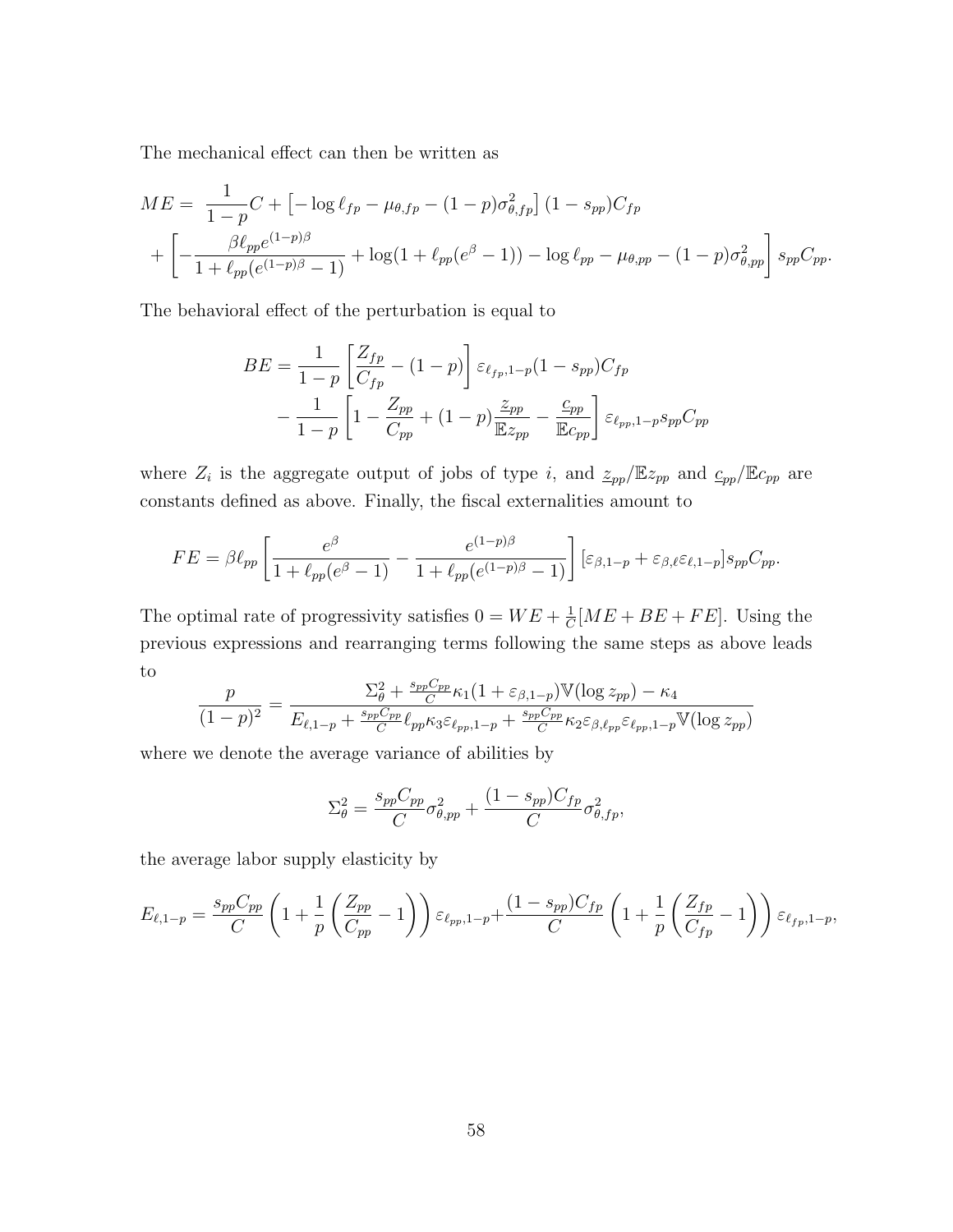the constants  $\kappa_1, \kappa_2, \kappa_3$  by

$$
\kappa_1 = \frac{1}{\beta(1-p)} \left( \frac{\bar{c}_{pp} - \underline{c}_{pp}}{\mathbb{E}c_{pp}} + \frac{1 - \frac{C_{pp}}{C}}{\frac{C_{pp}}{C}} \frac{\bar{z}_{pp} - \underline{z}_{pp}}{\mathbb{E}z_{pp}} \right)
$$

$$
\kappa_2 = \frac{1-p}{\beta p} \left( \frac{\bar{z}_{pp} - \underline{z}_{pp}}{\mathbb{E}z_{pp}} - \frac{\bar{c}_{pp} - \underline{c}_{pp}}{\mathbb{E}c_{pp}} \right)
$$

$$
\kappa_3 = \frac{1-p}{p} \left( \frac{\bar{z}_{pp} - \underline{z}_{pp}}{\mathbb{E}z_{pp}} - \frac{1}{1-p} \frac{\bar{c}_{pp} - \underline{c}_{pp}}{\mathbb{E}c_{pp}} \right)
$$

and the constant  $\kappa_4$  is given by

$$
\kappa_4 = \frac{1}{1-p}(1-s_{pp})\left(1-\frac{C_{fp}}{C}\right)[\mu_{\theta,fp} + \log \ell_{fp}] + \frac{1}{1-p}s_{pp}\left(1-\frac{C_{pp}}{C}\right)\left[\mu_{\theta,pp} + \log \ell_{pp} + \log \frac{\tilde{z}_{pp}}{\mathbb{E}z_{pp}} + \beta \ell_{pp}\frac{\bar{z}_{pp}}{\mathbb{E}z_{pp}}\right].
$$

This concludes the proof. ■

## B Proofs of Section [2](#page-28-0)

Concavity of the Utility of Earnings  $v$ . Our analysis requires that the utility of earnings  $z \mapsto v(z) \equiv u(R(z))$  is concave. It is easy to show that this is equivalent to  $p_1(z)p_2(z) > -\gamma(z)$  where  $\gamma(z) \equiv -\frac{R(z)u''(R(z))}{u'(R(z))}$  is the agent's coefficient of relative risk aversion, and  $p_1(z) \equiv \frac{1-T(z)/z}{1-T'(z)}$  $\frac{(-T(z)/z}{1-T'(z)},\,p_2(z)\equiv\frac{zT''(z)}{1-T'(z)}$  $\frac{zT''(z)}{1-T'(z)}$  are two measures of the local rate of progressivity of the tax schedule: the parameter  $p_1(z)$  is the ratio of the average and marginal retention rates, and  $p_2(z)$  is (minus) the elasticity of the retention rate with respect to income. If the tax schedule has a constant rate of progressivity  $p$ (CRP), these variables are respectively equal to  $\frac{1}{1-p}$  and p. When we characterize the optimal tax schedule within the CRP class, we assume that  $u(c) = \log c$  which implies that  $\gamma(z) = -1$ . It is easy to verify that in this case the above restriction is always satisfied regardless of the value of  $p$ .

**Proof of Lemma [4.](#page-29-0)** Denote the agent's expected utility of effort  $\ell$  by

$$
V(\ell) \equiv (1 - \ell)u(R(\underline{z}(\theta))) + \ell u(R(\underline{z}(\theta), b(\theta))) - h(\ell).
$$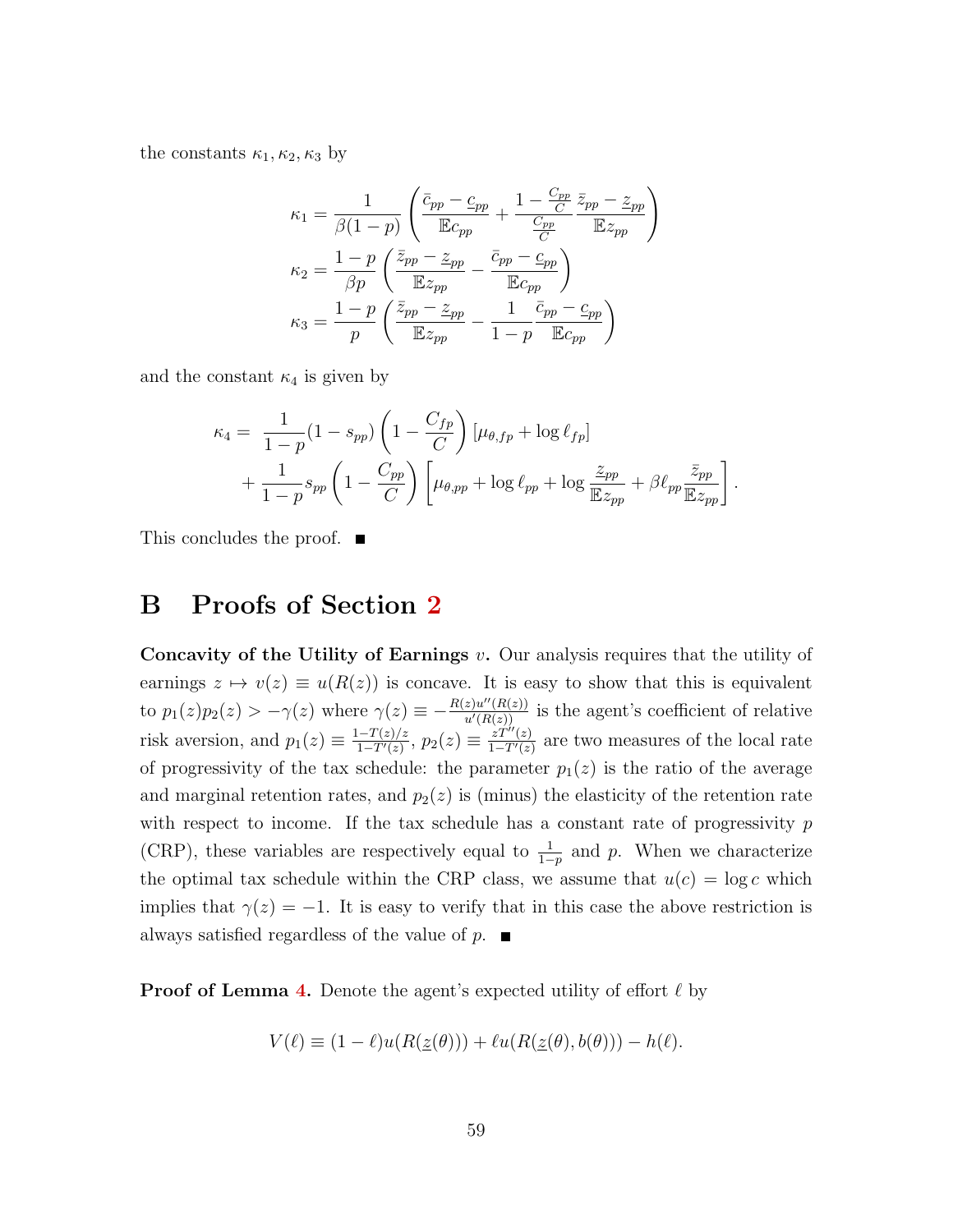The first-order condition reads  $V'(\ell) = 0$ , where

$$
V'(\ell) = u(R(\underline{z}(\theta), b(\theta))) - u(R(\underline{z}(\theta))) - h'(\ell).
$$

We then have

$$
V''(\ell) = -h''(\ell) < 0,
$$

where the inequality follows from the convexity of the disutility of effort. Thus, the agent's problem is concave and, as long as the effort choice is interior, the first-order condition is necessary and sufficient.

Proof of Proposition [2.](#page-29-1) The participation constraint reads:

$$
(1 - \ell)v(\underline{z}, 0) + \ell v(\underline{z}, b) - h(\ell) = U(\theta),
$$

and the local incentive constraint reads:

$$
v(\underline{z},b) - v(\underline{z},0) = h'(\ell).
$$

Solving this linear system of equations for  $v(\underline{z}, 0)$  and  $v(\underline{z}, b)$  as functions of  $\ell$  and  $U(\theta)$ immediately delivers equations [\(16\)](#page-30-1) and [\(17\)](#page-30-2). The optimal effort level  $\ell(\theta)$  maximizes the firm's profit  $\ell\theta$  –  $(\underline{z} + \ell b)$  subject to the participation and incentive constraints, taking the reservation value  $U(\theta)$  as given. The first-order condition reads:

$$
\theta = b + \frac{\partial z}{\partial \ell} + \ell \frac{\partial b}{\partial \ell}.
$$

Applying the implicit function theorem to equations [\(16\)](#page-30-1) and [\(17\)](#page-30-2) leads to

$$
v_1(\underline{z},0)\frac{\partial \underline{z}}{\partial \ell} = -\ell h''(\ell)
$$

and

$$
v_1(\underline{z},b)\frac{\partial \underline{z}}{\partial \ell} + v_2(\underline{z},b)\frac{\partial b}{\partial \ell} = (1-\ell)h''(\ell).
$$

Solving for  $\frac{\partial z}{\partial \ell}$ ,  $\frac{\partial b}{\partial \ell}$  and substituting into the first-order condition yields

$$
\theta = b - \left[1 - \ell \frac{v_1(\underline{z}, b)}{v_2(\underline{z}, b)}\right] \frac{1}{v_1(\underline{z}, 0)} \ell h''(\ell) + \frac{1}{v_2(\underline{z}, b)} \ell (1 - \ell) h''(\ell).
$$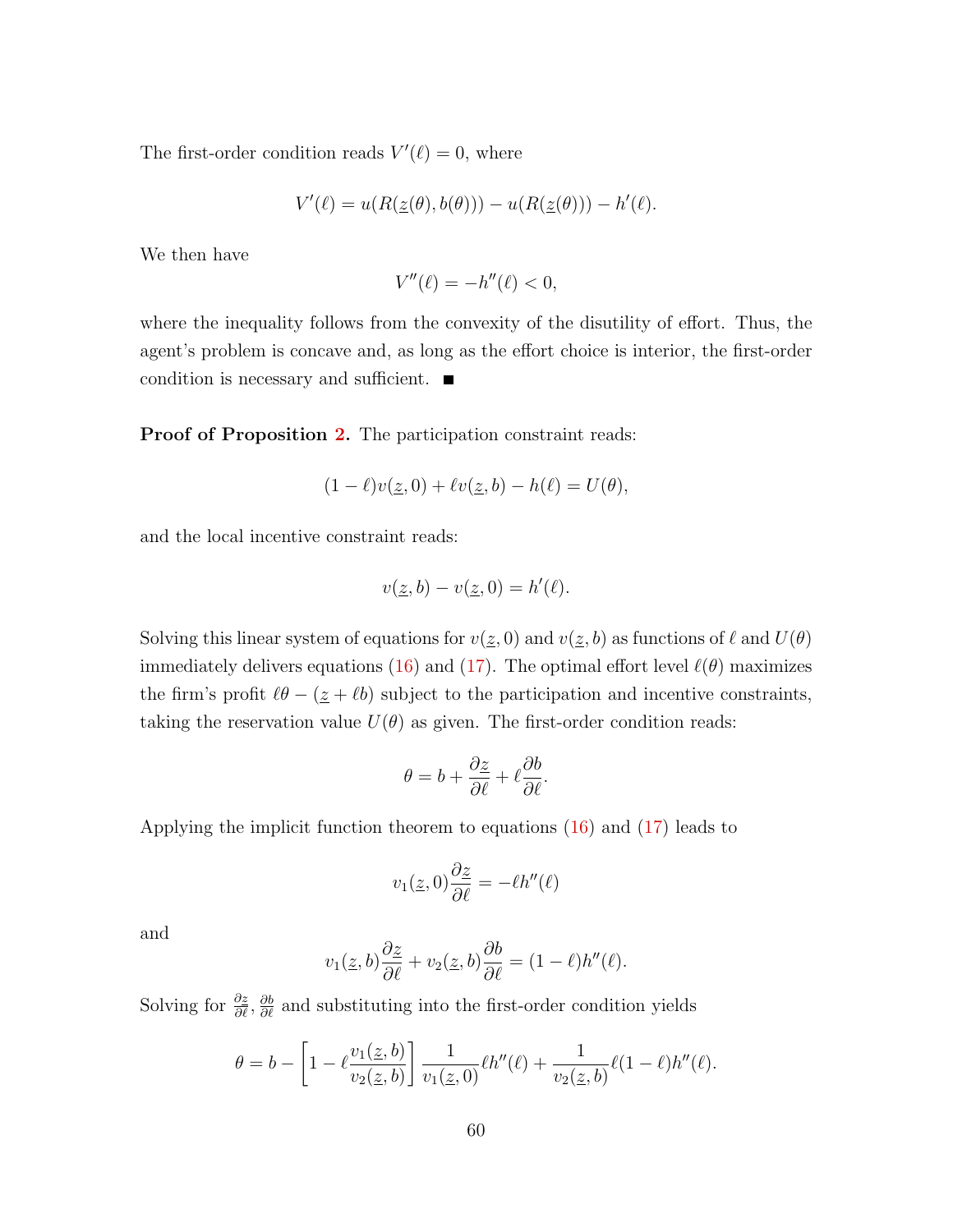Rearranging terms and noting that  $\frac{v_1(z,b)}{v_2(z,b)} = \frac{R_1(z,b)}{R_2(z,b)}$  $\frac{R_1(\mathcal{Z},b)}{R_2(\mathcal{Z},b)}$  leads to equation [\(18\)](#page-30-3). Finally, the zero-profit condition  $\underline{z} + \ell \underline{b} = \ell \theta$  pins down the equilibrium reservation utility  $U(\theta)$ .

### B.1 Incidence and Optimal Taxation on Total Earnings

**Proof of Lemma [5.](#page-30-0)** Suppose that the tax system is over total earnings, so that  $R(\underline{z}, b) \equiv R(\overline{z} + b)$  for all  $b \ge 0$ . Equations [\(16\)](#page-30-1) and [\(17\)](#page-30-2), which characterize the equilibrium base pay and bonus for a given a recommended effort level  $\ell$  and reservation utility  $U(\theta)$ , can then be rewritten as:

$$
u(R(\underline{z})) - h(\ell) = U(\theta) - \ell h'(\ell)
$$
  

$$
u(R(\overline{z})) - h(\ell) = U(\theta) + (1 - \ell)h'(\ell).
$$

Consider a reform  $\delta \hat{R} : \mathbb{R}_+ \to \mathbb{R}_+$  of the tax schedule, where  $\delta \in \mathbb{R}$ . Denote by  $\hat{\underline{z}}$ and  $\hat{\bar{z}}$  the Gateaux derivatives of base pay and high-performance pay following this reform, and by  $\ell$  and  $\bar{U}$  those of labor effort and reservation utility. To a first order as  $\delta \to 0$ , the values of  $\hat{z}$  and  $\hat{z}$  are the solution to the following system:

$$
u[R(\underline{z} + \delta \hat{\underline{z}}) + \delta \hat{R}(\underline{z})] - h(\ell + \delta \hat{\ell}) = U(\theta) + \delta \hat{U} - (\ell + \delta \hat{\ell})h'(\ell + \delta \hat{\ell})
$$
  

$$
u[R(\overline{z} + \delta \hat{\overline{z}}) + \delta \hat{R}(\overline{z})] - h(\ell + \delta \hat{\ell}) = U(\theta) + \delta \hat{U} + (1 - \ell - \delta \hat{\ell})h'(\ell + \delta \hat{\ell}).
$$

Linearizing this system around the initial equilibrium leads to

$$
u'(R(\underline{z}))\hat{R}(\underline{z}) + R'(\underline{z})u'(R(\underline{z}))\hat{\underline{z}} - h'(\ell)\hat{\ell} = \hat{U} - [h'(\ell) + \ell h''(\ell)]\hat{\ell}
$$
  

$$
u'(R(\overline{z}))\hat{R}(\overline{z}) + R'(\overline{z})u'(R(\overline{z}))\hat{\overline{z}} - h'(\ell)\hat{\ell} = \hat{U} + [-h'(\ell) + (1 - \ell)h''(\ell)]\hat{\ell}.
$$

Rearranging terms and noting that  $R'u' = v'$  leads to equations [\(19\)](#page-30-4) and [\(20\)](#page-30-5).

**Proof of Lemma [6.](#page-31-0)** The perturbed free-entry condition reads:

$$
(\underline{z} + \delta \hat{\underline{z}}) + (\ell + \delta \hat{\ell})(b + \delta \hat{b}) = \theta(\ell + \delta \hat{\ell}).
$$

Linearizing this system around the initial equilibrium as  $\delta \to 0$  leads to  $\hat{z}+\ell\hat{b}+b\hat{\ell}=\theta\hat{\ell}$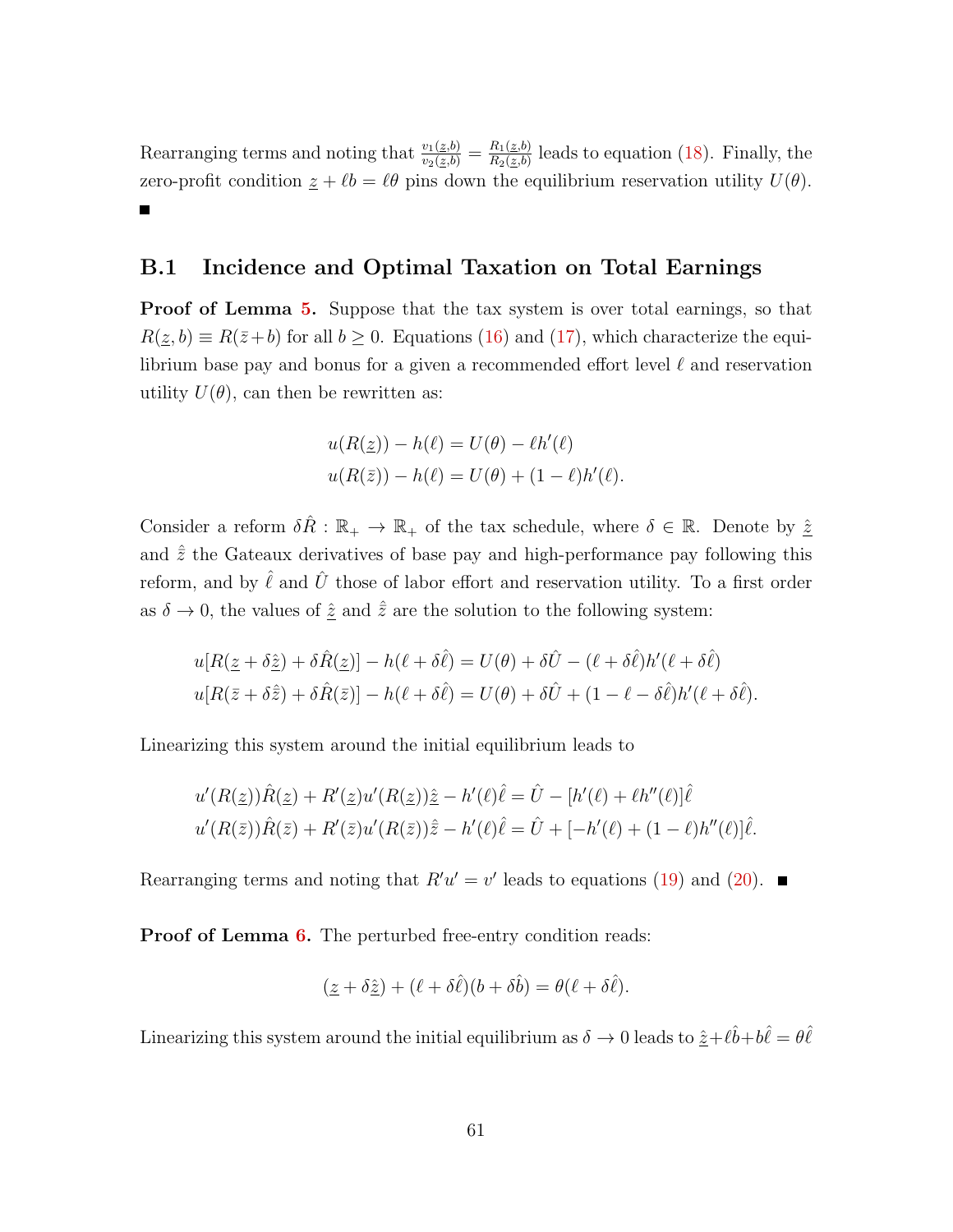or, since  $\hat{b} = \hat{\bar{z}} - \hat{\underline{z}}$ ,

$$
(1 - \ell)\hat{\underline{z}} + \ell \hat{\overline{z}} = (\theta - b)\hat{\ell}.
$$

Substituting expressions  $(19)$  and  $(20)$  into this equation and rearranging terms, we obtain

$$
\begin{aligned} \left[\frac{1-\ell}{v'(\underline{z})} + \frac{\ell}{v'(\bar{z})}\right] \hat{U} &= & \frac{1-\ell}{R'(\underline{z})} \hat{R}(\underline{z}) + \frac{\ell}{R'(\bar{z})} \hat{R}(\bar{z}) \\ &+ \left[\theta - b - \left(\frac{1}{v'(\bar{z})} - \frac{1}{v'(\underline{z})}\right) \ell(1-\ell)h''(\ell)\right] \hat{\ell}. \end{aligned}
$$

But the first-order condition for labor effort [\(18\)](#page-30-3) when taxes are levied on total earnings can be written as

<span id="page-63-1"></span>
$$
\theta = b + \left[\frac{1}{v'(\bar{z})} - \frac{1}{v'(\bar{z})}\right] \ell(1-\ell)h''(\ell). \tag{35}
$$

Thus, the Gateaux derivative of expected utility is given by

$$
\hat{U} = \frac{(1-\ell)\frac{\hat{R}(z)}{R'(z)} + \ell \frac{\hat{R}(\bar{z})}{R'(\bar{z})}}{(1-\ell)\frac{1}{v'(z)} + \ell \frac{1}{v'(\bar{z})}},
$$

which is equal to expression  $(21)$ .

<span id="page-63-0"></span>Lemma 8 Suppose that the initial tax schedule is piecewise linear. The effect of a tax reform  $\hat{R}$  on labor effort  $\ell$  is given by:

<span id="page-63-2"></span>
$$
\frac{\hat{\ell}}{\ell} = \varepsilon_{\ell, R'(z)} \frac{\hat{R}'(z)}{R'(z)} + \varepsilon_{\ell, R'(z)} \frac{\hat{R}'(\bar{z})}{R'(\bar{z})} + \varepsilon_{\ell, R(z)} \frac{\hat{R}(z)}{R'(z)z} + \varepsilon_{\ell, R(\bar{z})} \frac{\hat{R}(\bar{z})}{R'(\bar{z})\bar{z}} \tag{36}
$$

where the elasticities of labor effort with respect to the marginal tax rates at  $\underline{z}$  and  $\overline{z}$ are respectively given by:

$$
\varepsilon_{\ell,R'(z)} = -\frac{1}{D} \left( \frac{\ell b}{\underline{z}} \varepsilon_{in} \right) \quad \text{and} \quad \varepsilon_{\ell,R'(z)} = \frac{1}{D} \left( \frac{\ell b}{\underline{z}} \varepsilon_{in} + 1 \right)
$$

and the elasticities of labor effort with respect to the average tax rates at  $\underline{z}$  and  $\overline{z}$  are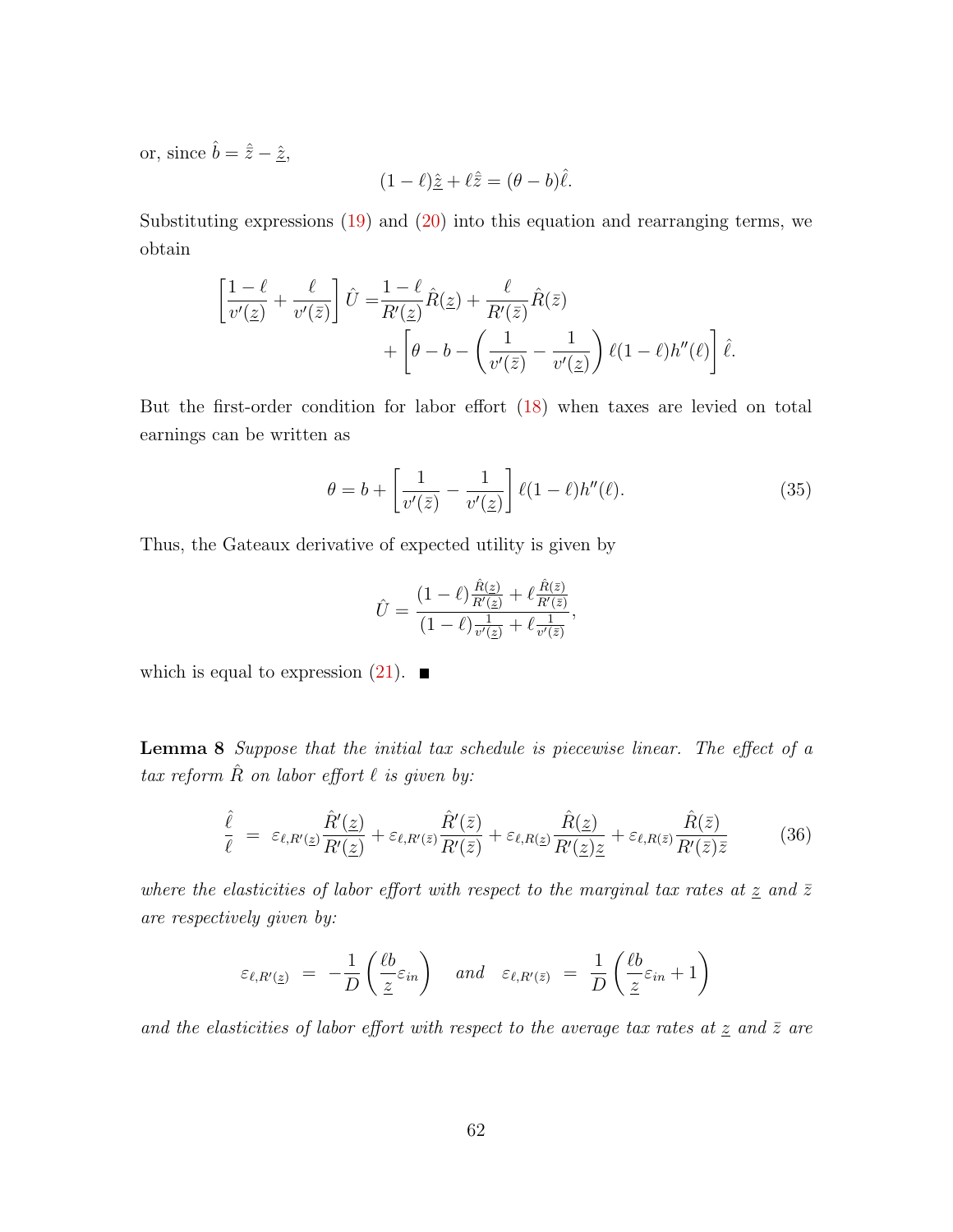respectively given by:

$$
\varepsilon_{\ell,R(\underline{z})} = -\frac{1}{D} \left( 1 - \varepsilon_{out} + \frac{(1-\ell)\underline{z}}{\mathbb{E}[1/v']} E \right) \quad and \quad \varepsilon_{\ell,R(\overline{z})} = -\frac{1}{D} \left( -\varepsilon_{out} + \frac{(1-\ell)\underline{z}}{\mathbb{E}[1/v']} E \right),
$$

where we denote:

$$
D \equiv -\frac{\ell^2}{\underline{z}} \frac{\partial^2 \Pi(\theta)}{\partial \ell^2} > 0 \quad and \quad E \equiv \left(\frac{\ell b}{\underline{z}} \varepsilon_{in} + 1\right) \frac{-u''(\bar{c})}{(u'(\bar{c}))^2} - \left(\frac{\ell b}{\underline{z}} \varepsilon_{in}\right) \frac{-u''(\underline{c})}{(u'(\underline{c}))^2}.
$$

In particular, if the utility function u is logarithmic, then we have  $E = 1$  and  $\varepsilon_{\ell,R(\bar{z})}$ 0 if and only if  $R'(\underline{z}) > \frac{R(\underline{z})}{z}$  $\frac{(\underline{z})}{\underline{z}}$  .

Proof of Lemma [8.](#page-63-0) The first-order condition  $(35)$  for labor effort, expressed at the perturbed tax schedule and to a first order as  $\delta \to 0$ , reads:

$$
\theta = b + \delta \hat{b} + \left[ \frac{1}{[R'(\bar{z}) + \delta(\hat{R}'(\bar{z}) + R''(\bar{z})\hat{\bar{z}})]u'[R(\bar{z}) + \delta(\hat{R}(\bar{z}) + R'(\bar{z})\hat{\bar{z}})]} - \frac{1}{[R'(\underline{z}) + \delta(\hat{R}'(\underline{z}) + R''(\underline{z})\hat{\bar{z}})]u'[R(\underline{z}) + \delta(\hat{R}(\underline{z}) + R'(\underline{z})\hat{\bar{z}})]} \right] \times (\ell + \delta \hat{\ell})(1 - \ell - \delta \hat{\ell})h''(\ell + \delta \hat{\ell}).
$$

Suppose for simplicity that the tax schedule is piecewise linear, so that  $R''(\underline{z}) =$  $R''(\bar{z}) = 0$ . A first-order Taylor expansion of this expression around the initial equilibrium leads to

$$
0 = \left[\frac{\ell(1-\ell)h''(\ell)}{R'(\underline{z})u'(R(\underline{z}))}\right] \frac{\hat{R}'(\underline{z})}{R'(\underline{z})} - \left[\frac{\ell(1-\ell)h''(\ell)}{R'(\overline{z})u'(R(\overline{z}))}\right] \frac{\hat{R}'(\overline{z})}{R'(\overline{z})} + \left[\frac{\ell(1-\ell)h''(\ell)}{u'(R(\underline{z}))} \frac{u''(R(\underline{z}))}{u'(R(\underline{z}))}\right] \frac{\hat{R}(\underline{z})}{R'(\underline{z})} - \left[\frac{\ell(1-\ell)h''(\ell)}{u'(R(\overline{z}))} \frac{u''(R(\overline{z}))}{u'(R(\overline{z}))}\right] \frac{\hat{R}(\overline{z})}{R'(\overline{z})} + \left[\frac{\ell(1-\ell)h''(\ell)}{u'(R(\underline{z}))} \frac{u''(R(\underline{z}))}{u'(R(\underline{z}))}\right] \hat{\underline{z}} - \left[\frac{\ell(1-\ell)h''(\ell)}{u'(R(\overline{z}))} \frac{u''(R(\overline{z}))}{u'(R(\overline{z}))}\right] \hat{\underline{z}} + \hat{b} + \ell(1-\ell)h''(\ell) \left(\frac{1}{R'(\overline{z})u'(R(\overline{z}))} - \frac{1}{R'(\underline{z})u'(R(\underline{z}))}\right) \left(\frac{1-2\ell}{1-\ell} + \frac{\ell h'''(\ell)}{h''(\ell)}\right) \frac{\hat{\ell}}{\ell}.
$$

Recall that, by the first-order condition for effort [\(35\)](#page-63-1) and the zero-profit condition [\(4\)](#page-11-0),

$$
\left[\frac{1}{R'(\bar{z})u'(R(\bar{z}))}-\frac{1}{R'(\underline{z})u'(R(\underline{z}))}\right]\ell(1-\ell)h''(\ell)=\theta-b=\frac{\underline{z}}{\ell}.
$$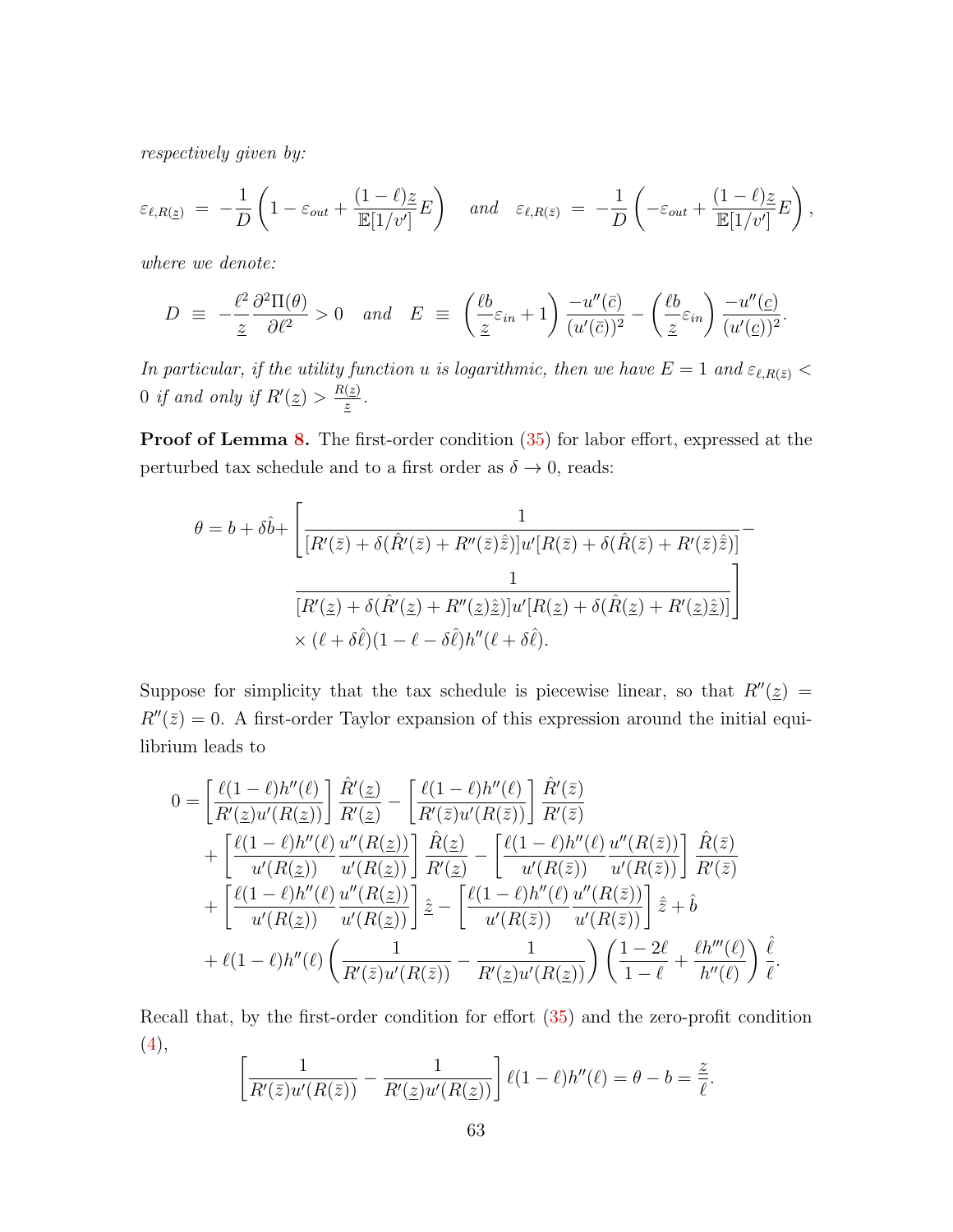Moreover, we saw that

$$
\hat{z} = -\frac{\frac{\ell}{v'(\bar{z})}}{\frac{1-\ell}{v'(\bar{z})} + \frac{\ell}{v'(\bar{z})}} \frac{\hat{R}(\underline{z})}{R'(\underline{z})} + \frac{\frac{\ell}{v'(\underline{z})}}{\frac{1-\ell}{v'(\bar{z})} + \frac{\ell}{v'(\bar{z})}} \frac{\hat{R}(\bar{z})}{R'(\bar{z})} - \frac{\ell}{1-\ell} \frac{\ell(1-\ell)h''(\ell)}{v'(\underline{z})} \frac{\hat{\ell}}{\ell}
$$

and

$$
\hat{\bar{z}} = \frac{\frac{1-\ell}{v'(\bar{z})}}{\frac{1-\ell}{v'(\bar{z})} + \frac{\ell}{v'(z)}} \frac{\hat{R}(\underline{z})}{R'(\underline{z})} - \frac{\frac{1-\ell}{v'(\underline{z})}}{\frac{1-\ell}{v'(\underline{z})} + \frac{\ell}{v'(\bar{z})}} \frac{\hat{R}(\bar{z})}{R'(\bar{z})} + \frac{\ell(1-\ell)h''(\ell)}{v'(\bar{z})} \frac{\hat{\ell}}{\ell}
$$

and hence

$$
\hat{b} = \frac{\frac{1}{v'(\bar{z})}}{\frac{1-\ell}{v'(\bar{z})} + \frac{\ell}{v'(\bar{z})}} \frac{\hat{R}(\underline{z})}{R'(\underline{z})} - \frac{\frac{1}{v'(\underline{z})}}{\frac{1-\ell}{v'(\bar{z})} + \frac{\ell}{v'(\bar{z})}} \frac{\hat{R}(\bar{z})}{R'(\bar{z})} + \left[\frac{\underline{z}}{\ell} + \frac{\ell h''(\ell)}{v'(\underline{z})}\right] \frac{\hat{\ell}}{\ell}.
$$

We thus obtain

$$
D\frac{\hat{\ell}}{\ell} = -\frac{\ell}{\underline{z}} \left[ \frac{\ell(1-\ell)h''(\ell)}{R'(\underline{z})u'(R(\underline{z}))} \right] \frac{\hat{R}'(\underline{z})}{R'(\underline{z})} + \frac{\ell}{\underline{z}} \left[ \frac{\ell(1-\ell)h''(\ell)}{R'(\overline{z})u'(R(\overline{z}))} \right] \frac{\hat{R}'(\overline{z})}{R'(\overline{z})}
$$
  

$$
- \frac{\ell}{\underline{z}} \left[ \frac{\frac{1-\ell}{R'(\overline{z})u'(R(\overline{z}))} + \left( \frac{u''(R(\underline{z}))}{R'(\underline{z})(u'(R(\underline{z})))^3} - \frac{u''(R(\overline{z}))}{R'(\overline{z})(u'(R(\overline{z})))^3} \right) \ell(1-\ell)h''(\ell) \right]
$$

$$
+ \frac{\ell}{\underline{z}} \left[ \frac{\frac{1}{R'(\underline{z})u'(R(\underline{z}))} - \left( \frac{u''(R(\underline{z}))}{R'(\underline{z})(u'(R(\underline{z})))} - \frac{u''(R(\overline{z}))}{R'(\overline{z})(u'(R(\overline{z})))} \right) \ell(1-\ell)h''(\ell) \right]
$$

$$
+ \frac{\ell}{\underline{z}} \left[ \frac{\frac{1}{R'(\underline{z})u'(R(\underline{z}))} - \left( \frac{u''(R(\underline{z}))}{R'(\underline{z})(u'(R(\underline{z})))^3} - \frac{u''(R(\overline{z}))}{R'(\overline{z})(u'(R(\overline{z})))^3} \right) \ell(1-\ell)h''(\ell) \right]
$$

$$
+ \frac{\hat{\ell}}{\underline{z}} \left[ \frac{\ell}{R'(\underline{z})u'(R(\underline{z}))} - \left( \frac{u''(R(\underline{z}))}{R'(\underline{z})(u'(R(\underline{z}))} + \frac{\ell}{R'(\overline{z})u'(R(\overline{z}))} \right) \ell(1-\ell)h''(\ell) \right]
$$

where

$$
D = \frac{1 - 2\ell}{1 - \ell} + \frac{\ell h'''(\ell)}{h''(\ell)} + \ell h''(\ell) \times
$$
  
+ 
$$
\left(\frac{\ell}{\underline{z}} \frac{1 - \ell}{R'(\overline{z})u'(R(\overline{z}))} + \frac{\ell}{\underline{z}} \frac{\ell}{R'(\underline{z})u'(R(\underline{z}))} - \frac{\ell \frac{u''(R(\underline{z}))}{R'(\underline{z})(u'(R(\underline{z})))^3} + (1 - \ell) \frac{u''(R(\overline{z}))}{R'(\overline{z})(u'(R(\overline{z})))^3}}{h''(\overline{z})u'(R(\overline{z}))} \right).
$$

Now, recall that the firm's profit is equal to  $\Pi(\theta) = \ell\theta - \underline{z} - \ell b$ . Thus, we can write

$$
\frac{\partial \Pi(\theta)}{\partial \ell} = \theta - b - \frac{\partial z}{\partial \ell} - \ell \frac{\partial b}{\partial \ell} \n= \theta - b - \left[ \frac{1}{R'(\bar{z})u'(R(\bar{z}))} - \frac{1}{R'(\bar{z})u'(R(\bar{z}))} \right] \ell(1 - \ell)h''(\ell).
$$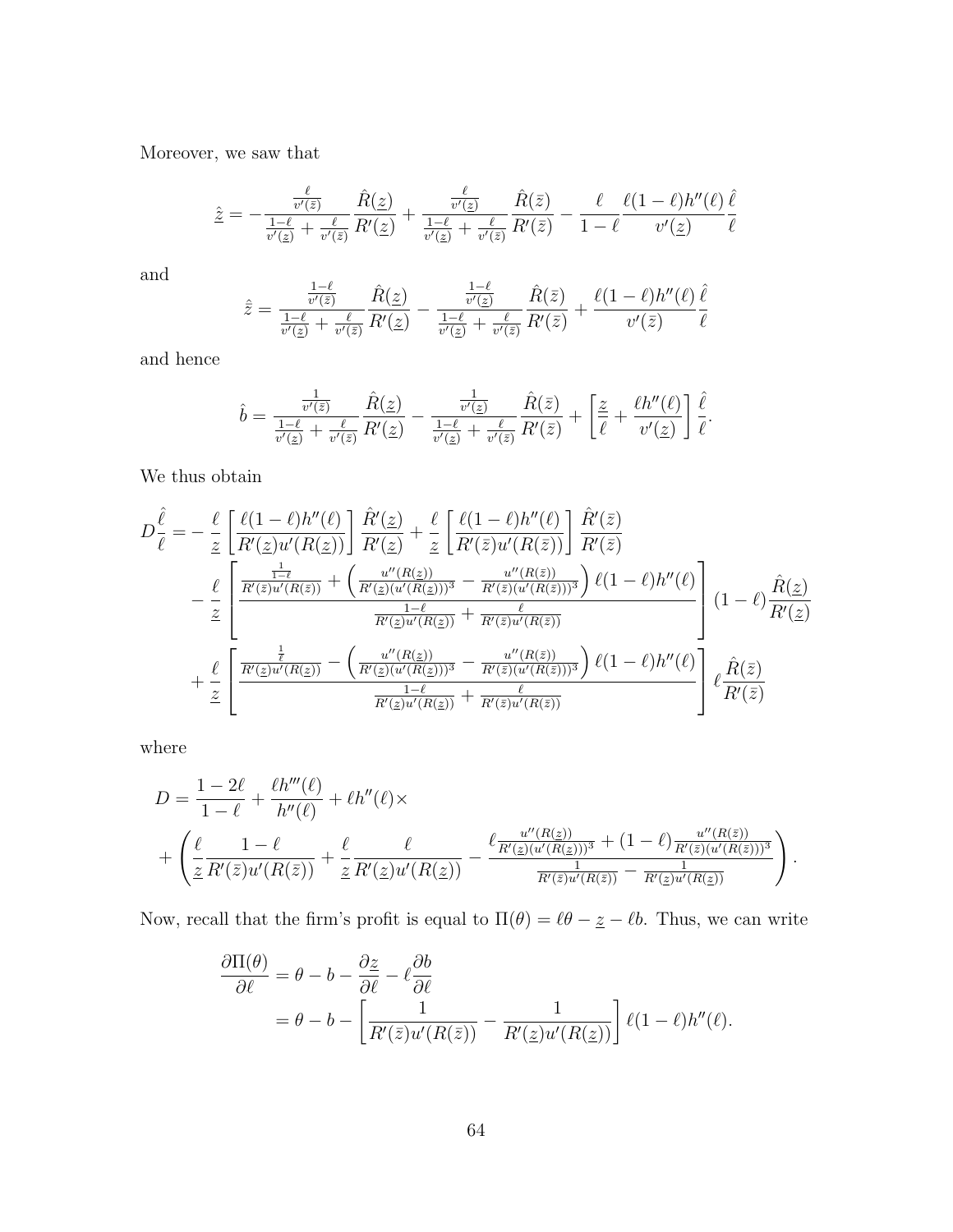The second-order condition to the firm's maximization problem reads:

<span id="page-66-0"></span>
$$
\frac{\partial^2 \Pi(\theta)}{\partial \ell^2} \le 0. \tag{37}
$$

Differentiating the previous expression leads to

$$
\frac{\partial^2 \Pi(\theta)}{\partial \ell^2} = -\frac{\partial b}{\partial \ell} - \left[ \frac{u''(R(\underline{z}))}{(u'(R(\underline{z})))^2} \frac{\partial \underline{z}}{\partial \ell} - \frac{u''(R(\overline{z}))}{(u'(R(\overline{z})))^2} \frac{\partial \overline{z}}{\partial \ell} \right] \ell(1-\ell)h''(\ell) \n- \frac{1}{\ell} \left[ \frac{1}{R'(\overline{z})u'(R(\overline{z}))} - \frac{1}{R'(\underline{z})u'(R(\underline{z}))} \right] \left[ \frac{1-2\ell}{1-\ell} + \frac{\ell h'''(\ell)}{h''(\ell)} \right] \ell(1-\ell)h''(\ell).
$$

But recall that

$$
\frac{\partial z}{\partial \ell} = -\frac{\ell h''(\ell)}{R'(\underline{z})u'(R(\underline{z}))} \text{ and } \frac{\partial b}{\partial \ell} = \left[\frac{1-\ell}{R'(\overline{z})u'(R(\overline{z}))} + \frac{\ell}{R'(\underline{z})u'(R(\underline{z}))}\right]h''(\ell).
$$

Hence, we obtain

$$
-\frac{\ell^2}{\underline{z}}\frac{\partial^2\Pi(\theta)}{\partial\ell^2} = \frac{1-2\ell}{1-\ell} + \frac{\ell h'''(\ell)}{h''(\ell)} + \ell h''(\ell) \times
$$

$$
\left(\frac{\ell}{\underline{z}}\frac{1-\ell}{R'(\overline{z})u'(R(\overline{z}))} + \frac{\ell}{\underline{z}}\frac{\ell}{R'(\underline{z})u'(R(\underline{z}))} - \frac{\ell \frac{u''(R(\underline{z}))}{R'(\underline{z})(u'(R(\underline{z})))^3} + (1-\ell) \frac{u''(R(\overline{z}))}{R'(\overline{z})(u'(R(\overline{z})))^3}}{\frac{1}{R'(\overline{z})u'(R(\overline{z}))} - \frac{1}{R'(\underline{z})u'(R(\underline{z}))}}\right).
$$

where we used again equation [\(35\)](#page-63-1) with  $\theta - b = \frac{z}{\ell}$ . We can therefore rewrite the Gateaux derivative of labor effort as

$$
\begin{split}\n&\left(-\ell \frac{\partial^2 \Pi(\theta)}{\partial \ell^2}\right) \frac{\hat{\ell}}{\ell} = -\left[\frac{\ell(1-\ell)h''(\ell)}{R'(z)u'(R(z))}\right] \frac{\hat{R}'(z)}{R'(z)} + \left[\frac{\ell(1-\ell)h''(\ell)}{R'(z)u'(R(z))}\right] \frac{\hat{R}'(\bar{z})}{R'(\bar{z})} \\
&- \left[\frac{\frac{1}{R'(\bar{z})u'(R(\bar{z}))} + \left(\frac{u''(R(z))}{R'(z)u'(R(z)))^3} - \frac{u''(R(\bar{z}))}{R'(\bar{z})(u'(R(\bar{z})))^3}\right) \ell(1-\ell)h''(\ell)}{\frac{1-\ell}{R'(\bar{z})u'(R(\bar{z}))} + \frac{\ell}{R'(\bar{z})u'(R(\bar{z}))}}\right] (1-\ell) \frac{\hat{R}(z)}{R'(z)} \\
&+ \left[\frac{\frac{1}{\ell}}{\frac{R'(z)u'(R(z))}{R'(\bar{z})(u'(R(z)))^3} - \frac{u''(R(\bar{z}))}{R'(\bar{z})(u'(R(\bar{z})))^3}\right) \ell(1-\ell)h''(\ell)}{\frac{1-\ell}{R'(\bar{z})u'(R(\bar{z}))} + \frac{\ell}{R'(\bar{z})u'(R(\bar{z}))}}\right] \ell \frac{\hat{R}(\bar{z})}{R'(\bar{z})}\n\end{split}
$$

where, by condition [\(37\)](#page-66-0), the term multiplying  $\hat{\ell}/\ell$  in the left hand side is positive.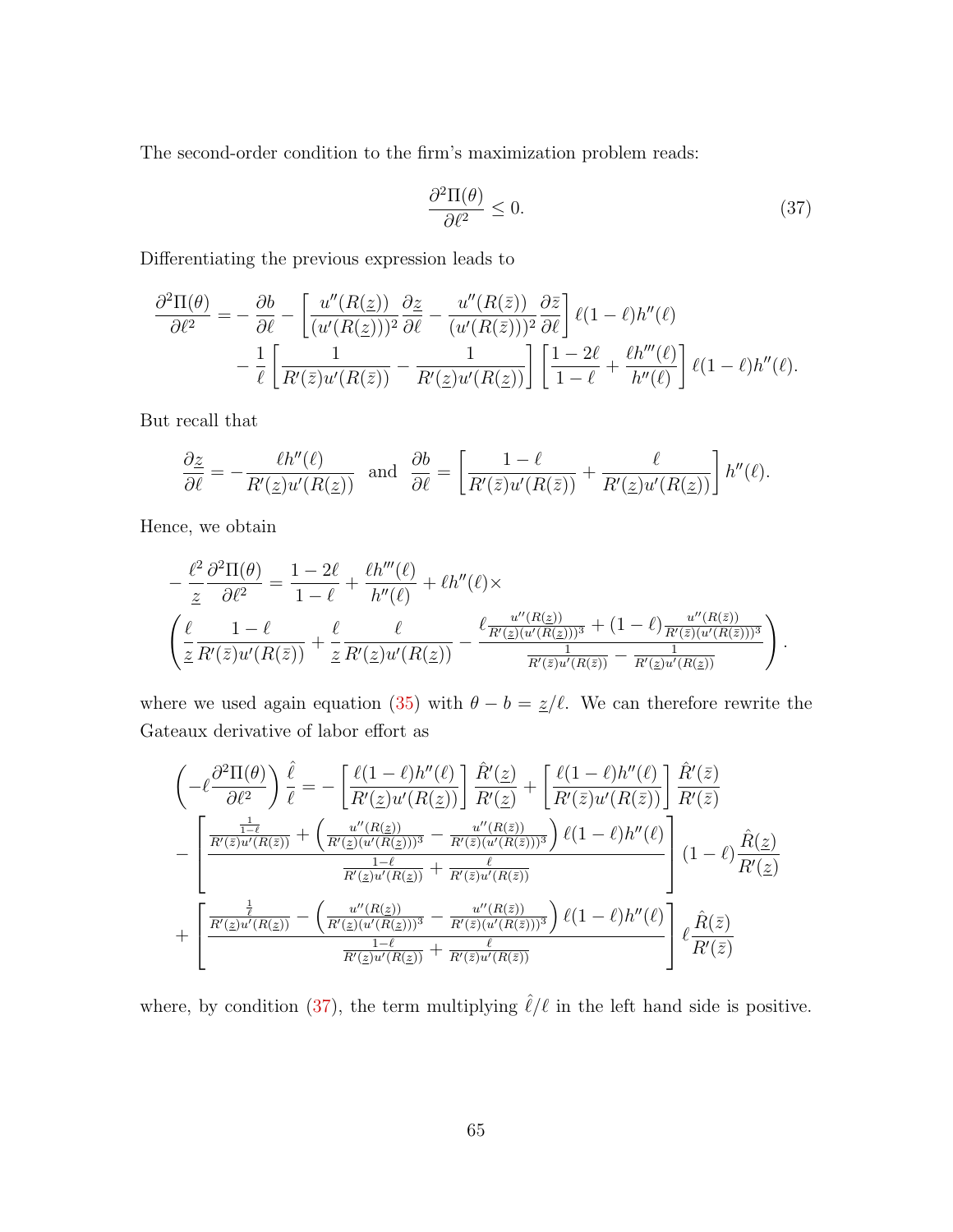Using the definition of  $\varepsilon_{out}$ , and noting that

$$
\frac{\ell b}{\underline{z}} \varepsilon_{in} = \frac{\ell}{\underline{z}} \frac{\ell(1-\ell)h''(\ell)}{v'(z)} \quad \text{and} \quad \frac{\ell b}{\underline{z}} \varepsilon_{in} + 1 = \frac{\ell}{\underline{z}} \frac{\ell(1-\ell)h''(\ell)}{v'(\overline{z})},
$$

leads to equation [\(36\)](#page-63-2). Note finally that if the utility function is logarithmic, this expression simplifies to:

$$
\begin{split}\n&\left(-\frac{\ell^2}{\underline{z}}\frac{\partial^2\Pi(\theta)}{\partial\ell^2}\right)\frac{\hat{\ell}}{\ell} = -\left[\frac{\frac{R(\underline{z})}{R'(\underline{z})}}{\frac{R(\overline{z})}{R'(\underline{z})}-\frac{R(\underline{z})}{R'(\underline{z})}}\right]\frac{\hat{R}'(\underline{z})}{R'(\underline{z})} + \left[\frac{\frac{R(\overline{z})}{R'(\overline{z})}}{\frac{R(\overline{z})}{R'(\overline{z})}-\frac{R(\underline{z})}{R'(\underline{z})}}\right]\frac{\hat{R}'(\overline{z})}{R'(\overline{z})} \\
&-\left[\frac{\frac{\ell}{1-\ell}\frac{R(\overline{z})}{\underline{z}R'(\overline{z})}+1}{(1-\ell)\frac{R(\underline{z})}{R'(\underline{z})}+\ell\frac{R(\overline{z})}{R'(\overline{z})}}\right](1-\ell)\frac{\hat{R}(\underline{z})}{R'(\underline{z})} - \left[\frac{1-\frac{R(\underline{z})}{\underline{z}R'(\underline{z})}}{(1-\ell)\frac{R(\underline{z})}{R'(\underline{z})}+\ell\frac{R(\overline{z})}{R'(\overline{z})}}\right]\ell\frac{\hat{R}(\overline{z})}{R'(\overline{z})}.\n\end{split}
$$

where we used again equation  $(35)$ . This concludes the proof.

Extension to a locally nonlinear baseline tax schedule. Accounting for the terms involving  $R''$  in the above Taylor expansion leads to the following more general expression for the response of labor effort to tax reforms:

$$
D'\frac{\hat{\ell}}{\ell} = -\frac{\ell}{\underline{z}} \left[ \frac{\ell(1-\ell)h''(\ell)}{R'(\underline{z})u'(R(\underline{z}))} \right] \frac{\hat{R}'(\underline{z})}{R'(\underline{z})} + \frac{\ell}{\underline{z}} \left[ \frac{\ell(1-\ell)h''(\ell)}{R'(\bar{z})u'(R(\bar{z}))} \right] \frac{\hat{R}'(\bar{z})}{R'(\bar{z})}
$$

$$
- \frac{\ell}{\underline{z}} \left[ \frac{A \cdot \frac{1}{R'(\bar{z})u'(R(\bar{z}))} + \left( \frac{u''(R(\underline{z}))}{R'(\underline{z})(u'(R(\underline{z})))^3} - \frac{u''(R(\underline{z}))}{R'(\bar{z})(u'(R(\underline{z})))^3} \right) \ell(1-\ell)h''(\ell)}{h'(\underline{z})u'(R(\underline{z}))} \right] (1-\ell) \frac{\hat{R}(\underline{z})}{R'(\underline{z})}
$$

$$
+ \frac{\ell}{\underline{z}} \left[ \frac{A \cdot \frac{1}{R'(\underline{z})u'(R(\underline{z}))} - \left( \frac{u''(R(\underline{z}))}{R'(\underline{z})(u'(R(\underline{z})))^3} - \frac{u''(R(\underline{z}))}{R'(\bar{z})(u'(R(\underline{z})))^3} \right) \ell(1-\ell)h''(\ell)}{h'(\underline{z})u'(R(\underline{z}))} \right] \ell \frac{\hat{R}(\bar{z})}{R'(\bar{z})}
$$

where we denote

$$
D' = \frac{1 - 2\ell}{1 - \ell} + \frac{\ell h'''(\ell)}{h''(\ell)} - \frac{\frac{\ell}{(R'(\underline{z}))^3 (u'(R(\underline{z})))^2} + \frac{R''(\overline{z})}{(R'(\overline{z}))^3 (u'(R(\overline{z})))^2}}{\frac{1}{R'(\overline{z}) u'(R(\overline{z}))} - \frac{1}{R'(\underline{z}) u'(R(\overline{z}))}} + \ell h''(\ell) \times + \left( \frac{\ell}{\underline{z}} \frac{1 - \ell}{R'(\overline{z}) u'(R(\overline{z}))} + \frac{\ell}{\underline{z}} \frac{\ell}{R'(\underline{z}) u'(R(\underline{z}))} - \frac{\ell \frac{u''(R(\underline{z}))}{R'(\underline{z})(u'(R(\underline{z})))^3} + (1 - \ell) \frac{u''(R(\overline{z}))}{R'(\overline{z})(u'(R(\overline{z})))^3}}{\frac{1}{R'(\overline{z}) u'(R(\overline{z}))} - \frac{1}{R'(\underline{z}) u'(R(\underline{z}))}} \right),
$$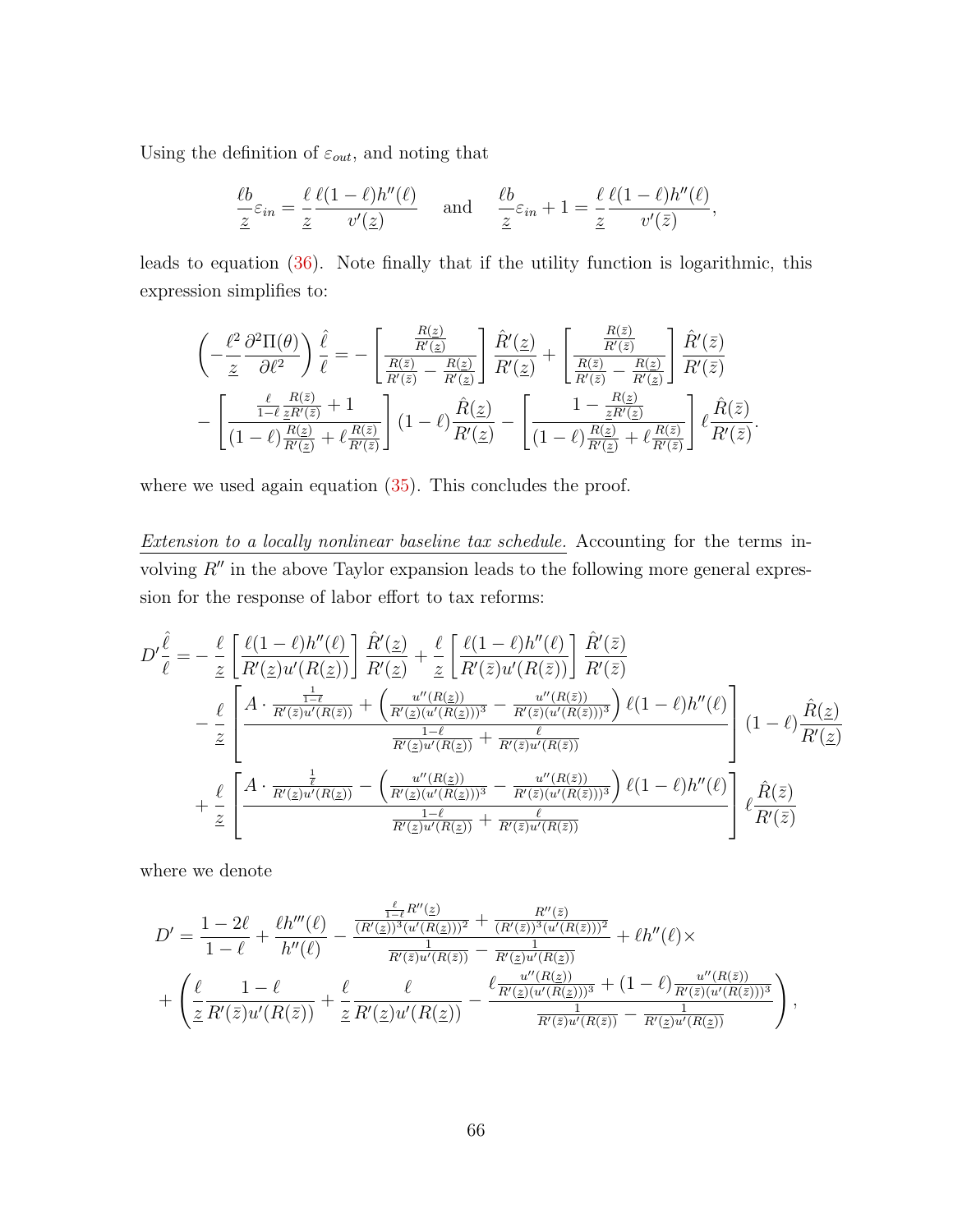and

$$
A = 1 - \left( \frac{\ell R''(z)}{(R'(z))^2 u'(R(z))} + \frac{(1 - \ell)R''(\bar{z})}{(R'(\bar{z}))^2 u'(R(\bar{z}))} \right).
$$

Note that this term appears in the second and third line of the right hand side of the expression for  $\hat{\ell}/\ell$ , which is otherwise identical to the formula derived above.

**Proof of Proposition [3.](#page-34-0)** Substituting expression  $(21)$  into  $(19)$  and  $(20)$  implies

$$
\begin{split}\n\hat{z} &= \left[\frac{\frac{1-\ell}{v'(z)}}{\frac{1-\ell}{v'(z)} + \frac{\ell}{v'(z)}} - 1\right] \frac{\hat{R}(z)}{R'(z)} + \frac{\frac{\ell}{v'(z)}}{\frac{1-\ell}{v'(z)} + \frac{\ell}{v'(z)}} \frac{\hat{R}(\bar{z})}{R'(\bar{z})} - \frac{\ell h''(\ell)}{v'(z)} \hat{\ell} \\
\hat{z} &= \frac{\frac{1-\ell}{v'(z)}}{\frac{1-\ell}{v'(z)} + \frac{\ell}{v'(z)}} \frac{\hat{R}(z)}{R'(z)} + \left[\frac{\frac{\ell}{v'(z)}}{\frac{1-\ell}{v'(z)} + \frac{\ell}{v'(z)}} - 1\right] \frac{\hat{R}(\bar{z})}{R'(\bar{z})} + \frac{(1-\ell)h''(\ell)}{v'(\bar{z})} \hat{\ell}.\n\end{split}
$$

This system can be rewritten as follows:

$$
\hat{\underline{z}} = -\left[1 - \frac{\frac{1-\ell}{v'(z)}}{\frac{1-\ell}{v'(z)} + \frac{\ell}{v'(\bar{z})}}\right] \frac{\hat{R}(\underline{z})}{R'(\underline{z})} + \frac{1}{1-\ell} \frac{\frac{1-\ell}{v'(z)}}{\frac{1-\ell}{v'(z)} + \frac{\ell}{v'(\bar{z})}} \ell \frac{\hat{R}(\bar{z})}{R'(\bar{z})} - \frac{1}{1-\ell} \frac{\ell(1-\ell)h''(\ell)}{v'(\underline{z})} \hat{\ell}
$$
\n
$$
\hat{\overline{z}} = \frac{1}{\ell} \left[ \frac{\frac{\ell}{v'(z)}}{\frac{1-\ell}{v'(z)} + \frac{\ell}{v'(\bar{z})}} \right] (1-\ell) \frac{\hat{R}(\underline{z})}{R'(\underline{z})} - \left[ \frac{\frac{1-\ell}{v'(z)}}{\frac{1-\ell}{v'(z)} + \frac{\ell}{v'(\bar{z})}} \right] \frac{\hat{R}(\bar{z})}{R'(\bar{z})} + \frac{1}{\ell} \left[ \frac{\ell(1-\ell)h''(\ell)}{v'(\bar{z})} \right] \hat{\ell}.
$$

Defining  $\varepsilon_{out}$  and  $\varepsilon_{in}$  as in the text, and noting that, by equation [\(35\)](#page-63-1),

$$
\frac{\ell(1-\ell)h''(\ell)}{v'(\bar{z})} = \frac{\ell(1-\ell)h''(\ell)}{v'(\underline{z})} + \theta - b
$$

leads to expressions  $(25)$  and  $(26)$ .

**Proof of Theorem [2.](#page-36-1)** Suppose that there is a top tax bracket  $[z^*,\infty)$  with tax rate  $\tau$ , and that the tax rate below  $z^*$  is fixed at t. Let  $\theta_i$  be the lowest type with high-level pay in the top bracket, and  $\theta_t$  be the lowest type whose earnings are always in the top bracket. Types  $[\theta_i, \theta_t)$  are called "intermediate workers" and types  $[\theta_t, \infty)$ are called "top workers". Denote the share of intermediate workers among both the top and intermediate workers by  $\sigma^I$ .

Consider a uniform increase in the marginal tax rate  $\tau$  in the top bracket  $[z^*,\infty)$ by  $\delta \hat{\tau} > 0$  with  $\delta \to 0$ . This perturbation is represented by  $\hat{R}(z) = -\hat{\tau}(z - z^*) \mathbb{I}_{\{z \geq z^*\}}$ and  $\hat{R}'(z) = -\hat{\tau} \mathbb{I}_{\{z \geq z^*\}}$ , so that the tax liability levied after the reform on workers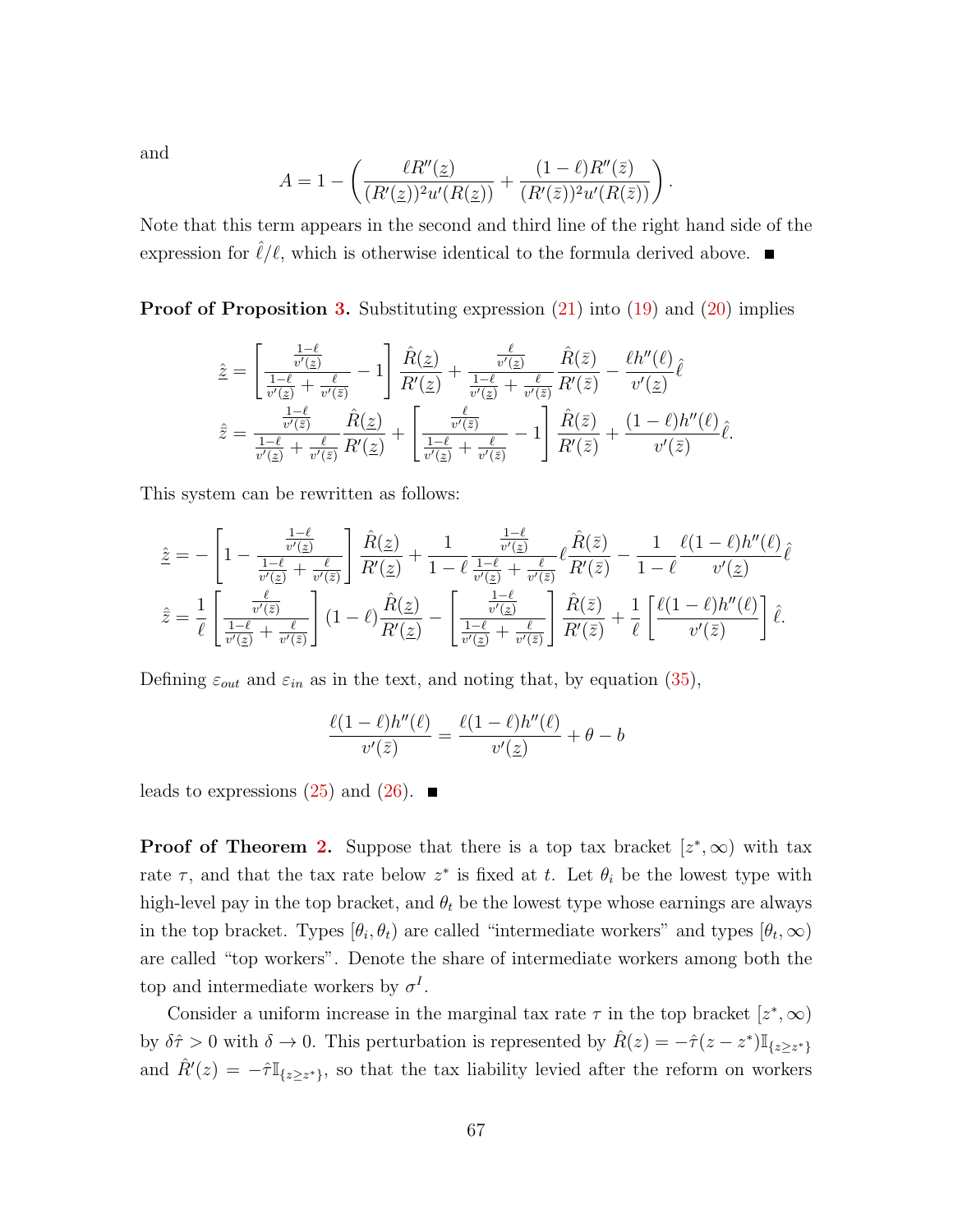with income  $z > z^*$  is  $T(z^*) + (\tau + \delta \hat{\tau})(z - z^*)$ . Let  $\hat{z}, \hat{z}, \hat{\ell}$  be the changes (Gateaux derivatives) in base pay, high-level pay, and effort in response to this reform.

The Gateaux derivative of a generic variable X of the form  $X = \int_{\theta_1}^{\theta_2} x \frac{dF(\theta)}{F(\theta_2) - F(\theta_1)}$  $F(\theta_2) - F(\theta_1)$ is given by  $\hat{X} = \int_{\theta_1}^{\theta_2} \hat{x} \frac{dF(\theta)}{F(\theta_2) - F}$  $\frac{dF(\theta)}{F(\theta_2)-F(\theta_1)}$ . We define the elasticity of X with respect to  $1-\tau$ , keeping the sets of intermediate and top workers fixed, by  $e_X = -\frac{1-\tau}{\hat{\tau}}$  $\hat{\tau}$  $\hat{X}$  $\frac{X}{X}$ . There are two ways to interpret this variable. First, it is the aggregate elasticity of the variable x keeping the thresholds  $\theta_1, \theta_2$  fixed, i.e., ignoring the impact of the tax change on composition of the two groups—e.g., the elasticity of mean earnings of top agents, keeping the set of top agents fixed. Alternatively, we can interpret  $e<sub>X</sub>$  as the average elasticity of x weighted by  $x/X$  for a given set of agents—e.g., the elasticity of mean earnings of top agents, weighted by their relative earnings. To see this, note that we can write  $e_X = -\int_{\theta_1}^{\theta_2}$ x  $\frac{x}{X} \cdot \frac{1-\tau}{\hat{\tau}}$  $\hat{\tau}$  $\hat{x}$ x  $dF(\theta)$  $\frac{dF(\theta)}{F(\theta_2)-F(\theta_1)}$ .

The impact of the perturbation of the top tax rate  $\hat{\tau}$  on the average revenue from top workers is given by

$$
dTR^{T} = \int_{\theta_{t}}^{\infty} \left\{ \hat{\tau}[\ell \bar{z} + (1 - \ell)\underline{z} - z^{*}] + \tau[\widehat{\ell} \bar{z} + (\widehat{1 - \ell})\underline{z}] \right\} \frac{dF(\theta)}{1 - F(\theta_{t})}.
$$

Denoting average earnings of top workers by  $Z^T = \int_{\theta_t}^{\infty} [\ell \overline{z} + (1 - \ell) \underline{z}] \frac{dF(\theta)}{1 - F(\theta_t)}$  $\frac{dF(\theta)}{1-F(\theta_t)}$ , we can rewrite the previous expression as

$$
dTR^{T} = \hat{\tau} \left( Z^{T} - z^* - \frac{\tau}{1 - \tau} Z^{T} e_{Z^{T}} \right).
$$

Next, the impact of the reform on the tax payments of intermediate workers is given by

$$
dTR^{I} = \int_{\theta_{i}}^{\theta_{t}} \left\{ \hat{\tau}(\overline{z} - z^{*})\ell + t[(1 - \ell)\hat{\underline{z}} + \tau \ell \hat{\overline{z}} + \hat{\ell}(T(\overline{z}) - T(\underline{z}))] \right\} \frac{dF(\theta)}{F(\theta_{t}) - F(\theta_{i})},
$$

where  $T(\overline{z}) - T(\underline{z}) = \tau(\overline{z} - z^*) - t(z^* - \underline{z})$ . Introduce the following notation: the mean effort  $\ell$  of intermediate workers is  $L^I = \int_{\theta_i}^{\theta_t} \ell \frac{dF(\theta)}{F(\theta_t) - F(\theta)}$  $\frac{dF(\theta)}{F(\theta_t)-F(\theta_i)},$  the mean frequencyadjusted high-level pay  $\ell \bar{z}$  of intermediate workers is  $\bar{Z}^I = \int_{\theta_i}^{\theta_t} \ell \bar{z} \frac{dF(\theta)}{F(\theta_t) - F}$  $\frac{dF(\theta)}{F(\theta_t)-F(\theta_i)},$  and the mean frequency-adjusted base pay  $(1 - \ell)$ <sup>z</sup> of intermediated workers is  $\underline{Z}^I = \int_{\theta_i}^{\theta_t} (1 - \ell)$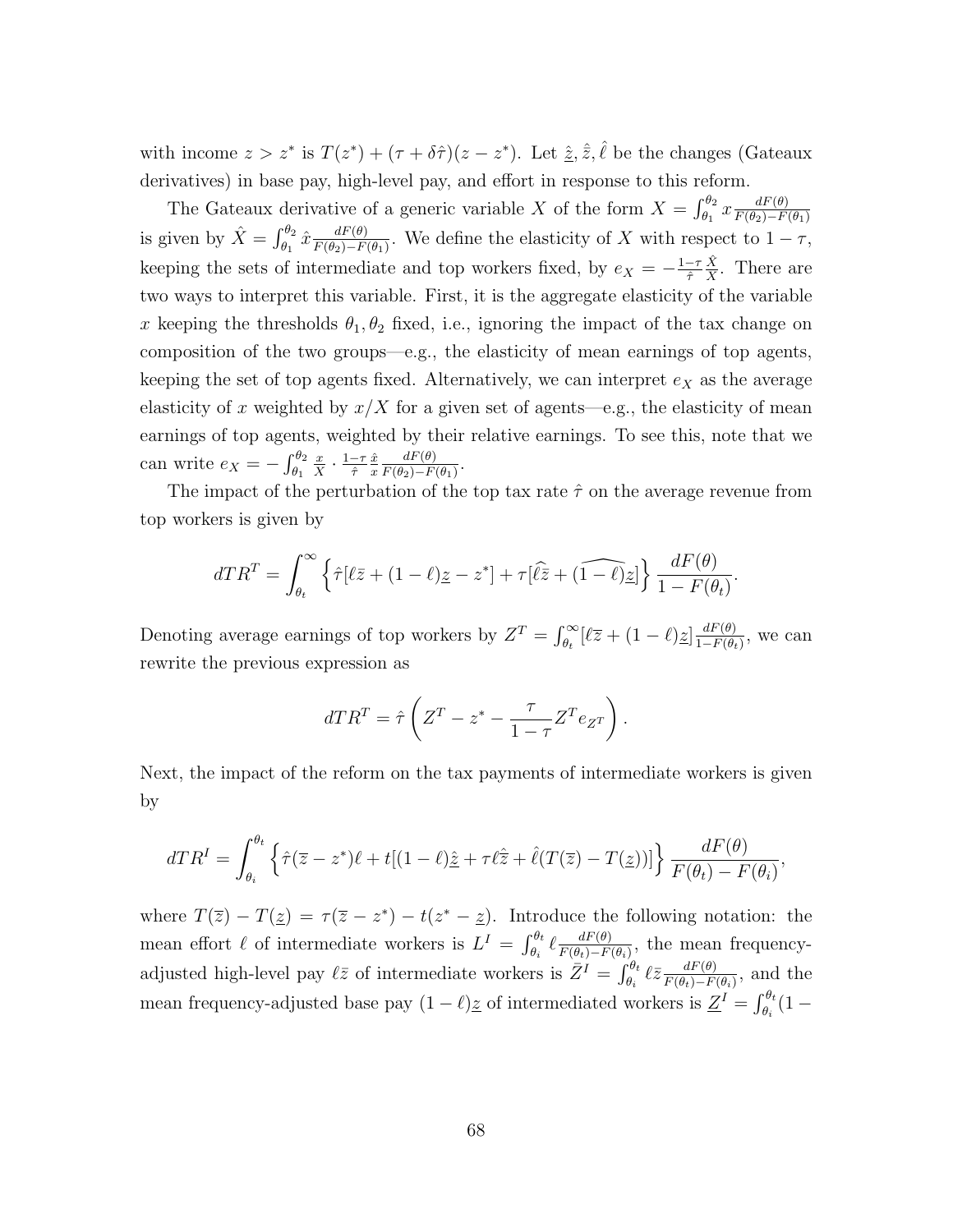$\ell$ ) $\bar{z}$   $\frac{dF(\theta)}{F(\theta_1)-F(\theta)}$  $\frac{dF(\theta)}{F(\theta_t)-F(\theta_i)}$ . We can rewrite the impact on intermediate workers as

$$
dTR^{I} = \int_{\theta_{i}}^{\theta_{t}} \left\{ \hat{\tau}(\bar{z} - z^{*})\ell + \tau \hat{\ell}\bar{z} + t(\widehat{1-\ell})\bar{z} + (t-\tau)z^{*}\hat{\ell} \right\} \frac{dF(\theta)}{F(\theta_{t}) - F(\theta_{i})}
$$
  
=  $\hat{\tau} \left[ \bar{Z}^{I} - L^{I}z^{*} - \frac{\tau}{1-\tau}\bar{Z}^{I}e_{\bar{Z}^{I}} - \frac{t}{1-\tau}\underline{Z}^{I}e_{\underline{Z}^{I}} - \frac{t-\tau}{1-\tau}z^{*}L^{I}e_{L^{I}} \right].$ 

The average tax revenue impact on the intermediate and top workers is then

$$
dTR = (1 - \sigma^I)dTR^T + \sigma^I dTR^I
$$
  
= Z^\* - (1 - \sigma^I + \sigma^I L^I)z^\* - \frac{\tau}{1 - \tau} [(1 - \sigma^I)Z^T e\_{Z^T} + \sigma^I \bar{Z}^I e\_{\bar{Z}^I}]  
-\frac{t}{1 - \tau} \sigma^I \underline{Z}^I e\_{\underline{Z}^I} - \frac{t - \tau}{1 - \tau} \sigma^I z^\* L^I e\_{L^I},

where  $Z^* = (1 - \sigma^I)Z^T + \sigma^I \overline{Z}^I$  denotes the mean frequency-adjusted earnings in the top bracket. It is easy to show that  $(1 - \sigma^I) Z^T e_{Z^T} + \sigma^I \bar{Z}^I e_{\bar{Z}^I} = Z^* e_{Z^*}.$ 

Next, denote the average welfare impact of the reform on intermediate and top workers by  $dW$ . We have

$$
dW = -\hat{\tau} \int_{\theta_i}^{\infty} \left\{ \ell \tilde{g}(\bar{z} \mid \theta)(\bar{z} - z^*) + (1 - \ell) \tilde{g}(\underline{z} \mid \theta)(\underline{z} - z^*) \mathbb{I}_{\{\underline{z} > z^*\}} \right\} \frac{dF(\theta)}{1 - F(\theta_i)}
$$
  
=  $-\hat{\tau} [Z^* - (1 - \sigma^I + \sigma^I L^I) z^*] \tilde{\mathcal{G}},$ 

where  $\tilde{\mathcal{G}}$  is the income-weighted average modified marginal social welfare weight in the top bracket. The top tax rate is optimal when

$$
dTR + dW = 0.
$$

Substituting the previous expressions and rearranging, we obtain

$$
\frac{\tau}{1-\tau}=\frac{1-\tilde{\mathcal{G}}-\frac{1}{Z^*-(1-\sigma^I+\sigma^IL^I)z^*}\left[\frac{t}{1-\tau}\sigma^I\underline{Z}^Ie_{\underline{Z}^I}+\frac{t-\tau}{1-\tau}\sigma^Iz^*L^Ie_{L^I}\right]}{\rho\,e_{Z^*}}.
$$

where  $\rho = \frac{Z^*}{Z^* - (1 - \sigma^I)}$  $\frac{Z^*}{Z^*-(1-\sigma^I+\sigma^IL^I)z^*}$  is the (observed) Pareto coefficient of the earnings distribution. Now define the earnings share of intermediate workers in the top bracket as  $s^I = \frac{\sigma^I(\bar{Z}^I - L^I z^*)}{\sigma^I(\bar{Z}^I - L^I z^*) + (1 - \sigma^I)}$  $\frac{\sigma^2(Z^2 - L^2 z^*)}{\sigma^I(\bar{Z}^I - L^I z^*) + (1 - \sigma^I)(Z^T - z^*)}$  and the Pareto coefficient for intermediate earners as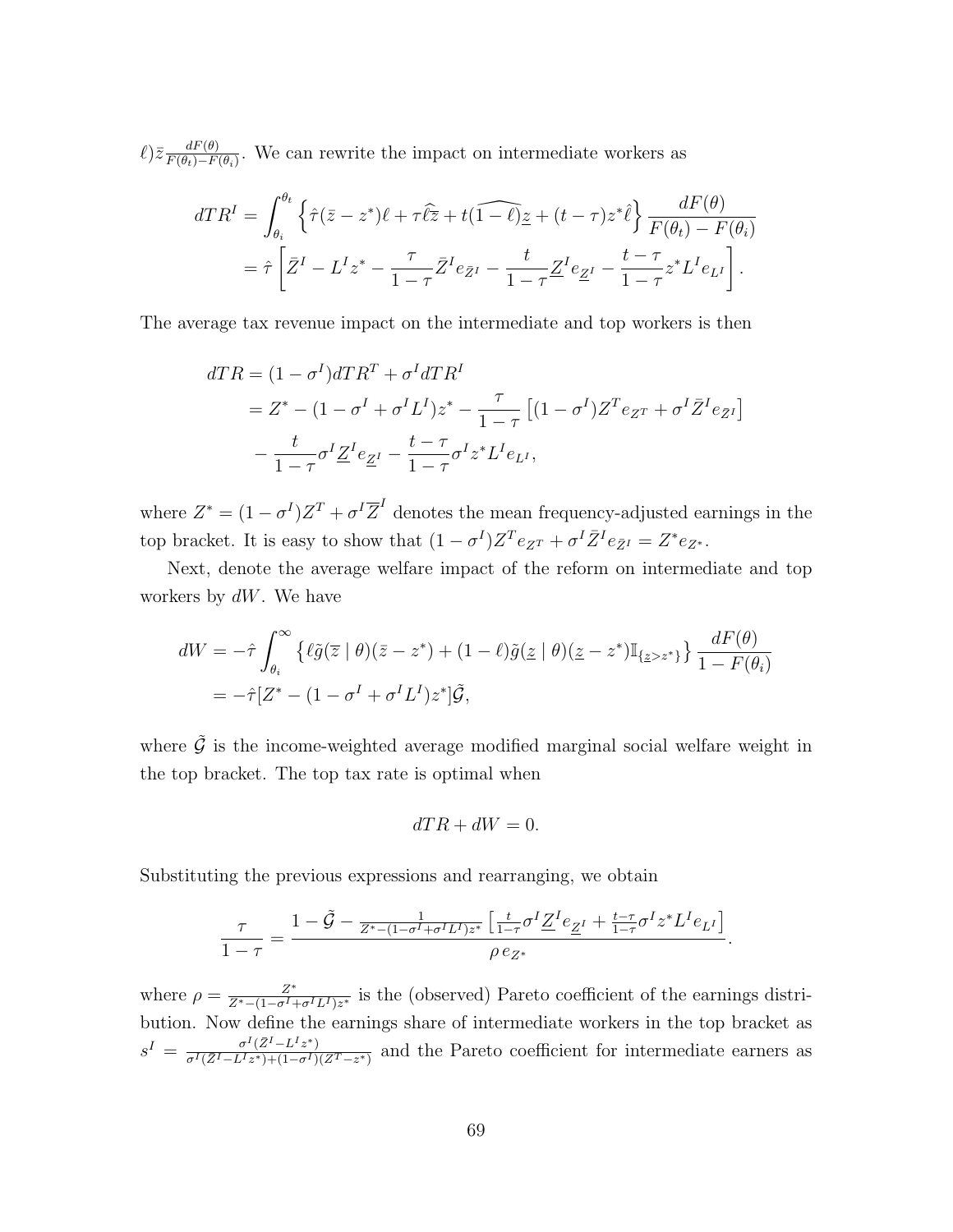$\rho^I = \frac{\bar{Z}^I/L^I}{\bar{Z}^I/L^I-}$  $\frac{Z^T/L^T}{\bar{Z}^I/L^I-z^*}$ . We obtain

$$
\frac{\tau}{1-\tau} = \frac{1-\tilde{\mathcal{G}} - s^I \left(\frac{t}{1-\tau} \frac{\mathcal{Z}^I}{\mathcal{Z}^I} \rho^I e_{\mathcal{Z}_i} + \frac{t-\tau}{1-\tau} (\rho^I - 1) e_{L^I} \right)}{\rho e_{\mathcal{Z}^*}}
$$

which concludes the proof of equation  $(27)$ .

Structural expression for  $e_{\underline{Z}^I}$ . By Proposition [3,](#page-34-0) the response of base pay to the tax reform  $\hat{\tau}$  is given by

$$
(1-\ell)\underline{\hat{z}} = -\varepsilon_{out}\ell(\overline{z}-z^*)\frac{\hat{\tau}}{1-\tau} - \overline{z}\varepsilon_{in}\hat{\ell} = -\left[\varepsilon_{out}\ell(\overline{z}-z^*) - \ell\overline{z}\varepsilon_{in}e_\ell\right]\frac{\hat{\tau}}{1-\tau},
$$

where  $e_{\ell}=-\frac{1-\tau}{\hat{\tau}}$  $\hat{\tau}$  $\hat{\ell}$  $\frac{\ell}{\ell}$  is the individual labor effort elasticity with respect to  $1-\tau$ . Noting that  $\widehat{(1-\ell)z} = \widehat{(1-\ell)} \cdot \widehat{z} - \widehat{\ell}z$ , we can express  $e_{Z'}$  as

$$
e_{\underline{Z}^I} = -\frac{1-\tau}{\hat{\tau}} \frac{1}{\underline{Z}^I} \int_{\theta_i}^{\theta_t} (\widehat{1-\ell}) \underline{z} \frac{dF(\theta)}{F(\theta_t) - F(\theta_i)}
$$
  
= 
$$
\frac{1}{\underline{Z}^I} \int_{\theta_i}^{\theta_t} {\varepsilon_{out} (\bar{z} - z^*) \ell - \ell \bar{z} \varepsilon_{in} e_\ell + (1-\ell) \underline{z} e_{1-\ell}} \frac{dF(\theta)}{F(\theta_t) - F(\theta_i)},
$$

where  $e_{1-\ell}$  is the individual elasticity of  $1-\ell$ . Define the following averages over intermediate workers:  $\overline{\varepsilon_{out}}^I$  is the average crowd-out parameter,  $\overline{\varepsilon_{in}e_\ell}^I$  is the average product of the crowd-in parameter and the labor effort elasticity, and  $\overline{e_{1-\ell}}^I$  is the average elasticity of one minus labor effort, all appropriately weighted:

$$
\overline{\varepsilon_{out}}^I = \int_{\theta_i}^{\theta_t} \varepsilon_{out} \frac{\ell \overline{z} - \ell z^*}{\overline{z}^I - L^I z^*} \frac{dF(\theta)}{F(\theta_t) - F(\theta_i)},
$$

$$
\overline{\varepsilon_{in}^{\epsilon} e^I} = \int_{\theta_i}^{\theta_t} \varepsilon_{in}^{\epsilon} e^{\frac{\ell \overline{z}}{\overline{z}^I}} \frac{dF(\theta)}{F(\theta_t) - F(\theta_i)},
$$

$$
\overline{e_{1-\ell}}^I = \int_{\theta_i}^{\theta_t} e_{1-\ell} \frac{(1-\ell)z}{\underline{Z}^I} \frac{dF(\theta)}{F(\theta_t) - F(\theta_i)}.
$$

We can then rewrite the elasticity of mean base pay as

$$
e_{\underline{Z}_i} = \frac{\bar{Z}^I - L^I z^*}{\underline{Z}^I} \bar{\varepsilon}_{out}^I - \frac{\bar{Z}^I}{\underline{Z}^I} \bar{\varepsilon}_{in} e_{\ell}^I + \bar{e}_{1-\ell}^I = \kappa_1^{-1} \left( \bar{\varepsilon}_{out}^I - \rho^I \bar{\varepsilon}_{in} e_{\ell}^I \right) + \bar{e}_{1-\ell}^I.
$$

This concludes the proof of equation  $(28)$ .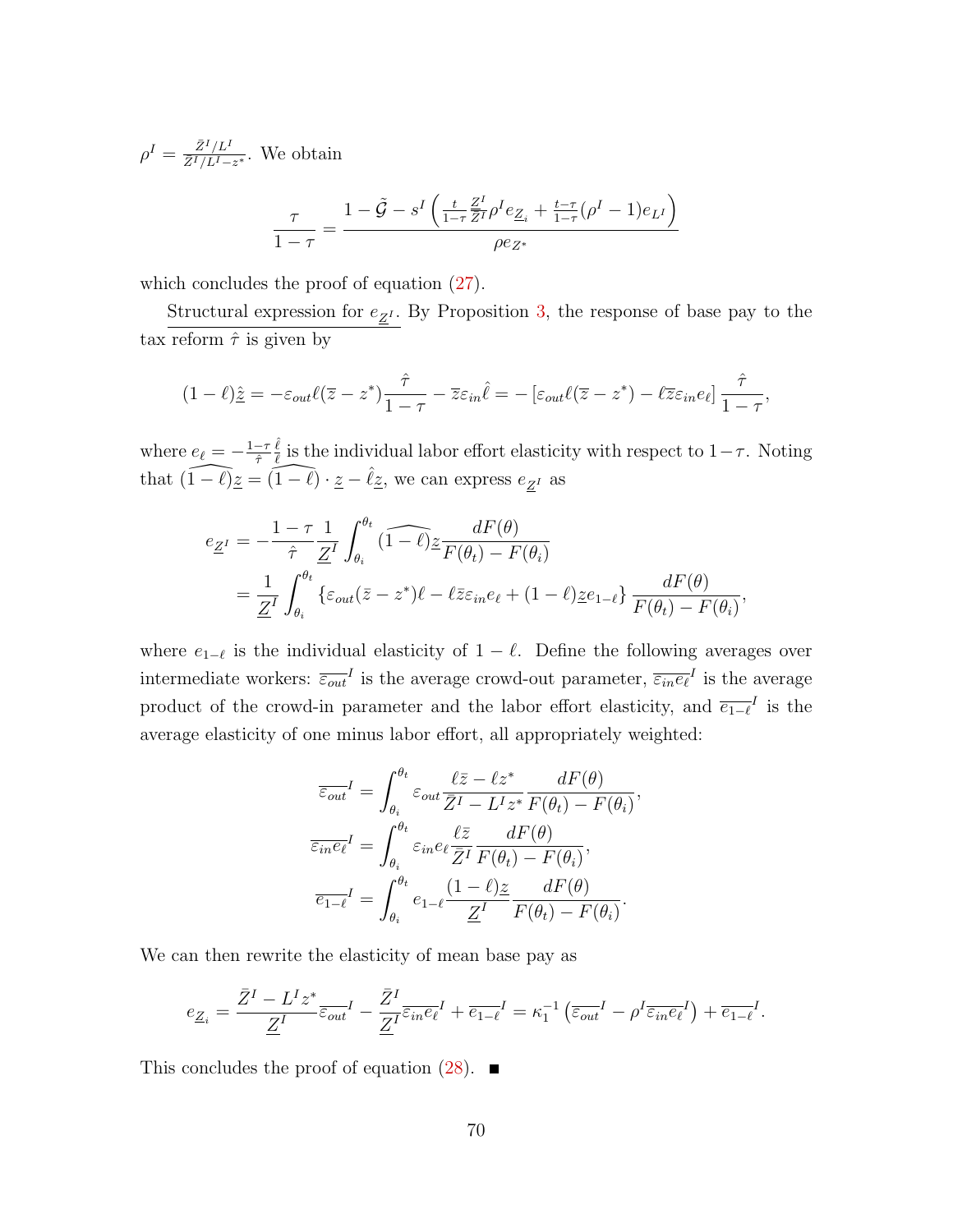### B.2 Full Optimum Tax Schedule

Theorem [2](#page-36-0) provides a formula for the optimal top-bracket tax rate. We now derive and analyze a formula (à la Diamond-Saez) for the full optimal non-linear tax schedule.

Consider an arbitrary tax reform  $\hat{T}$  of a given baseline tax schedule T. The effect (Gateaux derivative) of this reform on the social objective is  $WE = \frac{1}{\lambda}$  $\frac{1}{\lambda} \int \hat{U}(\theta) dF(\theta),$ where the impact on individual expected utility  $U(\theta)$  is described by Lemma [6,](#page-31-0) and  $\lambda$  denotes the marginal value of public funds. The effect of the reform on tax revenue is

$$
RE = \int \left[ \hat{T}(\bar{z}(\theta))(1 - \ell(\theta)) + \hat{T}(\underline{z}(\theta))\ell(\theta) \right] dF(\theta)
$$

$$
+ \int \left[ T'(\underline{z}(\theta))\hat{\underline{z}}(\theta)(1 - \ell(\theta)) + T'(\bar{z}(\theta))\hat{\underline{z}}(\theta)\ell(\theta) \right] dF(\theta)
$$

$$
+ \int \left[ T(\bar{z}(\theta)) - T(\underline{z}(\theta)) \right] \hat{\ell}(\theta) dF(\theta)
$$

where the first integral is the mechanical effect of the reform, the second integral captures the responses of base pay and high-level pay, and the third captures the frequency responses.

We now express these effects in terms of the earnings distribution. We assume throughout that  $\underline{z}(\theta)$  and  $\overline{z}(\theta)$  are strictly increasing in  $\theta$ . We can thus change variables from  $\theta$  to  $z = \bar{z}(\theta)$ , e.g.,  $\ell(z)$ ,  $\hat{z}(z)$ ,  $\hat{z}(z)$ , and  $\Delta T(z) \equiv T(\bar{z}(\theta)) - T(\underline{z}(\theta))$ . We use a different convention whenever a variable is naturally indexed by  $\underline{z}$ , in which case we use a change variables from  $\theta$  to  $\underline{\theta}$ ; this is the case below for the elasticities of base earnings with respect to taxes. Denote the c.d.f. of total earnings by  $F_z$ , and the (scaled)<sup>[44](#page-72-0)</sup> c.d.f.s of base pay and high-level pay by  $F_{\underline{z}}$  and  $F_{\overline{z}}$ , respectively (the corresponding p.d.f.s are denoted by  $f_z, f_{\bar{z}}, f_{\bar{z}}$ .

We can then write the welfare effect as  $WE = -\int \tilde{g}(z)\hat{T}(z)dF_z(z)$ , where  $\tilde{g}(z)$  is the average modified marginal social welfare weight conditional on earnings  $z$ , defined

<span id="page-72-0"></span><sup>&</sup>lt;sup>44</sup>The scaling is due to the fact that they would otherwise not converge to 1 as  $z \to \infty$ , but rather to the average values of  $1 - \ell$  and  $\ell$  in the economy, respectively.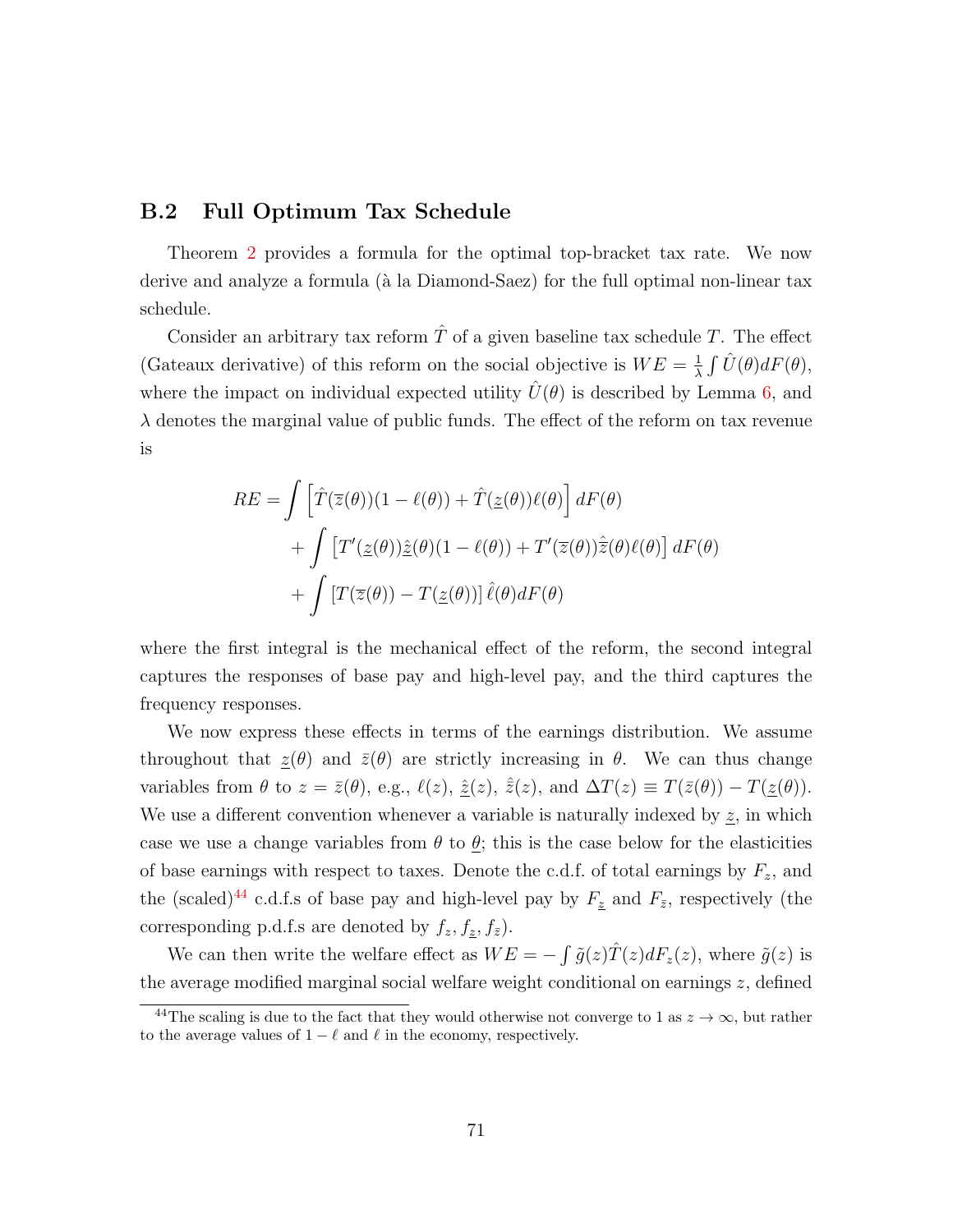by:

$$
\tilde{g}(z) = \frac{f_{\tilde{z}}(z)}{f_{z}(z)}\tilde{g}(z \mid \theta_{\tilde{z}}) + \frac{f_{\tilde{z}}(z)}{f_{z}(z)}\tilde{g}(z \mid \theta_{\tilde{z}}),
$$

where  $\theta_{\underline{z}}$  and  $\theta_{\overline{z}}$  follow  $\underline{z}(\theta_{\underline{z}}) = \overline{z}(\theta_{\overline{z}}) = z$ , and where  $\tilde{g}(z | \theta)$  are given in Corollary [1.](#page-32-0) [45](#page-73-0)

Next, the revenue effect of the tax reform can be written as

$$
RE = \int_0^\infty \hat{T}(z)dF_z(z) + \int_0^\infty T'(z)\hat{\underline{z}}(z)dF_{\underline{z}}(z) + \int_0^\infty T'(z)\hat{\overline{z}}(z) + \Delta T(z)\frac{\hat{\ell}(z)}{\ell(z)}dF_{\overline{z}}(z).
$$

Define the elasticities of the variables  $x \in \{z, \bar{z}, \ell\}$  with respect to the relevant marginal and average tax rates as

$$
\frac{\hat{x}(\theta)}{x(\theta)} = \varepsilon_{x,R'(z)}(\theta) \frac{\hat{R}'(z(\theta))}{R'(z(\theta))} + \varepsilon_{x,R'(z)}(\theta) \frac{\hat{R}'(\bar{z}(\theta))}{R'(\bar{z}(\theta))} + \varepsilon_{x,R(z)}(\theta) \frac{\hat{R}(z(\theta))}{R(z(\theta))} + \varepsilon_{x,R(\bar{z})}(\theta) \frac{\hat{R}(\bar{z}(\theta))}{R(\bar{z}(\theta))}.
$$

These elasticities can be obtained from Lemma [8](#page-63-0) (see extension of the result in the proof to allow for a fully non-linear initial tax schedule) and Proposition [3.](#page-34-0) As explained above we index these elasticities by earnings, e.g.,  $\varepsilon_{\underline{z},R'(\overline{z})}(z)$  stands for  $\varepsilon_{\underline{z},R'(\overline{z})}(\theta)$  for  $\theta$  s.t.  $\underline{z}(\theta) = z$ . Furthermore, define the following mappings linking the two levels of pay:  $\underline{x} \equiv \underline{z} \circ \overline{z}^{-1}$  and  $\overline{x} \equiv \overline{z} \circ \underline{z}^{-1}$ , meaning that  $\underline{x}(z) = \underline{z}(\theta)$  for  $\theta$  s.t.  $\overline{z}(\theta) = z$ , and  $\overline{x}(z) = \overline{z}(\theta)$  for  $\theta$  s.t.  $\underline{z}(\theta) = z$ .

To derive the optimal tax formula, consider a reduction of the marginal tax rate at earnings level  $z^*$  [\(Saez](#page-116-0) [\(2001\)](#page-116-0)). Following [Sachs, Tsyvinski, and Werquin](#page-116-1) [\(2020\)](#page-116-1), we can express this reform as  $\hat{T}'(z) = -\delta(z^* - z)$  and  $\hat{T}(z) = -\mathbb{I}_{\{z > z^*\}}$ , where  $\delta$  is the Dirac delta function. This reform generates the following effects:

- 1. Welfare effect:  $WE = \int_{z^*}^{\infty} g(z) dF_z(z)$ , with marginal social welfare weights  $g(z)$ defined as in Theorem [2.](#page-36-0)
- 2. Mechanical effect:  $ME = -(1 F_z(z^*))$ .
- 3. Behavioral effects due to the reduction of  $T'(z^*)$ :

<span id="page-73-0"></span><sup>&</sup>lt;sup>45</sup>The MVPF is defined as the social welfare gain from reducing every agent's tax payment by one unit:  $\lambda = \frac{1}{1+Z} \int_0^\infty \tilde{g}(z) u'(R(z)) f_z(z) dz$  where  $\mathcal{I} \equiv \int_0^\infty T'(z) \frac{\partial z}{\partial R} f_z(z) dz$  is the aggregate income effect that this tax cut induces.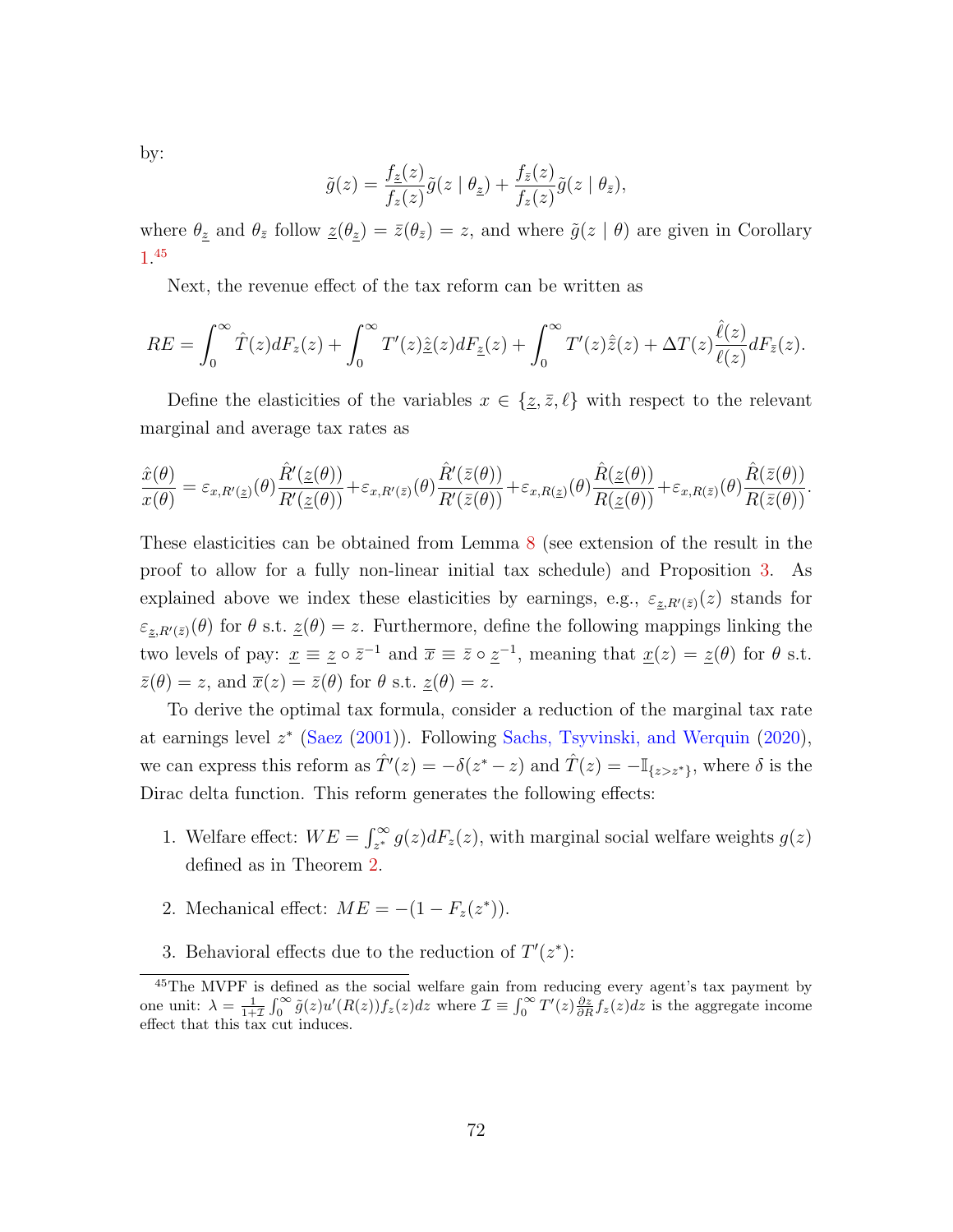(a) Effect on earnings at  $z^*$ 

$$
BE_{z^*,R'} = \frac{T'(z^*)}{1 - T'(z^*)} z^* \left[ \varepsilon_{z,R'(z)}(z^*) \cdot f_{\underline{z}}(z^*) + \varepsilon_{\bar{z},R'(\bar{z})}(z^*) \cdot f_{\bar{z}}(z^*) \right]
$$

Note that we can express the above as  $\frac{T'(z^*)}{1-T'(z^*)}$  $\frac{T'(z^*)}{1-T'(z^*)} \cdot z^* \cdot \bar{\varepsilon}_{z,R'(z)}(z^*) \cdot f_z(z^*)$ , where  $\bar{\varepsilon}_{z,R'(z)}(z^*)$  is the average elasticity of earnings at  $z^*$  with respect to the retention rate at  $z^*$ .

(b) Effects on base pay at  $\underline{x}(z^*)$  and high-level pay at  $\overline{x}(z^*)$ 

$$
BE_{z \neq z^*, R'} = \frac{T'(\overline{x}(z^*))}{1 - T'(z^*)} \overline{x}(z^*) \cdot \varepsilon_{\overline{z}, R'(z)}(\overline{x}(z^*)) \cdot f_{\overline{z}}(\overline{x}(z^*))
$$
  
+ 
$$
\frac{T'(\underline{x}(z^*))}{1 - T'(z^*)} \underline{x}(z^*) \cdot \varepsilon_{\underline{z}, R'(\overline{z})}(\underline{x}(z^*)) \cdot f_{\underline{z}}(\underline{x}(z^*))
$$

(c) Effects on frequencies  $\ell(z^*)$  and  $\ell(\overline{x}(z^*))$ 

$$
BE_{\ell,R'} = \frac{\Delta T(z^*)}{1 - T'(z^*)} \varepsilon_{\ell,R'(\bar{z})}(z^*) \cdot f_{\bar{z}}(z^*) + \frac{\Delta T(\bar{x}(z^*))}{1 - T'(z^*)} \varepsilon_{\ell,R'(\underline{z})}(\bar{x}(z^*)) \cdot f_{\bar{z}}(\bar{x}(z^*))
$$

- 4. Behavioral effects due the reduction of  $T(z)$  for  $z > z^*$ :
	- (a) Effects on base pay

$$
BE_{\underline{z},R} = \int_{\underline{x}(z^*)}^{\infty} \frac{T'(z)}{R(\overline{x}(z))} z \cdot \varepsilon_{\underline{z},R(\overline{z})}(z) dF_{\underline{z}}(z) + \int_{z^*}^{\infty} \frac{T'(z)}{R(z)} z \cdot \varepsilon_{\underline{z},R(\underline{z})}(z) dF_{\underline{z}}(z)
$$

(b) Effects on high-level pay

$$
BE_{\bar{z},R} = \int_{z^*}^{\infty} \frac{T'(z)}{R(z)} z \cdot \varepsilon_{\bar{z},R(\bar{z})}(z) dF_{\bar{z}}(z) + \int_{\bar{x}(z^*)}^{\infty} \frac{T'(z)}{R(\underline{x}(z^*))} z \cdot \varepsilon_{\bar{z},R(\underline{z})}(z) dF_{\bar{z}}(z)
$$

(c) Effects on frequency

$$
BE_{\ell,R} = \int_{z^*}^{\infty} \frac{\Delta T(z)}{R(z)} \varepsilon_{\ell,R(\bar{z})}(z) dF_{\bar{z}}(z) + \int_{\bar{x}(z^*)}^{\infty} \frac{\Delta T(z)}{R(\underline{x}(z^*))} \varepsilon_{\ell,R(\underline{z})}(z) dF_{\bar{z}}(z)
$$

Summing all the effects, equating the sum to zero and rearranging yields the Diamond-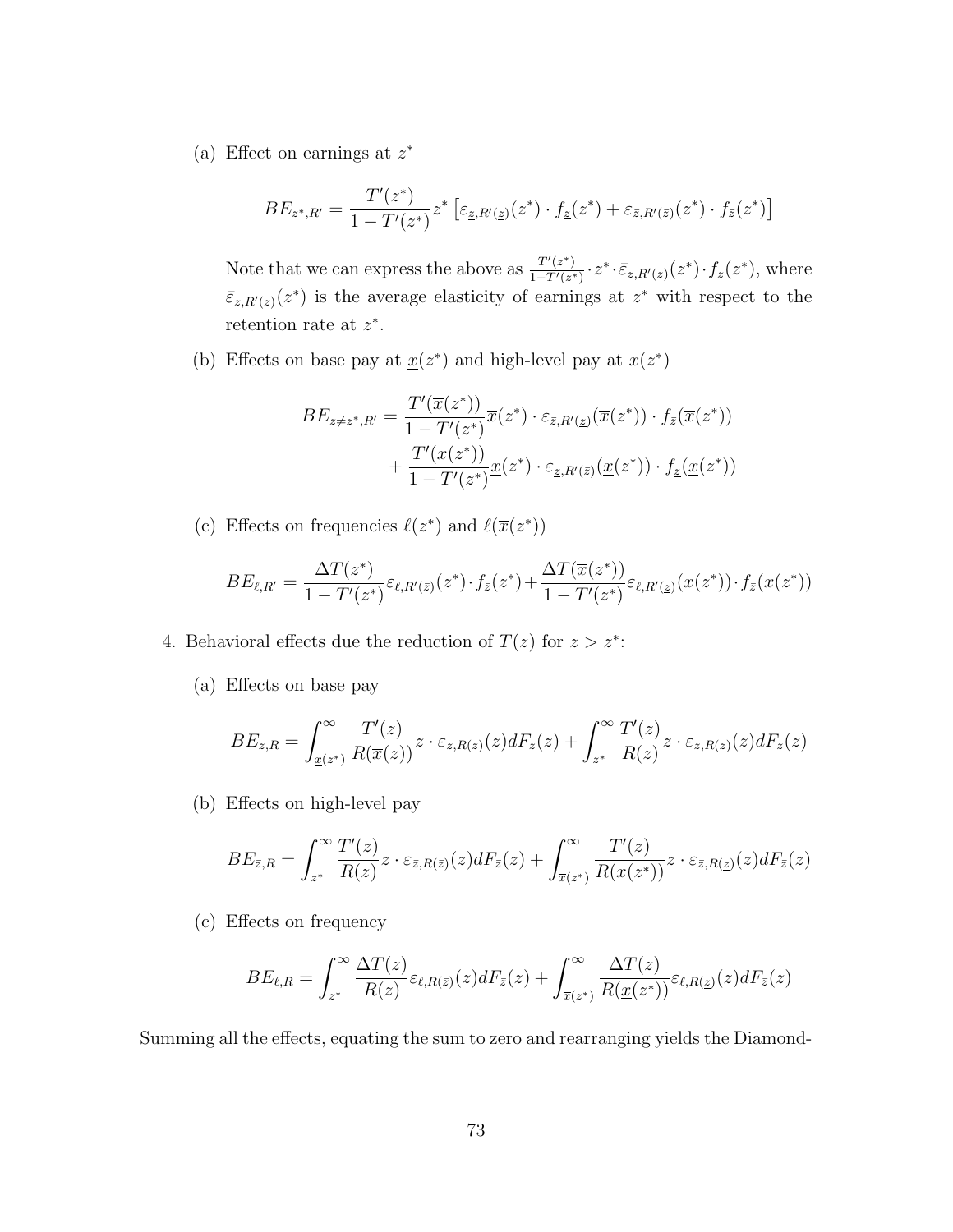Saez formula with performance pay:

$$
\frac{T'(z^*)}{1 - T'(z^*)} = \frac{1 - \mathcal{G} - \frac{1}{1 - F_z(z^*)} \cdot [BE_{z \neq z^*, R'} + BE_{\ell, R'} + BE_{\bar{z}, R} + BE_{\bar{z}, R} + BE_{\ell, R}]}{\rho(z^*) \cdot \bar{\varepsilon}_{z, R'(z)}(z^*)}
$$

where  $\rho(z^*) = \frac{z^* f_z(z^*)}{1 - F(z^*)}$  $\frac{z^* f_z(z^*)}{1-F_z(z^*)}$  is the local Pareto parameter of the earnings distribution and  $\mathcal{G} = \frac{\int_{z^*}^{\infty} g(z) dF_z(z)}{1 - F_z(z^*)}$  $\frac{f*(z)dx}{1-F_z(z^*)}$  is the average marginal social welfare weight of workers with earnings above  $z^*$ .

The presence of performance pay modifies the standard Diamond-Saez formula by adjusting the marginal social welfare weights and adding several new fiscal externalities. To build intuition about how these modifications affect optimal tax rates, suppose that the ability distribution is bounded with strictly positive infimum:  $\theta \in [\theta, \overline{\theta}]$ , with  $\theta > 0$  and  $\bar{\theta} < \infty$ . As a result, the support of base pay and high-level pay do not fully overlap: sufficiently low earnings  $z < \overline{z}_{lb}$  can only be reached with base pay, while sufficiently high earnings  $z > z_{ub}$  can only be reached with high-level pay. We describe how tax rates should be chosen at such extremities.<sup>[46](#page-75-0)</sup>

For simplicity, we assume that the baseline tax schedule  $T(\cdot)$  is strictly increasing and progressive:  $T'(z) > \frac{T(z)}{z}$  $\frac{z}{z}$  for all  $z \geq 0$ , and that the marginal tax rate is (approximately) constant at the two extremities of the earnings distribution. Thus, the signs of the effort elasticities with respect to  $R(z)$  and  $R(\bar{z})$  are as described in Lemma [7.](#page-33-0) Consider the range of earnings which can be reached only with high-level pay (respectively, base pay). It is straightforward to show that:

- 1. The marginal social welfare weights are adjusted upwards (downwards) relative to the standard formula, leading to lower (higher) tax rates. Intuitively, for the high extremity, the crowd-out implies that the consumption gains from the lower taxation of high-level pay are partially transferred, via the endogenous earnings adjustment, to the base pay, where the marginal utility of consumption is higher.
- 2. The fiscal externalities due to frequency responses  $BE_{\ell,R'}$  and  $BE_{\ell,R}$  are strictly positive (negative), leading to lower (higher) tax rates.

<span id="page-75-0"></span> $46$ We can characterize the tax rate in the lower extremity using a slightly different (mirror image) tax reform than the Saezian reform described above, namely, a decrease in the marginal tax rate at z ∗ such that the level of taxes increases uniformly below z <sup>∗</sup> but is unchanged above.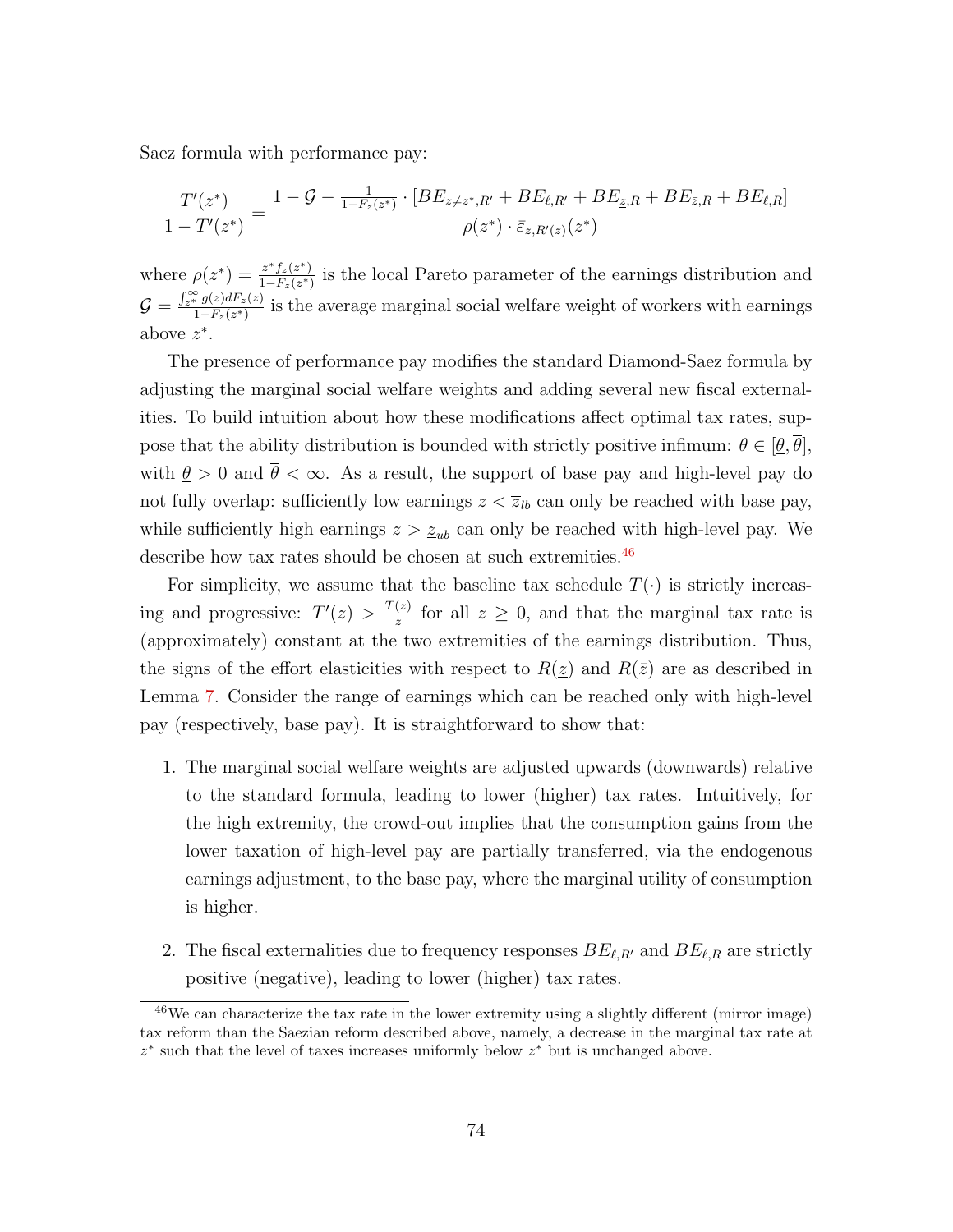- 3. The fiscal externality  $BE_{z\neq z^*,R'}$  is negative in both cases, leading to higher tax rates.
- 4. The signs of the fiscal externalities  $BE_{\tilde{z},R}$  and  $BE_{\tilde{z},R}$  depend on the relative strengths of the crowding-out and the crowding-in. If they approximately offset each other, as in Section [1,](#page-9-0) then these fiscal externalities are approximately equal to zero.

Thus, as long as the crowd-out and crowd-in approximately offset each other and the impact of  $BE_{z\neq z^*,R'}$  is approximately uniform across the earnings distribution, performance pay tends to reduce to optimal tax progressivity: It leads to relatively lower tax rates at high earnings levels (that can only be reached with high-level pay) and relatively higher tax rates at low earnings levels (that can only be reached with base pay). This is intuitively consistent with our results on the optimal separation of tax rates on bonuses and base pay. In Proposition [4](#page-40-0) we demonstrated that there are efficiency gains from taxing bonuses at lower rate than base pay, since labor effort is much more responsive to the tax on bonuses. The tax rate on earnings in the upper extremity, where no one earns a base pay, is effectively a tax rate on bonuses. Thus, reducing it brings strong efficiency gains due to higher effort. A mirror image of this argument applies to the tax rate in the lower extremity of the earnings distribution, which can be understood as a tax rate on base pay and should be, consequently, set at a higher level.

In the previous argument, we restricted attention to the regions of the earnings distribution where all earnings come either exclusively from base pay or exclusively from high-level pay. We conjecture that this reasoning holds more generally when both forms of pay coincide, in which case the optimal tax rates should be set higher (lower) in the regions of the earnings distribution where base pay (high-level pay) is relatively more prevalent. Given that base pay is necessarily more prevalent than high-level pay at low earnings levels, this implies that performance pay makes the optimal tax schedule more regressive than in the standard setting, consistent with our findings regarding the optimal overall rate of progressivity (Theorem [1\)](#page-18-0).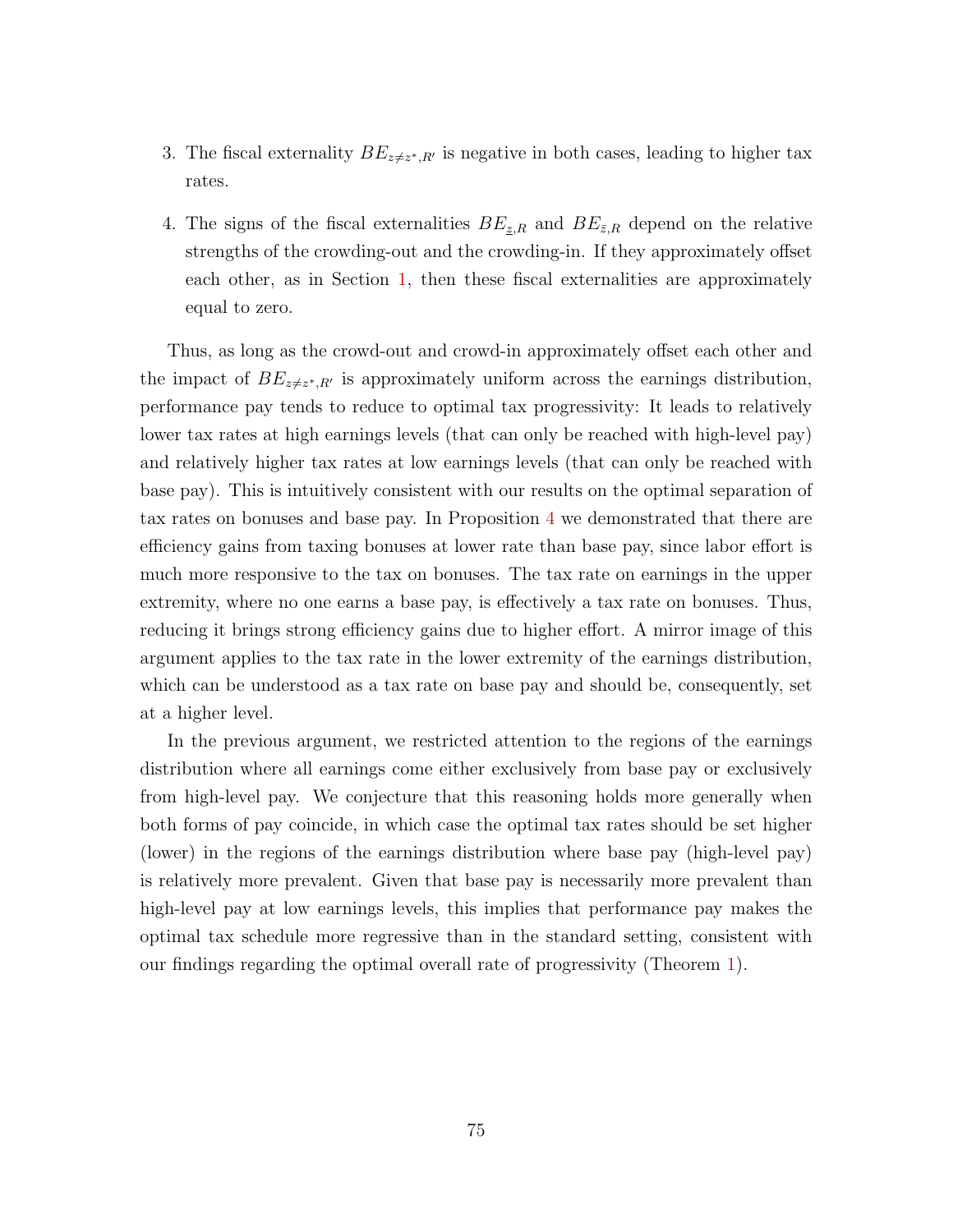# B.3 Incidence and Optimal Taxation with Separate Tax Schedules

<span id="page-77-0"></span>Lemma 9 Suppose that the tax system is separable between base pay and bonuses, so that  $R(\underline{z}, b) \equiv R(\underline{z}) + P(b)$  for all  $b \geq 0$ . A tax reform  $(\hat{R}, \hat{P})$  leads to the following incidence:

<span id="page-77-1"></span>
$$
\hat{\underline{z}} = -(1 - \varepsilon'_{out}) \frac{\hat{R}(\underline{z})}{R'(\underline{z})} + \varepsilon'_{out} \ell \frac{\hat{P}(b)}{P'(b)} - b\varepsilon'_{in} \hat{\ell}
$$
\n(38)

$$
\ell\hat{b} = (1 - \varepsilon'_{out}) \frac{\hat{R}(\underline{z})}{R'(\underline{z})} - \varepsilon'_{out} \ell \frac{\hat{P}(b)}{P'(b)} + \left(b\varepsilon'_{in} + \frac{\tilde{z}}{\ell}\right)\hat{\ell}
$$
(39)

and

<span id="page-77-4"></span><span id="page-77-3"></span><span id="page-77-2"></span>
$$
\frac{\hat{U}}{R'(\underline{z})u'(R(\underline{z}))} = \varepsilon'_{out} \left[ \frac{\hat{R}(\underline{z})}{R'(\underline{z})} + \ell \frac{\hat{P}(b)}{P'(b)} \right],\tag{40}
$$

where the crowd-out and moral-hazard elasticities are defined by

$$
\varepsilon'_{out} = \frac{\frac{1}{R'(\underline{z})u'(R(\underline{z}))}}{\frac{1 - R'(\underline{z})\ell}{R'(\underline{z})u'(R(\underline{z}))} + \frac{\ell}{P'(b)u'(R(\underline{z})+P(b))}}
$$
 and  $\varepsilon'_{in} = \frac{\ell h''(\ell)}{bR'(\underline{z})u'(R(\underline{z}))}.$ 

Suppose for simplicity that the utility of consumption is logarithmic. Then the impact of the tax reform on labor effort is given by

$$
\begin{split}\n&\left(-\frac{1}{h''(\ell)}\frac{\partial^2\Pi(\theta)}{\partial\ell^2}\right)\frac{\hat{\ell}}{\ell} \\
&= \left[\left(1 - \frac{R'(\underline{z})}{P'(b)}\right)\frac{\frac{R(\underline{z})}{R'(\underline{z})}}{\frac{R(\underline{z})}{R'(\underline{z})} + \ell\frac{P(b)}{P'(b)}} - (1 - \ell)\frac{\frac{P(b)}{P'(b)}}{\frac{R(\underline{z})}{R'(\underline{z})} + \ell\frac{P(b)}{P'(b)}} - \frac{1}{\ell h''(\ell)\frac{R(\underline{z})}{R'(\underline{z})} + \ell\frac{P(b)}{P'(b)}}\right]\frac{\hat{R}(\underline{z})}{R'(\underline{z})} \\
&+ \left[\ell\left(1 - \frac{R'(\underline{z})}{P'(b)}\right)\frac{\frac{R(\underline{z})}{R'(\underline{z})}}{\frac{R(\underline{z})}{R'(\underline{z})} + \ell\frac{P(b)}{P'(b)}} - \ell(1 - \ell)\frac{\frac{P(b)}{P'(b)}}{\frac{R(\underline{z})}{R'(\underline{z})} + \ell\frac{P(b)}{P'(b)}} + \frac{1}{\ell h''(\ell)\frac{R(\underline{z})}{R'(\underline{z})} + \ell\frac{P(b)}{P'(b)}}\right]\frac{\hat{P}(b)}{P'(b)} \\
&- \frac{R(\underline{z})}{R'(\underline{z})}\frac{\hat{R}'(\underline{z})}{R'(\underline{z})} + \left[\frac{R(\underline{z})}{P'(b)} + (1 - \ell)\frac{P(b)}{P'(b)}\right]\frac{\hat{P}'(b)}{P'(b)}.\n\end{split}
$$
(41)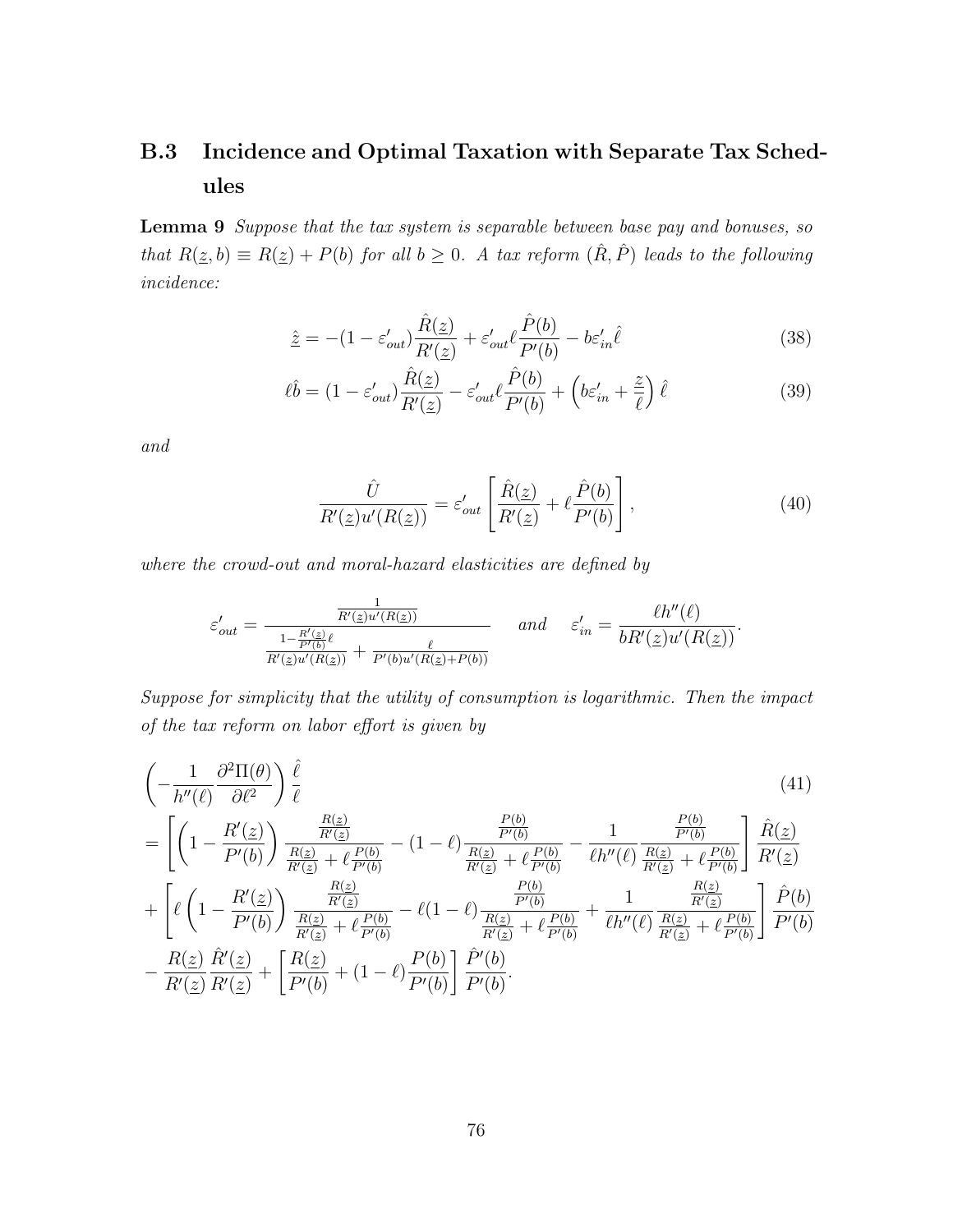Proof of Lemma [9.](#page-77-0) Equations [\(16\)](#page-30-0) and [\(17\)](#page-30-1) can be rewritten as follows:

$$
u(R(\underline{z})) - h(\ell) = U(\theta) - \ell h'(\ell)
$$
  

$$
u(R(\underline{z}) + P(b)) - h(\ell) = U(\theta) + (1 - \ell)h'(\ell).
$$

After a perturbation  $(\delta \hat{R}, \delta \hat{P})$ , to a first order as  $\delta \to 0$ , this system becomes

$$
u[R(\underline{z} + \delta \hat{\underline{z}}) + \delta \hat{R}(\underline{z})] - h(\ell + \delta \hat{\ell}) = U(\theta) + \delta \hat{U} - (\ell + \delta \hat{\ell})h'(\ell + \delta \hat{\ell})
$$

and

$$
u[R(\underline{z} + \delta \hat{\underline{z}}) + P(b + \delta \hat{b}) + \delta(\hat{R}(\underline{z}) + \hat{P}(b))] - h(\ell + \delta \hat{\ell})
$$
  
=  $U(\theta) + \delta \hat{U} + (1 - \ell - \delta \hat{\ell})h'(\ell + \delta \hat{\ell}).$ 

Linearizing this system around the initial equilibrium leads to

$$
u'(R(\underline{z}))\hat{R}(\underline{z}) + R'(\underline{z})u'(R(\underline{z}))\hat{\underline{z}} - h'(\ell)\hat{\ell} = \hat{U} - [h'(\ell) + \ell h''(\ell)]\hat{\ell}
$$

and

$$
u'(R(\underline{z}) + P(b))[\hat{R}(\underline{z}) + \hat{P}(b) + R'(\underline{z})\hat{\underline{z}} + P'(b)\hat{b}] - h'(\ell)\hat{\ell}
$$
  
=  $\hat{U} + [-h'(\ell) + (1 - \ell)h''(\ell)]\hat{\ell}.$ 

Rearranging terms leads to

$$
\hat{\underline{z}} = -\frac{\hat{R}(\underline{z})}{R'(\underline{z})} + \frac{\hat{U}}{R'(\underline{z})u'(R(\underline{z}))} - \frac{\ell h''(\ell)}{R'(\underline{z})u'(R(\underline{z}))}\hat{\ell}
$$

and

$$
\hat{b} = -\frac{\hat{R}(\underline{z})}{P'(b)} - \frac{\hat{P}(b)}{P'(b)} - \frac{R'(\underline{z})}{P'(b)}\hat{z} + \frac{\hat{U}}{P'(b)u'(R(\underline{z}) + P(b))} + \frac{(1 - \ell)h''(\ell)}{P'(b)u'(R(\underline{z}) + P(b))}\hat{\ell}
$$
\n
$$
= -\frac{\hat{P}(b)}{P'(b)} + \left[\frac{1}{P'(b)u'(R(\underline{z}) + P(b))} - \frac{1}{P'(b)u'(R(\underline{z}))}\right]\hat{U}
$$
\n
$$
+ \left[\frac{1 - \ell}{P'(b)u'(R(\underline{z}) + P(b))} + \frac{\ell}{P'(b)u'(R(\underline{z}))}\right]h''(\ell)\hat{\ell}.
$$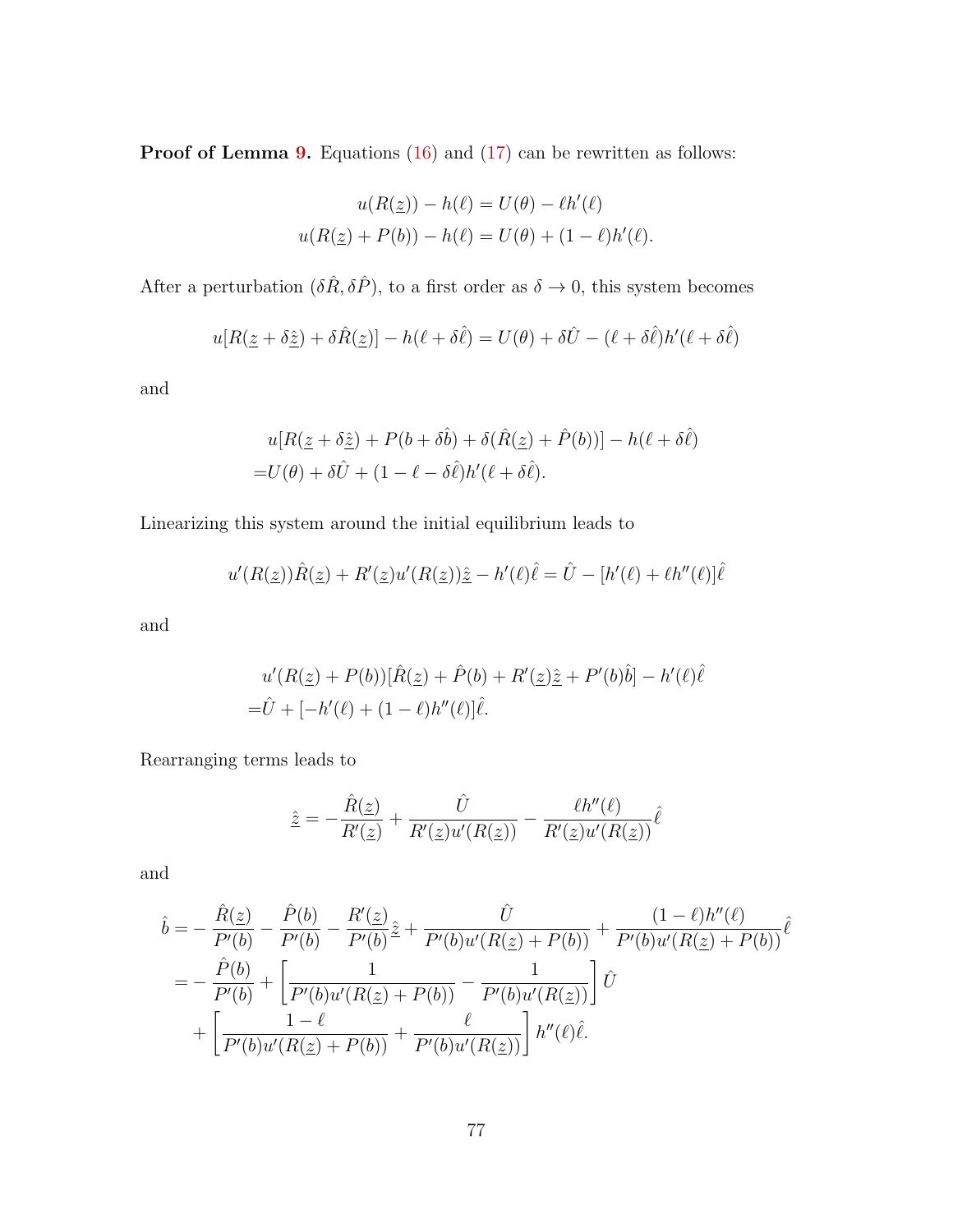The free-entry condition implies

$$
\hat{\underline{z}} + \ell \hat{b} + b\hat{\ell} = \theta \hat{\ell}.
$$

Substituting the expressions for  $\hat{\underline{z}}$  and  $\hat{b}$  into this condition leads to

$$
\left[\frac{1-\ell\frac{R'(\underline{z})}{P'(b)}}{R'(\underline{z})u'(R(\underline{z}))}+\frac{\ell}{P'(b)u'(R(\underline{z})+P(b))}\right]\hat{U}=\frac{\hat{R}(\underline{z})}{R'(\underline{z})}+\ell\frac{\hat{P}(b)}{P'(b)}\\+\left[\theta-b-\left(\frac{1-\ell}{P'(b)u'(R(\underline{z})+P(b))}-\frac{1-\ell\frac{R'(\underline{z})}{P'(b)}}{R'(\underline{z})u'(R(\underline{z}))}\right)\ell h''(\ell)\right]\hat{\ell}.
$$

But the first-order condition for labor effort [\(18\)](#page-30-2) can be rewritten as

<span id="page-79-0"></span>
$$
\theta = b + \left[ \frac{1}{P'(b)u'(R(\underline{z}) + P(b))} - \frac{\frac{1 - \ell \frac{R'(z)}{P'(b)}}{1 - \ell}}{R'(\underline{z})u'(R(\underline{z}))} \right] \ell(1 - \ell)h''(\ell). \tag{42}
$$

Thus, the Gateaux derivative of expected utility is given by

$$
\hat{U} = \frac{1}{\frac{1 - \ell \frac{R'(z)}{P'(b)}}{R'(z)\mu'(R(z))} + \frac{\ell}{P'(b)\mu'(R(z) + P(b))}} \left[ \frac{\hat{R}(\underline{z})}{R'(\underline{z})} + \ell \frac{\hat{P}(b)}{P'(b)} \right].
$$

Substitute this expression into the above equations to get:

$$
\hat{z} = \left[\frac{\frac{1}{R'(\underline{z})u'(R(\underline{z}))}}{\frac{1 - \ell \frac{R'(z)}{P'(b)}}{R'(\underline{z})u'(R(\underline{z}))} + \frac{\ell}{P'(b)u'(R(\underline{z})+P(b))}} - 1\right] \frac{\hat{R}(\underline{z})}{R'(\underline{z})} + \left[\frac{\frac{1}{R'(\underline{z})u'(R(\underline{z}))}}{\frac{1 - \ell \frac{R'(z)}{P'(b)}}{R'(\underline{z})u'(R(\underline{z}))} + \frac{\ell}{P'(b)u'(R(\underline{z})+P(b))}}\right] \ell \frac{\hat{P}(b)}{P'(b)} - \frac{\ell h''(\ell)}{R'(\underline{z})u'(R(\underline{z}))} \hat{\ell}
$$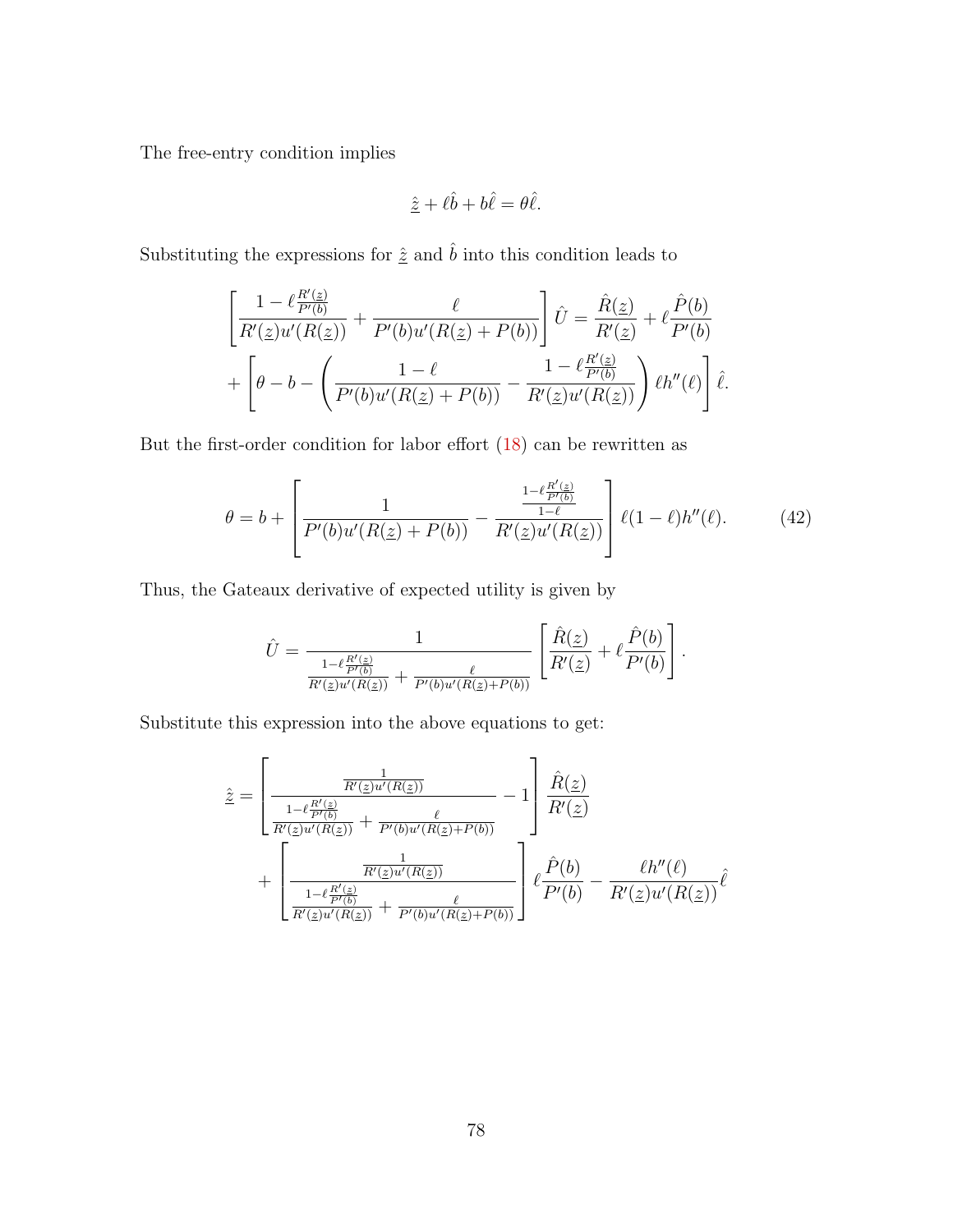$$
\ell \hat{b} = - \left[ \frac{\frac{1}{R'(z)u'(R(z))}}{\frac{1 - \ell \frac{R'(z)}{P'(b)}}{R'(z)u'(R(z))} + \frac{\ell}{P'(b)u'(R(z) + P(b))}} - 1 \right] \frac{\hat{R}(z)}{R'(z)} \n= - \left[ \frac{\frac{1}{R'(z)u'(R(z))}}{\frac{1 - \ell \frac{R'(z)}{P'(b)}}{\frac{R'(z)u'(R(z))}{R'(z)u'(R(z))} + \frac{\ell}{P'(b)u'(R(z) + P(b))}} \right] \ell \frac{\hat{P}(b)}{P'(b)} \n+ \left[ \frac{1 - \ell}{P'(b)u'(R(z) + P(b))} + \frac{\ell \frac{R'(z)}{P'(b)}}{R'(z)u'(R(z))} \right] \ell h''(\ell)\hat{\ell}.
$$

Using equation [\(42\)](#page-79-0) to substitute for  $\frac{\ell(1-\ell)h''(\ell)}{P'(b)u'(R(\epsilon)+P(b))}$ , the above expressions can be rewritten as  $(38)$ ,  $(39)$ , and  $(40)$ .

Suppose that the utility function is logarithmic. The crowd-out elasticity is then equal to

$$
\varepsilon'_{out} = \frac{\frac{R(\underline{z})}{R'(\underline{z})}}{\frac{R(\underline{z})}{R'(\underline{z})} + \ell \frac{P(b)}{P'(b)}} = \frac{p_{\underline{z}}}{p_{\underline{z}} + \frac{\ell b}{\underline{z}} p_b},
$$

where  $\frac{\ell b}{z}$  is the ratio of expected bonus to base pay, and  $p_z, p_b$  are tax progressivity parameters defined as the ratios of average to marginal tax rates of the base pay and bonus tax schedules:

$$
p_{\underline{z}} \equiv \frac{R(\underline{z})}{\underline{z}R'(\underline{z})}, \quad p_b \equiv \frac{P(b)}{bP'(b)}.
$$

For more general utility functions, we can approximate the difference in inverse marginal utilities as a function of the difference in consumption levels and the risk aversion (resp., prudence) via first- (resp., second-) order Taylor expansions around  $b = 0$ . We get

$$
\varepsilon'_{out} \approx \frac{\frac{1}{R'(z)u'(R(z))}}{\frac{1}{R'(z)u'(R(z))} + \frac{\ell P(b)}{P'(b)} \left[ -\frac{u''(R(z))}{(u'(R(z)))^2} \right]} = \frac{\frac{R(z)}{R'(z)}}{\frac{R(z)}{R'(z)} + \frac{\ell P(b)}{P'(b)} \left[ -\frac{R(z)u''(R(z))}{u'(R(z))} \right]} = \frac{p_z}{p_z + \frac{\ell b}{z}p_b\sigma},
$$

where  $\sigma \equiv -\frac{R(z)u''(R(z))}{u'(R(z))}$  is a risk aversion coefficient.

Next, suppose that  $\underline{z}$ , b are located in locally linear portions of the tax schedule, so that  $R''(\underline{z}) = P''(b) = 0$ . After the perturbation, the first-order condition for effort

and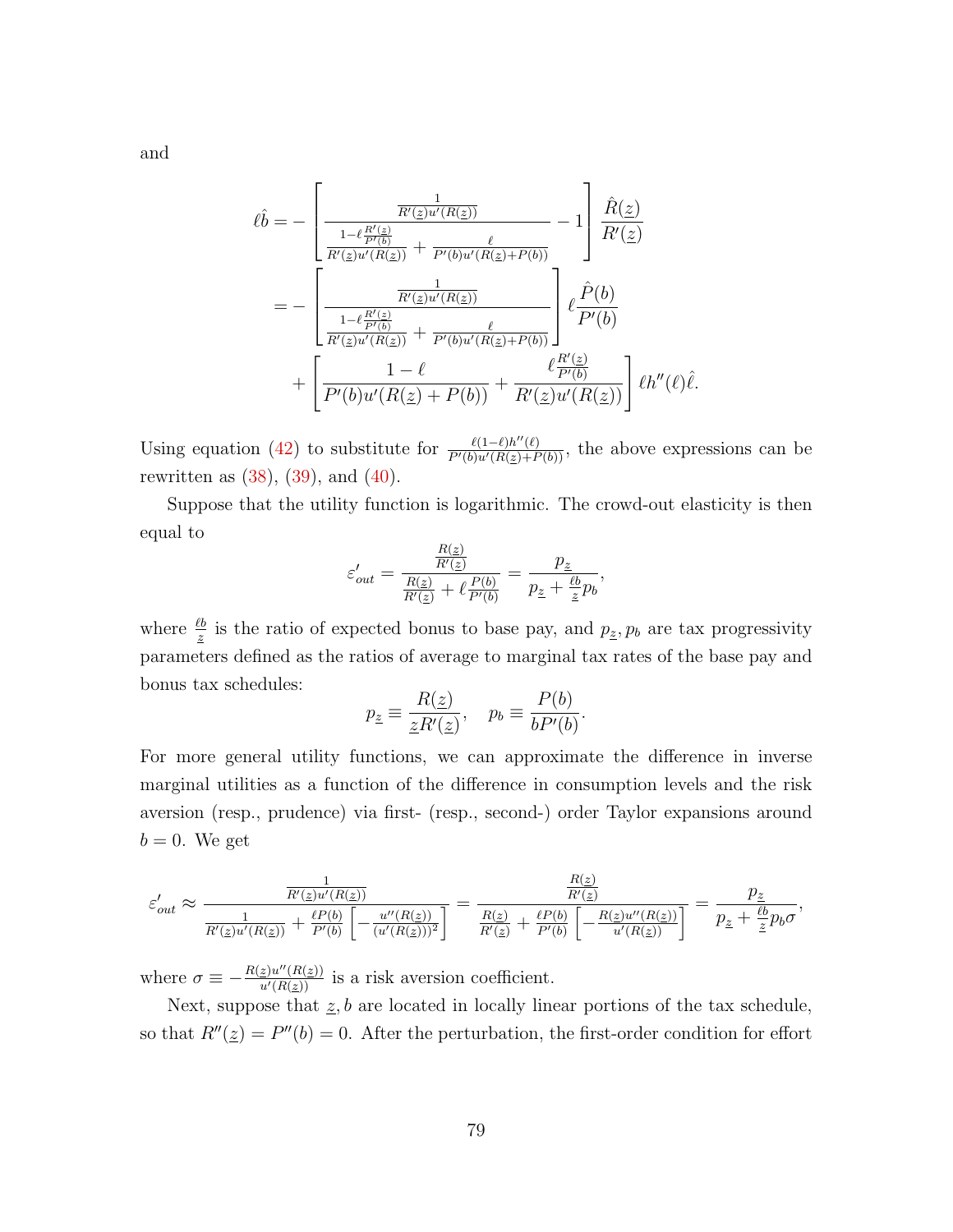reads

$$
\theta = b + \delta \hat{b} + (\ell + \delta \hat{\ell}) h''(\ell + \delta \hat{\ell}) \times
$$
\n
$$
\left[ \frac{1 - \ell - \delta \hat{\ell}}{\{P'(b) + \delta \hat{P}'(b)\} \{u'(R(\underline{z}) + P(b)) + \delta [\hat{R}(\underline{z}) + \hat{P}(b) + R'(\underline{z})\hat{\underline{z}} + P'(b)\hat{b}]u''(R(\underline{z}) + P(b))\}} - \frac{1 - (\ell + \delta \hat{\ell}) \frac{R'(\underline{z}) + \delta \hat{R}'(\underline{z})}{P'(b) + \delta \hat{P}'(b)}}{\{R'(\underline{z}) + \delta \hat{R}'(\underline{z})\} \{u'(R(\underline{z})) + \delta [\hat{R}(\underline{z}) + R'(\underline{z})\hat{\underline{z}}]u''(R(\underline{z}))\}} \right].
$$

To a first-order as  $\delta \to 0,$  this implies

$$
\theta = b + \delta \hat{b} + \ell h''(\ell) \left[ 1 + \delta \left( 1 + \frac{\ell h'''(\ell)}{h''(\ell)} \right) \frac{\hat{\ell}}{\ell} \right] \times
$$
\n
$$
\left[ \frac{(1 - \ell) \left[ 1 - \delta \frac{\ell}{1 - \ell} \frac{\hat{\ell}}{\ell} \right]}{P'(b)u'(R(\underline{z}) + P(b)) \left[ 1 + \delta \left( \frac{\hat{P}'(b)}{P'(b)} + [\hat{R}(\underline{z}) + \hat{P}(b) + R'(\underline{z})\hat{\underline{z}} + P'(b)\hat{b} \right] \frac{u''(R(\underline{z}) + P(b))}{u'(R(\underline{z}) + P(b))} \right) \right]}
$$
\n
$$
- \frac{\left( 1 - \ell \frac{R'(\underline{z})}{P'(b)} \right) \left[ 1 - \delta \frac{\ell \frac{R'(\underline{z})}{P'(b)}}{1 - \ell \frac{R'(\underline{z})}{P'(b)}} \left( \frac{\hat{\ell}}{\ell} + \frac{\hat{R}'(\underline{z})}{R'(\underline{z})} - \frac{\hat{P}'(b)}{P'(b)} \right) \right]}{R'(\underline{z})u'(R(\underline{z})) \left[ 1 + \delta \left( \frac{\hat{R}'(\underline{z})}{R'(\underline{z})} + [\hat{R}(\underline{z}) + R'(\underline{z})\hat{\underline{z}}] \frac{u''(R(\underline{z}))}{u'(R(\underline{z}))} \right) \right]}
$$

i.e.,

$$
\theta = b + \ell h''(\ell) \left( \frac{1 - \ell}{P'(b)u'(R(\underline{z}) + P(b))} - \frac{1 - \ell_{P'(b)}^{R'(\underline{z})}}{R'(\underline{z})u'(R(\underline{z}))} \right) \n+ \delta \ell h''(\ell) \left[ \left( \frac{1 - 2\ell}{P'(b)u'(R(\underline{z}) + P(b))} - \frac{1 - 2\ell_{P'(b)}^{R'(\underline{z})}}{R'(\underline{z})u'(R(\underline{z}))} \right) + \\ \left( \frac{1 - \ell}{P'(b)u'(R(\underline{z}) + P(b))} - \frac{1 - \ell_{P'(b)}^{R'(\underline{z})}}{R'(\underline{z})u'(R(\underline{z}))} \right) \frac{\ell h'''(\ell)}{h''(\ell)} \right] \frac{\hat{\ell}}{\ell} \n+ \delta \ell h''(\ell) \left( \frac{1 - \ell_{P'(b)}^{R'(\underline{z})}}{R'(\underline{z})} \frac{u''(R(\underline{z}))}{(u'(R(\underline{z})))^2} - \frac{1 - \ell}{P'(b)} \frac{u''(R(\underline{z}) + P(b))}{(u'(R(\underline{z}) + P(b)))^2} \right) \left[ \hat{R}(\underline{z}) + R'(\underline{z}) \hat{\underline{z}} \right] \n- \delta \ell h''(\ell) \left( \frac{1 - \ell}{P'(b)} \frac{u''(R(\underline{z}) + P(b))}{(u'(R(\underline{z}) + P(b)))^2} \right) \left[ \hat{P}(b) + P'(b)\hat{b} \right] + \delta \hat{b} \n+ \delta \ell h''(\ell) \left[ \frac{1}{R'(\underline{z})u'(R(\underline{z}))} \frac{\hat{R}'(\underline{z})}{R'(\underline{z})} - \left( \frac{\ell}{P'(b)u'(R(\underline{z}))} + \frac{1 - \ell}{P'(b)u'(R(\underline{z}) + P(b))} \right) \frac{\hat{P}'(b)}{P'(b)} \right].
$$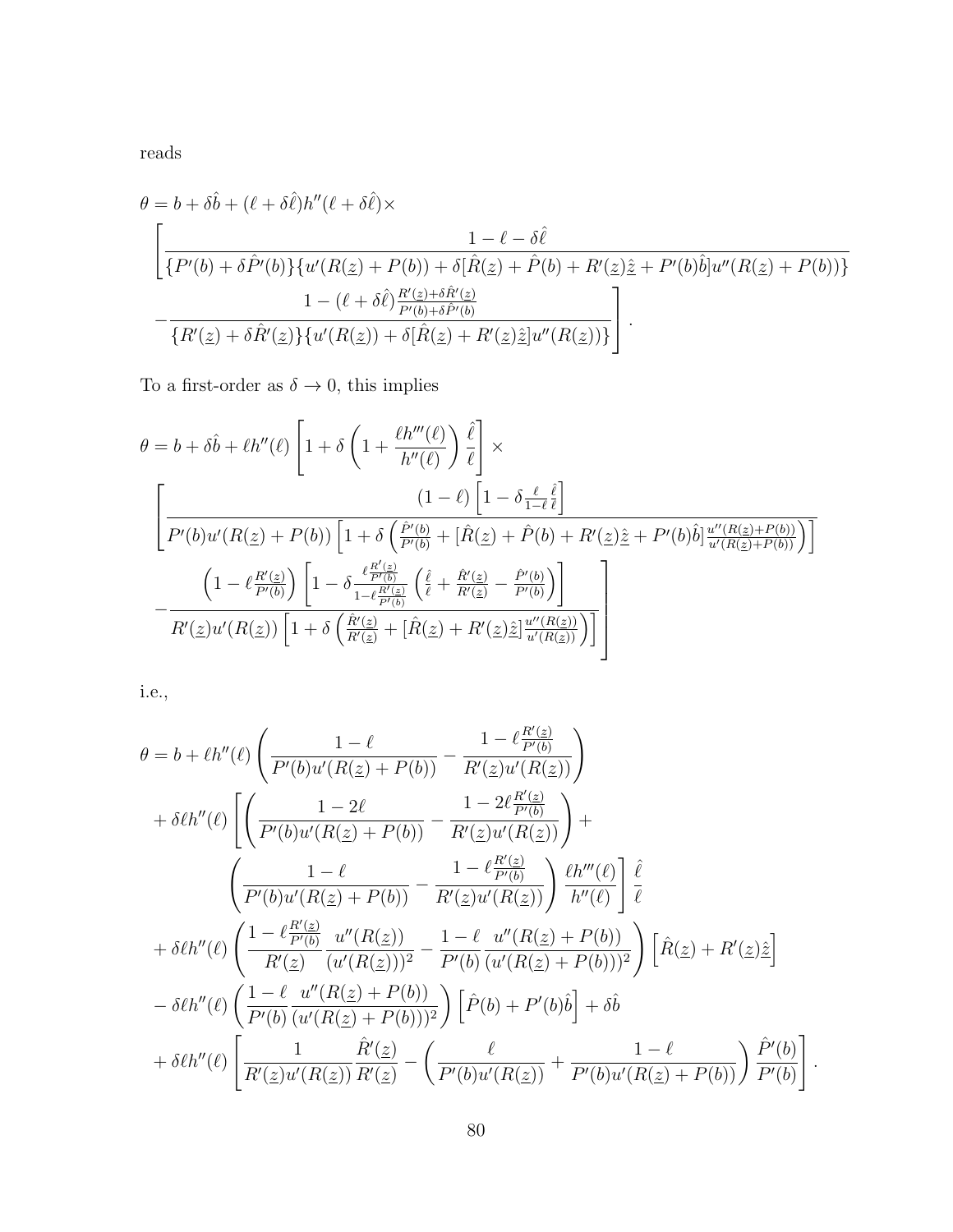Use the first-order condition for effort and assume that the utility is log to get

$$
\begin{split}\n&= \left[ \left( 1 - \frac{R'(\underline{z})}{P'(b)} \right) \frac{R(\underline{z})}{R'(\underline{z})} + (2\ell - 1) \frac{P(b)}{P'(b)} - \left( \left( \frac{R'(\underline{z})}{P'(b)} - 1 \right) \frac{R(\underline{z})}{R'(\underline{z})} + (1 - \ell) \frac{P(b)}{P'(b)} \right) \frac{\ell h'''(\ell)}{h''(\ell)} \right] \frac{\hat{\ell}}{\ell} \\
&= \left( \frac{R'(\underline{z})}{P'(b)} - 1 \right) \left[ \frac{\hat{R}(\underline{z})}{R'(\underline{z})} + \hat{\underline{z}} \right] + (1 - \ell) \frac{\hat{P}(b)}{P'(b)} + \left( 1 - \ell + \frac{1}{\ell h''(\ell)} \right) \hat{b} \\
&+ \left( \frac{R(\underline{z})}{R'(\underline{z})} \right) \frac{\hat{R}'(\underline{z})}{R'(\underline{z})} - \left( \frac{R(\underline{z})}{P'(b)} + (1 - \ell) \frac{P(b)}{P'(b)} \right) \frac{\hat{P}'(b)}{P'(b)}.\n\end{split}
$$

Next, recall the incidence of the tax reform on  $\underline{\hat{z}}$  and<br>  $\hat{b}$  when the utility is logarithmic is given by

$$
\hat{z} = -\frac{\ell \frac{P(b)}{P'(b)}}{\frac{R(z)}{R'(z)} + \ell \frac{P(b)}{P'(b)}} \frac{\hat{R}(z)}{R'(z)} + \frac{\frac{R(z)}{R'(z)}}{\frac{R(z)}{R'(z)} + \ell \frac{P(b)}{P'(b)}} \ell \frac{\hat{P}(b)}{P'(b)} - \frac{R(z)}{R'(z)} \ell h''(\ell) \hat{\ell}
$$
\n
$$
\ell \hat{b} = \frac{\ell \frac{P(b)}{P'(b)}}{\frac{R(z)}{R'(z)} + \ell \frac{P(b)}{P'(b)}} \frac{\hat{R}(z)}{R'(z)} - \frac{\frac{R(z)}{R'(z)}}{\frac{R(z)}{R'(z)} + \ell \frac{P(b)}{P'(b)}} \ell \frac{\hat{P}(b)}{P'(b)} + \left(\frac{R(z)}{P'(b)} + (1 - \ell) \frac{P(b)}{P'(b)}\right) \ell h''(\ell) \hat{\ell}.
$$

Substitute these expressions into the previous equation to get

$$
D\frac{\hat{\ell}}{\ell} = \left[ \left( 1 - \frac{R'(z)}{P'(b)} \right) \frac{\frac{R(z)}{R'(z)}}{\frac{R(z)}{R'(z)} + \ell \frac{P(b)}{P'(b)}} - (1 - \ell) \frac{\frac{P(b)}{R(z)} + \ell \frac{P(b)}{P'(b)}}{\frac{R(z)}{R'(z)} + \ell \frac{P(b)}{P'(b)}} - \frac{1}{\ell h''(\ell) \frac{R(z)}{R(z)} + \ell \frac{P(b)}{P'(b)}} \right] \frac{\hat{R}(z)}{R'(z)}
$$

$$
+ \left[ \ell \left( 1 - \frac{R'(z)}{P'(b)} \right) \frac{\frac{R(z)}{R'(z)}}{\frac{R(z)}{R'(z)} + \ell \frac{P(b)}{P'(b)}} - \ell (1 - \ell) \frac{\frac{P(b)}{P'(b)}}{\frac{R(z)}{R'(z)} + \ell \frac{P(b)}{P'(b)}} + \frac{1}{\ell h''(\ell) \frac{R(z)}{R'(z)} + \ell \frac{P(b)}{P'(b)}} \right] \frac{\hat{P}(b)}{P'(b)}
$$

$$
- \frac{R(z)}{R'(z)} \frac{\hat{R}'(z)}{R'(z)} + \left[ \frac{R(z)}{P'(b)} + (1 - \ell) \frac{P(b)}{P'(b)} \right] \frac{\hat{P}'(b)}{P'(b)}
$$

where

$$
D = -\left(1 - 2\frac{R'(\underline{z})}{P'(b)}\right) \frac{R(\underline{z})}{R'(\underline{z})} - (3\ell - 2)\frac{P(b)}{P'(b)}
$$
  
 
$$
- \left[ \left(\frac{R'(\underline{z})}{P'(b)} - 1\right) \ell \frac{R(\underline{z})}{R'(\underline{z})} - (1 - \ell) \left(\frac{R(\underline{z})}{P'(b)} + (1 - \ell) \frac{P(b)}{P'(b)}\right) \right] \ell h''(\ell)
$$
  
 
$$
+ \left[ \left(\frac{R'(\underline{z})}{P'(b)} - 1\right) \frac{R(\underline{z})}{R'(\underline{z})} + (1 - \ell) \frac{P(b)}{P'(b)} \right] \frac{\ell h'''(\ell)}{h''(\ell)}.
$$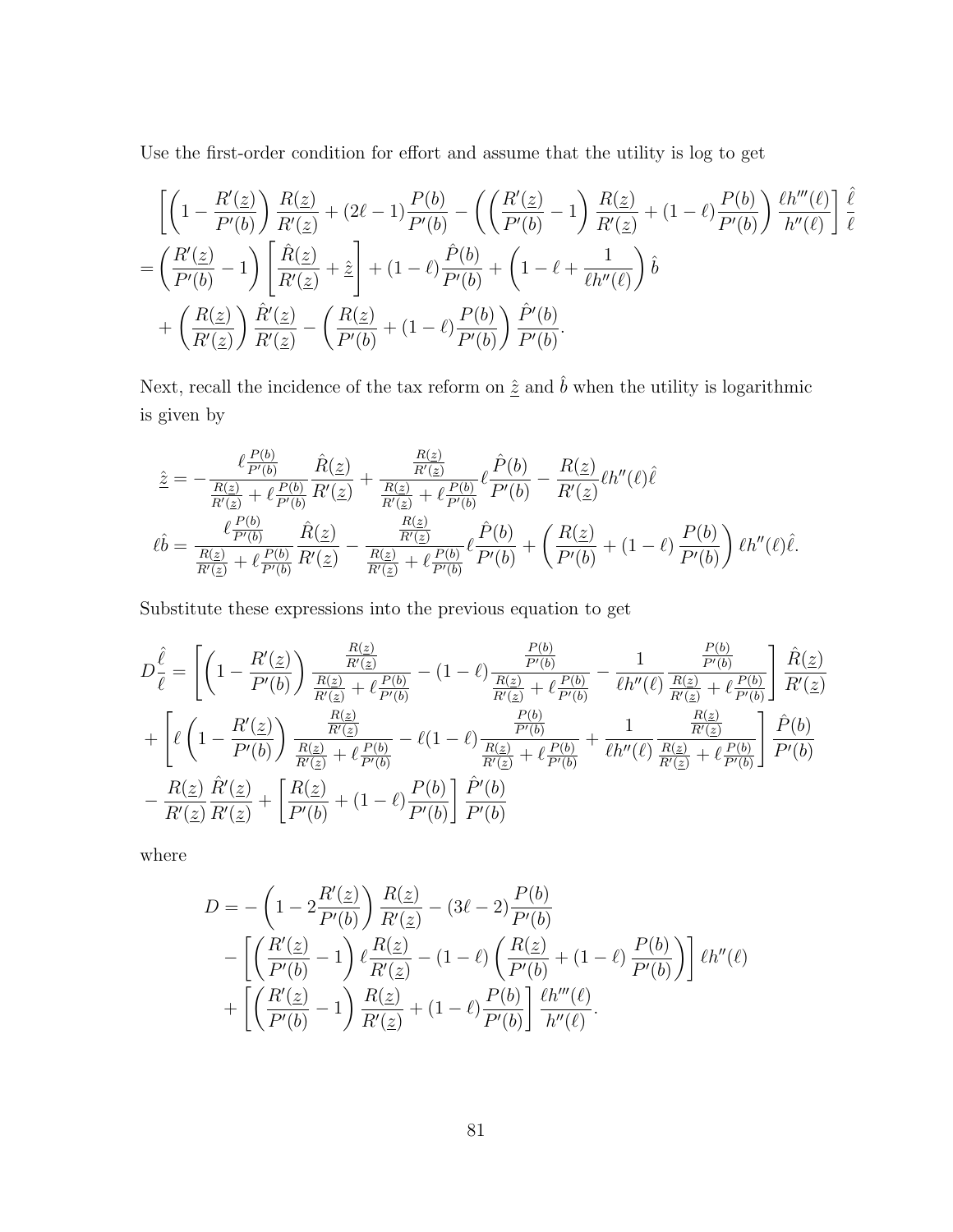Now, differentiate the firm's profit  $\Pi(\theta) = \ell \theta - \underline{z} - \ell b$  to get

$$
\frac{\partial \Pi(\theta)}{\partial \ell} = \theta - b - \frac{\partial z}{\partial \ell} - \ell \frac{\partial b}{\partial \ell}
$$

$$
= \theta - b + \ell h''(\ell) \left[ \frac{1 - \ell \frac{R'(z)}{P'(b)}}{R'(z)u'(R(z))} - \frac{1 - \ell}{P'(b)u'(R(z) + P(b))} \right]
$$

where we used

$$
\frac{\partial \underline{z}}{\partial \ell} = -\ell h''(\ell) \frac{1}{R'(\underline{z})u'(R(\underline{z}))}
$$

$$
\ell \frac{\partial b}{\partial \ell} = \ell h''(\ell) \left[ \frac{1 - \ell}{P'(b)u'(R(\underline{z}) + P(b))} + \frac{\ell}{P'(b)u'(R(\underline{z}))} \right].
$$

Differentiating once more gives the following expression for  $\frac{\partial^2 \Pi(\theta)}{\partial \theta^2}$  $\frac{\partial \Pi(\theta)}{\partial \ell^2}$ :

$$
-\frac{\partial b}{\partial \ell} + h''(\ell) \left(1 + \frac{\ell h'''(\ell)}{h''(\ell)}\right) \left[\frac{1 - \ell \frac{R'(\underline{z})}{P'(\underline{b})}}{R'(\underline{z})u'(R(\underline{z}))} - \frac{1 - \ell}{P'(\underline{b})u'(R(\underline{z}) + P(\underline{b}))}\right] - \ell h''(\ell) \left[\frac{1}{P'(\underline{b})u'(R(\underline{z}))} + \left(1 - \ell \frac{R'(\underline{z})}{P'(\underline{b})}\right) \frac{u''(R(\underline{z}))}{(u'(R(\underline{z})))^2} \frac{\partial \underline{z}}{\partial \ell}\right] + \ell h''(\ell) \left[\frac{1}{P'(\underline{b})u'(R(\underline{z}) + P(\underline{b}))} + (1 - \ell) \frac{u''(R(\underline{z}) + P(\underline{b}))}{(u'(R(\underline{z}) + P(\underline{b})))^2} \left(\frac{R'(\underline{z})}{P'(\underline{b})} \frac{\partial \underline{z}}{\partial \ell} + \frac{\partial \underline{b}}{\partial \ell}\right)\right]
$$

i.e., when the utility is logarithmic,

$$
\frac{1}{h''(\ell)} \frac{\partial^2 \Pi(\theta)}{\partial \ell^2} = \left(1 - 2\frac{R'(\underline{z})}{P'(b)}\right) \frac{R(\underline{z})}{R'(\underline{z})} + (3\ell - 2)\frac{P(b)}{P'(b)} \n+ \left[ (2\ell - 1)\frac{R(\underline{z})}{P'(b)} - \ell \frac{R(\underline{z})}{R'(\underline{z})} - (1 - \ell)^2 \frac{P(b)}{P'(b)} \right] \ell h''(\ell) \n- \left[ \left( \frac{1}{P'(b)} - \frac{1}{R'(\underline{z})} \right) R(\underline{z}) + (1 - \ell) \frac{P(b)}{P'(b)} \right] \frac{\ell h'''(\ell)}{h''(\ell)}.
$$

As a result, the second-order condition of the firm's problem implies

$$
D = -\frac{1}{h''(\ell)} \frac{\partial^2 \Pi(\theta)}{\partial \ell^2} \ge 0.
$$

Equation [\(41\)](#page-77-4) follows.  $\blacksquare$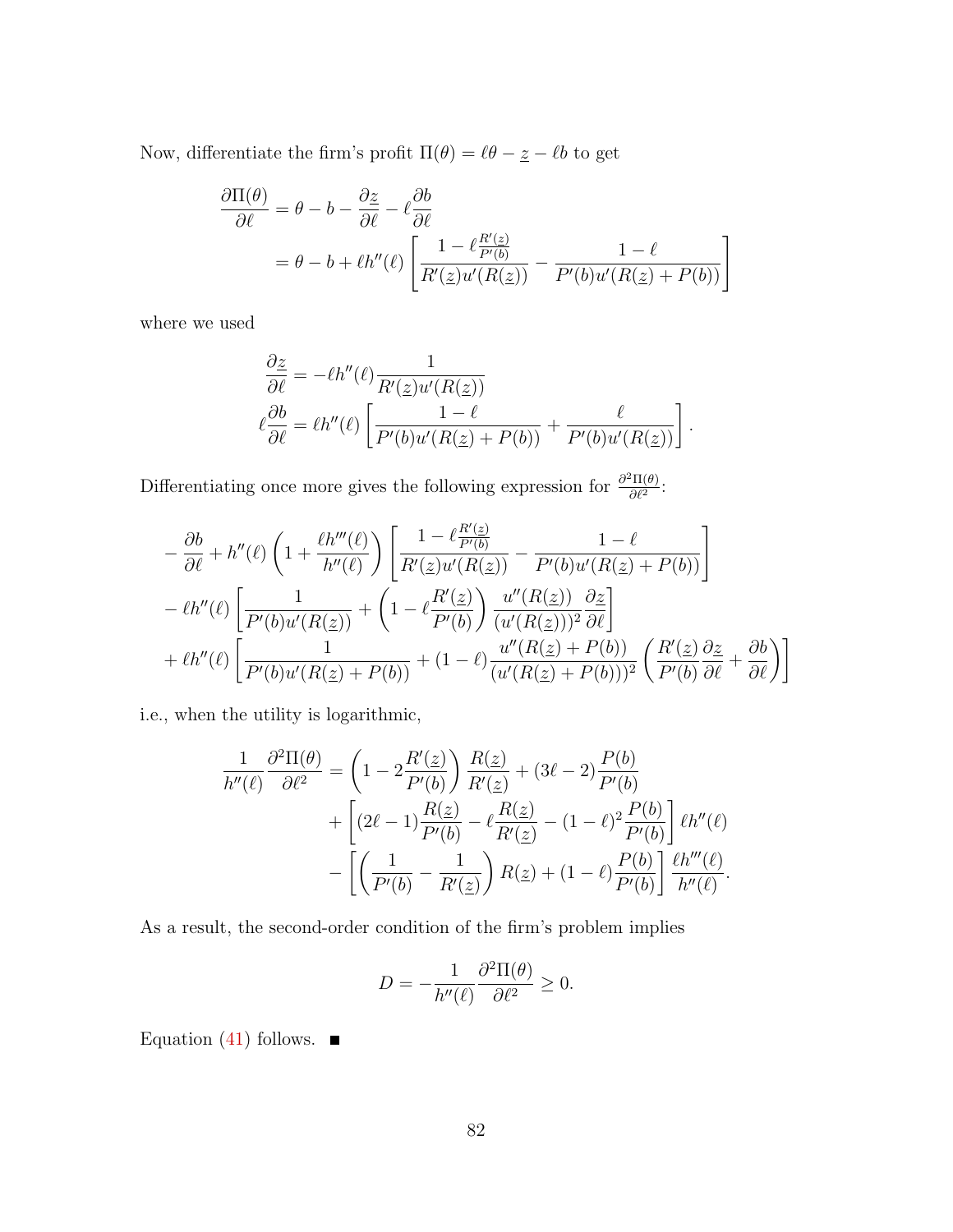Proof of Proposition [4.](#page-40-0) Suppose that the tax reform satisfies

$$
\frac{\hat{R}(\underline{z})}{R'(\underline{z})} = -\ell \frac{\hat{P}(b)}{P'(b)}.
$$

Recall that the utility is log and  $R'(\underline{z}) = P'(b) = 1 - \tau$  in the baseline tax system. Lemma [9](#page-77-0) gives the impact of this perturbation on the worker's base pay:

$$
\hat{\underline{z}} = -\frac{\hat{R}(\underline{z})}{1-\tau} - \frac{R(\underline{z})}{1-\tau} \ell h''(\ell)\hat{\ell},
$$

on the bonus:

$$
\ell \hat{b} = \frac{\hat{R}(\underline{z})}{1 - \tau} + \frac{R(\underline{z}) + (1 - \ell)P(b)}{1 - \tau} \ell h''(\ell) \hat{\ell},
$$

and on expected utility:

$$
\hat{U}(\theta) = 0.
$$

If the tax rates are perturbed for types  $[\theta^*, \infty)$ , the impact of the reform on government revenue  $\hat{\mathcal{R}}$  is given by

$$
\int_{\theta^*}^{\infty} \left[ \hat{T}(\underline{z}(\theta)) + \ell(\theta)\hat{T}_B(b(\theta)) + T_B(b(\theta))\hat{\ell}(\theta) + T'(\underline{z}(\theta))\hat{\underline{z}}(\theta) + T'_B(b(\theta))\ell(\theta)\hat{b}(\theta) \right] dF(\theta)
$$
  
= 
$$
\int_{\theta^*}^{\infty} \left[ T_B(b(\theta)) + \frac{\tau}{1-\tau} P(b(\theta))\ell(\theta)(1-\ell(\theta))h''(\ell(\theta)) \right] \hat{\ell}(\theta) dF(\theta)
$$

where  $T(\underline{z}) \equiv \underline{z} - R(\underline{z})$  and  $T_B(b) \equiv b - P(b)$ , and where the second equality uses the expressions we have derived above for the incidence of the reform around a baseline tax system where  $T'(\underline{z}(\theta)) = T'_B(b(\theta)) = \tau$ . Since the terms in square brackets are positive, it follows that  $\mathcal{\hat{R}} > 0$  if  $\hat{\ell}(\theta) > 0$  for all  $\theta$ .

Now, the incidence of tax reforms on labor effort is given by equation [\(41\)](#page-77-4). Apply this formula with  $\frac{\hat{R}(z)}{R'(z)} = -\ell \frac{\hat{P}(b)}{P'(b)}$  $\frac{P(b)}{P'(b)}$  to obtain

$$
D\frac{\hat{\ell}}{\ell} = \frac{1}{\ell h''(\ell)} \frac{\hat{P}(b)}{P'(b)} + \left[ \frac{R(\underline{z})}{P'(b)} + (1-\ell) \frac{P(b)}{P'(b)} \right] \frac{\hat{P}'(b)}{P'(b)} - \frac{R(\underline{z})}{R'(\underline{z})} \frac{\hat{R}'(\underline{z})}{R'(\underline{z})},
$$

where  $D = -\frac{1}{h''}$  $\overline{h^{\prime\prime}(\ell)}$  $\frac{\partial^2 \Pi(\theta)}{\partial \ell^2} \geq 0$ . It follows that, if the tax reform lowers the marginal and total tax rate on bonuses, so that  $\hat{P}(b) > 0$  and  $\hat{P}'(b) > 0$ , labor effort unambiguously increases  $(\hat{\ell} > 0)$  if the reform also implies  $\hat{R}'(\underline{z}) < 0$ ; that is, if the marginal tax rate on base pay increases. Assuming that the tax schedule is initially linear on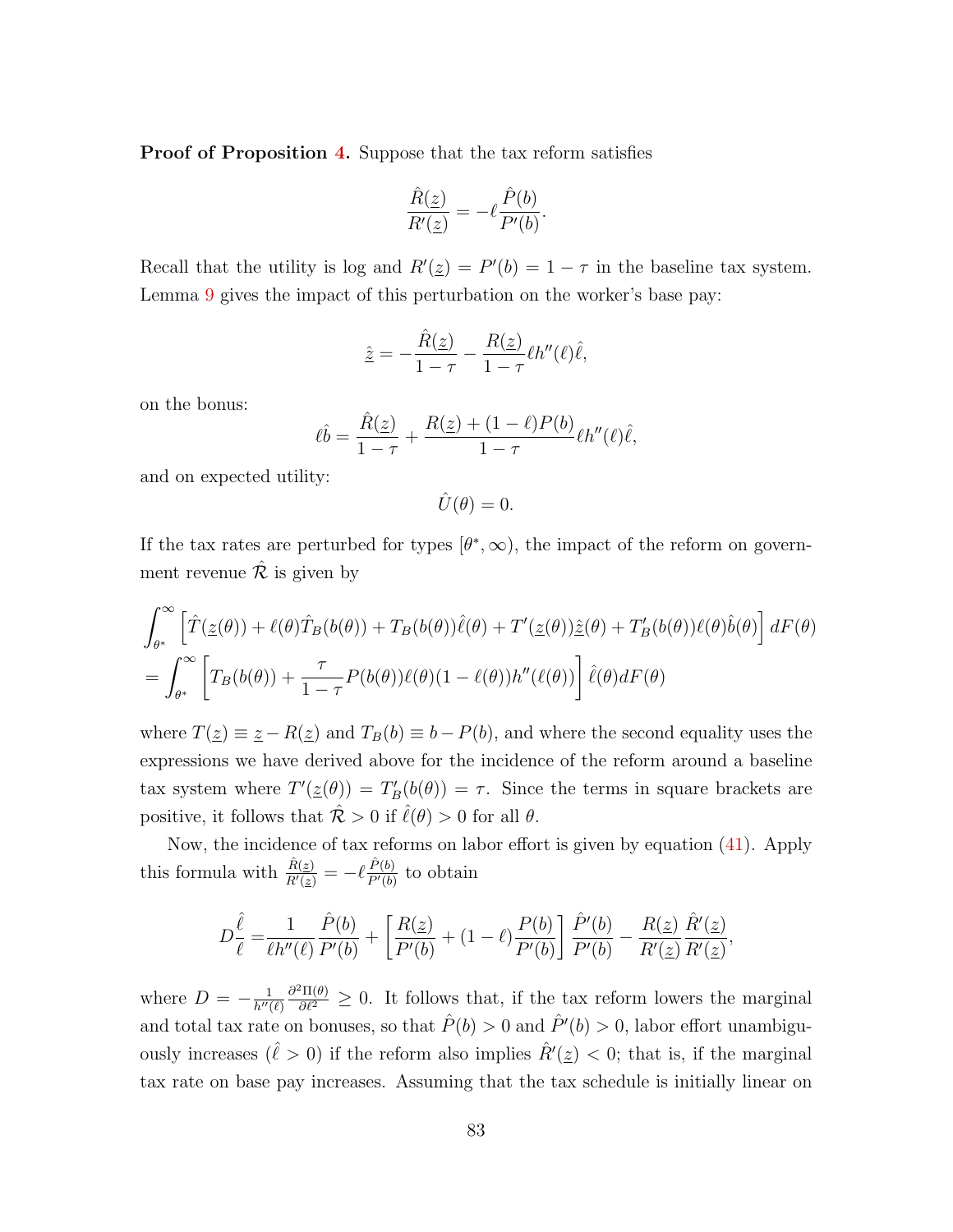$[0,\infty)$  ensures that this is satisfied, since in that case  $\ell(\theta)$  and  $b(\theta)/\underline{z}(\theta)$  are constant (by Proposition [1\)](#page-12-0); thus, for a linear downward perturbation of the bonus tax rate  $\hat{P}(b) = b$ , we have  $\hat{R}(\underline{z}(\theta)) = -\ell b(\theta) \propto -\underline{z}(\theta)$ , i.e., the base pay tax rate is perturbed upwards linearly.  $\blacksquare$ 

**Proof of Theorem [3.](#page-41-0)** Suppose bonuses are taxed with a schedule  $T<sub>b</sub>(b)$  that has a tax rate  $\tau_b$  in the top bracket  $[b^*, \infty)$ . Denote by  $\theta^*$  the type that earns the bonus  $b^*$ . The base pay of top bonus earners is taxed at a fixed rate  $t$ . Denote the average bonus tax rate at  $b^*$  by  $t_b \equiv T_b(b^*)/b^*$ . The elasticities of aggregate variables with respect to  $1 - \tau_b$  used below are constructed by keeping the set of top agents fixed, as in the proof of Theorem [2\)](#page-36-0).

Consider an increase in the top bonus tax rate by  $\delta \hat{\tau}_b$  with  $\delta \to 0$ , i.e., a perturbation  $\hat{T}_b(b) = -\hat{\tau}_b(b-b^*) \mathbb{I}_{\{b \ge b^*\}}$  and  $\hat{T}'_b(b) = -\hat{\tau}_b \mathbb{I}_{\{b \ge b^*\}}$ . At the optimum, the first-order change in social welfare caused by the reform is equal to zero:

$$
\int_{\theta^*}^{\infty} \left[ \hat{\tau}_b(b - b^*) \ell(1 - \tilde{g}(\bar{z} \mid \theta)) + \tau_z \hat{\underline{z}} + \tau_b \ell \hat{b} + T_b(b) \hat{\ell} \right] \frac{dF(\theta)}{1 - F(\theta^*)} = 0,
$$

where, using the expression for  $\hat{U}$  derived in Lemma [9,](#page-77-0) we define the modified social marginal welfare weights as

$$
\tilde{g}(\bar{z} \mid \theta) \equiv \frac{1}{\lambda} \frac{\frac{1}{(1-\tau_b)u'(R(\underline{z},b))}}{\frac{1-\frac{1-t}{1-\tau_b}\ell(\theta)}{(1-t)u'(R(\underline{z},0))} + \frac{\ell(\theta)}{(1-\tau_b)u'(R(\underline{z},b))}} \alpha(\theta)u'(R(\underline{z},b)).
$$

Note that, if  $\tau_b \geq t$ , then  $\tilde{g}(\bar{z} \mid \theta) > g(\bar{z} \mid \theta)$ . By continuity, there exists  $t < t$  such that, as long as  $\tau_b \geq \underline{t}$ , this inequality continues to hold.

Denote the average effort  $\ell$  over top bonus earners by  $L = \int_{\theta^*}^{\infty} \ell \frac{dF(\theta)}{1 - F(\theta^*)}$  $\frac{dF(\theta)}{1-F(\theta^*)}$ , the average frequency-adjusted bonus  $\ell b$  by  $B = \int_{\theta^*}^{\infty} \ell b \frac{dF(\theta)}{1-F(\theta^*)}$ , and the average base pay by Z = R <sup>∞</sup> θ <sup>∗</sup> z dF(θ)  $\frac{dF(\theta)}{1-F(\theta^*)}$ . Additionally, denote the bonus-weighted average of the modified marginal social welfare weights in the top bracket by  $\tilde{G} = \int_{\theta^*}^{\infty} \frac{\ell b - \ell b^*}{B - L b^*} \tilde{g}(\bar{z} \mid \theta) \frac{dF(\theta)}{1 - F(\theta^*)}$  $\frac{dF(\theta)}{1-F(\theta^*)}$ .

We can now rewrite the previous equation as follows. The mechanical effect is equal to  $\hat{\tau}_b(B - Lb^*)$ . The welfare effect is  $-\hat{\tau}_b(B - Lb^*)\tilde{G}$ . The behavioural effects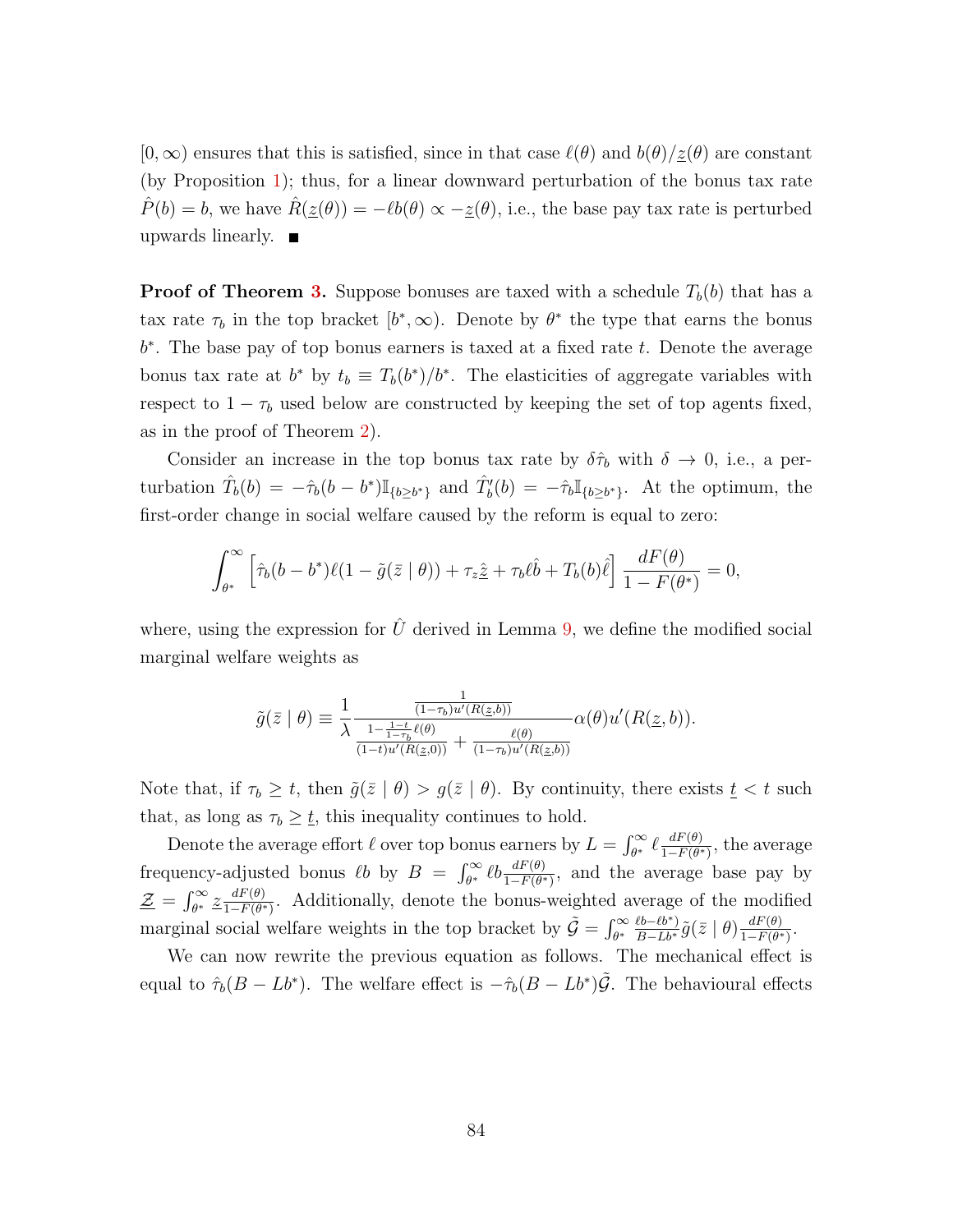due to bonus and effort changes are equal to

$$
\int_{\theta^*}^{\infty} \left[ \tau_b \ell \hat{b} + T_b(b) \hat{\ell} \right] \frac{dF(\theta)}{1 - F(\theta^*)} = \int_{\theta^*}^{\infty} \left[ \tau_b \hat{\ell} \hat{b} + (T_b(b) - \tau_b b) \hat{\ell} \right] \frac{dF(\theta)}{1 - F(\theta^*)}
$$

$$
= -\hat{\tau}_b \left( \frac{\tau_b}{1 - \tau_b} B e_B - \frac{t_b - \tau_b}{1 - \tau_b} L b^* e_L \right),
$$

where we used  $T_b(b) - \tau_b b = \tau_b(b - b^*) + t_b b^* - \tau_b b = (t_b - \tau_b)b^*$ . The behavioural effect due to base pay responses is equal to:

$$
\int_{\theta^*}^{\infty} \tau_z \hat{\underline{z}} \frac{dF(\theta)}{1 - F(\theta^*)} = -\hat{\tau}_b \frac{\tau_z}{1 - \tau_b} \underline{\underline{z}} e_{\underline{z}}.
$$

Combining the terms, we get

$$
\frac{\tau_b}{1-\tau_b} = \frac{1-\tilde{\mathcal{G}}\frac{\tau_z}{1-\tau_b}\frac{\mathcal{Z}}{B}\rho_b e_{\mathcal{Z}} - \frac{t_b-\tau_b}{1-\tau_b}(1-\rho_b)e_L}{\rho_b e_B},
$$

where  $\rho_b = \frac{B/L}{B/L}$  $\frac{B/L}{B/L-b^*}$  is the empirical Pareto coefficient of top bonuses.

Structural expression for  $e_{\underline{\mathcal{Z}}}$ . Using the incidence formulas for the case of separate taxation (Lemma  $9$ ), we can write

$$
\hat{\underline{z}} = -\frac{\hat{\tau}_b}{1 - \tau_b} \varepsilon_{out} \ell(b - b^*) - b \varepsilon_{in} \hat{\ell} = -\frac{\hat{\tau}_b}{1 - \tau_b} \left[ \varepsilon_{out} \ell(b - b^*) - \ell b \varepsilon_{in} e_\ell \right].
$$

Plugging this expression into the definition of  $e_{\mathcal{Z}} = -\frac{1-\tau_b}{\hat{\tau}_b}$  $\hat{\tau}_b$ 1  $\frac{1}{\mathcal{Z}}\int_{\theta^*}^{\infty}\hat{\mathcal{Z}}\frac{dF(\theta)}{1-F(\theta^*)}$  $\frac{dF(\theta)}{1-F(\theta^*)}$ , we get

$$
e_{\underline{Z}} = \frac{(B - Lb^{*})}{\underline{Z}} \underbrace{\int_{\theta^{*}}^{\infty} \frac{\ell(b - b^{*})}{B - Lb^{*}} \varepsilon_{out}}_{=\overline{\varepsilon_{out}}} \frac{dF(\theta)}{1 - F(\theta^{*})} - \underbrace{\frac{B}{Z}}_{\underline{Z}} \underbrace{\int_{\theta^{*}}^{\infty} \frac{\ell b}{B} \varepsilon_{in} e_{\ell}}_{=\overline{\varepsilon_{in}} \overline{e_{\ell}}} \frac{dF(\theta)}{1 - F(\theta^{*})}
$$

This expression easily leads to equation  $(31)$ .

## <span id="page-86-0"></span>C Alternative Models of Performance Pay

#### <span id="page-86-1"></span>C.1 Linear Contracts: Piece Rates and Commissions

Preferences are represented by the utility function  $U(c, \ell) = -\frac{1}{\gamma}$  $\frac{1}{\gamma} \exp(-\gamma(c-h(\ell))),$ where h is convex. The income tax schedule is affine:  $c = T_0 + (1 - \tau)z$ . Providing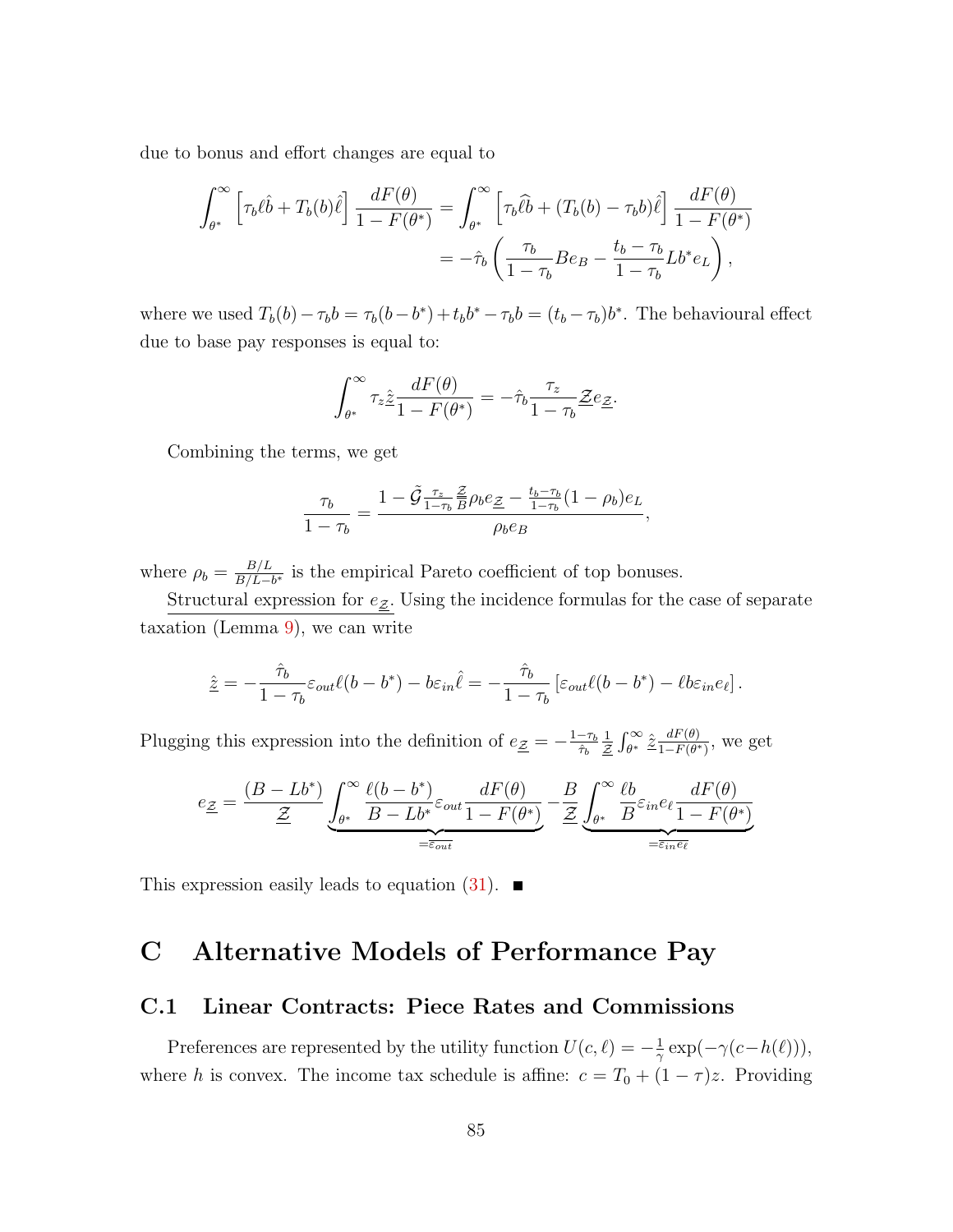effort  $\ell$  yields output  $\theta(\ell + \eta)$ , where  $\eta \sim \mathcal{N}(0, \sigma_{\eta}^2)$ . The firm observes the worker's output but not her effort nor performance shock. Following [Holmstrom and Milgrom](#page-114-0) [\(1987\)](#page-114-0), we can restrict attention to linear contracts, i.e., pre-tax earnings are given as a function of observed output by  $z = z_0 + \beta \theta(\ell + \eta)$ , for some  $(z_0, \beta) \in \mathbb{R}^2$ . The firm maximizes expected profits  $\theta\ell - \mathbb{E}z$  subject to the incentive constraint

<span id="page-87-0"></span>
$$
\ell = \arg \max_{l \ge 0} \mathbb{E}[U(c, l)] \tag{43}
$$

and the participation constraint  $\mathbb{E}[U(c, \ell] \geq U(\theta))$ . The free-entry condition holds and determines the equilibrium reservation values.

We show below that the incentive compatibility constraint [\(43\)](#page-87-0) implies  $h'(\ell)$  =  $(1 - \tau)\beta\theta$ . In other words, if the firm wants to elicit an effort level  $\ell$  from the worker, it must design a contract such that the sensitivity of pay to performance is equal to

$$
\beta = \frac{1}{\theta} \frac{h'(\ell)}{1 - \tau}.
$$

This equation shows the worker's exposure to output risk, measured by the slope of the equilibrium contract, has a similar expression as in our baseline model, and identical crowd-out and crowd-in elasticities  $\varepsilon_{\beta,1-p} = -1$  and  $\varepsilon_{\beta,\ell} = 1/\varepsilon_{\ell}^F$ . In Section [D](#page-97-0) in the Appendix we derive expressions for the demogrant  $z_0$  and the equilibrium expected utility  $U(\theta)$ .

The optimal effort level is chosen to maximize the firm's profit. We find that  $\ell$ satisfies

<span id="page-87-1"></span>
$$
h'(\ell) = \frac{(1-\tau)\theta}{1+\gamma h''(\ell)\sigma_{\eta}^2}.\tag{44}
$$

Suppose in particular that  $h(\ell) = \frac{\ell^2}{2}$  $\frac{\ell^2}{2}$ . We then get  $\beta = \frac{1}{\theta}$ θ  $\ell$  $\frac{\ell}{1-\tau}$  and  $\ell = \frac{(1-\tau)\theta}{1+\gamma\sigma_n^2}$  $\frac{(1-\tau)\theta}{1+\gamma\sigma_{\eta}^2}$ . Thus,  $\beta = \frac{1}{1+\alpha}$  $\frac{1}{1+\gamma\sigma_{\eta}^2}$  is independent of the tax rate. More generally, the net effect of the tax rate on the pass-through is given by

$$
\frac{d\ln\beta}{d\ln(1-\tau)} = -1 + \frac{\varepsilon_{\ell,1-\tau}}{\varepsilon_{\ell}^F},
$$

and the elasticity of labor effort with respect to the retention rate  $1 - \tau$  is given by

$$
\varepsilon_{\ell,1-\tau} = \frac{\partial \ln \ell}{\partial \ln(1-\tau)} = \frac{\varepsilon_{\ell}^F}{1 + (1-\beta) \frac{h'(\ell)h'''(\ell)}{h''(\ell)^2}},
$$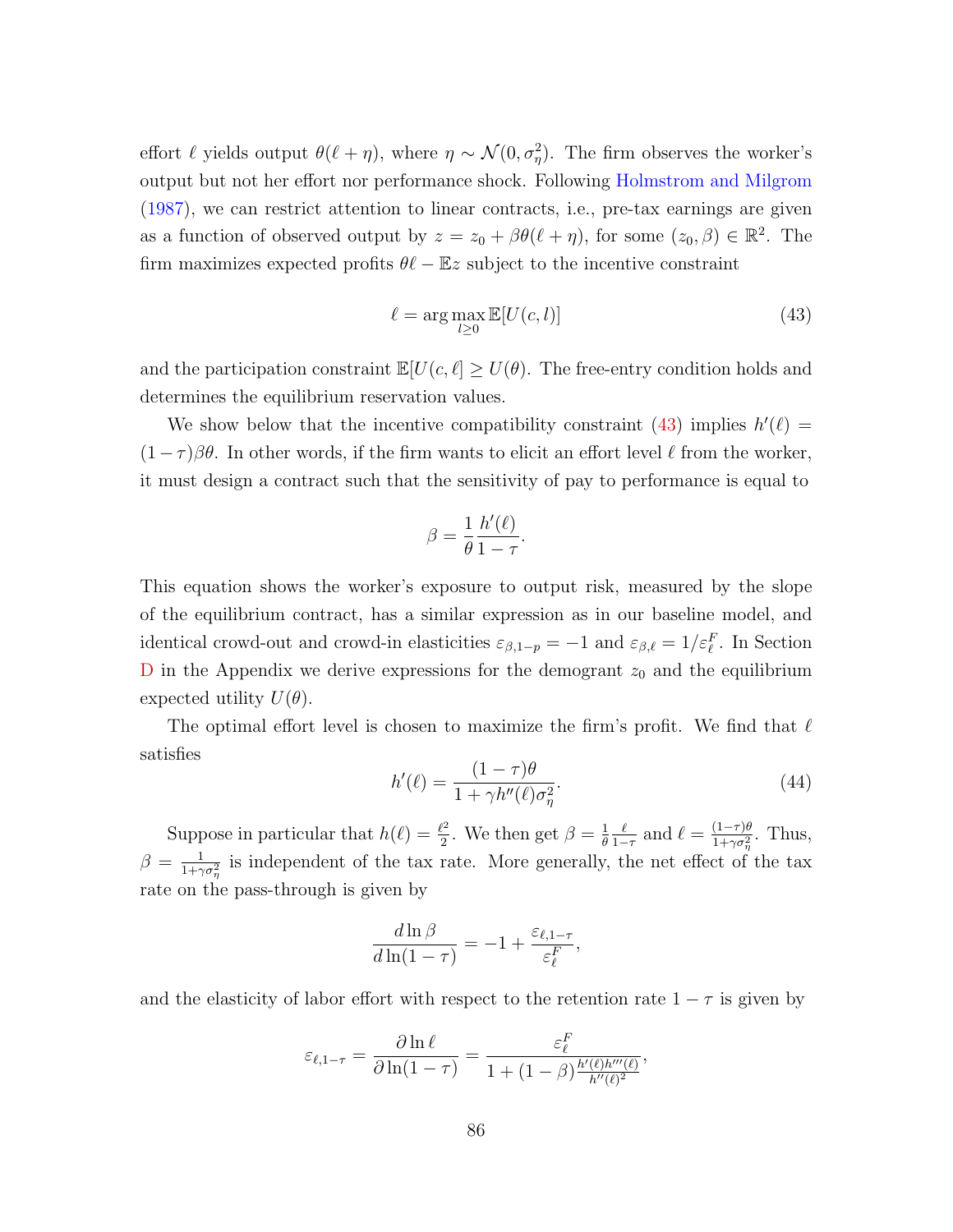where  $\varepsilon_{\ell}^F = \frac{h'(\ell)}{\ell h''(\ell)}$  $\frac{h'(l)}{l(h''(l))}$  is Frisch elasticity. These expressions imply that an increase in the tax rate leads to an increase in the pass through  $\beta$ , so that the crowd-out dominates the crowd-in, if and only if the labor effort elasticity  $\varepsilon_{\ell,1-\tau}$  is smaller than the Frisch elasticity  $\varepsilon_{\ell}^F$ , or equivalently whenever  $h'''(\ell) > 0$ . If the disutility of effort is isoelastic, this is the case iff  $\varepsilon_{\ell}^F < 1$ .

The framework of [Holmstrom and Milgrom](#page-114-0) [\(1987\)](#page-114-0) allows us to verify that our main prediction—the offsetting of the crowd-out and crowd-in effects—is robust to the degree of risk aversion of workers. Suppose that the Frisch elasticity is constant, in which case the effort elasticity becomes

$$
\varepsilon_{\ell, 1-\tau} = \frac{\varepsilon_{\ell}^F}{1 + (1 - \beta)(1 - \varepsilon_{\ell}^F)}.
$$

This elasticity depends on  $\beta = \frac{1}{\theta}$ θ  $h'(\ell)$  $\frac{h'(t)}{1-\tau}$ , which is increasing in the level of effort. Note further that by the first-order condition [\(44\)](#page-87-1), effort is strictly decreasing in the coefficient of absolute risk aversion  $\gamma$ . Intuitively, motivating effort requires exposing workers to earnings risk, and more risk-averse workers require higher compensation for this risk—a higher  $z_0$ —which is costly to the firm. Thus, the firm optimally chooses a lower level of effort when  $\gamma$  is higher. This comparative statics allows us to sharply characterise how risk aversion affects both the labor effort elasticity and the degree to which the crowd-in offsets the crowd-out.

**Corollary 2** The effort elasticity  $\varepsilon_{\ell,1-\tau}$  is a monotonic function of the coefficient of absolute risk aversion  $\gamma$ , and takes values between  $\varepsilon_{\ell}^F$  when  $\gamma = 0$  and  $\frac{\varepsilon_{\ell}^F}{2 - \varepsilon_{\ell}^F}$  when  $\gamma \to \infty$ . Thus,  $\frac{d \ln \beta}{d \ln(1-\tau)}$  takes values between 0 when  $\gamma = 0$  and  $-\frac{1-\varepsilon_{\ell}^F}{2-\varepsilon_{\ell}^F}$  when  $\gamma \to \infty$ .

Suppose that, in line with the existing evidence, Frisch elasticity is equal  $\varepsilon_{\ell}^{F} = 0.5$ . We know that, regardless of the degree of risk aversion, the crowd-in will offset at least two-thirds of the crowd-out:  $\frac{d \ln \beta}{d \ln(1-\tau)} > -1/3$ . Furthermore, the lower is coeff. of absolute risk aversion  $\gamma$ , the higher is this offset rate, reaching 100 percent when the risk aversion vanishes.

#### <span id="page-88-0"></span>C.2 Convex Contracts: Stock-Options

We now build on the model of performance pay proposed by [Edmans and Gabaix](#page-113-0) [\(2011\)](#page-113-0). This framework gives rise to convex optimal contracts and has been used to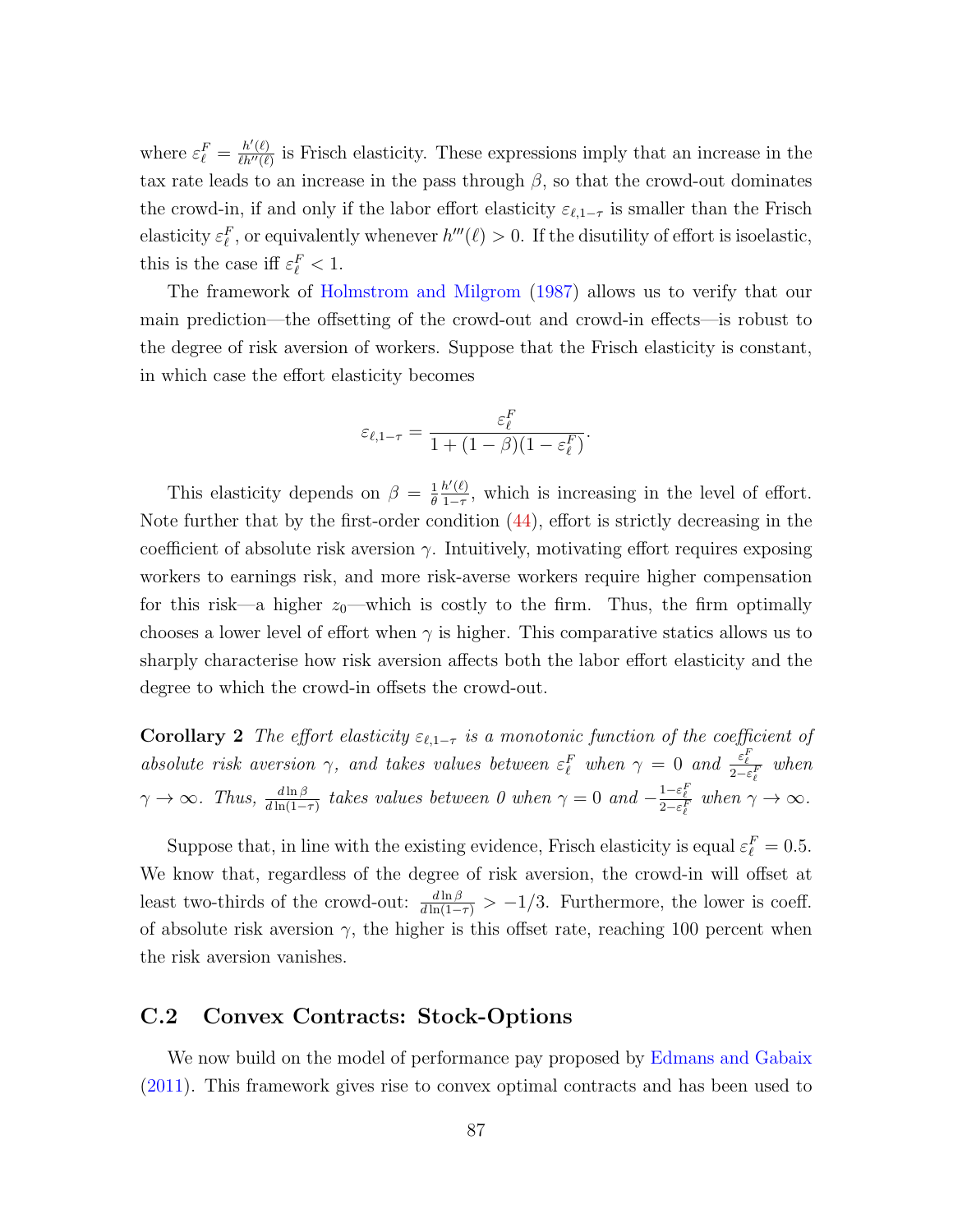describe forms of executive compensation such as stock options. Here, we focus on a simple version of the model, and we refer to our earlier Working Paper [\(Doligalski,](#page-113-1) [Ndiaye, and Werquin](#page-113-1) [2020\)](#page-113-1) for a thorough analysis of taxation a general environment that allows for arbitrary utility function, distribution of performance shocks, and tax schedule.

The setup is similar to our baseline model of Section [1,](#page-9-0) except that agents can now draw continuous performance shocks. A worker with ability  $\theta$  who provides effort  $\ell$  produces output  $\theta(\ell + \eta)$ , where  $\eta \in \mathbb{R}$  is a random variable with mean 0. As in [Edmans and Gabaix](#page-113-0) [\(2011\)](#page-113-0), we impose the following assumption.

<span id="page-89-0"></span>**Assumption 3** The agent chooses effort  $\ell$  after observing the realization of her performance shock  $\eta$ . The firm recommends the same effort level  $\ell(\theta)$  for all agents with the same ability  $\theta$ .

Importantly, we assume here that the worker is committed to stay with an employer regardless of the realisation of the performance shock. We relax this assumption in section [C.4.](#page-94-0) Since the design of the contract ensures that effort is incentive compatible, the firm is able to infer the underlying type  $\eta$  from the worker's output. We thus denote the earnings schedule by  $z(\theta, \eta)$ . The firm's problem is to maximize expected profit [\(1\)](#page-11-0) subject to the participation constraint [\(3\)](#page-11-1) and the incentive compatibility constraint, which reads:

<span id="page-89-1"></span>
$$
\ell(\theta) \in \arg\max_{\hat{\ell}} u(R(z(\theta, \eta + \hat{\ell} - \ell(\theta)))) - h(\hat{\ell}), \quad \forall \eta.
$$
 (45)

That is, when the worker exerts effort  $\ell$ , the employer assumes that she has exerted the recommend effort  $\ell(\theta)$  and deduces that  $\eta$  is  $\eta + \hat{\ell} - \ell(\theta)$  and pays her according to that calculation. Incentive compatibility then implies that  $\hat{\ell} = \ell(\theta)$  is optimal. Notice that, in contrast to our baseline framework of Section [1,](#page-9-0) the effort level  $\ell(\theta)$  must maximize utility state-by-state (i.e., for each performance shock realization  $\eta$ ) rather than in expectation. This is a consequence of the timing Assumption [3.](#page-89-0) Finally, the free-entry condition [\(4\)](#page-11-2) holds.

**Assumption 4** The utility of consumption is logarithmic,  $u(c) = \log c$ . The Frisch elasticity of labor supply  $\varepsilon_{\ell}^F \equiv h'(\ell)/\ell h''(\ell)$  is constant. The performance shocks are normally distributed,  $\eta \sim \mathcal{N}(0, \sigma_{\eta}^2)$ . The tax schedule has a constant rate of progressivity (CRP),  $T(z) = z - \frac{1-\tau}{1-\tau}$  $\frac{1-\tau}{1-p} z^{1-p}$ .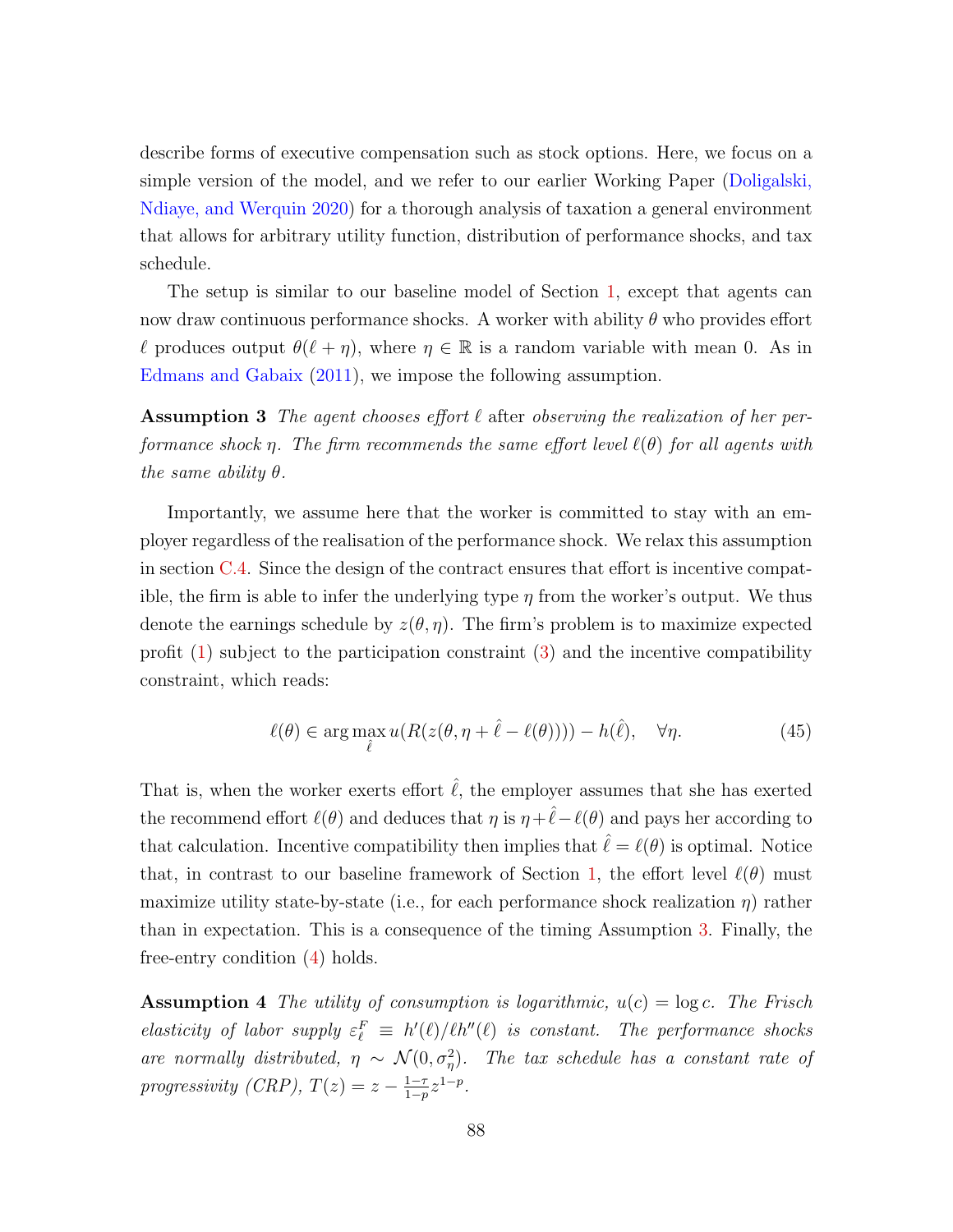We denote by  $\beta \equiv \partial \log z(\theta, \eta) / \partial \eta$  the pass-through of performance shocks to log-earnings. The following proposition characterizes the equilibrium labor contract.

**Proposition 5** The earnings schedule is log-linear and given by:

$$
\log z(\theta, \eta) = \log(\theta \ell) + \beta \eta - \frac{1}{2} \beta^2 \sigma_{\eta}^2 \quad \text{with} \quad \beta = \frac{h'(\ell)}{1 - p}.
$$
 (46)

Effort  $\ell$  is independent of  $\theta$  and satisfies:

<span id="page-90-1"></span><span id="page-90-0"></span>
$$
\ell = [(1-p)(1-\varepsilon_{\beta,\ell}\beta^2\sigma_\eta^2)]^{\varepsilon_\ell^F/(1+\varepsilon_\ell^F)},\tag{47}
$$

where  $\varepsilon_{\beta,\ell} \equiv \frac{\partial \log \beta}{\partial \log \ell} = 1/\varepsilon_{\ell}^F$ . Expected utility is given by

<span id="page-90-2"></span>
$$
U(\theta) = \log(R(\theta \ell)) - h(\ell) - \frac{1}{2}(1 - p)\beta^2 \sigma_\eta^2.
$$
 (48)

Proposition [5](#page-90-0) shows that earnings risk, measured by the pass-through parameter  $\beta$ , is constant and has the exact same expression as in our discrete model (equation [\(6\)](#page-11-3)), namely  $\beta = h'(\ell)/(1-p)$ . As in Section [1,](#page-9-0) this property follows immediately by taking the first-order condition in the incentive compatibility constraint [\(45\)](#page-89-1). This implies in turn that the crowd-out and crowd-in elasticities are given by  $\varepsilon_{\beta,1-p} = -1$ and  $\varepsilon_{\beta,\ell} = 1/\varepsilon_{\ell}^F$ . Lemma [2](#page-15-0) and the subsequent discussion on the relative magnitude of these two forces thus applies identically to this framework. Only the expression for the labor effort elasticity is different, namely,

$$
\varepsilon_{\ell,1-p} = \frac{\varepsilon_{\ell}^F}{1 + \varepsilon_{\ell}^F} \cdot \frac{1 + \varepsilon_{\beta,\ell} \beta^2 \sigma_{\eta}^2}{1 + \frac{1 - \varepsilon_{\ell}^F}{1 + \varepsilon_{\ell}^F} \varepsilon_{\beta,\ell} \beta^2 \sigma_{\eta}^2}.
$$

This expression shows that the labor effort elasticity is strictly larger in the presence of moral hazard ( $\varepsilon_{\beta,\ell} > 0$ ) than in the benchmark model with exogenous risk ( $\varepsilon_{\beta,\ell} = 0$ ), due to the marginal cost of incentives (MCI) in the first-order condition for effort.

We can now derive the optimal rate of progressivity in this framework. We obtain the following result.

<span id="page-90-3"></span>**Theorem 4** Suppose that the social welfare objective is utilitarian. The optimal rate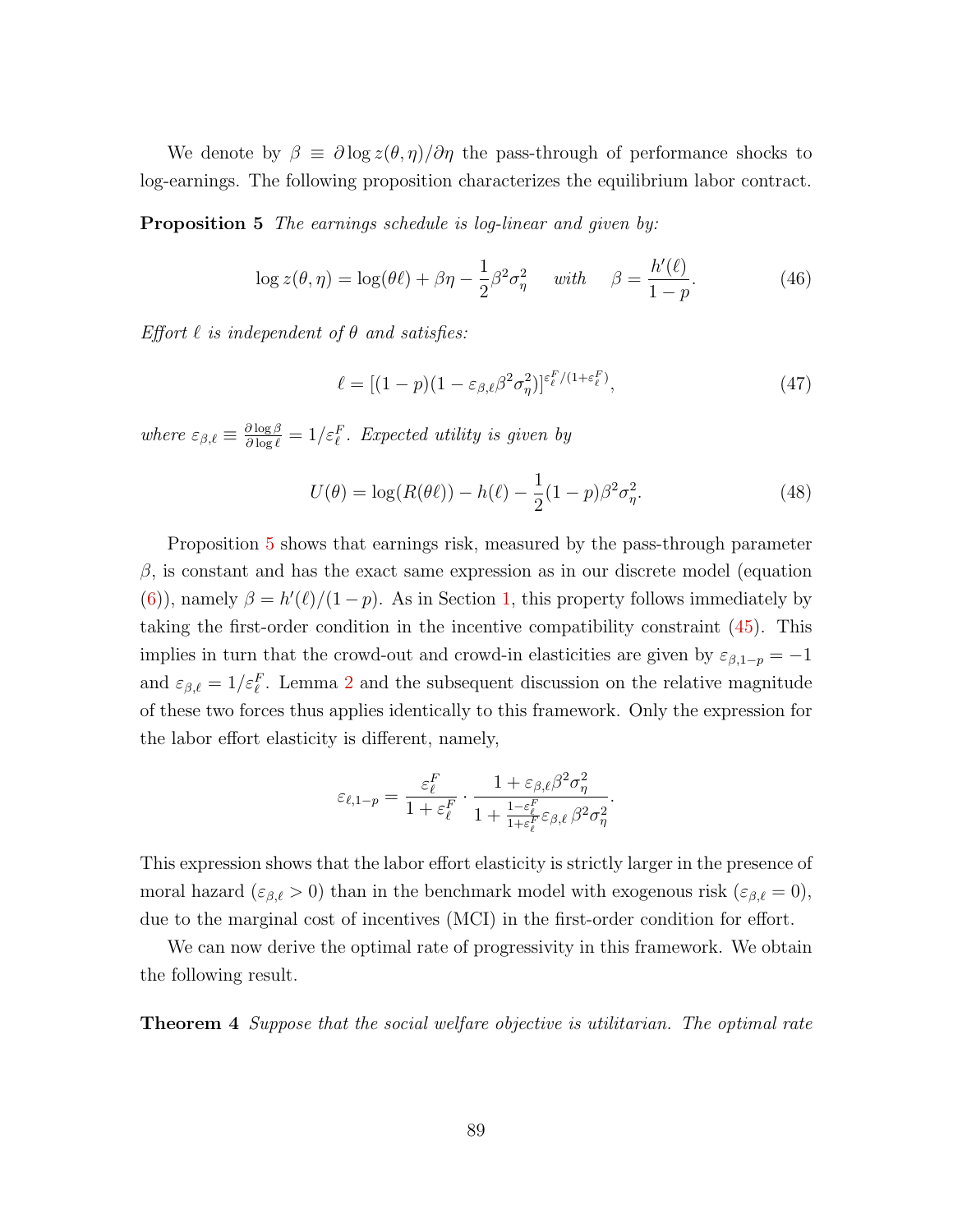of progressivity satisfies

<span id="page-91-0"></span>
$$
\frac{p}{(1-p)^2} = \frac{\sigma_\theta^2 + (1+\varepsilon_{\beta,1-p})\beta^2 \sigma_\eta^2}{\left[1 + \frac{g}{(1-g)p}\right] \varepsilon_{\ell,1-p} + (1-p)\varepsilon_{\beta,\ell} \varepsilon_{\ell,1-p} \beta^2 \sigma_\eta^2}.
$$
(49)

Thus, the optimal rate of progressivity is strictly smaller in the model with endogenous private insurance than in the benchmark environment with exogenous risk where  $\varepsilon_{\beta,1-p} = \varepsilon_{\beta,\ell} = 0.$ 

Interestingly, the optimal tax progressivity in our baseline setting (equation [\(13\)](#page-18-1)) coincides with formula [\(49\)](#page-91-0) up to a second order as  $\beta \to 0$ . We derive further theoretical and quantitative results in [Doligalski et al.](#page-113-1) [\(2020\)](#page-113-1).

### <span id="page-91-2"></span>C.3 Dynamic Contracts: Career Incentives

We now extend our results to a dynamic model of the labor market based on the model of [Edmans et al.](#page-113-2)  $(2012)$ .<sup>[47](#page-91-1)</sup> Workers are indexed by their constant productivity θ. They live for  $S \geq 2$  periods and discount the future at rate r. Preferences are separable, logarithmic in consumption and isoelastic in effort. Productivity  $\theta$ is lognormally distributed with mean  $\mu_{\theta}$  and variance  $\sigma_{\theta}^2$ . The government levies a CRP income tax given by  $R_t(z) = \frac{1-\tau_t}{1-p} z^{1-p}$ . The rate of progressivity p is timeindependent while the intercept  $\tau_t$  ensures that the budget is balanced in each period. Private savings are ruled out, so that  $c_t = R_t(z_t)$ .

We denote the history of a random variable x up to time  $t \leq S$  by  $x^t$ . Flow output at time t is given by  $y_t = \theta(\ell_t + \eta_t)$  where  $\{\eta_t\}_{1 \le t \le S}$  are i.i.d. random variables. We assume that  $\eta_t$  are normally distributed with mean 0 and variance  $\sigma_{\eta}^2$ . As in Section [C.2,](#page-88-0) we assume that the agent chooses period-t effort  $\ell_t$  after observing the realization of the history of performance shocks up to and including time  $t, \eta^t$ . Firms discount future profits at rate r. In each period they observe the agent's productivity and history of output realizations. A labor contract specifies for each  $t$  a recommended effort level  $\ell_t(\theta)$  and an earnings function  $z_t(\theta, \eta^t)$ . The firm maximizes its expected profit

$$
\Pi(\theta) = \max_{\{\ell_t(\theta), z_t(\theta, \eta^t)\}_{1 \le t \le S}} \sum_{t=1}^S \left(\frac{1}{1+r}\right)^{t-1} \left\{\theta\ell_t - \mathbb{E}_0\left[z_t(\theta, \eta^t)\right]\right\}
$$

<span id="page-91-1"></span><sup>&</sup>lt;sup>47</sup>Our results of Section [1](#page-9-0) also extend to the dynamic framework of [Sannikov](#page-116-2) [\(2008\)](#page-116-2), in which the one-shot deviation principle implies that the sensitivity of utility to output shocks is, again, given by the marginal disutility of effort  $h'(\ell)$  (see equation (4) on p. 962).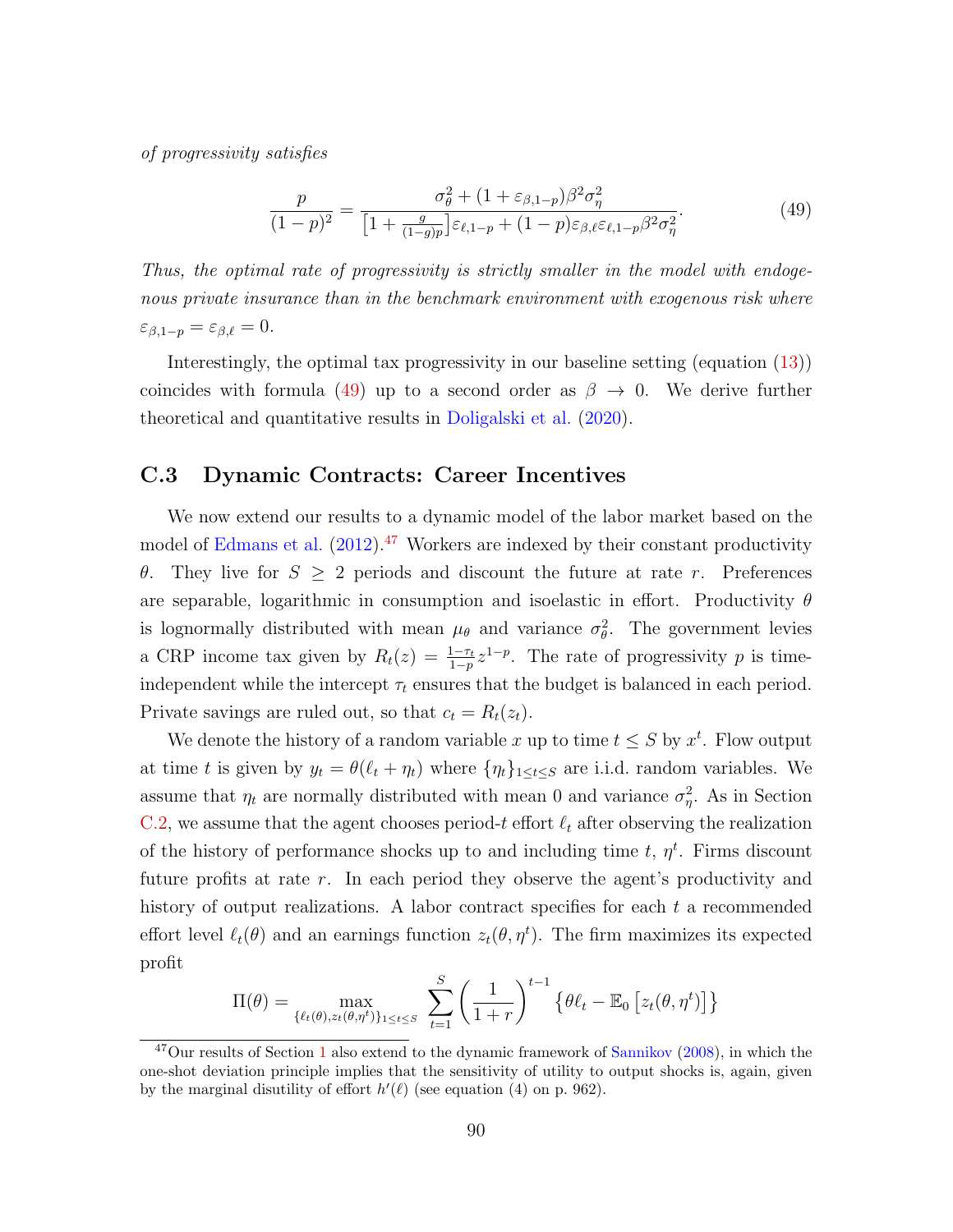subject to the incentive constraint:

$$
\mathbb{E}_{1}\left[\sum_{t=1}^{S}\beta^{t-1}(u(R_{t}(z_{t}(\theta,\eta^{t}))) - h(\tilde{\ell}_{t}(\eta^{t})))\right]
$$
\n
$$
\leq \mathbb{E}_{1}\left[\sum_{t=1}^{S}\beta^{t-1}(u(R_{t}(z_{t}(\theta,\eta^{t}))) - h(\ell_{t}(\theta)))\right], \quad \forall \{\tilde{\ell}_{t}(\eta^{t})\}_{1\leq t\leq S}
$$
\n(50)

and the participation constraint:

$$
\mathbb{E}_0\left[\sum_{t=1}^S \beta^{t-1}(u(R(z_t(\theta,\eta^t))) - h(\ell_t(\theta)))\right] \ge U(\theta).
$$

<span id="page-92-1"></span>The free-entry condition [\(4\)](#page-11-2) holds.

Proposition 6 Let  $\sum_{s=0}^{S-t}\big(\frac{1}{1+s}\big)$  $\frac{1}{1+r}$ <sup>s</sup>  $\equiv$  1/ $\delta_t$ , and denote the present value of effort by  $L \equiv \sum_{s=1}^{S} \left( \frac{1}{1 + \cdots} \right)$  $\frac{1}{1+r}$ )<sup>s-1</sup>  $\ell_s$ . Define the sequence of pass-through parameters  $\{\beta_t\}_{1\leq t\leq S}$  by

$$
\beta_t = \delta_t \, \frac{h'(\ell_t)}{1 - p}.\tag{51}
$$

The earnings schedule satisfies

<span id="page-92-0"></span>
$$
\log(z_t(\theta, \eta^t)) = \log(z_{t-1}(\theta, \eta^{t-1})) + \beta_t \eta_t - \frac{1}{2} \beta_t^2 \sigma_{\eta}^2,
$$
\n(52)

where initial earnings are given by  $z_0 \equiv \delta_1 \theta L$ . Period-t effort level  $\ell_t$  is independent of  $\theta$  and satisfies

$$
\ell_t = \left[ (1-p) \left( \frac{\ell_t}{\delta_1 L} - \frac{1}{\delta_t} \varepsilon_{\beta_t, \ell_t} \beta_t^2 \sigma_\eta^2 \right) \right]^{\varepsilon_t^F / (1 + \varepsilon_t^F)}
$$

where  $\varepsilon_{\beta_t,\ell_t} = 1/\varepsilon_t^F$  is the elasticity of the pass-through parameter  $\beta_t$  with respect to effort  $\ell_t$ . Expected utility is given by

$$
U(\theta) = \sum_{t=1}^{S} \left(\frac{1}{1+r}\right)^{t-1} \left[ u(R(\delta_1 \theta L)) - h(\ell_t) - \frac{1}{2\delta_t} \beta_t^2 \sigma_\eta^2 \right].
$$

Equation  $(52)$  shows that, as in the static setting of Section [C.2,](#page-88-0) earnings in each period t are a log-linear function of the performance shock  $\eta_t$  in that period. Note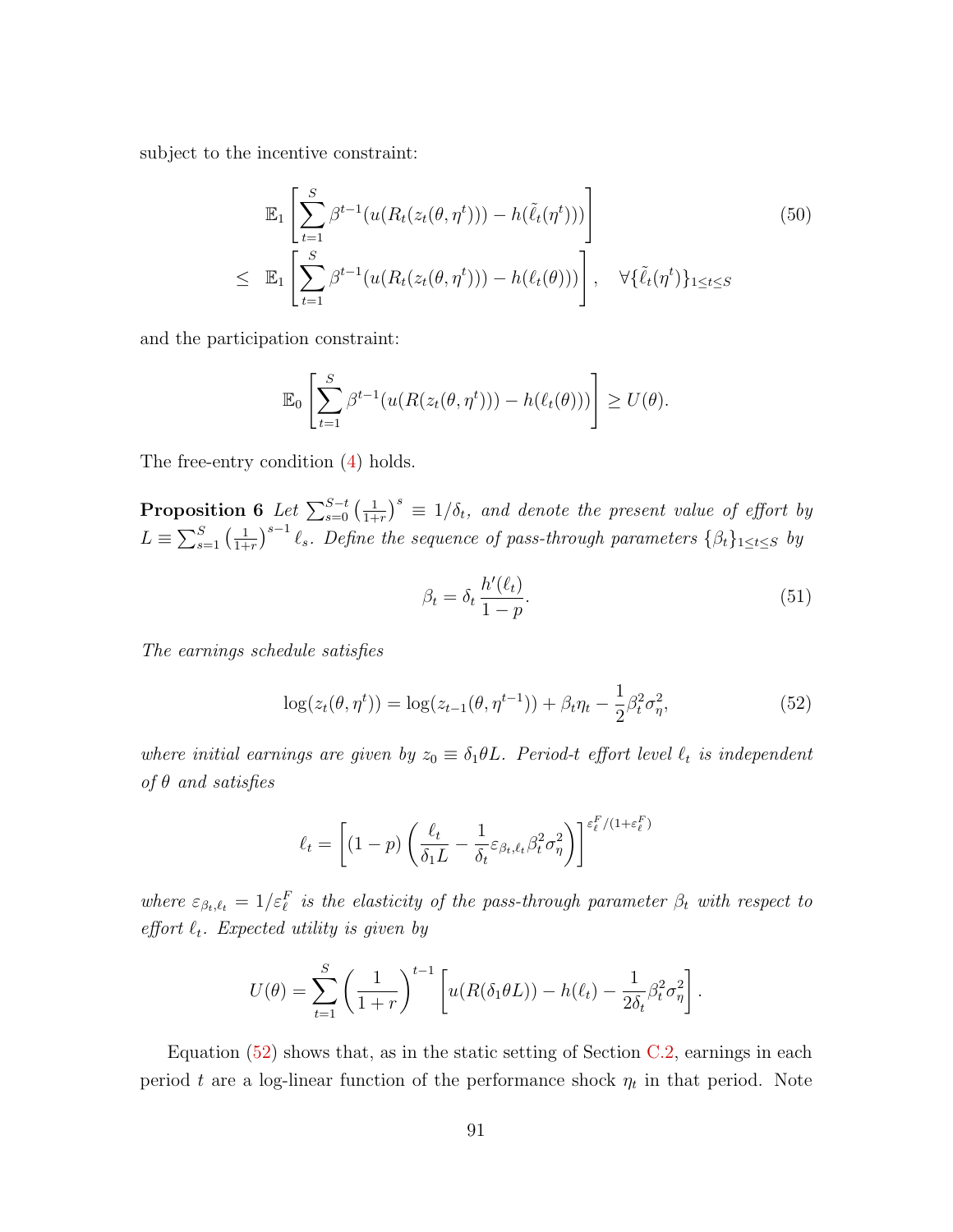that  $\delta_S = 1$  in the last period, so that  $\beta_S$  is exactly the same as in the static model. In earlier periods we have  $\delta_t$  < 1 for all  $t \leq S-1$ , so that the pass-through of output risk is smaller than in the static environment. This is because an increase in output realization in a given period, either due to effort or to random shocks, boosts log-earnings in the current and all future periods equally. Indeed, since the agent is risk-averse it is efficient to spread the rewards over her entire horizon. In other words, a given increase in lifetime utility necessary to elicit higher effort requires a higher increase in flow utility if there are fewer remaining periods over which to smooth these benefits. As a result, the sequence  $\{\delta_t\}_{1\leq t\leq S}$  is strictly increasing and the degree of performance pay gets stronger over time. Nevertheless, the pass-through of performance shocks to log-earnings  $\beta_t$  keeps the same expression as in the static model. Thus, our insight that tax progressivity affects the private contract via offsetting crowd-out and crowd-in forces carries over to this dynamic environment.

**Theorem 5** Suppose that the planner is utilitarian. The optimal rate of progressivity is given by

<span id="page-93-0"></span>
$$
\frac{p}{(1-p)^2} = \frac{\sigma_\theta^2}{\varepsilon_{L,1-p} + (1-p)\sum_{s=1}^S \left(\frac{1}{1+r}\right)^{s-1} \frac{\delta_1}{\delta_s} \varepsilon_{\beta_s,\ell_s} \varepsilon_{\ell_s,1-p} \beta_s^2 \sigma_\eta^2}
$$
(53)

where  $\varepsilon_{L,1-p}$  is the elasticity of the present discounted value of effort with respect to progressivity, and  $\varepsilon_{\beta_s,\ell_s} = 1/\varepsilon_{\ell}^F$ .

Equation  $(53)$  is similar to its static counterpart  $(49)$ . Assuming first that private insurance is exogenous  $(\varepsilon_{\beta_s,\ell_s}=\varepsilon_{\beta_s,1-p}=0$  for all  $s\geq 1$ ), note that the relevant labor effort elasticity is that of the present-value of effort,  $\varepsilon_{L,1-p}$ . With endogenous earnings risk, the optimal rate of progressivity accounts for the negative fiscal externality due to the crowding-in of private insurance (second term in the denominator). The only difference with the static expression is that the relevant discount factor is not  $(1/(1+r))^{s-1}$  but  $(1/(1+r))^{s-1}\delta_1/\delta_s$ . Since  $\delta_s$  is increasing over time, this implies that the fiscal externalities caused by the future performance-pay effects are discounted at a higher rate than the standard deadweight losses from distorting effort.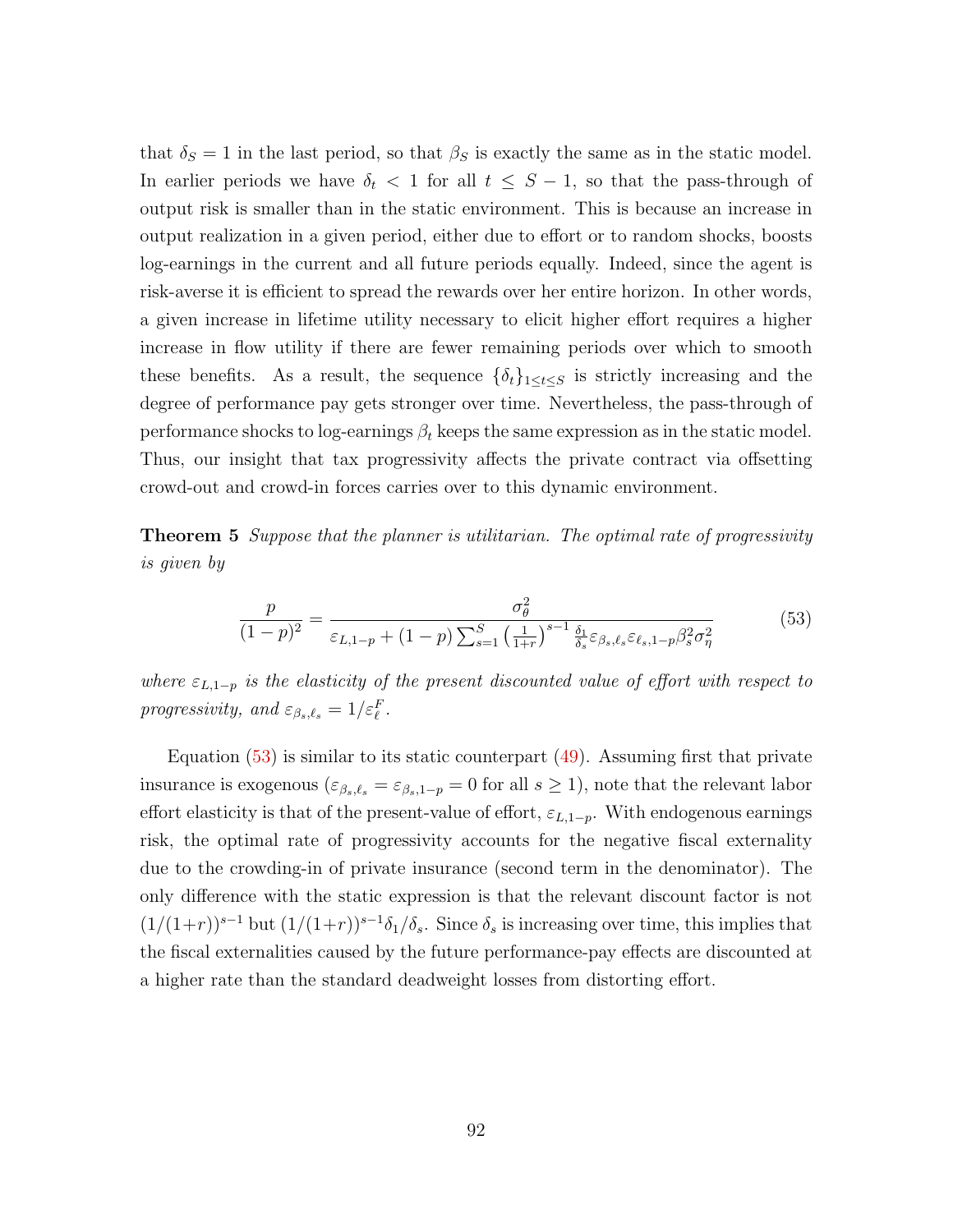# <span id="page-94-0"></span>C.4 No Commitment of Workers, Competitive Screening and Adverse Selection

In this section, we consider a modified version of the [Edmans and Gabaix](#page-113-0) [\(2011\)](#page-113-0) model in which workers cannot commit to stay with their employer once they privately observe their idiosyncratic performance shock  $\eta$ . Effectively, the performance shock becomes a hidden type, and the framework becomes one of adverse selection: workers with heterogenous performance shocks are screened by competitive firms that offer a menu of contracts for workers to select from.

Our results are as follows. First, the equilibrium in this model, taking the income tax schedule as given, always exists and is unique. Second, the equilibrium is very simple: labor effort satisfies the standard first-order condition with the tax rate as the only distortion, workers' earnings are equal to their realized output and there is no private insurance within firms. Below we describe the setup of the model, derive our results, and discuss them in the context of other models of adverse selection.

Setup. The setting is as in [Edmans and Gabaix](#page-113-0) [\(2011\)](#page-113-0), described in Section [C.2.](#page-88-0) Workers are characterized by a fixed ability  $\theta$  and a performance shock  $\eta$ . They choose labor effort  $\ell \geq 0$  and produce output  $y = \theta(\ell + \eta)$ . The utility over consumption c and effort  $\ell$  is given by  $u(c) - h(\ell)$ , where u is strictly increasing and concave, and h is strictly increasing and strictly convex, both continuously differentiable. Competitive firms observe workers' ability  $\theta$ . Thus, when describing the equilibrium we will focus on a market for a particular realization of ability  $\theta$ . Furthermore, firms observe the individual's output, but do not observe the performance shock nor labor effort. This means that the performance shock realization is a hidden type. We define a labor contract  $(y, z)$  as a pair of output y and earnings z. Firms are competitive: free entry ensures that they cannot make positive profits in equilibrium. To be precise, we use the equilibrium notion of [Miyazaki](#page-115-0) [\(1977\)](#page-115-0)[-Wilson](#page-116-3) [\(1977\)](#page-116-3)[-Spence](#page-116-4) [\(1978\)](#page-116-4), defined formally below. Defining an equilibrium as in [M. Rothschild and Stiglitz](#page-115-1) [\(1976\)](#page-115-1) would make no difference: the two equilibrium notions always coincide in this setting.

**Definition 1** (Miyazaki-Wilson-Spence equilibrium) A set of contracts is an equilibrium if (i) firms make zero profits on their overall portfolio of contracts offered, and (ii) there is no other potential contract which would make positive profits, if offered, after all contracts rendered unprofitable by its introduction have been withdrawn.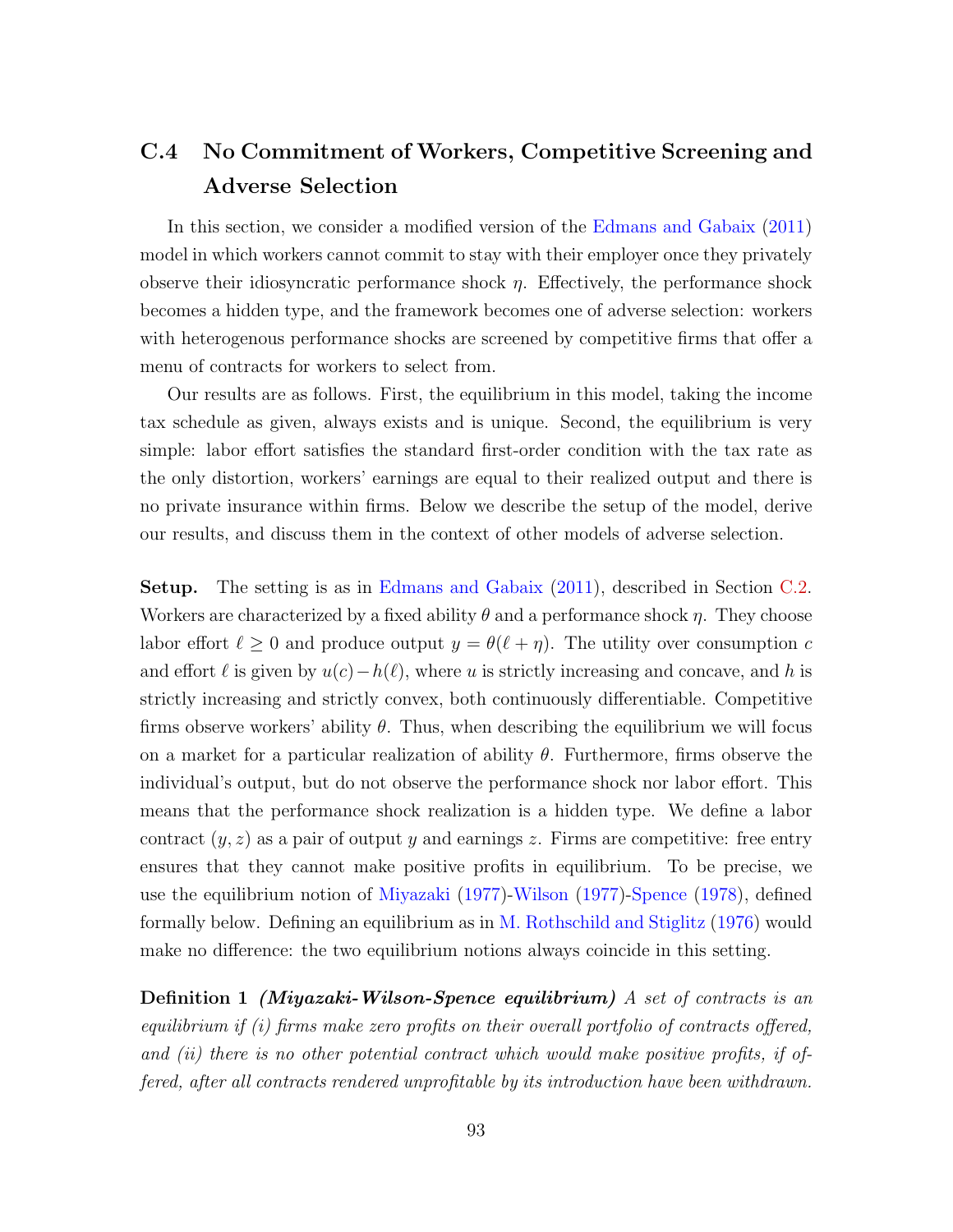We make a number of simplifying assumptions for ease of exposition. These assumptions can be relaxed without affecting the main results.

- 1. The performance shock  $\eta$  takes two values:  $\eta_H$  with probability  $\lambda \in (0,1)$  and  $\eta_L$  with the remaining probability, where  $\eta_H > \eta_L \geq 0$ .
- 2. The utility function is quasilinear:  $u(c) = c$ .
- 3. The income tax schedule is affine with tax rate t and lump-sum transfer  $T$ .

Since we consider a labor market with asymmetric information, the equilibrium set of contracts needs to satisfy the incentive-compatibility (IC) constraints. Denote the contract designed for type  $\eta_i, i \in \{L, H\}$ , by  $(y_i, z_i)$ , with the associated effort level  $\ell_i = \frac{y_i}{\theta} - \eta_i$ . The IC constraints then ensure that both types of workers have incentives to select the contract that is designed for them:

$$
(1-t)z_i - h(\ell_i) \ge (1-t)z_{-i} - h(\ell_{-i} + \eta_{-i} - \eta_i) \quad \forall i \in \{L, H\}.
$$
 (54)

Consider the following candidate for the equilibrium—it is the one we would expect to see in the absence of information frictions. Namely, firms break even on each type of worker and labor effort follows the standard first-order condition. Lemma [10](#page-95-0) below shows that in such a candidate equilibrium, the IC constraints are always slack. Proposition [7,](#page-96-0) which follows, demonstrates further that the candidate is the unique equilibrium and always exists.

<span id="page-95-0"></span>**Lemma 10** Consider a candidate equilibrium in which a worker with performance shock  $\eta_i$ ,  $i \in \{L, H\}$ , exerts effort  $\ell^*$  which satisfies  $(1-t)\theta = h'(\ell^*)$  and receives pre-tax earnings  $z_i = \theta(\ell^* + \eta_i)$ . The incentive-compatibility constraints are slack.

**Proof.** Rewrite the IC constraint of type L as  $h(\ell^* + \eta_H - \eta_L) - h(\ell^*) \geq \theta(1-t)(\eta_H - \eta_L)$  $\eta_L$ ). We can bound the left-hand side from below:

$$
h(\ell^* + \eta_H - \eta_L) - h(\ell^*) = \int_0^{\eta_H - \eta_L} h'(\ell^* + x) dx
$$
  
> 
$$
\int_0^{\eta_H - \eta_L} h'(\ell^*) dx = h'(\ell^*)(\eta_H - \eta_L) = \theta(1 - t)(\eta_H - \eta_L), \quad (55)
$$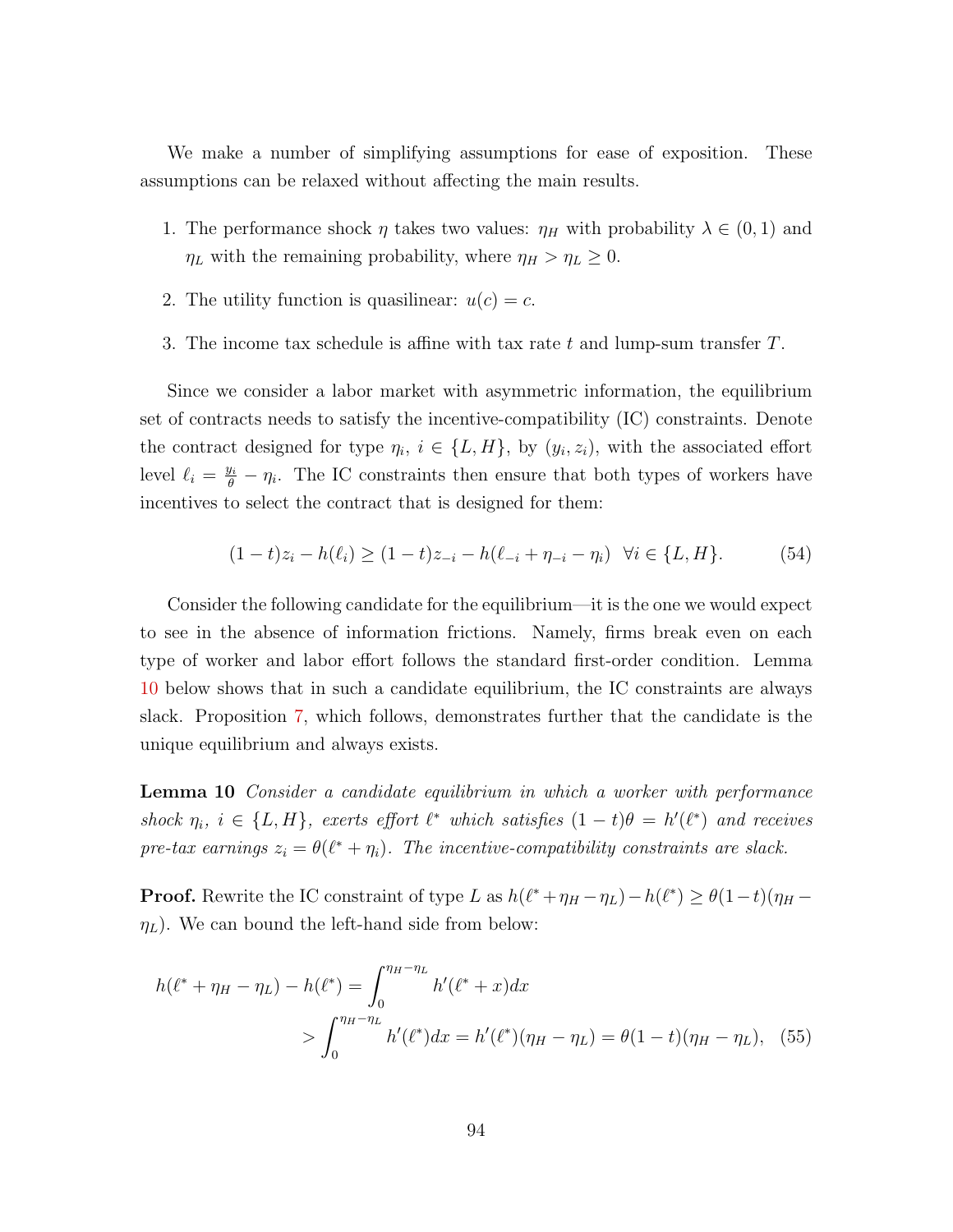where the inequality follows from the strict convexity of  $h(\cdot)$  and the last equality follows from the first-order condition for effort. Thus, the IC constraint of the  $L$  type is always slack. It is straightforward to show the analogous result for type  $H$ .

<span id="page-96-0"></span>**Proposition 7** There exists a unique equilibrium, which is given by the candidate equilibrium from Lemma [10.](#page-95-0)

**Proof.** First we will prove the properties of the equilibrium conditional on existence, then we will prove the existence and uniqueness. The proposition effectively postulates that in equilibrium  $(i)$  firms break even on each contract and  $(ii)$  labor effort satisfies the standard first-order condition.

First, suppose that condition  $(i)$  is not satisfied. Without loss of generality, suppose that the incumbent firm makes positive profits on worker type i by offering a contract  $(y_i, z_i)$  with  $y_i > z_i$  and is incurring losses on the other type. A profitable deviation for the competitor is to offer a single contract  $(\tilde{y}, \tilde{z}) = (y_i, \frac{y_i + z_i}{2})$  $\frac{+z_i}{2}$ ) to both types. Type i is always better-off accepting the contract, while type  $-i$  may or may not be better-off. The competitor makes positive profits on each worker who accepts the contract regardless of their type, since output is higher than wage payments:  $\tilde{y} > \tilde{z}$ .

Second, suppose that condition  $(ii)$  is not satisfied for type i. The profitable deviation is then to offer a contract  $(\tilde{y}, \tilde{z}) = (\theta(\ell^* + \eta_i)), \theta(\ell^* + \eta_i) - \epsilon)$  for sufficiently small  $\epsilon > 0$ . It is straightforward to show that for sufficiently small  $\epsilon > 0$  such contracts attract type  $i$ . Since the contracted output is strictly higher than the wage payment, the competitor makes positive profits on any worker who accepts the new contract. Hence, it does not matter whether type  $-i$  is attracted by the contract or not.

The candidate equilibrium of Lemma [10](#page-95-0) exists by construction. To prove that it is indeed an equilibrium, we will show that there exists no profitable deviation starting from it. At the candidate equilibrium each worker receives a utility-maximizing contract subject to the employer making no losses on that worker. Consequently, there exists no contract which yields higher utility to a worker and generates positive profits. Thus, there exists no profitable deviation. The uniqueness follows from the strict concavity of  $h$ , implying a unique solution  $\ell^*$  to the first-order condition  $\theta(1-t) = h'(\ell).$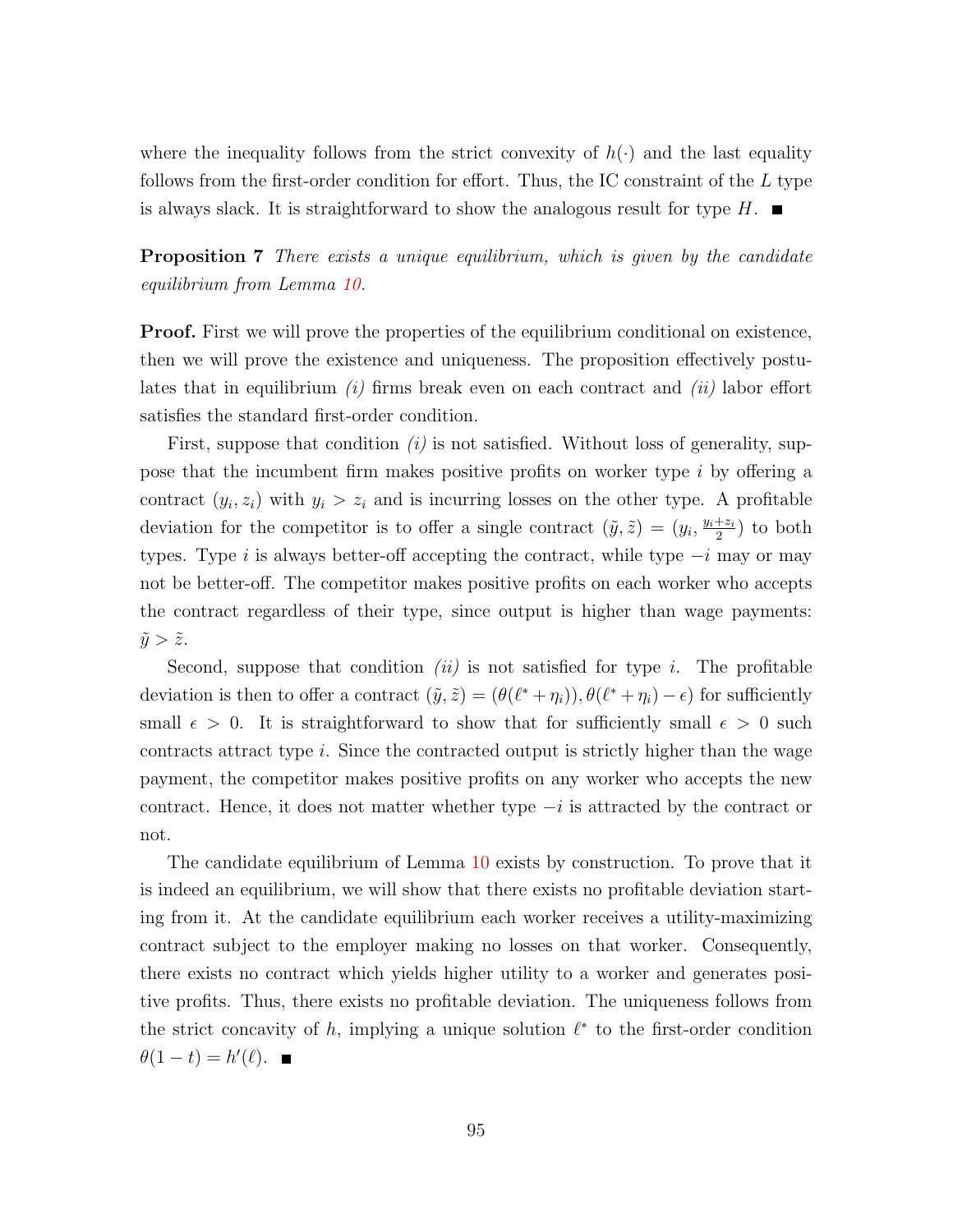We find that the equilibrium in the model without workers' commitment and asymmetric information about the performance shock coincides with the allocation that we would expect to see in the absence of information frictions. Thus, the labor market operates exactly as in the standard Mirrlees model with two-dimensional heterogeneity  $(\theta, \eta)$ . In equilibrium workers are paid exactly what they produce, which can be interpreted as workers having performance-based contracts, e.g., a 100 percent commission or piece rate. However, the exact slope of the contract is not uniquely pinned down. The performance shock is fully passed through to earnings, which means that there is no private insurance within the firm.

It is useful to compare these results to other settings with competitive labor market screening. In particular, [Miyazaki](#page-115-0) [\(1977\)](#page-115-0) finds rat-race effects (upward effort distortion of high types) and cross-subsidization from high to low types, while [Stantcheva](#page-116-5) [\(2014\)](#page-116-5), who studies tax policy in Miyazaki's environment, demonstrates that the government can redistribute more than in the standard Mirrlees model. Using the Nash equilibrium notion as in [M. Rothschild and Stiglitz](#page-115-1) [\(1976\)](#page-115-1) could even lead to a non-existence of equilibrium.

Our model has none of these features. The fundamental difference is in the information available to the firms: in [Miyazaki](#page-115-0) [\(1977\)](#page-115-0) and [Stantcheva](#page-116-5) [\(2014\)](#page-116-5), firms observe the worker's effort (hours worked), while in our setting firms observe the worker's output. Screening workers via effort is costly (IC constraints are binding) and complex: it involves additional effort distortions and cross-subsidization between types. By contrast, screening workers via output is easy and costless—IC constraints are slack. In equilibrium with observable output the firm can simply promise each worker a pay equal to the realized output and let workers choose their effort level.

## <span id="page-97-0"></span>D Proofs of Section [C](#page-86-0)

### D.1 Proofs of Section [C.1](#page-86-1)

The incentive constraint reads

$$
\ell = \arg \max_{l} -\frac{1}{\gamma} \mathbb{E}\left[e^{-\gamma[T_0 + (1-\tau)(z_0 + \beta \theta(l+\eta)) - h(l)]}\right]
$$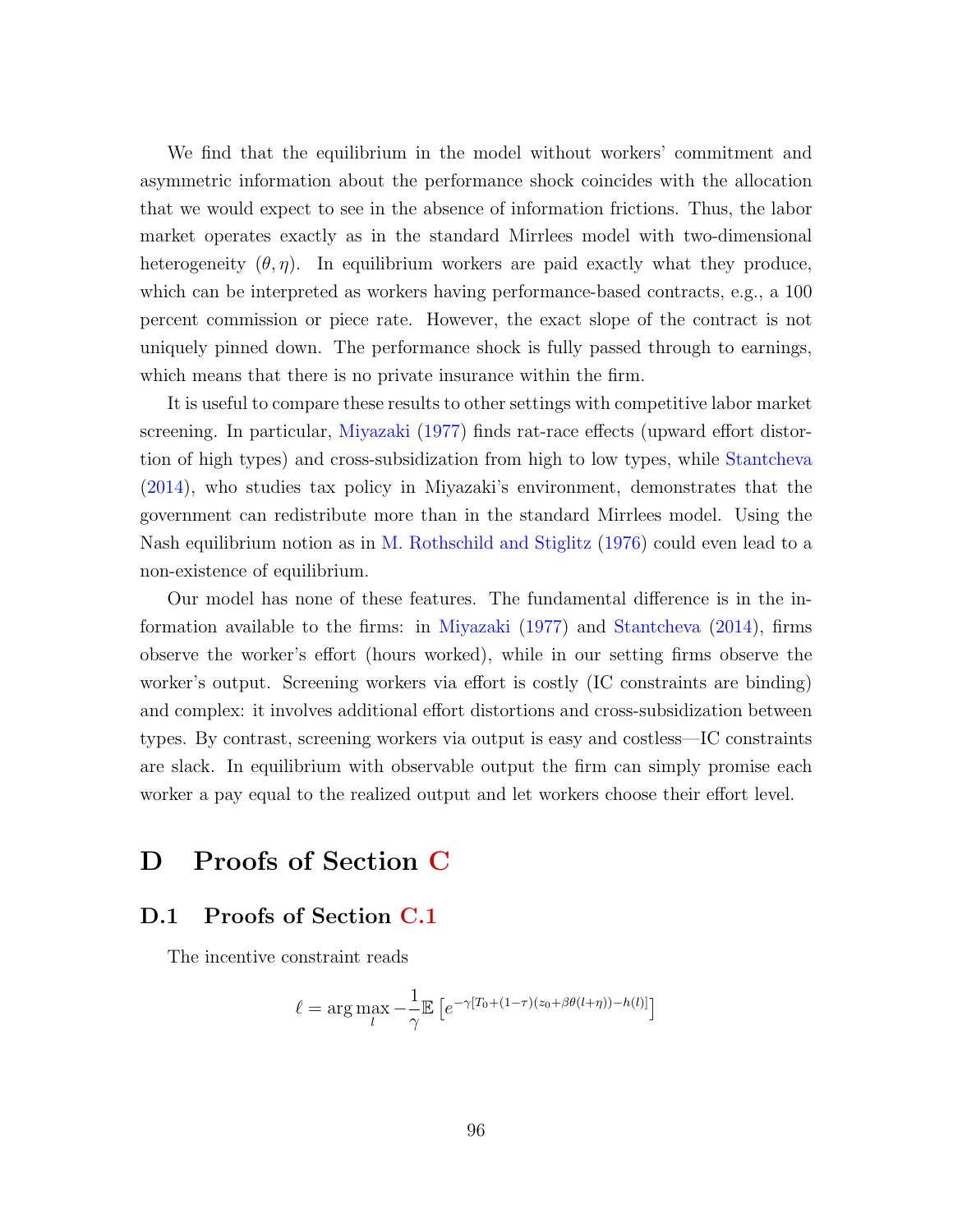Taking the first-order condition implies

$$
\mathbb{E}\left[\left\{(1-\tau)\beta\theta - h'(\ell)\right\}e^{-\gamma[T_0+(1-\tau)(z_0+\beta\theta(\ell+\eta)-h(\ell)]}\right] = 0
$$

and hence

$$
(1 - \tau)\beta\theta = h'(\ell).
$$

The slope of the optimal contract is thus given by  $\beta = \frac{1}{\beta}$ θ  $h'(\ell)$  $\frac{h'(\ell)}{1-\tau}$ . Expected utility is given by

$$
\mathbb{E}[U(c,\ell)] = \mathbb{E}\left[-\frac{1}{\gamma}e^{-\gamma[T_0+(1-\tau)z_0+(1-\tau)\beta\theta(\ell+\eta)-h(\ell)]}\right]
$$
  
\n
$$
= -\frac{1}{\gamma}e^{-\gamma T_0}e^{-\gamma(1-\tau)z_0}e^{-\gamma(\ell h'(\ell)-h(\ell))}\mathbb{E}\left[e^{-\gamma h'(\ell)\eta}\right]
$$
  
\n
$$
= -\frac{1}{\gamma}e^{-\gamma T_0}e^{-\gamma(1-\tau)z_0}e^{-\gamma(\ell h'(\ell)-h(\ell))}e^{\frac{1}{2}\gamma^2(h'(\ell))^2\sigma_{\eta}^2}.
$$

.

.

The participation constraint then implies

$$
z_0 = -\frac{\log(-\gamma U(\theta))}{\gamma(1-\tau)} - \frac{T_0}{1-\tau} - \frac{\ell h'(\ell) - h(\ell)}{1-\tau} + \frac{1}{2} \frac{\gamma}{1-\tau} (h'(\ell))^2 \sigma_\eta^2
$$

Free entry implies  $0 = (1 - \beta)\theta\ell - z_0$ , and hence

$$
z_0 = (1 - \beta)\theta\ell.
$$

Thus expected utility is equal to

$$
U(\theta) = -\frac{1}{\gamma} e^{-\gamma T_0} e^{-\gamma (1-\tau)z_0} e^{-\gamma (\ell h'(\ell) - h(\ell))} e^{\frac{1}{2}\gamma^2 (h'(\ell))^2 \sigma_\eta^2}
$$
  
\n
$$
= -\frac{1}{\gamma} e^{-\gamma (1-\tau)(1-\beta)\theta \ell} e^{-\gamma T_0} e^{-\gamma (\ell h'(\ell) - h(\ell))} e^{\frac{1}{2}\gamma^2 (h'(\ell))^2 \sigma_\eta^2}
$$
  
\n
$$
= -\frac{1}{\gamma} e^{-\gamma (1-\tau)\theta \ell} e^{\gamma \ell h'(\ell)} e^{-\gamma T_0} e^{-\gamma (\ell h'(\ell) - h(\ell))} e^{\frac{1}{2}\gamma^2 (h'(\ell))^2 \sigma_\eta^2}
$$
  
\n
$$
= -\frac{1}{\gamma} e^{-\gamma [T_0 + (1-\tau)\theta \ell - h(\ell)]} e^{\frac{1}{2}\gamma^2 (h'(\ell))^2 \sigma_\eta^2} = U(R(\theta \ell), \ell) e^{\frac{1}{2}\gamma^2 (h'(\ell))^2 \sigma_\eta^2}
$$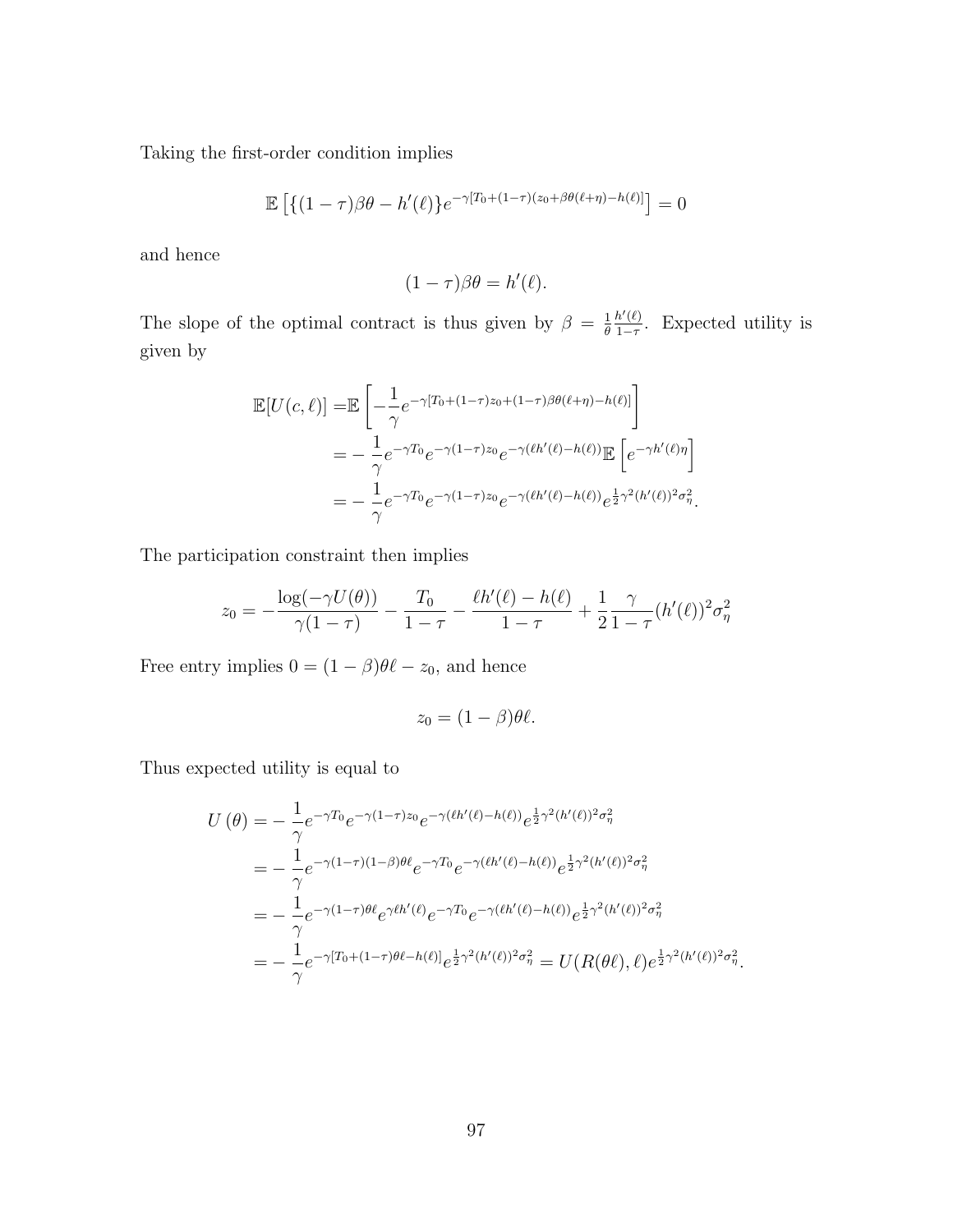Firm profits are given by

$$
\Pi = (1 - \beta)\theta\ell - z_0 \n= \left(1 - \frac{1}{\theta}\frac{h'(\ell)}{1 - \tau}\right)\theta\ell + \frac{\ell h'(\ell) - h(\ell)}{1 - \tau} - \frac{1}{2}\frac{\gamma}{1 - \tau}(h'(\ell))^2\sigma_\eta^2 + \frac{\log(-\gamma U(\theta))}{\gamma(1 - \tau)} + \frac{T_0}{1 - \tau}.
$$

The optimal choice of effort maximizes the firm's profits:

$$
0 = \theta \left( 1 - \frac{1}{\theta} \frac{h'(\ell)}{1 - \tau} \right) - \frac{\ell h''(\ell)}{1 - \tau} + \frac{\ell h''(\ell)}{1 - \tau} - \frac{\gamma}{1 - \tau} h'(\ell) h''(\ell) \sigma_\eta^2
$$

so that

$$
h'(\ell) = \frac{(1-\tau)\theta}{1+\gamma h''(\ell)\sigma_\eta^2}.
$$

This first-order condition implies that

$$
\frac{\partial \ell}{\partial 1 - \tau} = \frac{\theta}{h''(\ell) + \gamma \sigma_{\eta}^2(h''(\ell)^2 + h'(\ell)h'''(\ell))}
$$

which leads to the following effort elasticity

$$
\varepsilon_{\ell, 1-\tau} = \frac{\partial \ln \ell}{\partial \ln (1-\tau)} = \frac{\varepsilon_{\ell}^F}{1 + (1-\beta) \frac{h'(\ell)h'''(\ell)}{h''(\ell)^2}},
$$

where  $\varepsilon_{\ell}^F = \frac{h'(\ell)}{\ell h''(\ell)}$  $\frac{h'(t)}{h''(t)}$  is the Frisch elasticity. Assuming that the Frisch elasticity is constant, the effort elasticity becomes  $\varepsilon_{\ell,1-\tau} = \frac{\varepsilon_{\ell}^F}{1 + (1-\beta)(1-\varepsilon_{\ell}^F)}$ .

### D.2 Proofs of Section [C.2](#page-88-0)

**Proof of Proposition [5.](#page-90-0)** Consider first the general case of a concave utility function u and a nonlinear retention function R. Given the earnings contract  $\{z(\theta, \eta) : \eta \in \mathbb{R}\},\$ an agent with ability  $\theta$  and performance shock  $\eta$  chooses effort  $\ell(\theta)$  to maximize utility  $v(z(\theta, \eta)) - h(\ell(\theta))$  with  $v = u \circ R$ . Equation [\(45\)](#page-89-1) implies that  $\frac{\partial z(\theta, \eta)}{\partial \eta} = \frac{\partial z(\theta, \eta)}{\partial \ell}$  so that the first-order condition reads

$$
v'(z(\theta, \eta))\frac{\partial z(\theta, \eta)}{\partial \eta} = h'(\ell(\theta)).\tag{56}
$$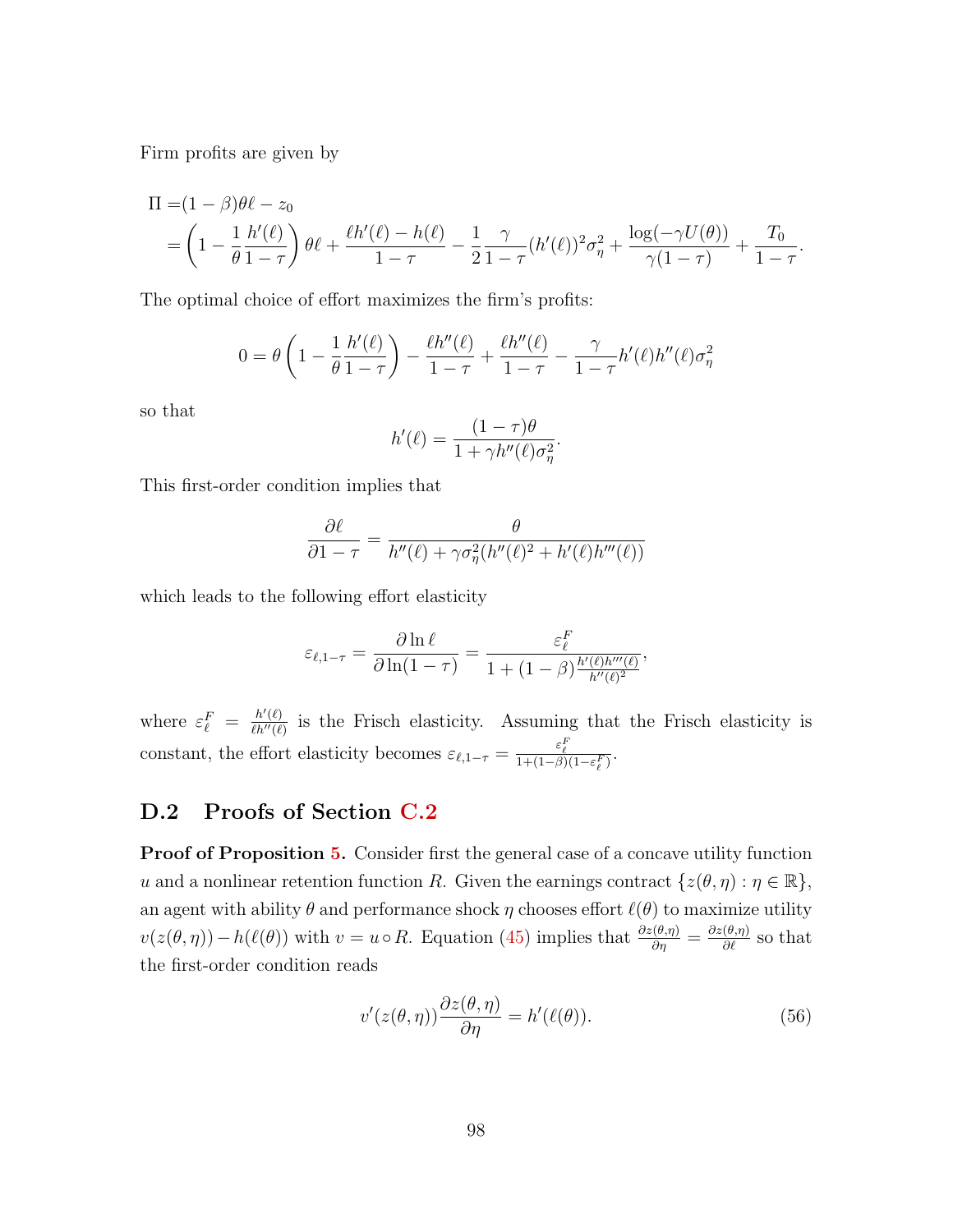This equation pins down the slope of the earnings schedule that the firm must implement in order to induce the effort level  $\ell(\theta)$ . Integrating this incentive constraint over  $η$  given  $\ell(θ)$  leads to

<span id="page-100-0"></span>
$$
v(z(\theta, \eta)) = h'(\ell(\theta))\eta + k,\tag{57}
$$

for some constant  $k \in \mathbb{R}$ . Since in equilibrium the participation constraint [\(3\)](#page-11-1) must hold with equality, the agent's expected utility must be equal to his reservation value  $U(\theta)$ . Therefore, the value of k must be chosen by the firm such that the agent's participation constraint holds with equality. Imposing the participation constraint with  $\mathbb{E} \eta = 0$  implies

<span id="page-100-1"></span>
$$
k = U(\theta) + h(\ell(\theta)).\tag{58}
$$

The previous two equations fully characterize the wage contract given the desired effort level  $\ell(\theta)$  and the reservation value  $U(\theta)$ . They imply that, for a given pair  $(a(\theta), U(\theta))$ , the wage given performance shock  $\eta$  satisfies:

$$
v(z(\theta, \eta)) = h'(\ell(\theta))\eta + [U(\theta) + h(\ell(\theta))].
$$
\n(59)

The first-order condition for effort is obtained by taking the first-order condition with respect to  $\ell(\theta)$  in the firm's problem, taking as given the earnings contract required to satisfy the workers' incentive and participation constraints.

Suppose now that the tax schedule is CRP, so that  $R(z) = \frac{1-\tau}{1-p} z^{1-p}$ . Equation [\(57\)](#page-100-0) then implies that in order to induce agents with ability  $\theta$  to choose the same effort  $\ell$  regardless of their noise realization  $\eta$ , the earnings contract must satisfy:

$$
\log(z(\theta, \eta)) = \frac{\ell^{\frac{1}{\varepsilon}}}{1 - p}\eta - \frac{1}{1 - p}\log\frac{1 - \tau}{1 - p} + \frac{k}{1 - p},\tag{60}
$$

for some  $k \in \mathbb{R}$ . Thus, log-earnings are linear in the performance shock  $\eta = \frac{z}{\theta} - \ell$ that the firm infers upon observing realized output  $z$ . Imposing that the agent's participation constraint holds with equality pins down the value of k as a function of  $U(\theta)$ . Namely, equation [\(58\)](#page-100-1) implies:

$$
k = U(\theta) + \frac{1}{1 + \frac{1}{\varepsilon_{\ell}^F}} \ell^{1 + \frac{1}{\varepsilon_{\ell}^F}}
$$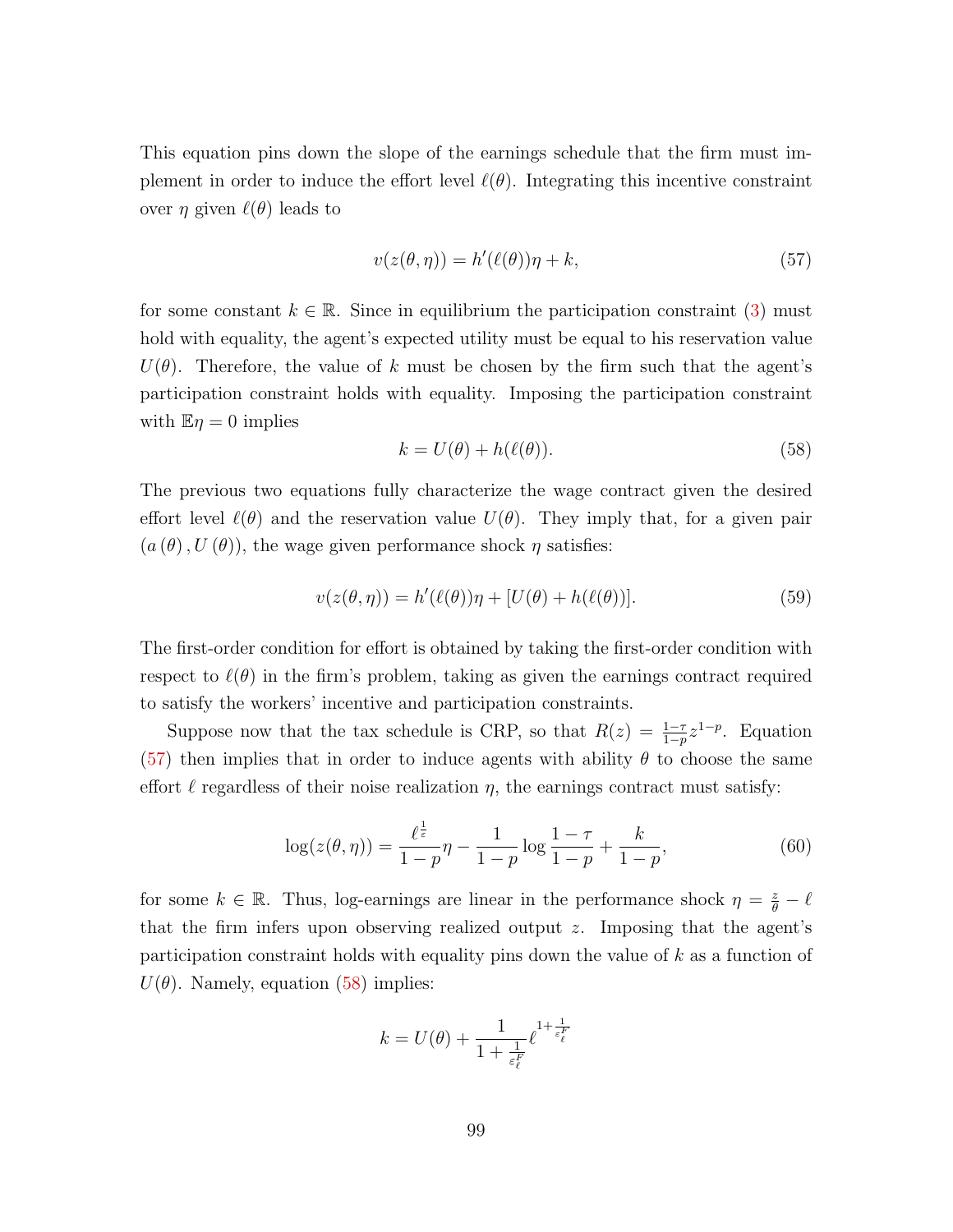and hence

$$
\log(z(\theta,\eta)) = \frac{\ell^{\frac{1}{\varepsilon_{\ell}^F}}}{1-p}\eta + \frac{1}{1-p}\frac{1}{1+\frac{1}{\varepsilon_{\ell}^F}}\ell^{1+\frac{1}{\varepsilon_{\ell}^F}} - \frac{1}{1-p}\log\frac{1-\tau}{1-p} + \frac{U(\theta)}{1-p}.
$$
 (61)

Below we derive the equilibrium value of the reservation utility  $U(\theta)$  and obtain the equilibrium wage given  $(\ell, \eta)$ :

$$
\log(z(\theta,\eta)) = \log(\theta\ell) + \frac{\ell^{\frac{1}{\epsilon_{\ell}^F}}}{1-p}\eta - \frac{1}{2}\left(\frac{\ell^{\frac{1}{\epsilon_{\ell}^F}}}{1-p}\right)^2 \sigma_{\eta}^2.
$$
 (62)

Define the sensitivity of the before-tax and after-tax wages to output in the optimal contract by the semi-elasticities  $\beta(\theta, \eta) \equiv \frac{1}{\gamma(\theta)}$  $z(\theta,\eta)$  $\frac{\partial z(\theta,\eta)}{\partial \eta}$  and  $\beta^c(\theta,\eta) \equiv \frac{1}{R(z(\theta))}$  $R(z(\theta,\eta))$  $\frac{\partial R(z(\theta,\eta))}{\partial \eta},$ respectively. We have  $\beta(\theta, \eta) = \frac{\ell^{1/\varepsilon}}{1-\eta}$  $\frac{1}{1-p}$  and  $\beta^c(\theta, \eta) = \ell^{1/\varepsilon_{\ell}^F}$ . Both  $\beta(\theta, \eta)$  and  $\beta^c(\theta, \eta)$ depend on the tax schedule through its effect on optimal effort, and there is an additional crowding-out effect on the before-tax sensitivity.

Next, since  $v'(z) = \frac{R'(z)}{R(z)} = \frac{1-p}{z}$  $\frac{-p}{z}$  the firm's first-order condition reads

$$
\theta = \mathbb{E}\left[\frac{h'(\ell)}{v'(z(\theta,\eta))} + \frac{h''(\ell)}{v'(z(\theta,\eta))}\eta\right]
$$
  
= 
$$
\frac{\ell^{\frac{1}{\varepsilon_{\ell}^F}}}{1-p}\mathbb{E}[z(\theta,\eta)] + \frac{1}{\varepsilon_{\ell}^F}\frac{\ell^{\frac{1}{\varepsilon_{\ell}^F}-1}}{1-p}\mathbb{E}[z(\theta,\eta)\eta].
$$

We have

$$
\mathbb{E}[z(\theta,\eta)] = \mathbb{E}\left[e^{\frac{\ell^{1/\varepsilon}^F_\ell}{1-p}\eta}\right]e^{\frac{1}{1-p}\frac{1}{1+1/\varepsilon^F_\ell}t^{1+1/\varepsilon^F_\ell} - \frac{1}{1-p}\log\frac{1-\tau}{1-p} + \frac{U(\theta)}{1-p}}= e^{\frac{1}{2}\frac{\ell^{2/\varepsilon}^F_\ell}{(1-p)^2\sigma_\eta^2}e^{\frac{1}{1-p}\frac{1}{1+1/\varepsilon^F_\ell}t^{1+1/\varepsilon^F_\ell} - \frac{1}{1-p}\log\frac{1-\tau}{1-p} + \frac{U(\theta)}{1-p}}.
$$

where we used the fact that that  $\eta$  is normally distributed with mean 0 and variance  $\sigma_{\eta}^2$  so that  $\mathbb{E}[e^{x\eta}] = e^{\frac{1}{2}x^2\sigma_{\eta}^2}$  for any x. Moreover, we have  $\mathbb{E}[\eta e^{x\eta}] = x\sigma^2 e^{\frac{1}{2}x^2\sigma_{\eta}^2}$  for any x. Indeed, let  $\varphi$  the (normal) pdf of  $\eta$ . We have  $\varphi'(\eta) = -\frac{\eta}{\sigma^2}$  $\frac{\eta}{\sigma_{\eta}^2}\varphi(\eta)$ , so that  $\mathbb{E}[\eta e^{x\eta}] = \int \eta e^{x\eta} \varphi(\eta) d\eta = -\sigma_{\eta}^2 \int e^{x\eta} \varphi'(\eta) d\eta = x\sigma_{\eta}^2 \int e^{x\eta} \varphi(\eta) d\eta = x\sigma_{\eta}^2 e^{\frac{1}{2}x^2\sigma_{\eta}^2}$ , where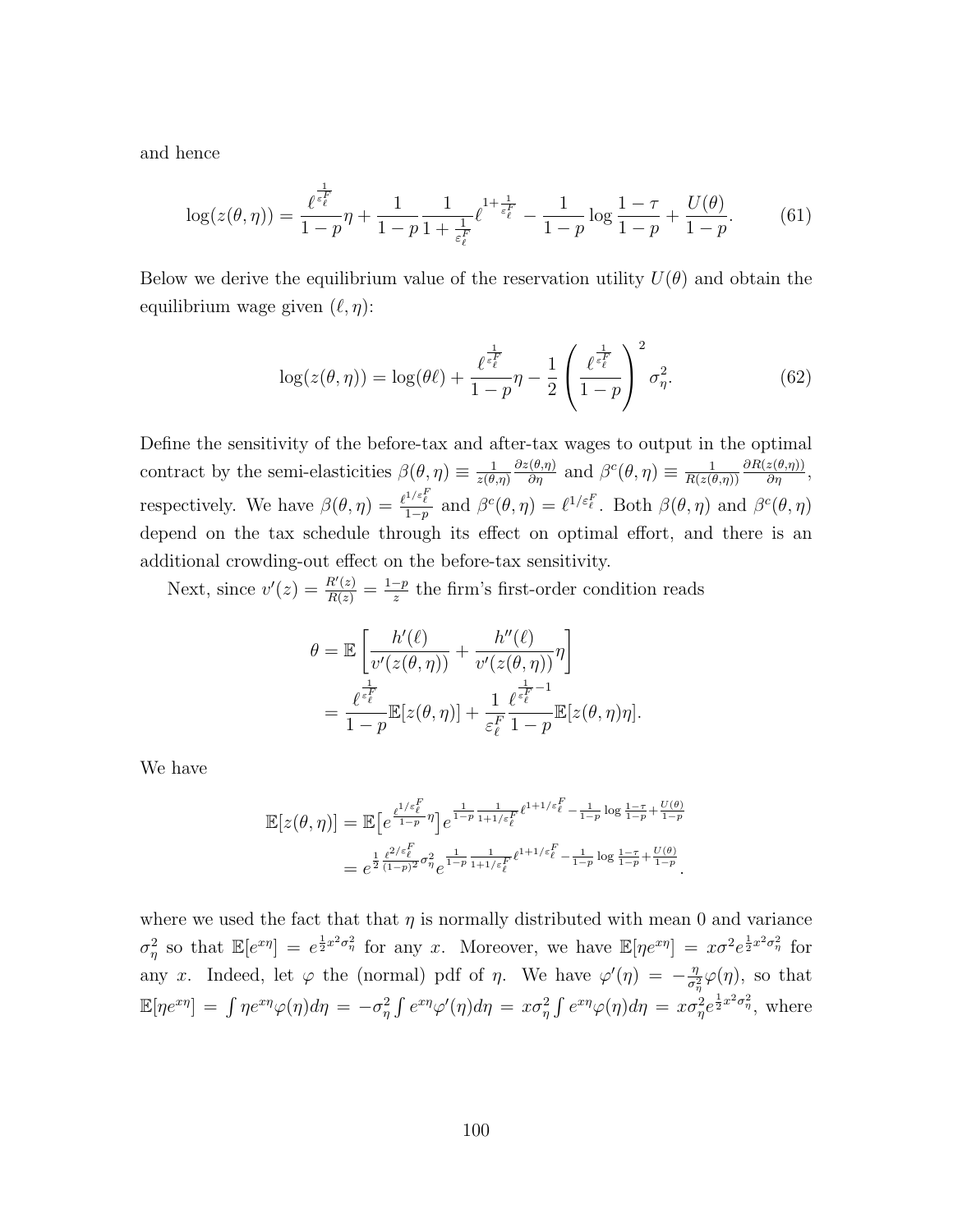the third equality follows from an integration by parts.

$$
\mathbb{E}[z(\theta,\eta)\eta] = \mathbb{E}\big[\eta e^{\frac{\ell^{1/\varepsilon_F^F}}{1-p}\eta}\big]e^{\frac{1}{1-p}\frac{1}{1+1/\varepsilon_F^F}\ell^{1+1/\varepsilon_F^F} - \frac{1}{1-p}\log\frac{1-\tau}{1-p} + \frac{U(\theta)}{1-p}}= \frac{\ell^{1/\varepsilon_F^F}}{1-p}\sigma_\eta^2 e^{\frac{1}{2}\frac{\ell^{2/\varepsilon_F^F}}{(1-p)^2}\sigma_\eta^2}e^{\frac{1}{1-p}\frac{1}{1+1/\varepsilon_F^F}\ell^{1+1/\varepsilon_F^F} - \frac{1}{1-p}\log\frac{1-\tau}{1-p} + \frac{U(\theta)}{1-p}}.
$$

Plugging these expressions into the firm's first order condition leads to

$$
\theta \ell = \left[ \frac{\ell^{1+1/\varepsilon_\ell^F}}{1-p} + \frac{1}{\varepsilon_\ell^F} \frac{\ell^{2/\varepsilon_\ell^F}}{(1-p)^2} \sigma_\eta^2 \right] e^{\frac{1}{2} \frac{\ell^{2/\varepsilon_\ell^F}}{(1-p)^2} \sigma_\eta^2} e^{\frac{1}{1-p} \frac{1}{1+1/\varepsilon_\ell^F} \ell^{1+1/\varepsilon_\ell^F} - \frac{1}{1-p} \log \frac{1-\tau}{1-p} + \frac{U(\theta)}{1-p}}
$$

and hence

$$
\frac{\ell^{1+\frac{1}{\varepsilon_\ell^F}}}{1-p}+\frac{1}{\varepsilon_\ell^F}\frac{\ell^{2/\varepsilon_\ell^F}}{(1-p)^2}\sigma_\eta^2=\theta\ell e^{-\frac{1}{1-p}\frac{1}{1+1/\varepsilon_\ell^F}\ell^{1+1/\varepsilon_\ell^F}-\frac{1}{2}\frac{\ell^{2/\varepsilon_\ell^F}}{(1-p)^2}\sigma_\eta^2+\frac{1}{1-p}\log\frac{1-\tau}{1-p}-\frac{U(\theta)}{1-p}}.\\
$$

Now use the free-entry condition and the expression derived above for  $\mathbb{E}[z(\theta, \eta)]$  to get

<span id="page-102-0"></span>
$$
e^{\frac{1}{1-p}\frac{1}{1+1/\varepsilon_{\ell}^F} \ell^{1+1/\varepsilon_{\ell}^F} + \frac{1}{2}\frac{\ell^{2/\varepsilon_{\ell}^F}}{(1-p)^2}\sigma_{\eta}^2 - \frac{1}{1-p}\log\frac{1-\tau}{1-p} + \frac{U(\theta)}{1-p}} = \theta\ell. \tag{63}
$$

Combining this equation with the first-order condition for optimal effort therefore leads to:

<span id="page-102-1"></span>
$$
\ell^{1+1/\varepsilon_{\ell}^{F}} + \frac{1}{\varepsilon_{\ell}^{F}} \frac{\ell^{2/\varepsilon_{\ell}^{F}}}{1-p} \sigma_{\eta}^{2} = 1 - p.
$$
 (64)

Using the definition  $\beta \equiv \frac{\ell}{1}$  $\frac{1}{\varepsilon_\ell^F}$  $\frac{\ell^2 \ell}{1-p}$  for the pass-through easily leads to [\(47\)](#page-90-1). Note that if  $\varepsilon_{\ell}^F = 1$ , we obtain optimal effort in closed form:

$$
\ell = \left(\frac{1}{1-p} + \frac{\sigma_{\eta}^2}{(1-p)^2}\right)^{-1/2}.\tag{65}
$$

Taking logs in equation [\(63\)](#page-102-0) easily leads to [\(48\)](#page-90-2).

Differentiating equation [\(64\)](#page-102-1) with respect to  $(1 - p)$  leads to

$$
\left[\left(1+\frac{1}{\varepsilon_{\ell}^F}\right)\ell^{1/\varepsilon_{\ell}^F}+\frac{2\sigma_{\eta}^2}{(1-p)(\varepsilon_{\ell}^F)^2}\ell^{2/\varepsilon_{\ell}^F-1}\right]\frac{\partial\ell}{\partial(1-p)}-\frac{\sigma_{\eta}^2}{(1-p)^2\varepsilon_{\ell}^F}\ell^{2/\varepsilon_{\ell}^F}=1,
$$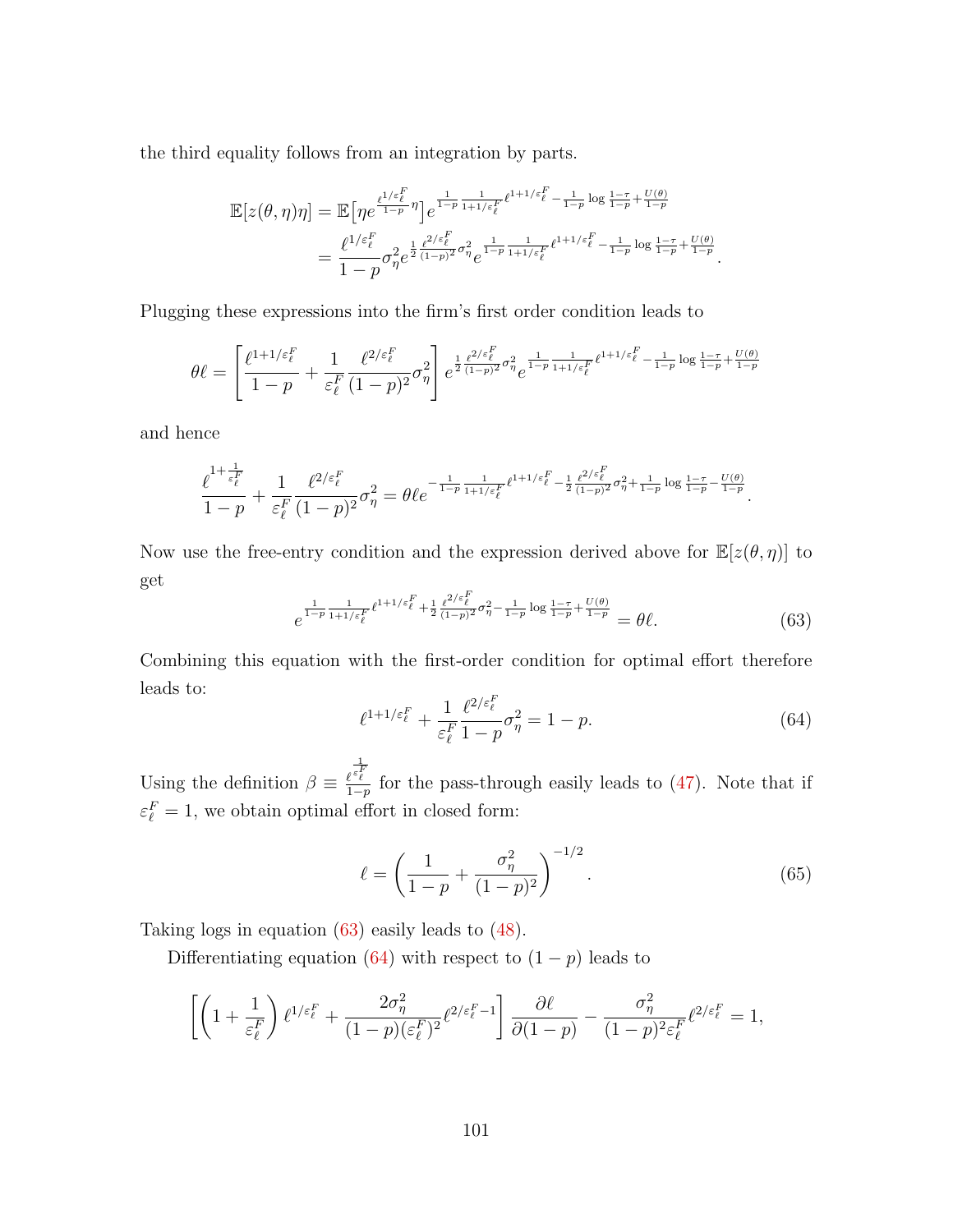and hence

$$
\left[\left(1+\frac{1}{\varepsilon_{\ell}^{F}}\right)\ell^{1/\varepsilon_{\ell}^{F}+1}+\frac{2\sigma_{\eta}^{2}}{(1-p)(\varepsilon_{\ell}^{F})^{2}}\ell^{2/\varepsilon_{\ell}^{F}}\right]\varepsilon_{\ell,1-p}-\frac{\sigma_{\eta}^{2}}{(1-p)\varepsilon_{\ell}^{F}}\ell^{2/\varepsilon_{\ell}^{F}}=1-p.
$$

Using the first-order condition again to substitute for  $1 - p$  leads to

$$
\varepsilon_{\ell,1-p}=\frac{\ell^{1/\varepsilon_\ell^F+1}+\frac{2\sigma_\eta^2}{(1-p)\varepsilon_\ell^F}\ell^{2/\varepsilon_\ell^F}}{\left(1+\frac{1}{\varepsilon_\ell^F}\right)\ell^{1/\varepsilon_\ell^F+1}+\frac{2\sigma_\eta^2}{(1-p)(\varepsilon_\ell^F)^2}\ell^{2/\varepsilon_\ell^F}}.
$$

We finally express this elasticity in terms of the pass-through elasticities. We have  $\beta = \frac{\ell^{1/\varepsilon_E^F}}{1 - n}$  $\frac{1+\epsilon_{\ell}}{1-p}$  and  $\varepsilon_{\beta,\ell}=1/\varepsilon_{\ell}^F$ . We can thus write

$$
\varepsilon_{\ell,1-p} = \frac{\ell^{1/\varepsilon_\ell^F+1} + 2(1-p)\varepsilon_{\beta,\ell}\beta^2\sigma_\eta^2}{\left(1 + \frac{1}{\varepsilon_\ell^F}\right)\ell^{1/\varepsilon_\ell^F+1} + \frac{2}{\varepsilon_\ell^F}(1-p)\varepsilon_{\beta,\ell}\beta^2\sigma_\eta^2}.
$$

But the first-order condition for labor effort reads

$$
\ell^{1+1/\varepsilon_{\ell}^F} = (1-p)(1-\varepsilon_{\beta,\ell}\beta^2\sigma_{\eta}^2).
$$

Substituting into the previous equation and rearranging terms leads to

$$
\varepsilon_{\ell,1-p} = \frac{1 + \varepsilon_{\beta,\ell} \beta^2 \sigma_\eta^2}{\left(1 + \frac{1}{\varepsilon_\ell^F}\right) + \left(\frac{1}{\varepsilon_\ell^F} - 1\right) \varepsilon_{\beta,\ell} \beta^2 \sigma_\eta^2}.
$$

This easily yields the expression given in the text.  $\blacksquare$ 

**Proof of Theorem [4.](#page-90-3)** Recall that the earnings schedule of agents with ability  $\theta$  can be written as

$$
\log(z(\theta, \eta)) = \log(\theta \ell) + \beta \eta - \frac{1}{2} (\beta \sigma_{\eta})^2
$$

and their expected utility as

$$
U(\theta) = \log \frac{1-\tau}{1-p} + (1-p) \log(\theta \ell) - \frac{1}{2} (1-p) (\beta \sigma_{\eta})^2 - h(\ell).
$$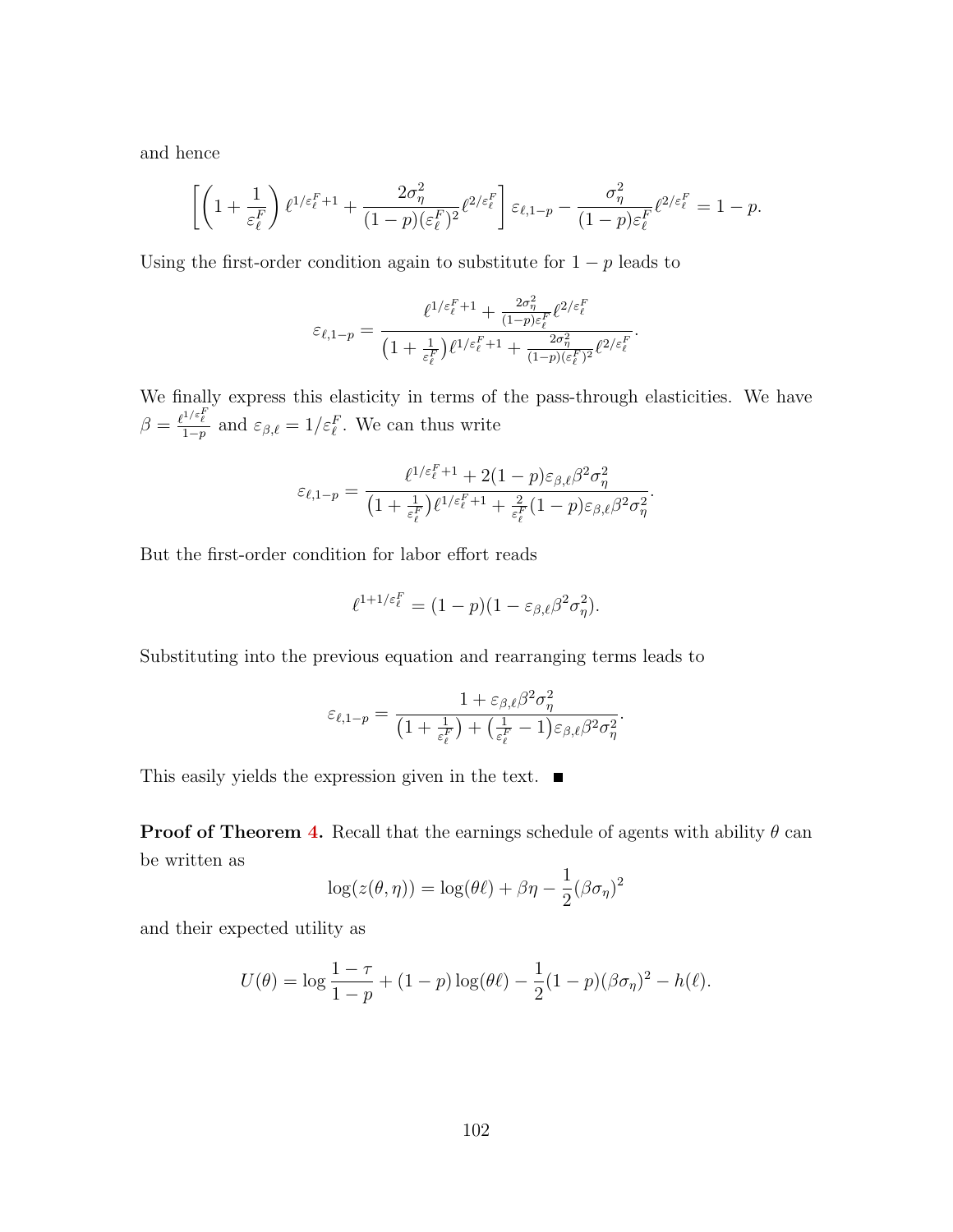Utilitarian social welfare is therefore equal to

$$
\int_{\Theta} U(\theta) dF(\theta) = (1 - p)\mu_{\theta} + (1 - p)\log \ell - (1 - p)\frac{\beta^2 \sigma_{\eta}^2}{2} - h(\ell) + \log \frac{1 - \tau}{1 - p}.
$$

The first-order condition for effort, taking taxes as given, reads

$$
0 = \frac{\partial U(\theta)}{\partial \ell} = (1 - p)\frac{1}{\ell} - (1 - p)\beta \sigma_{\eta}^2 \frac{\partial \beta}{\partial \ell} - h'(\ell).
$$

Now recall that expected pre-tax and post-tax earnings are respectively given by  $\mathbb{E}[z(\theta,\eta)] = \theta \ell$  and  $\mathbb{E}[(z(\theta,\eta))^{1-p}] = (\theta \ell)^{1-p} e^{-\frac{p\ell^{2/\varepsilon} \ell}{2(1-p)}},$  so that government revenue is equal to

$$
\int_{\Theta} \mathbb{E}[R(z(\theta,\eta))]f(\theta)d\theta = \ell e^{\mu_{\theta} + \frac{\sigma_{\theta}^2}{2}} - \frac{1-\tau}{1-p}e^{-\frac{p\ell^{2/\varepsilon}\int_{\ell}^F \sigma_{\eta}^2}{2(1-p)}}\ell^{1-p}e^{(1-p)\mu_{\theta} + (1-p)^2\frac{\sigma_{\theta}^2}{2}}.
$$

Budget balance thus requires

$$
\frac{1-\tau}{1-p} = \frac{\ell e^{\mu_{\theta} + \frac{\sigma_{\theta}^2}{2}} - G}{e^{-\frac{p\ell^{2/\varepsilon}E}{2(1-p)}\ell^{1-p}e^{(1-p)\mu_{\theta} + (1-p)^2\frac{\sigma_{\theta}^2}{2}}}} = \frac{(1-g)\ell e^{\mu_{\theta} + \frac{\sigma_{\theta}^2}{2}}}{e^{-\frac{p\ell^{2/\varepsilon}E}{2(1-p)}\ell^{1-p}e^{(1-p)\mu_{\theta} + (1-p)^2\frac{\sigma_{\theta}^2}{2}}}}.
$$

As a result, maximizing with respect to  $1 - p$  leads to:

$$
0 = \mu_{\theta} + \log \ell + (1 - p) \frac{1}{\ell} \frac{\partial \ell}{\partial (1 - p)} - h'(\ell) \frac{\partial \ell}{\partial (1 - p)} - \frac{\beta^2 \sigma_{\eta}^2}{2}
$$

$$
- (1 - p) \beta \sigma_{\eta}^2 \left[ \frac{\partial \beta}{\partial (1 - p)} + \frac{\partial \beta}{\partial \ell} \frac{\partial \ell}{\partial (1 - p)} \right] + \frac{\partial \log \frac{1 - \tau}{1 - p}}{\partial (1 - p)},
$$

with

$$
\frac{\partial \log \frac{1-\tau}{1-p}}{\partial (1-p)} = \frac{g}{1-g} \frac{\partial \log \ell}{\partial (1-p)} - \mu_{\theta} - (1-p)\sigma_{\theta}^2 - \log \ell + p \frac{1}{\ell} \frac{\partial \ell}{\partial (1-p)} \n- \left(\frac{1}{2} - p\right) \beta^2 \sigma_{\eta}^2 + p(1-p) \beta \sigma_{\eta}^2 \left[ \frac{\partial \beta}{\partial (1-p)} + \frac{\partial \beta}{\partial \ell} \frac{\partial \ell}{\partial (1-p)} \right].
$$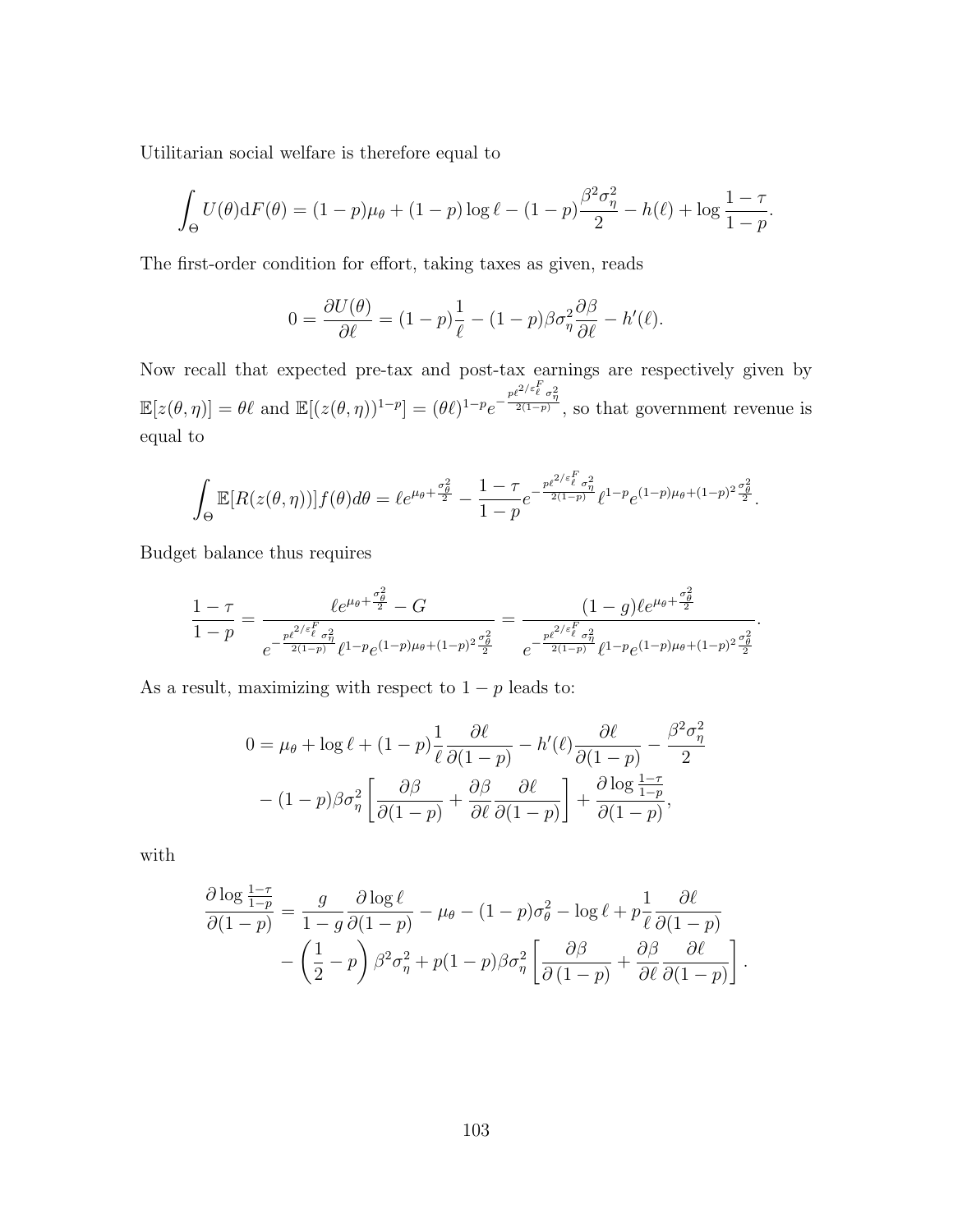We therefore obtain

$$
0 = \left[ (1-p)\frac{1}{\ell} - h'(\ell) - (1-p)\beta\sigma_{\eta}^{2} \frac{\partial \beta}{\partial \ell} \right] \frac{\partial \ell}{\partial (1-p)} + p\frac{1}{\ell} \frac{\partial \ell}{\partial (1-p)} + \frac{g}{1-g} \frac{\partial \log \ell}{\partial (1-p)} - (1-p)\sigma_{\theta}^{2} - (1-p)\beta^{2}\sigma_{\eta}^{2} - (1-p)^{2}\beta\sigma_{\eta}^{2} \frac{\partial \beta}{\partial (1-p)} + p(1-p)\beta\sigma_{\eta}^{2} \frac{\partial \beta}{\partial \ell} \frac{\partial \ell}{\partial (1-p)}.
$$

Using the first-order condition for effort leads to

$$
0 = \frac{1}{1-p} \left[ p + \frac{g}{1-g} \right] \varepsilon_{\ell,1-p} + p\beta^2 \sigma_\eta^2 \varepsilon_{\beta,\ell} \varepsilon_{\ell,1-p}
$$

$$
- (1-p) [\sigma_\theta^2 + \psi^2 \sigma_\eta^2] - (1-p) \beta^2 \sigma_\eta^2 \varepsilon_{\beta,1-p}.
$$

Rearranging this equation leads to the result.

### D.3 Proofs of Section [C.3](#page-91-2)

<span id="page-105-0"></span>**Lemma 11** The earnings process  $z_t(\theta, \eta^t)$  is a martingale. That is, expected period-t earnings are equal to realized period- $(t - 1)$  earnings,

$$
\mathbb{E}_{t-1}[z_t(\theta, \eta^{t-1}, \eta_t)] = z_{t-1}(\theta, \eta^{t-1}).
$$

**Proof of Lemma [11.](#page-105-0)** Starting from an incentive compatible allocation, consider the following variations in retained earnings and utility:

$$
\hat{u}_{t-1} = v(z_{t-1}(\theta, \eta^{t-1})) - \frac{1}{1+r} \Delta
$$

and

$$
\hat{u}_t = v(z_t(\theta, \eta^{t-1}, \eta_t)) + \Delta
$$

and  $\hat{u}_s = v(z_s(\theta, \eta^s))$  for all  $s \notin \{t-1, t\}$ . These perturbations preserve utility and incentive compatibility since for all  $\ell_{t-1}$ ,

$$
\hat{u}_{t-1} - h(\ell_{t-1}) + \frac{1}{1+r} \mathbb{E}_{t-1}[\hat{u}_t] = v(z_{t-1}(\theta, \eta^{t-1})) - h(\ell_{t-1}) + \frac{1}{1+r} \mathbb{E}_{t-1}[v(z_t(\theta, \eta^{t-1}, \eta_t))].
$$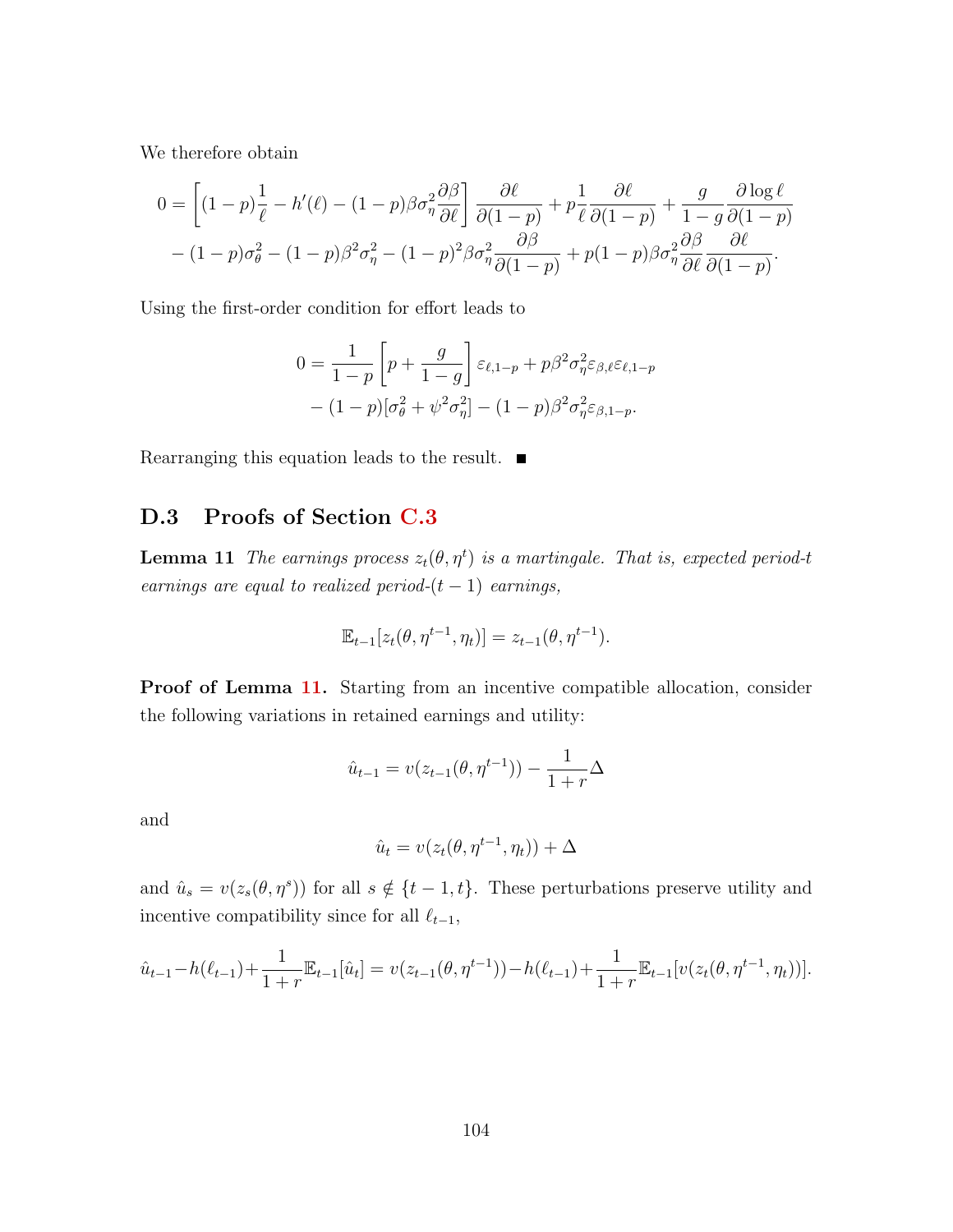The optimal allocation must be unaffected by such deviations, so that

$$
0 = \arg\min_{\Delta} \mathbb{E}\left[\sum_{s=1}^{S} (1+r)^{-t} (z_s - v^{-1}(\hat{u}_s))\right].
$$

The associated first-order condition evaluated at  $\Delta = 0$  reads

$$
\mathbb{E}\left[\frac{1}{v'(z_t(\theta,\eta^{t-1},\eta_t))}\mid z^{t-1}\right] = \frac{1}{v'(z_{t-1}(\theta,\eta^{t-1}))}.
$$

The inverse Euler equation (see [Golosov et al.](#page-113-3) [\(2003\)](#page-113-3)) holds in our setting. With log utility and a CRP tax schedule, this equation can be rewritten as

$$
(1-p)\mathbb{E}[z_t(\theta, \eta^{t-1}, \eta_t) | z^{t-1}] = (1-p)z_{t-1}(\theta, \eta^{t-1}),
$$

which leads to the result.  $\blacksquare$ 

**Proof of Proposition [6.](#page-92-1)** We provide a heuristic proof of this proposition; the formal argument follows the same steps as in [Edmans et al.](#page-113-2) [\(2012\)](#page-113-2). Assume that a unique level of effort is implemented at each time  $t$ , that this effort level is independent of past output noise, and that local incentive constraints are sufficient conditions. Consider a local deviation in effort  $\ell_t$  after history  $(\eta^{t-1}, \eta_t)$ . By incentive compatibility the effect of such a deviation on the worker's lifetime utility  $U$  should be zero,

$$
\mathbb{E}_{t-1} \left[ \frac{\partial U}{\partial z_t} \frac{\partial z_t}{\partial \ell_t} + \frac{\partial U}{\partial \ell_t} \right] = 0.
$$

Since  $\frac{\partial z_t}{\partial \ell_t} = \theta$ , we obtain

$$
\mathbb{E}_{t-1} \left[ \frac{\partial U}{\partial z_t} \right] = -\frac{1}{\theta} \frac{\partial U}{\partial \ell_t} \tag{66}
$$

Applying incentive compatibility for effort in the final period we obtain:

$$
v'(z_S(\theta, \eta^S))\frac{\partial z(\theta, \eta^{S-1}, \eta_S)}{\partial \eta_S} = h'(\ell_S(\theta)).
$$

Fixing  $\eta^{S-1}$  and integrating this incentive constraint over  $\eta_S$  leads to

$$
v(z_S(\theta, \eta^S)) = h'(\ell_S(\theta))\eta_S + g^{S-1}(\eta^{S-1})
$$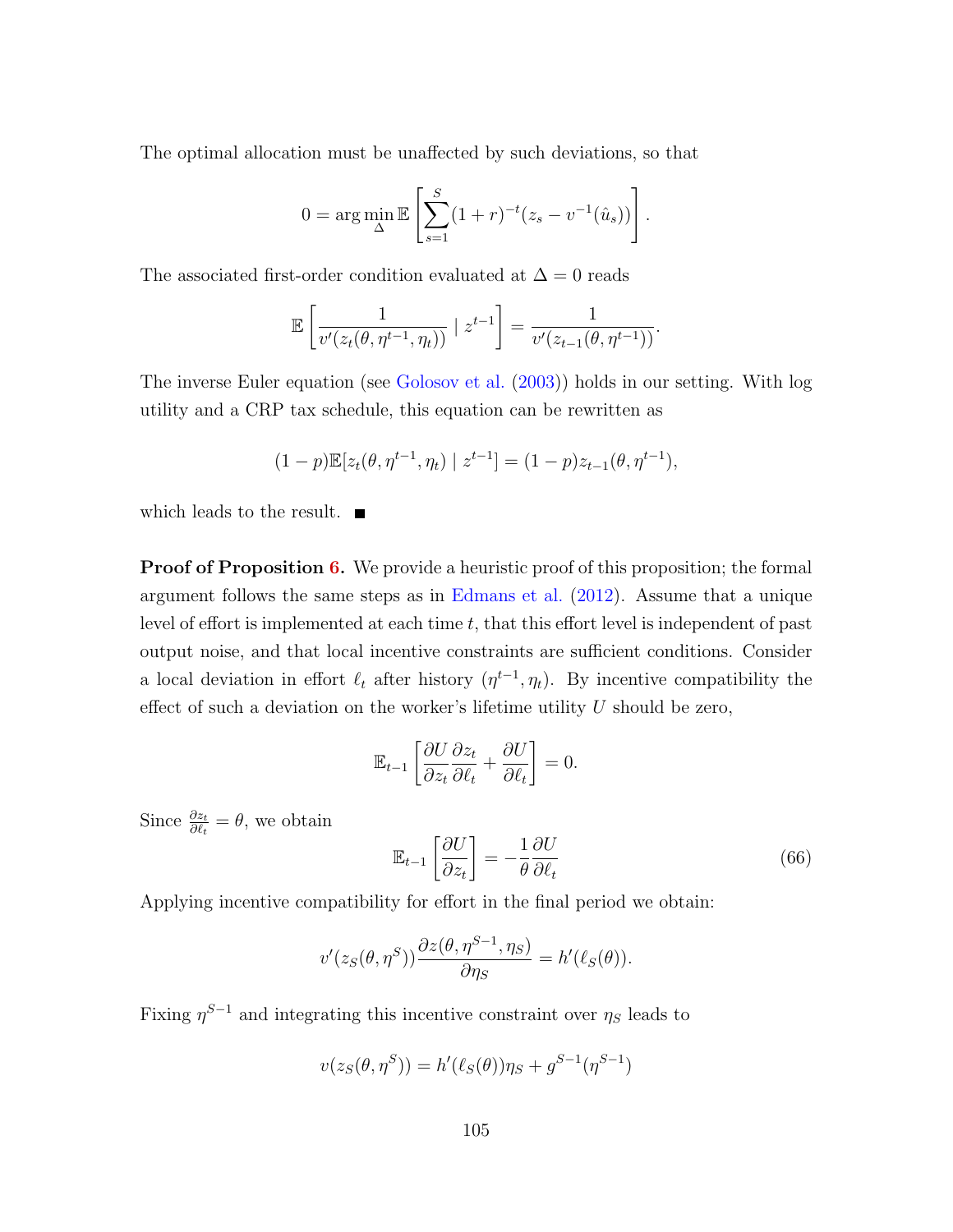for some function of past output  $g^{S-1}(\eta^{S-1})$ . This implies in particular that

$$
\frac{\partial v(z_S(\theta, \eta^S))}{\partial \eta_{S-1}} = \frac{\partial g^{S-1}(\eta^{S-1})}{\partial \eta_{S-1}}.
$$

Analogously, the incentive constraint for effort in the second to last period reads

$$
v'(z_{S-1}(\theta, \eta^{S-1})) \frac{\partial z_{S-1}(\theta, \eta^{S-1})}{\partial \eta_{S-1}} + \frac{1}{1+r} v'(z_S(\theta, \eta^S)) \frac{\partial z_S(\theta, \eta^S)}{\partial \eta_{S-1}} = h'(\ell_{S-1}(\theta)).
$$

Integrating over  $\eta_{S-1}$  and using the previous equation implies

$$
v(z_{S-1}(\theta, \eta^{S-1})) + \frac{1}{1+r}g^{S-1}(\eta^{S-1}) = h'(\ell_{S-1}(\theta))\eta_{S-1} + g^{S-2}(\eta^{S-2}).
$$

We now want to show that  $g^{S-1}(\eta^{S-1})$  is a linear function of  $\eta_{S-1}$ . Since the utility function is logarithmic and the tax schedule is CRP, we obtain

$$
(1-p)\log(z_{S}(\theta,\eta^{S})) = h'(\ell_{S}(\theta))\eta_{S} + g^{S-1}(\eta^{S-1}) - \log \frac{1-\tau_{S}}{1-p}
$$

and

$$
(1-p)\log(z_{S-1}(\theta,\eta^{S-1}))
$$
  
=  $h'(\ell_{S-1}(\theta))\eta_{S-1} - \frac{1}{1+r}g^{S-1}(\eta^{S-1}) + g^{S-2}(\eta^{S-2}) - \log \frac{1-\tau_{S-1}}{1-p}.$ 

Now recall that the inverse Euler equation reads

$$
\mathbb{E}_{S-1}[z_S(\theta, \eta^S)] = z_{S-1}(\theta, \eta^{S-1}).
$$

Using the previous expressions, this equality can be rewritten as

$$
\mathbb{E}_{S-1} \left[ e^{\frac{1}{1-p}h'(\ell_S(\theta))\eta_S} \right] e^{\frac{1}{1-p}g^{S-1}(\eta^{S-1})}
$$
\n
$$
= \left( \frac{1-\tau_S}{1-\tau_{S-1}} \right)^{\frac{1}{1-p}} e^{\frac{1}{1-p}h'(\ell_{S-1}(\theta))\eta_{S-1}} e^{-\frac{1}{1+r}\frac{1}{1-p}g^{S-1}(\eta^{S-1}) + \frac{1}{1-p}g^{S-2}(\eta^{S-2})}.
$$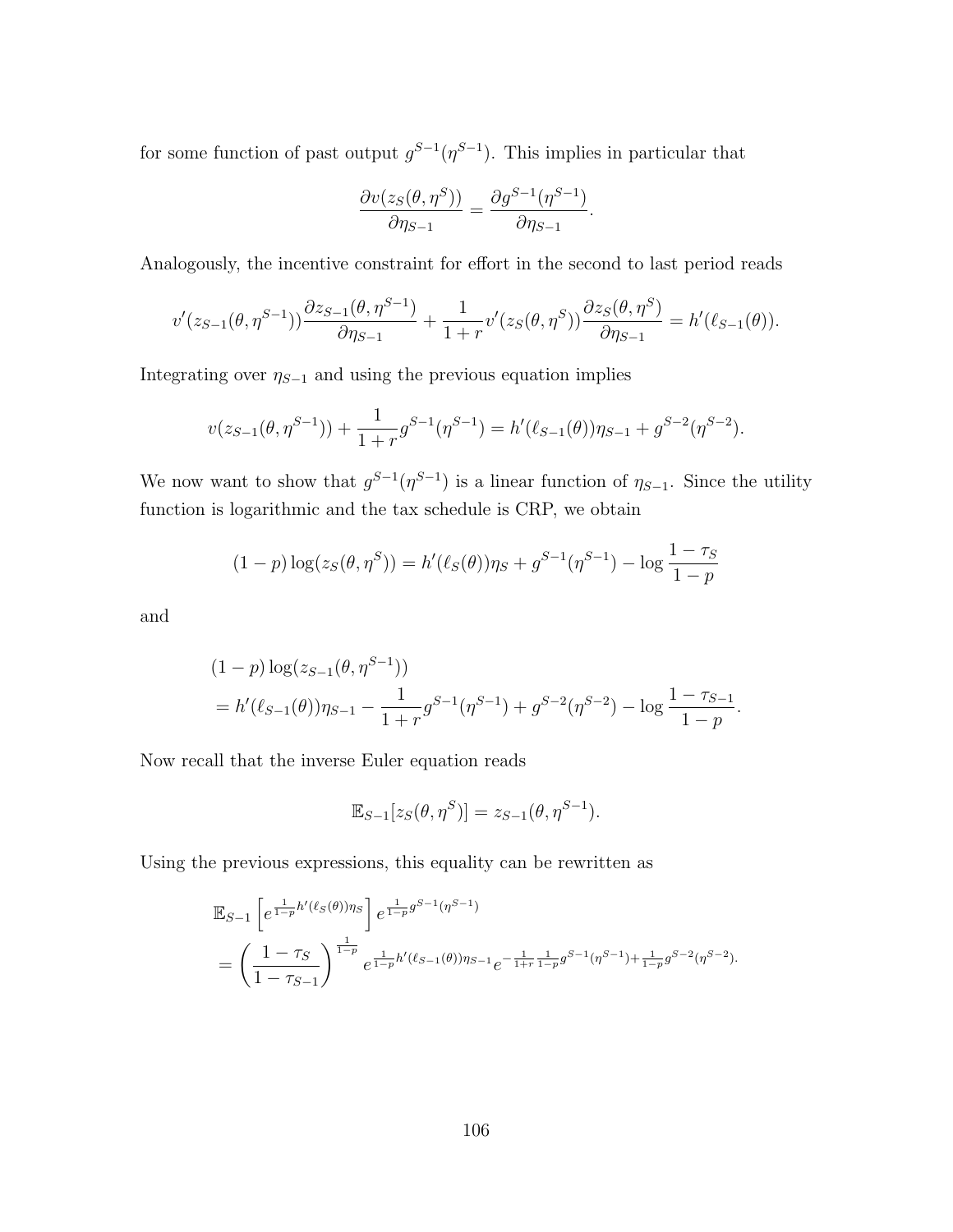This in turn implies

$$
\left(1+\frac{1}{1+r}\right)g^{S-1}(\eta^{S-1})
$$
  
=  $h'(\ell_{S-1}(\theta))\eta_{S-1} + g^{S-2}(\eta^{S-2}) - \frac{1}{2}\frac{(h'(\ell_{S}(\theta)))^2}{1-p}\sigma_{\eta}^2 + \frac{1}{1-p}\log\frac{1-\tau_{S-1}}{1-\tau_{S-1}}.$ 

Therefore,  $g^{S-1}(\eta^{S-1})$ , and in turn  $v(z_{S-1}(\theta, \eta^{S-1}))$ , is linear in  $\eta_{S-1}$ . Moreover, the last-period utility is linear in both  $\eta_s$  and  $\eta_{s-1}$ . By induction, we can show that the utility in each period is a linear function of the performance shock in every past period. Now suppose for simplicity that  $S = 2, r = 0, \theta = 1$ , so that  $\delta_1 = \frac{1}{2}$  $rac{1}{2}$  and  $\delta_2 = 1$ . From the arguments above we guess a log-linear specification for earnings:

$$
\log z_1 = \beta_1 \eta_1 + k_1
$$
  

$$
\log z_2 = \beta_{21} \eta_1 + \beta_2 \eta_2 + k_1 + k_2.
$$

The martingale property derived above requires  $z_1 = \mathbb{E}_1[z_2]$ , so that for all  $\eta_1$ ,  $e^{\beta_1\eta_1+k_1} = e^{\beta_{21}\eta_1+k_1} \mathbb{E}[e^{\beta_2\eta_2+k_2} \mid \eta_1]$ . This requires  $\beta_1 = \beta_{21}$  and  $e^{-k_2} = \mathbb{E}[e^{\beta_2\eta_2} \mid \eta_1]$ . Now, the total utility of the agent is given by

$$
U = (1 - p)[2\beta_1\eta_1 + \beta_2\eta_2 + 2k_1 + k_2]
$$
  
-  $h(\ell_1) - h(\ell_2) + \log \frac{1 - \tau_1}{1 - p} + \log \frac{1 - \tau_2}{1 - p}.$ 

The incentive constraint for effort  $(66)$  implies

$$
\beta_1 = \frac{h'(\ell_1)}{2(1-p)},
$$
 and  $\beta_2 = \frac{h'(\ell_2)}{1-p}$ 

and therefore

$$
k_2 = -\frac{h'(\ell_2)}{1-p} - \frac{\sigma_{\eta}^2}{2} \left( \frac{h'(\ell_2)}{1-p} \right)^2.
$$

Replacing in the expression for log earnings leads to

$$
\log z_1 = k_1' + \frac{h'(\ell_1)}{2(1-p)} \eta_1 - \frac{\sigma_\eta^2}{2} \left(\frac{h'(\ell_1)}{2(1-p)}\right)^2
$$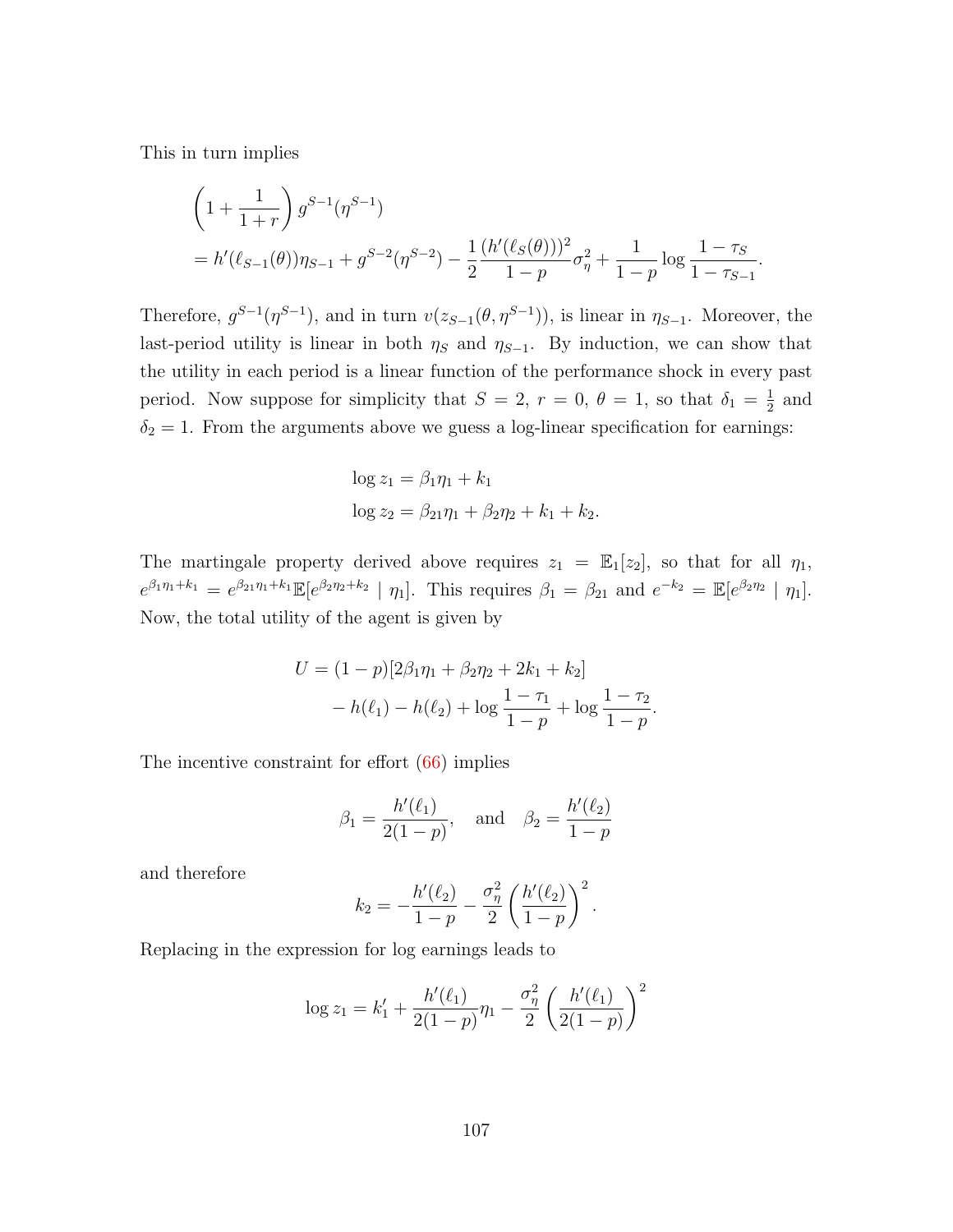and

$$
\log z_2 = k'_1 + \frac{h'(\ell_1)}{2(1-p)} \eta_1 - \frac{\sigma_\eta^2}{2} \left( \frac{h'(\ell_1)}{2(1-p)} \right)^2 + \left( \frac{h'(\ell_2)}{1-p} \right) \eta_2 - \frac{\sigma_\eta^2}{2} \left( \frac{h'(\ell_2)}{1-p} \right)^2,
$$

where  $k'_1 \equiv k_1 + \beta_1 \ell_1 - \frac{\sigma_n^2}{2} \beta_1^2$ . This constant is pinned down by the zero profit condition  $\mathbb{E}[z_1 + z_2] = \ell_1 + \ell_2$ , that is,  $2e^{k'_1} = \ell_1 + \ell_2$ . This implies

$$
k_1' = \log \frac{\ell_1 + \ell_2}{2},
$$

which concludes the proof of equation  $(52)$ . The expressions for optimal effort and utility are derived in the next proof.  $\blacksquare$ 

Proof of Theorem [5.](#page-93-0) Recall that the earnings schedule is given by

$$
\log z_1 = \log(\delta_1 \theta L) + \beta_1 \eta_1 - \frac{\beta_1^2 \sigma_\eta^2}{2},
$$
  

$$
\log z_t = \log z_{t-1} + \beta_t \eta_t - \frac{\beta_t^2 \sigma_\eta^2}{2}.
$$

The expected utility of workers with productivity  $\theta$  is therefore equal to

$$
U(\theta) = (1-p) \left[ \frac{1}{\delta_1} \log(\delta_1 \theta L) - \sum_{s=1}^{S} \left( \frac{1}{1+r} \right)^{s-1} \frac{1}{\delta_s} \frac{\beta_s^2 \sigma_\eta^2}{2} \right] - \sum_{s=1}^{S} \left( \frac{1}{1+r} \right)^{s-1} h(\ell_s) + \sum_{s=1}^{S} \left( \frac{1}{1+r} \right)^{s-1} \log \frac{1-\tau_s}{1-p},
$$

from which the expression given in the text easily follows. Thus, utilitarian social welfare is

$$
\int_{\Theta} U(\theta) dF(\theta) = (1-p) \left[ \frac{1}{\delta_1} \log(\delta_1 L) + \frac{1}{\delta_1} \mu_{\theta} - \sum_{s=1}^{S} \left( \frac{1}{1+r} \right)^{s-1} \frac{1}{\delta_s} \frac{\beta_s^2 \sigma_{\eta}^2}{2} \right] - \sum_{s=1}^{S} \left( \frac{1}{1+r} \right)^{s-1} h(\ell_s) + \sum_{s=1}^{S} \left( \frac{1}{1+r} \right)^{s-1} \log \frac{1-\tau_s}{1-p}.
$$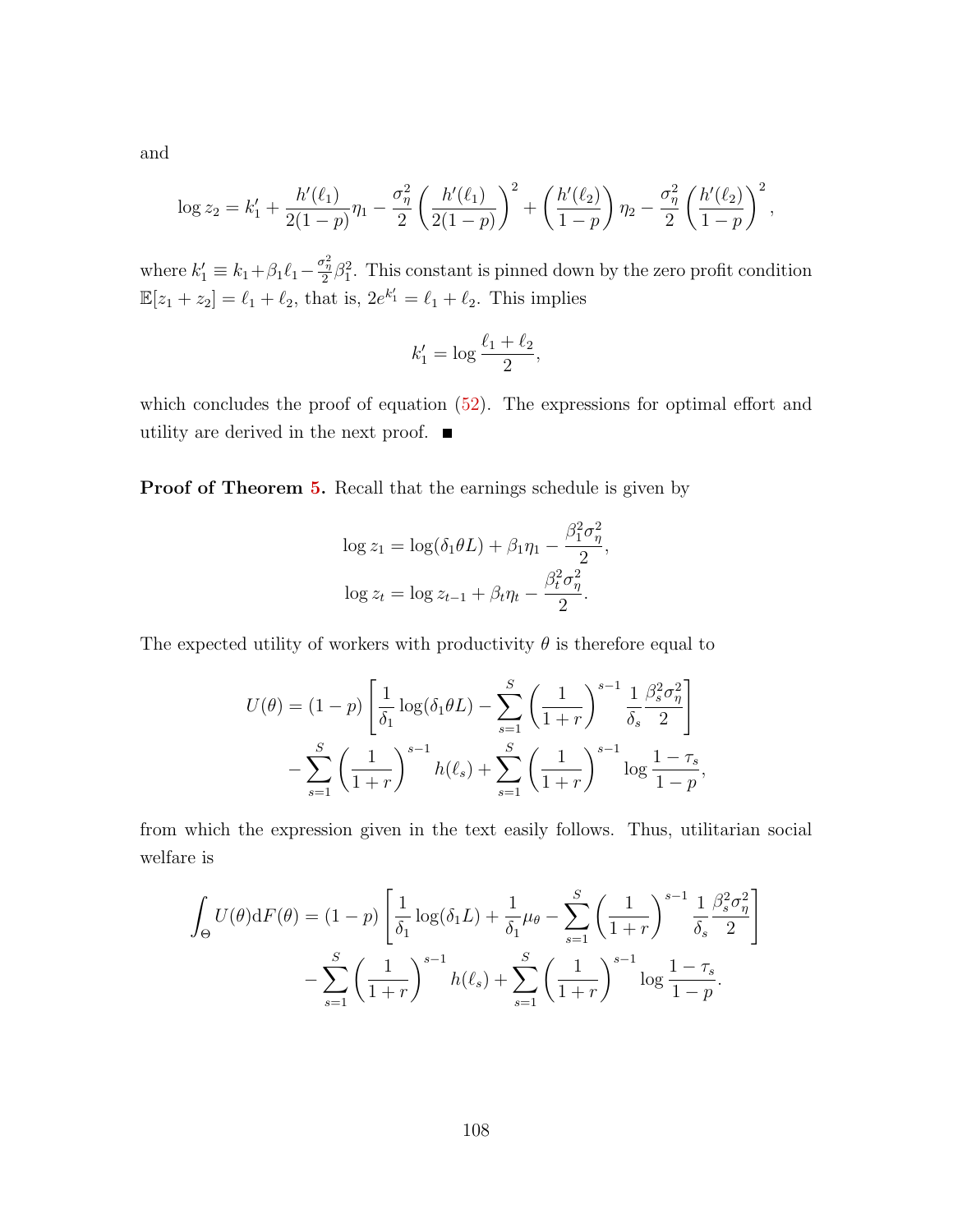The first-order condition for optimal effort reads

$$
0 = \frac{\partial U(\theta)}{\partial \ell_t} = (1-p) \left[ \frac{1}{\delta_1} \frac{1}{L} \frac{\partial L}{\partial \ell_t} - \left( \frac{1}{1+r} \right)^{t-1} \frac{1}{\delta_t} \beta_t \sigma_\eta^2 \frac{\partial \beta_t}{\partial \ell_t} \right] - \left( \frac{1}{1+r} \right)^{t-1} h'(\ell_t)
$$
  
=  $(1-p) \left[ \frac{1}{\delta_1} \frac{\left( \frac{1}{1+r} \right)^{t-1} \ell_t}{L} - \left( \frac{1}{1+r} \right)^{t-1} \frac{1}{\delta_t} \beta_t^2 \sigma_\eta^2 \varepsilon_{\beta_t, \ell_t} \right] \frac{1}{\ell_t} - \left( \frac{1}{1+r} \right)^{t-1} h'(\ell_t),$ 

which easily leads to the equation given in the text. Now, the expected present value of pre-tax and post-tax earnings in period t are given by  $\mathbb{E}[z_t] = \delta_1 \theta L$  and

$$
\mathbb{E}[z_t^{1-p}] = (\delta_1 \theta L)^{1-p} \mathbb{E}\left[e^{\sum_{s=1}^t (1-p)\beta_s \eta_s}\right] e^{-\sum_{s=1}^t (1-p)\frac{\beta_s^2 \sigma_\eta^2}{2}} = (\delta_1 \theta L)^{1-p} e^{-p(1-p)\sum_{s=1}^t \frac{\beta_s^2 \sigma_\eta^2}{2}}
$$

respectively, so that expected government revenue in period  $t$  is equal to

$$
\int_{\Theta} \mathbb{E}[T(z_t)] dF(\theta) \n= \delta_1 Le^{\mu_{\theta} + \frac{\sigma_{\theta}^2}{2}} - \frac{1 - \tau_t}{1 - p} (\delta_1 L)^{1 - p} e^{-p(1 - p) \sum_{s=1}^t \frac{\beta_s^2 \sigma_{\eta}^2}{2}} e^{(1 - p)\mu_{\theta} + (1 - p)^2 \frac{\sigma_{\theta}^2}{2}}.
$$

Imposing period-by-period budget balance therefore requires

$$
\frac{1-\tau_t}{1-p} = \frac{(\delta_1 L)^p e^{\mu_\theta + \frac{\sigma_\theta^2}{2}}}{e^{-p(1-p)(\sum_{s=1}^t \beta_s^2) \frac{\sigma_\eta^2}{2}} e^{(1-p)\mu_\theta + (1-p)^2 \frac{\sigma_\theta^2}{2}}}.
$$

Substituting this expression into the social welfare function  $\int_{\Theta} U(\theta) dF(\theta)$  implies that social welfare is equal to

$$
\frac{1}{\delta_1} \left[ \log(\delta_1 L) + \mu_{\theta} + (1 - (1 - p)^2) \frac{\sigma_{\theta}^2}{2} \right] - \sum_{s=1}^S \left( \frac{1}{1+r} \right)^{s-1} h(\ell_s)
$$
  
+  $p(1-p) \sum_{s=1}^S \left( \frac{1}{1+r} \right)^{s-1} \sum_{i=1}^S \frac{\beta_i^2 \sigma_{\eta}^2}{2} - (1-p) \sum_{s=1}^S \left( \frac{1}{1+r} \right)^{s-1} \frac{1}{\delta_s} \frac{\beta_s^2 \sigma_{\eta}^2}{2}$   
=  $\frac{1}{\delta_1} \left[ \log(\delta_1 L) + \mu_{\theta} + (1 - (1 - p)^2) \frac{\sigma_{\theta}^2}{2} \right] - \sum_{s=1}^S \left( \frac{1}{1+r} \right)^{s-1} h(\ell_s)$   
-  $(1-p)^2 \sum_{s=1}^S \left( \frac{1}{1+r} \right)^{s-1} \frac{1}{\delta_s} \frac{\beta_s^2 \sigma_{\eta}^2}{2}.$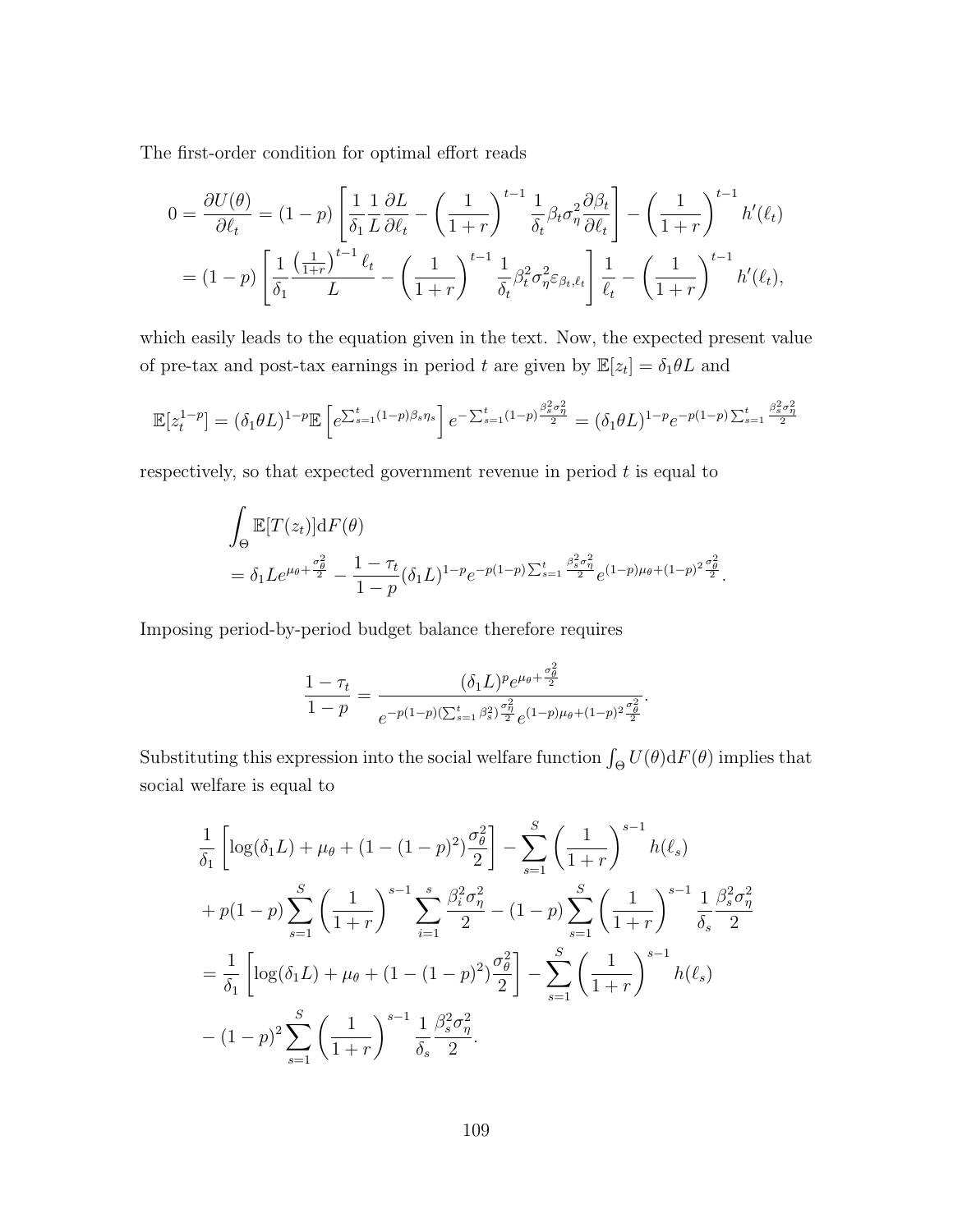We can now maximize this expression with respect to  $1 - p$  to get

$$
\sum_{s=1}^{S} \left[ \frac{1}{\delta_1} \frac{1}{L} \left( \frac{1}{1+r} \right)^{s-1} - \left( \frac{1}{1+r} \right)^{s-1} h'(\ell_s) \right] \frac{\partial \ell_s}{\partial (1-p)} \n- (1-p) \sum_{s=1}^{S} \left( \frac{1}{1+r} \right)^{s-1} \frac{1}{\delta_s} \varepsilon_{\beta_s, \ell_s} \varepsilon_{\ell_s, 1-p} \beta_s^2 \sigma_\eta^2 \n= (1-p) \left[ \frac{1}{\delta_1} \sigma_\theta^2 + \sum_{s=1}^{S} \left( \frac{1}{1+r} \right)^{s-1} \frac{1}{\delta_s} \beta_s^2 \sigma_\eta^2 \right] + (1-p) \sum_{s=1}^{S} \left( \frac{1}{1+r} \right)^{s-1} \frac{1}{\delta_s} \varepsilon_{\beta_s, 1-p} \beta_s^2 \sigma_\eta^2.
$$

Using the first-order condition for effort derived above to simplify the left hand side of this expression implies

$$
\frac{p}{1-p} \frac{1}{\delta_1 L} \sum_{s=1}^{S} \left(\frac{1}{1+r}\right)^{s-1} \ell_s \varepsilon_{\ell_s, 1-p} + p \sum_{s=1}^{S} \left(\frac{1}{1+r}\right)^{s-1} \frac{1}{\delta_s} \varepsilon_{\beta_s, \ell_s} \varepsilon_{\ell_s, 1-p} \beta_s^2 \sigma_\eta^2
$$
  
=  $(1-p) \left[ \frac{1}{\delta_1} \sigma_\theta^2 + \sum_{s=1}^{S} \left(\frac{1}{1+r}\right)^{s-1} \frac{1}{\delta_s} (1 + \varepsilon_{\beta_s, 1-p}) \beta_s^2 \sigma_\eta^2 \right].$ 

But the elasticity of the present discounted value of effort is equal to

$$
\varepsilon_{L,1-p} \equiv \frac{1-p}{L} \frac{\partial \sum_{s=1}^S \left(\frac{1}{1+r}\right)^{s-1} \ell_s}{\partial (1-p)} = \sum_{s=1}^S \left(\frac{1}{1+r}\right)^{s-1} \frac{\ell_s}{L} \varepsilon_{\ell_s,1-p}.
$$

Moreover, we have  $1+\varepsilon_{\beta_s,1-p}=0$ . Substituting these two expressions into the previous equation and rearranging terms leads to

$$
\frac{p}{(1-p)^2} \left[ \frac{1}{\delta_1} \varepsilon_{L,1-p} + (1-p) \sum_{s=1}^S \left( \frac{1}{1+r} \right)^{s-1} \frac{1}{\delta_s} \varepsilon_{\beta_s,\ell_s} \varepsilon_{\ell_s,1-p} \beta_s^2 \sigma_\eta^2 \right] = \frac{1}{\delta_1} \sigma_\theta^2.
$$

This concludes the proof.  $\blacksquare$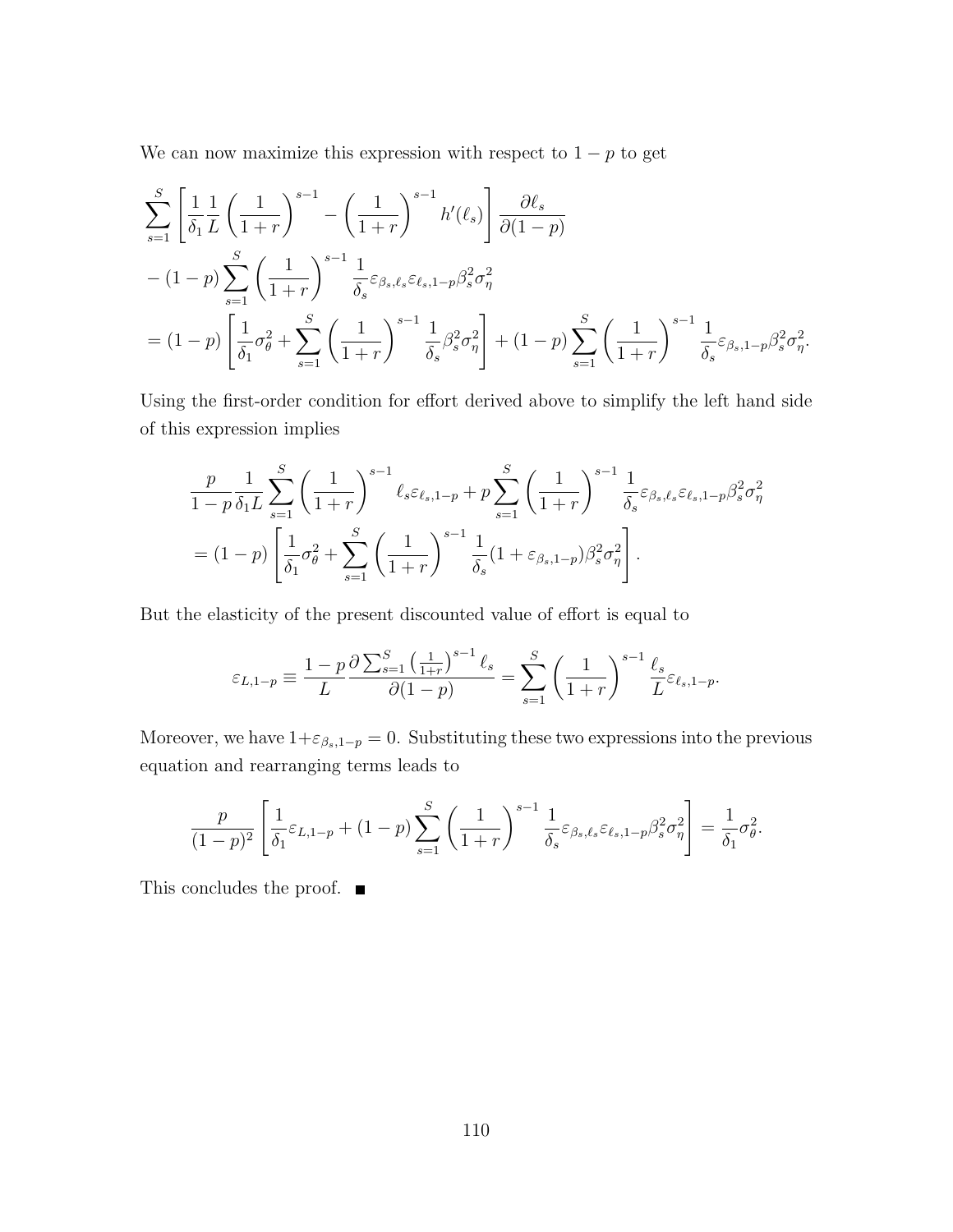## References

- Abrahám, A., Alvarez-Parra, F., & Forstner, S. (2016). The effects of moral hazard on wage inequality in a frictional labor market. Unpublished working paper .
- Ábrahám, Á., Koehne, S., & Pavoni, N. (2016). Optimal income taxation when asset taxation is limited. Journal of Public Economics, 136 , 14–29.
- Alvarez, F., & Jermann, U. J. (2000). Efficiency, equilibrium, and asset pricing with risk of default. Econometrica, 68 (4), 775–797.
- Attanasio, O., & Rıos-Rull, J.-V. (2000). Consumption smoothing in island economies: Can public insurance reduce welfare? European Economic Review, 44 (7), 1225–1258.
- Bandiera, O., Barankay, I., & Rasul, I. (2005). Social preferences and the response to incentives: Evidence from personnel data. The Quarterly Journal of Economics,  $120(3), 917-962.$
- Bell, B., & Van Reenen, J. (2013). Extreme wage inequality: pay at the very top. American economic review, 103 (3), 153–57.
- Bell, B., & Van Reenen, J. (2014). Bankers and their bonuses. The Economic Journal,  $124(574)$ , F1-F21.
- B´enabou, R., & Tirole, J. (2016). Bonus culture: Competitive pay, screening, and multitasking. Journal of Political Economy, 124 (2), 305–370.
- Besley, T., & Ghatak, M. (2013). Bailouts and the optimal taxation of bonus pay. American Economic Review, 103 (3), 163–67.
- Boadway, R., & Sato, M. (2015). Optimal income taxation with risky earnings: A synthesis. Journal of Public Economic Theory, 17(6), 773–801.
- Brown, C., & Andrabi, T. (2020). Inducing positive sorting through performance pay: Experimental evidence from pakistani schools. University of California at Berkeley Working Paper .
- Chang, Y., & Park, Y. (2017). Optimal taxation with private insurance (Tech. Rep.).
- Chetty, R., Guren, A., Manoli, D., & Weber, A. (2011). Are micro and macro labor supply elasticities consistent? a review of evidence on the intensive and extensive margins. American Economic Review, 101 (3), 471–75.
- Chetty, R., & Saez, E. (2010). Optimal taxation and social insurance with endogenous private insurance. American Economic Journal. Economic Policy, 2 (2), 85.
- Colombi, R. (1990). A new model of income distribution: The pareto-lognormal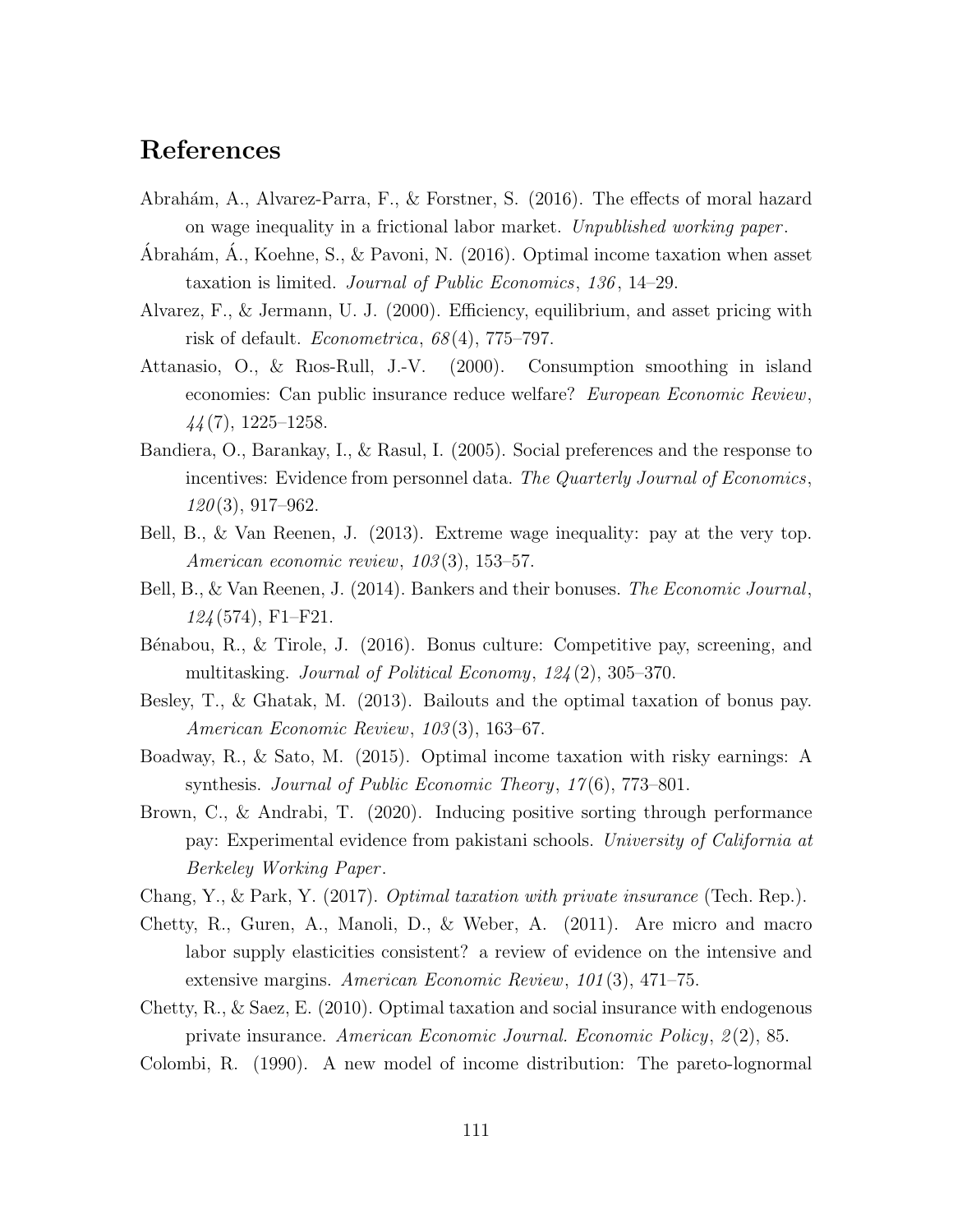distribution. In Income and wealth distribution, inequality and poverty (pp. 18–32). Springer.

Craig, A. C. (2019). Optimal income taxation with spillovers from employer learning.

- Cremer, H., & Pestieau, P. (1996). Redistributive taxation and social insurance. International Tax and Public Finance, 3(3), 281–295.
- Cullen, J. B., & Gruber, J. (2000). Does unemployment insurance crowd out spousal labor supply? *Journal of labor Economics*,  $18(3)$ ,  $546-572$ .
- Cutler, D. M., & Gruber, J. (1996a). Does public insurance crowd out private insurance? The Quarterly Journal of Economics, 111 (2), 391–430.
- Cutler, D. M., & Gruber, J. (1996b). The effect of medicaid expansions on public insurance, private insurance, and redistribution. The American Economic Review,  $86(2)$ , 378–383.
- Doligalski, P. (2019). Optimal income taxation and commitment on the labor market.
- Doligalski, P., Ndiaye, A., & Werquin, N. (2020). Redistribution with performance pay. Available at SSRN 3581882 .
- Eaton, J., & Rosen, H. S. (1980). Optimal redistributive taxation and uncertainty. The Quarterly Journal of Economics, 95 (2), 357–364.
- Edmans, A., & Gabaix, X. (2011). Tractability in incentive contracting. The Review of Financial Studies, 24 (9), 2865–2894.
- Edmans, A., Gabaix, X., Sadzik, T., & Sannikov, Y. (2012). Dynamic ceo compensation. The Journal of Finance,  $67(5)$ , 1603–1647.
- Ferey, A., Haufler, A., & Perroni, C. (2022). Incentives, globalization, and redistribution. Mimeo.
- Findeisen, S., & Sachs, D. (2016). Education and optimal dynamic taxation: The role of income-contingent student loans. Journal of Public Economics, 138 , 1–21.
- Frydman, C., & Molloy, R. S. (2011). Does tax policy affect executive compensation? evidence from postwar tax reforms. Journal of Public Economics,  $95(11-12)$ , 1425–1437.
- Gietl, D., & Haufler, A. (2018). Bonus taxes and international competition for bank managers. European Economic Review, 110, 41–60.
- Gittleman, M., & Pierce, B. (2013). How prevalent is performance-related pay in the united states? current incidence and recent trends. National Institute Economic Review, 226 , R4–R16.
- Golosov, M., Kocherlakota, N., & Tsyvinski, A. (2003). Optimal indirect and capital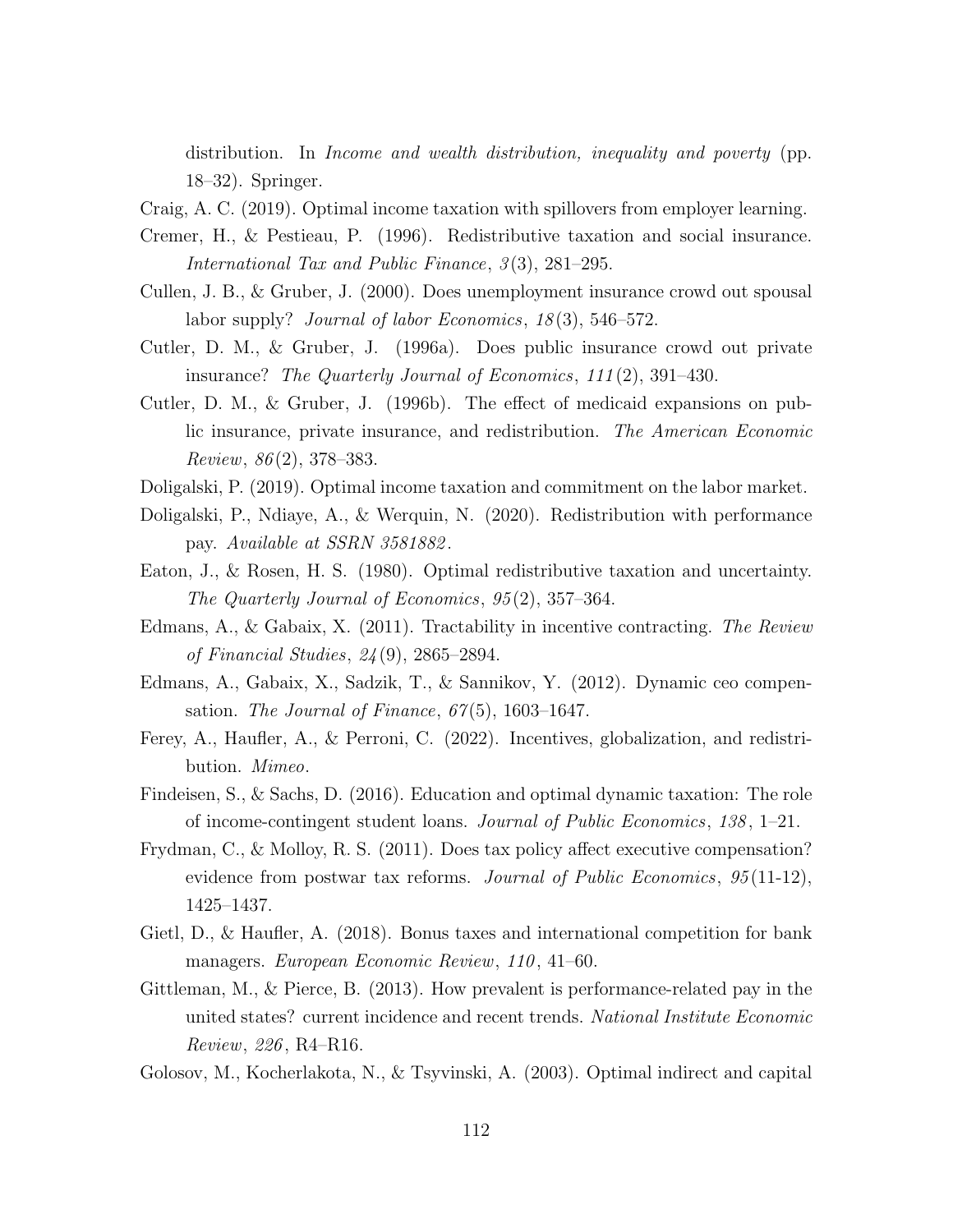taxation. Review of Economic Studies, 569–587.

- Golosov, M., & Tsyvinski, A. (2007). Optimal taxation with endogenous insurance markets. The Quarterly Journal of Economics, 122(2), 487–534.
- Grigsby, J., Hurst, E., & Yildirmaz, A. (2019). Aggregate nominal wage adjustments: New evidence from administrative payroll data (Tech. Rep.). National Bureau of Economic Research.
- Hall, B. J., & Liebman, J. B. (2000). The taxation of executive compensation. Tax policy and the economy,  $14$ , 1–44.
- Haufler, A., & Nishimura, Y. (2022). Taxing mobile and overconfident top earners. International Tax and Public Finance, Forthcoming.
- Heathcote, J., Storesletten, K., & Violante, G. L. (2017). Optimal tax progressivity: An analytical framework. The Quarterly Journal of Economics, 132(4), 1693– 1754.
- Heathcote, J., & Tsujiyama, H. (2021). Optimal income taxation: Mirrlees meets ramsey. Journal of Political Economy, 129(11), 3141–3184.
- Hendren, N. (2016). The policy elasticity. Tax Policy and the Economy,  $30(1)$ , 51–89.
- Holmstrom, B. (1984). A note on the first-order approach in principal agent models (mimeo).
- Holmstrom, B., & Milgrom, P. (1987). Aggregation and linearity in the provision of intertemporal incentives. Econometrica: Journal of the Econometric Society, 303–328.
- Kapička, M., & Neira, J. (2019). Optimal taxation with risky human capital.  $American$ ican Economic Journal: Macroeconomics.
- Kaplow, L. (1991). Incentives and government relief for risk. *Journal of risk and* Uncertainty,  $\frac{1}{2}$ (2), 167–175.
- Keane, M. P. (2011). Labor supply and taxes: A survey. Journal of Economic Literature,  $49(4)$ , 961–1075.
- Krueger, D., & Perri, F. (2011). Public versus private risk sharing. Journal of Economic Theory,  $146(3)$ , 920–956.
- Lazear, E. P. (2000). Performance pay and productivity. American Economic Review,  $90(5)$ , 1346–1361.
- Lazear, E. P. (2018). Compensation and incentives in the workplace. *Journal of* Economic Perspectives, 32 (3), 195–214.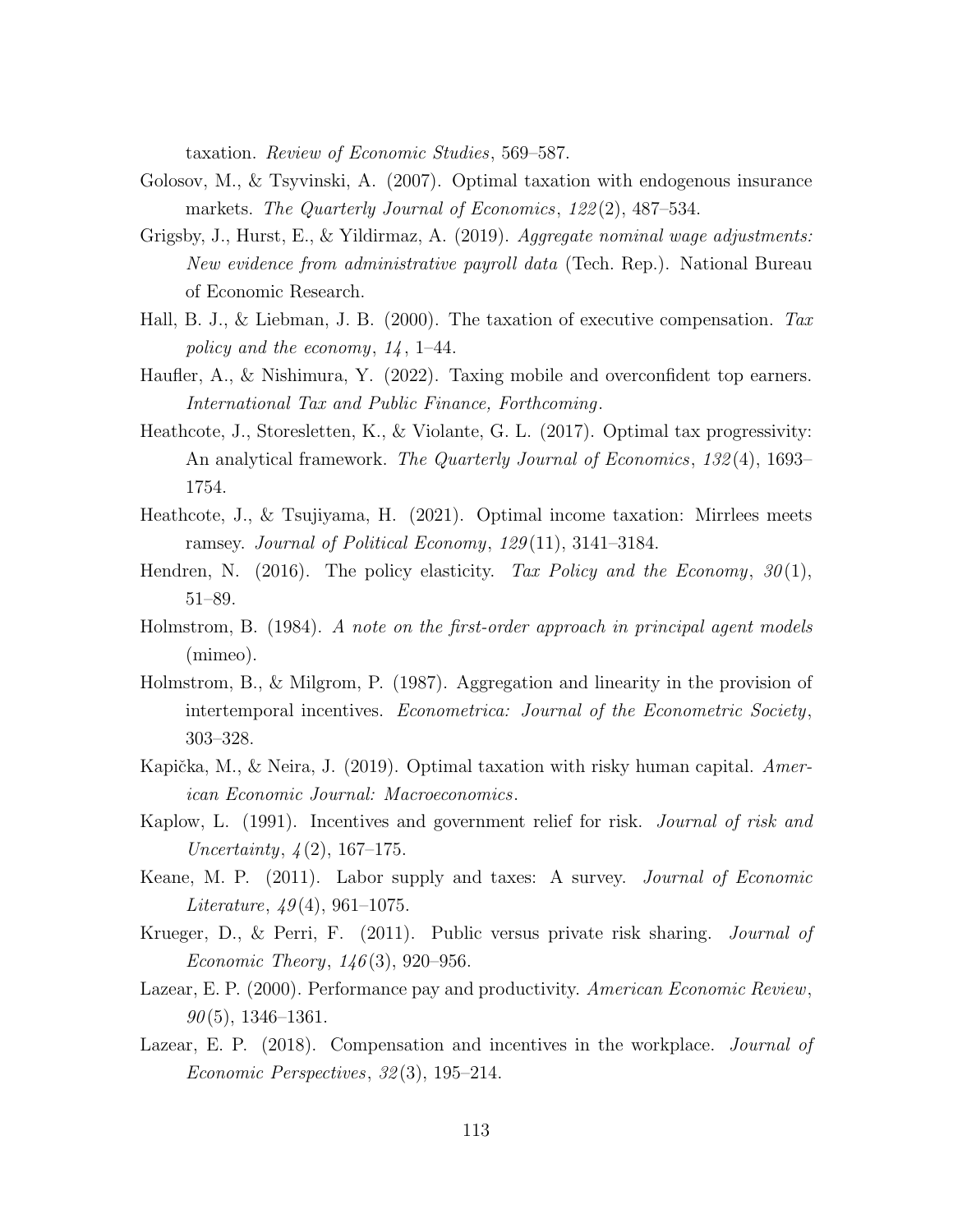- Leaver, C., Ozier, O., Serneels, P., & Zeitlin, A. (2021). Recruitment, effort, and retention effects of performance contracts for civil servants: Experimental evidence from rwandan primary schools. American economic review, 111 (7), 2213–46.
- Lehmann, E., Parmentier, A., & Van der Linden, B. (2011). Optimal income taxation with endogenous participation and search unemployment. Journal of Public  $Economics, 95(11-12), 1523-1537.$
- Lemieux, T., MacLeod, W. B., & Parent, D. (2009). Performance pay and wage inequality. The Quarterly Journal of Economics, 124 (1), 1–49.
- Levitt, S. D., & Syverson, C. (2008). Market distortions when agents are better informed: The value of information in real estate transactions. The Review of Economics and Statistics,  $90(4)$ , 599–611.
- Makris, M., & Pavan, A. (2021). Taxation under learning by doing. *Journal of* Political Economy, 129 (6), 1878–1944.
- Mirrlees, J. A. (1971). An exploration in the theory of optimum income taxation. The review of economic studies, 175–208.
- Miyazaki, H. (1977). The rat race and internal labor markets. The Bell Journal of Economics, 394–418.
- Netzer, N., & Scheuer, F. (2007). Taxation, insurance, and precautionary labor. Journal of Public Economics, 91 (7-8), 1519–1531.
- Park, Y. (2014). Optimal taxation in a limited commitment economy. Review of Economic Studies, 81 (2), 884–918.
- Piketty, T., & Saez, E. (2003). Income inequality in the united states, 1913–1998. The Quarterly journal of economics,  $118(1)$ , 1–41.
- Raj, A. (2019). Optimal income taxation in the presence of networks of altruism (Tech. Rep.). Working Paper.
- Rogerson, W. P. (1985). The first-order approach to principal-agent problems. *Econo*metrica: Journal of the Econometric Society, 1357–1367.
- Rose, N. L., & Wolfram, C. (2002). Regulating executive pay: Using the tax code to influence chief executive officer compensation. Journal of Labor Economics,  $20(S2)$ , S138–S175.
- Rothschild, C., & Scheuer, F. (2016). Optimal taxation with rent-seeking. The Review of Economic Studies, 83 (3), 1225–1262.
- Rothschild, M., & Stiglitz, J. (1976). Equilibrium in competitive insurance markets: An essay on the economics of imperfect information. The Quarterly Journal of